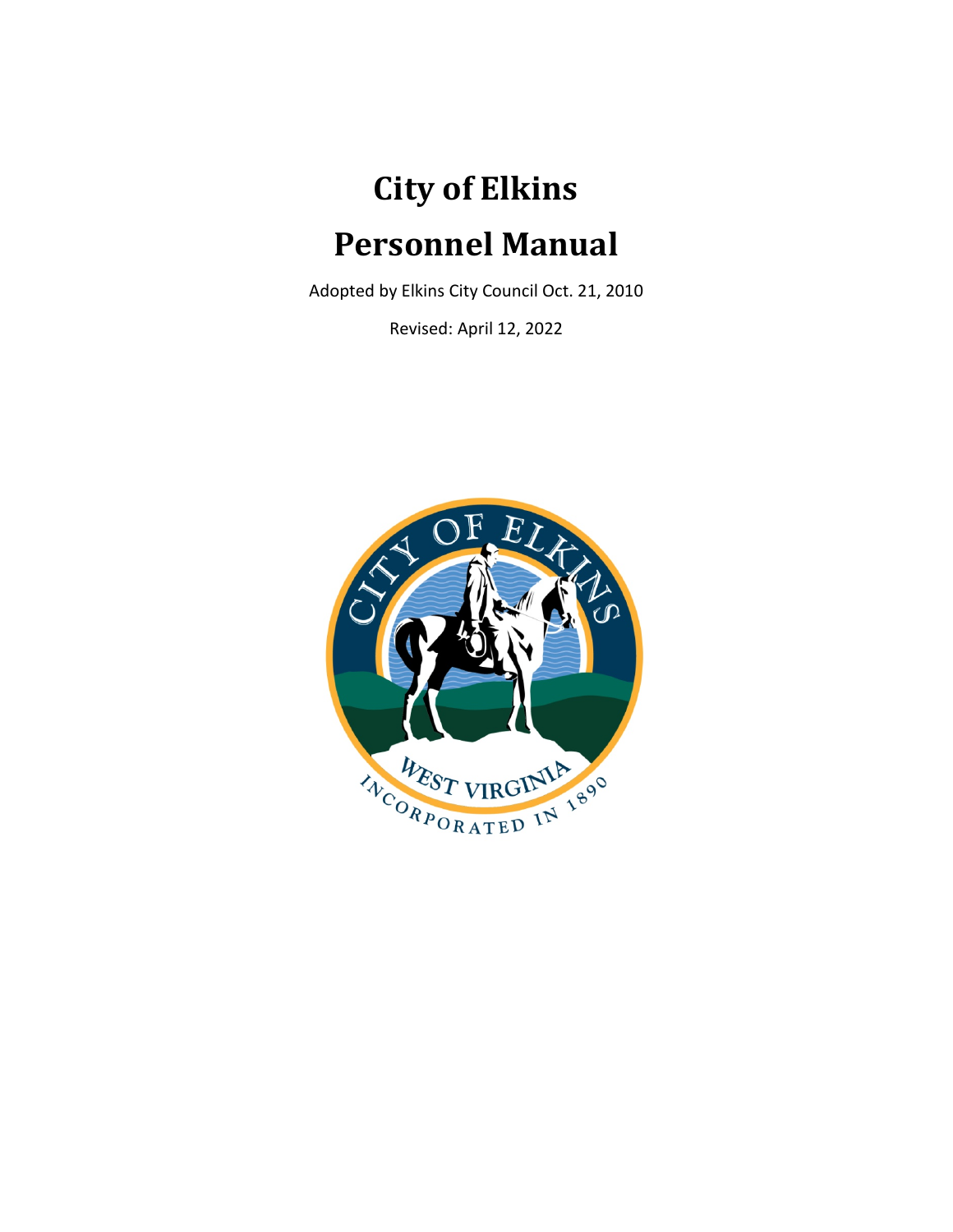ADOPTED BY ELKINS CITY COUNCIL OCTOBER 21, 2010 **Page 2** Page 2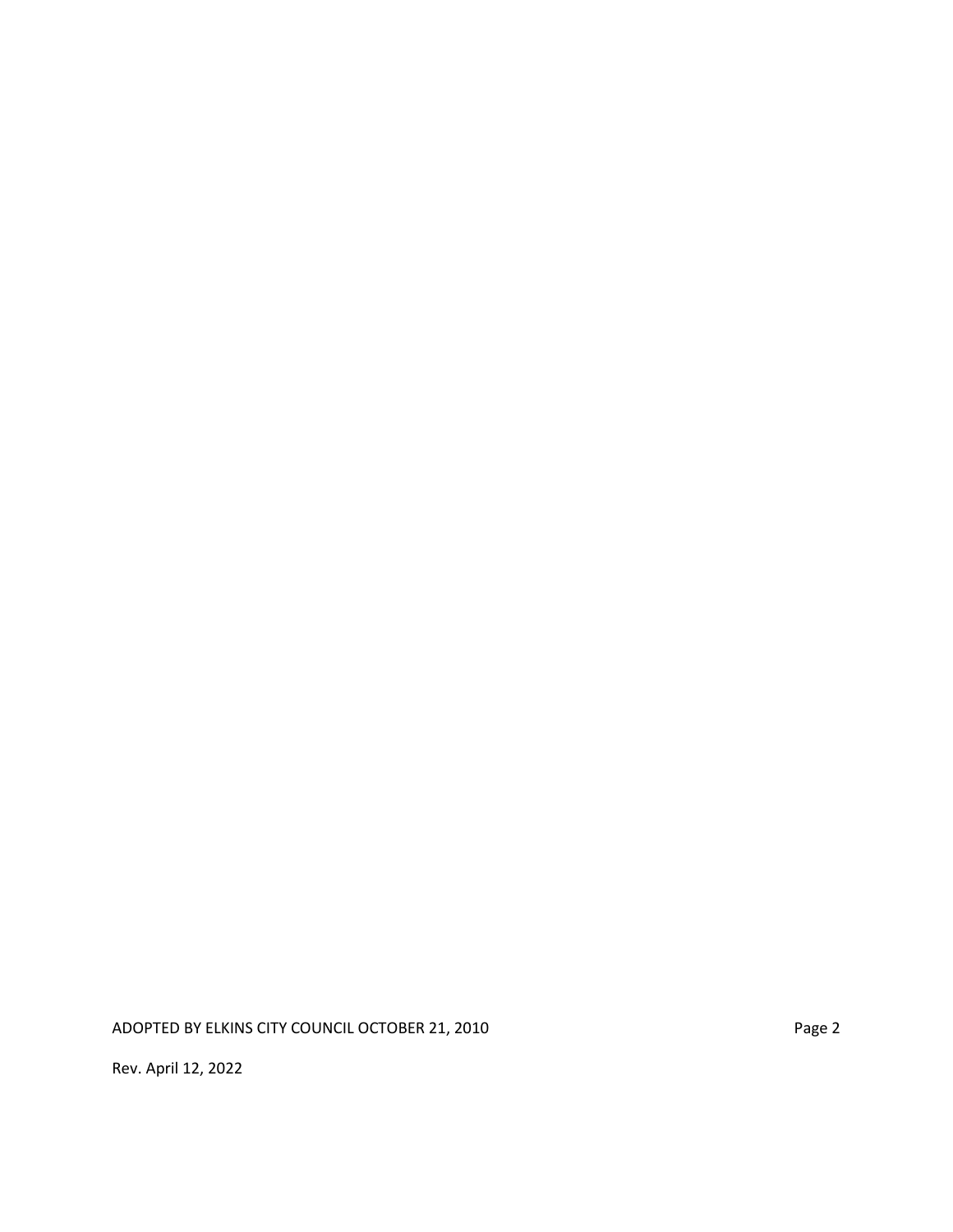ADOPTED BY ELKINS CITY COUNCIL OCTOBER 21, 2010 **Page 3** Page 3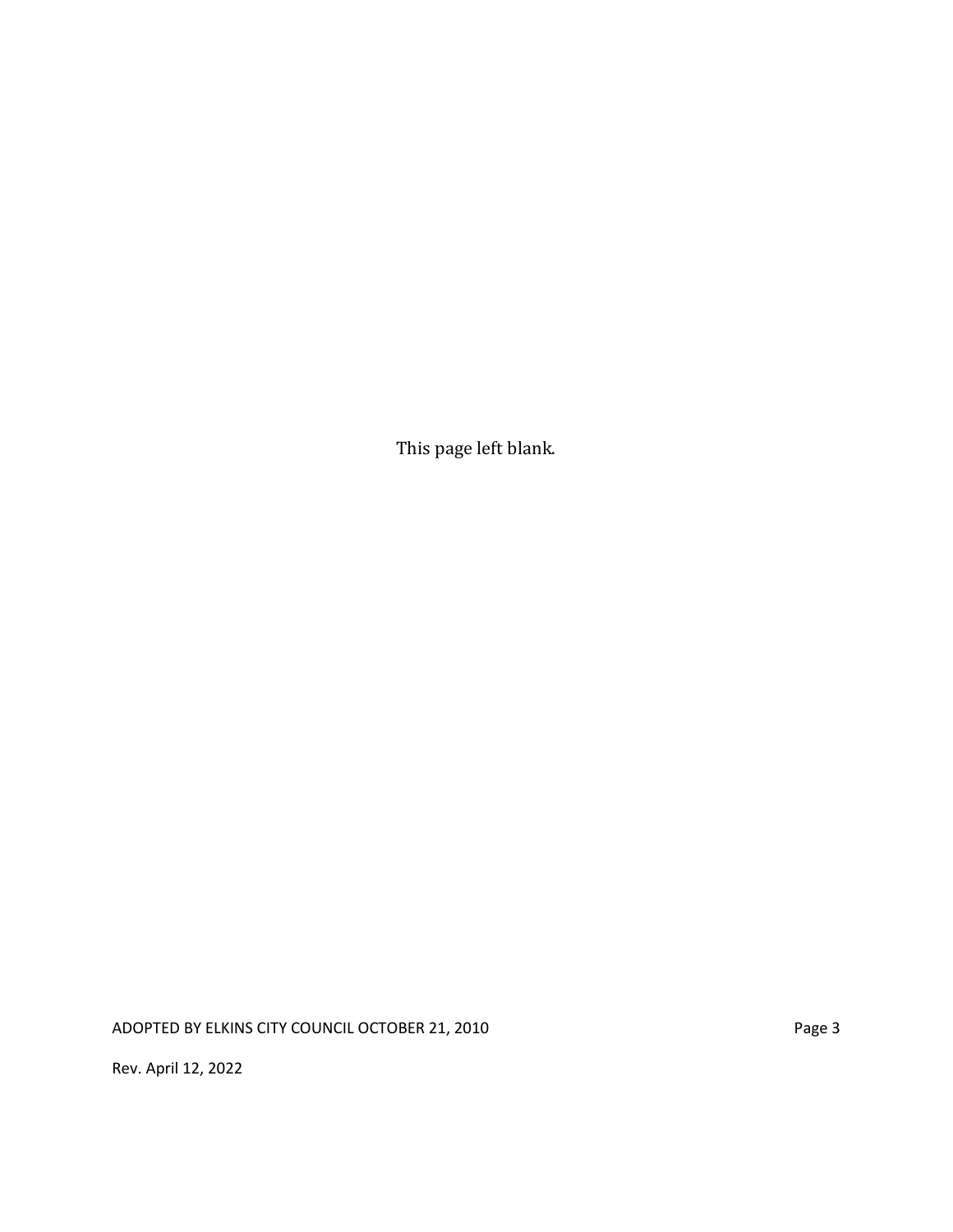#### **Contents**

| ADOPTED BY ELKINS CITY COUNCIL OCTOBER 21, 2010 | Page 4 |
|-------------------------------------------------|--------|
| Rev. April 12, 2022                             |        |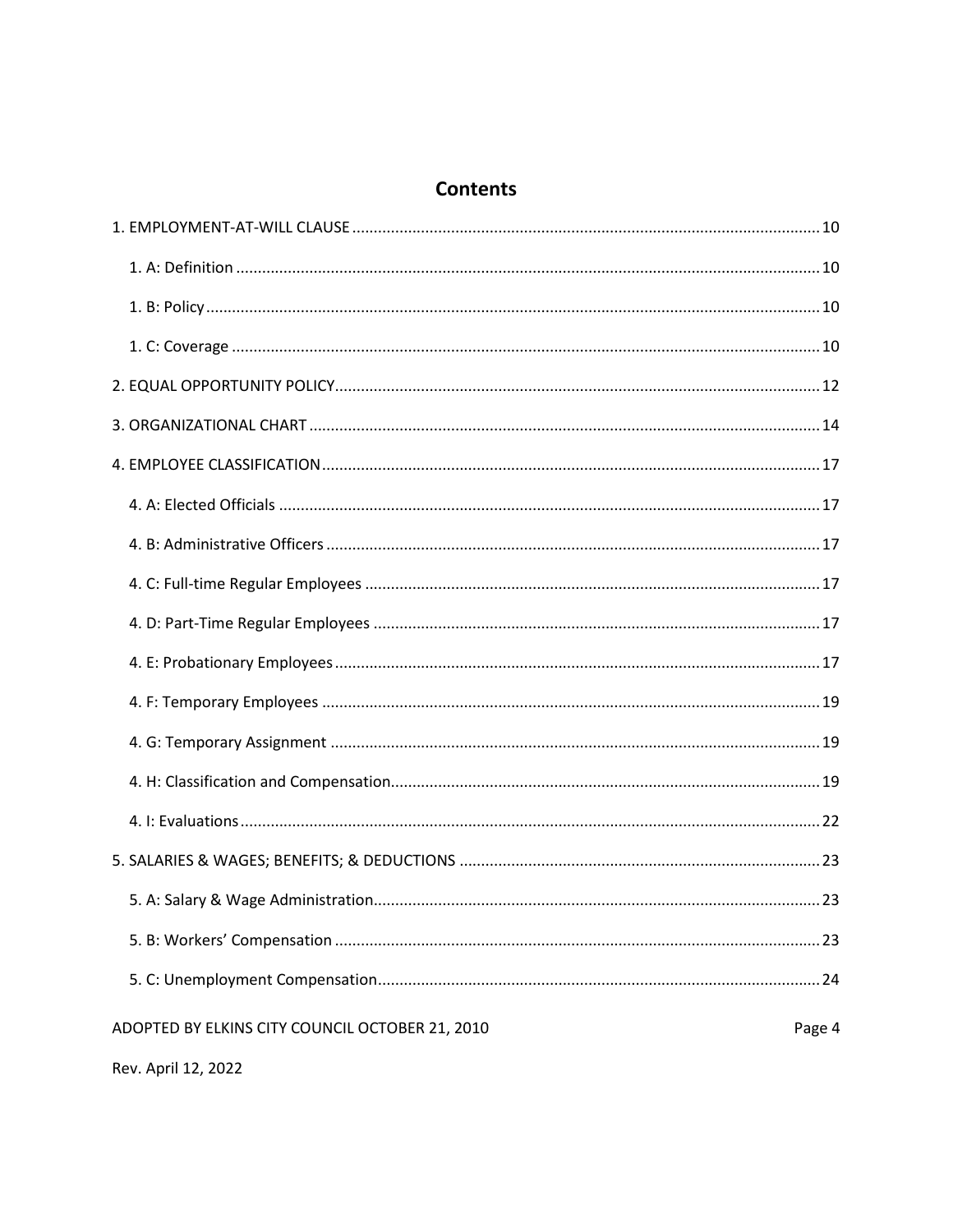| 6. POLICY STATEMENT REGARDING DRUGS AND ALCOHOL IN THE WORKPLACE  28 |        |
|----------------------------------------------------------------------|--------|
|                                                                      |        |
|                                                                      |        |
|                                                                      |        |
|                                                                      |        |
|                                                                      |        |
|                                                                      |        |
|                                                                      |        |
|                                                                      |        |
|                                                                      |        |
|                                                                      |        |
|                                                                      |        |
|                                                                      |        |
|                                                                      |        |
|                                                                      |        |
|                                                                      |        |
|                                                                      |        |
| ADOPTED BY ELKINS CITY COUNCIL OCTOBER 21, 2010                      | Page 5 |
|                                                                      |        |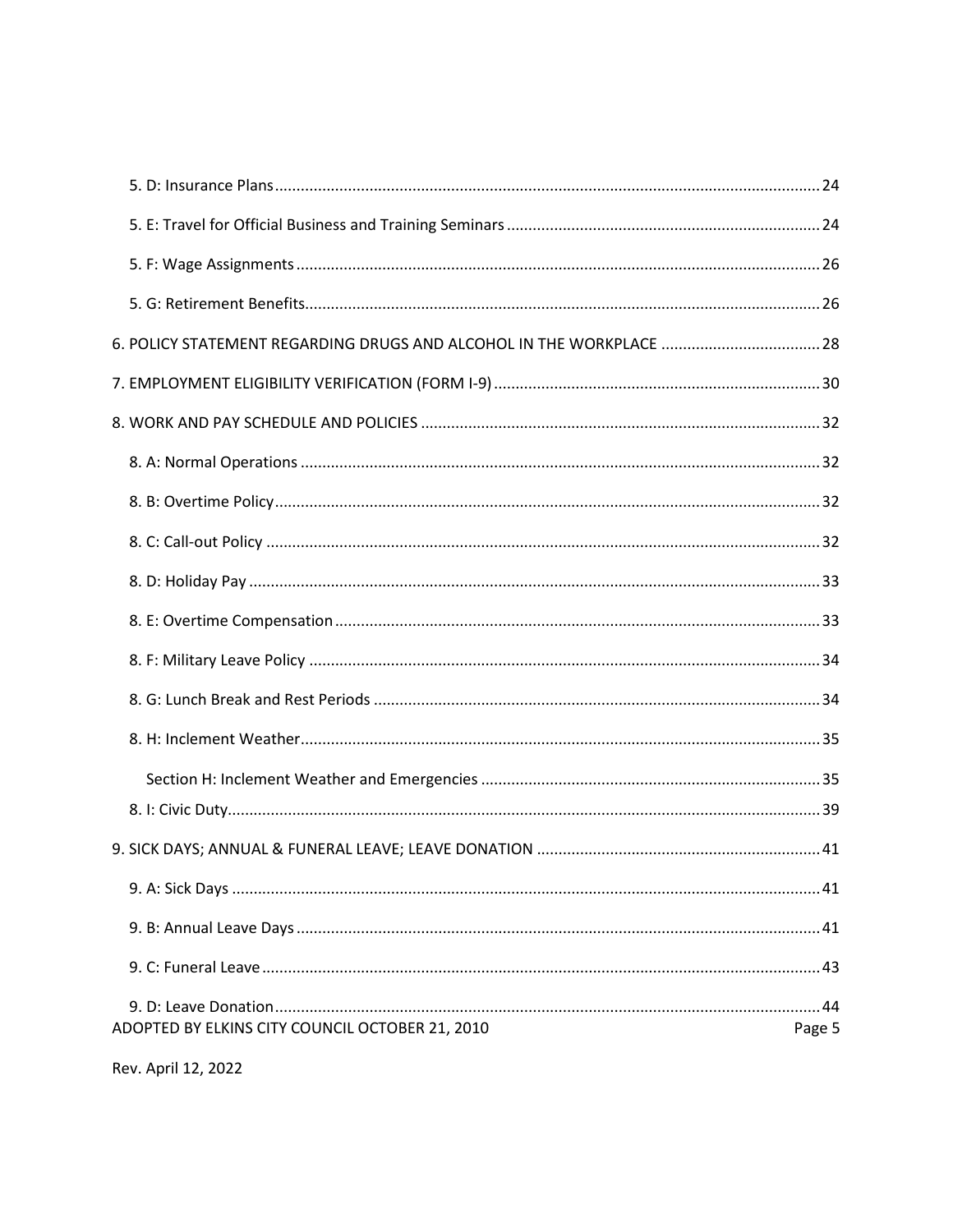| ADOPTED BY ELKINS CITY COUNCIL OCTOBER 21, 2010 | Page 6 |
|-------------------------------------------------|--------|
| Rev. April 12, 2022                             |        |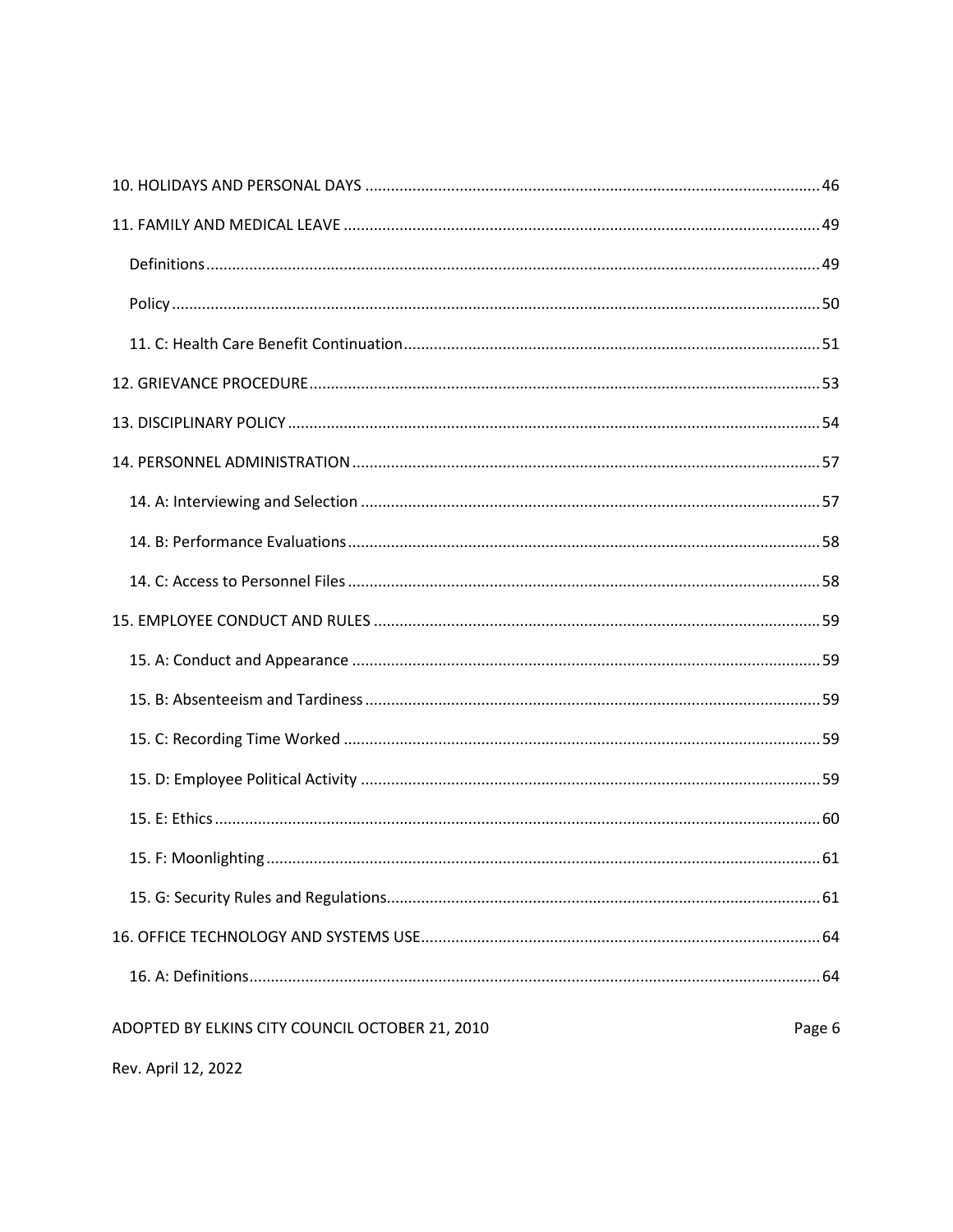#### ADOPTED BY ELKINS CITY COUNCIL OCTOBER 21, 2010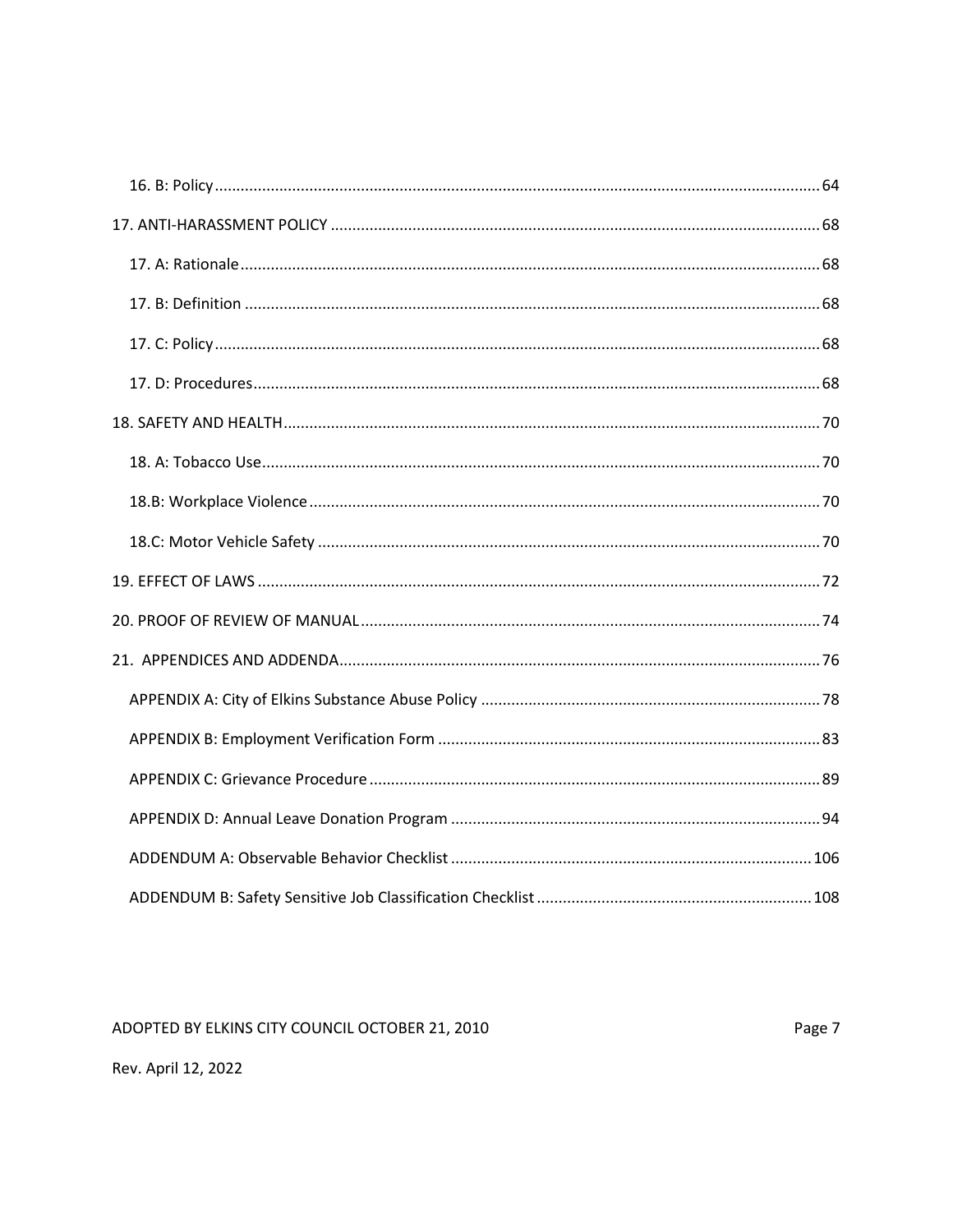## **INTRODUCTION**

## **Welcome to work!**

The City of Elkins feels that its most valuable asset is its employees. So that each employee may optimize his or her own contribution to the accomplishment of our objectives as a municipality, we have established basic guidelines through a Personnel Manual for collaborating and building consensus.

This manual sets forth basic guidelines for working together as a team. It is a general reference to assist you in what we hope will be a long and successful employment with the City.

Please review this manual carefully. The policies and procedures contained herein are the official personnel guidelines established by City Council. Changes may be made from time to time as necessity warrants.

Good luck and we look forward to working with you to bring efficiency, effectiveness, and good government to our citizens.

ADOPTED BY ELKINS CITY COUNCIL OCTOBER 21, 2010 **Page 8** Page 8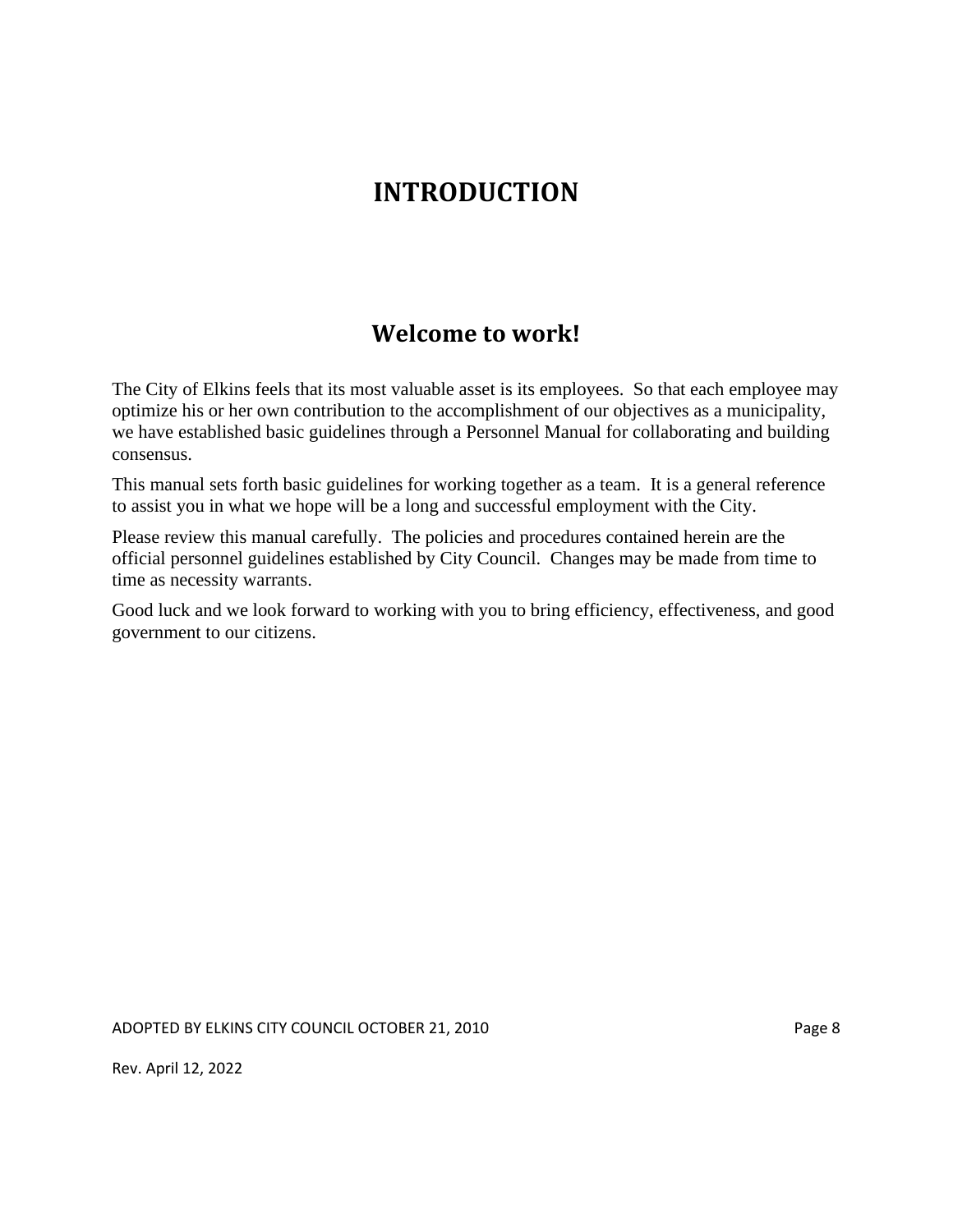ADOPTED BY ELKINS CITY COUNCIL OCTOBER 21, 2010 **Page 9** Page 9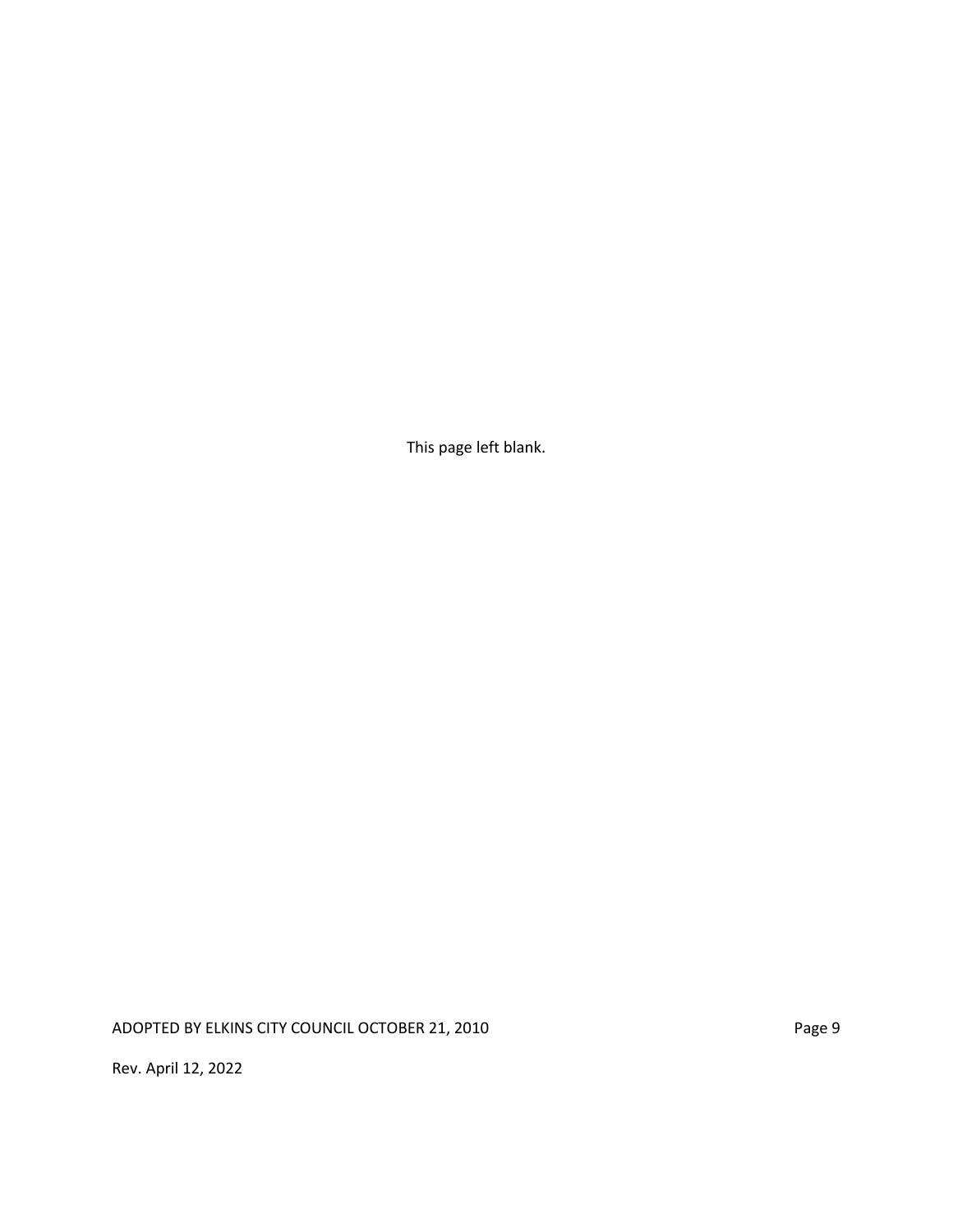## <span id="page-9-0"></span>**1. EMPLOYMENT-AT-WILL CLAUSE**

Since 1913, West Virginia has recognized the employment-at-will doctrine. Unless otherwise provided by statute or regulation, each and every City employee is an employee-at-will.

#### <span id="page-9-1"></span>*1. A: Definition*

Employment-at-will means that each employee has the right to terminate his/her employment at any time, with or without good cause, and the City has the right to terminate an individual's employment at any time, with or without good cause, subject only to the requirement that the grievance procedure set forth in Article XII be observed.

## <span id="page-9-2"></span>*1. B: Policy*

The practices, procedures and policies set forth herein are general guidelines used in the course of the City's activities. They are not intended to guarantee to any person permanent employment or job security. The City reserves the right to modify, interpret, revoke or change any or all of the guidelines set forth, in whole or in part, at any time.

#### <span id="page-9-3"></span>*1. C: Coverage*

These policies and procedures apply to all City employees, including those employed by the offices of elected officials and other constitutional officers, as defined by the West Virginia Code. However, where an employee enjoys civil service coverage (e.g., police and fire department employees) none of the policies and procedures contained herein shall apply if they conflict with the requirements or procedures adopted by the pertinent civil service commission. Where such conflicts do not exist, this manual shall apply equally to all employees.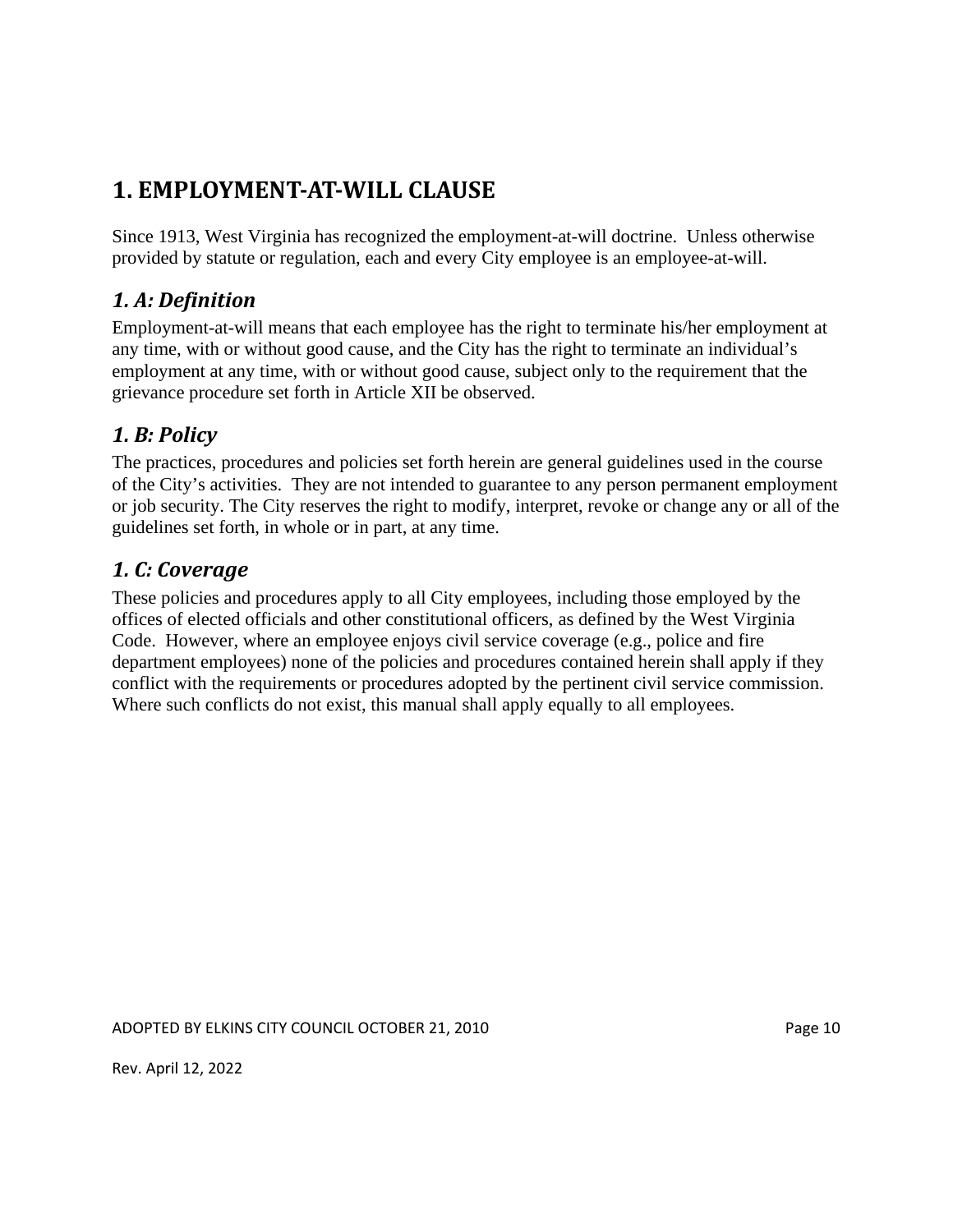ADOPTED BY ELKINS CITY COUNCIL OCTOBER 21, 2010 **Page 11** Page 11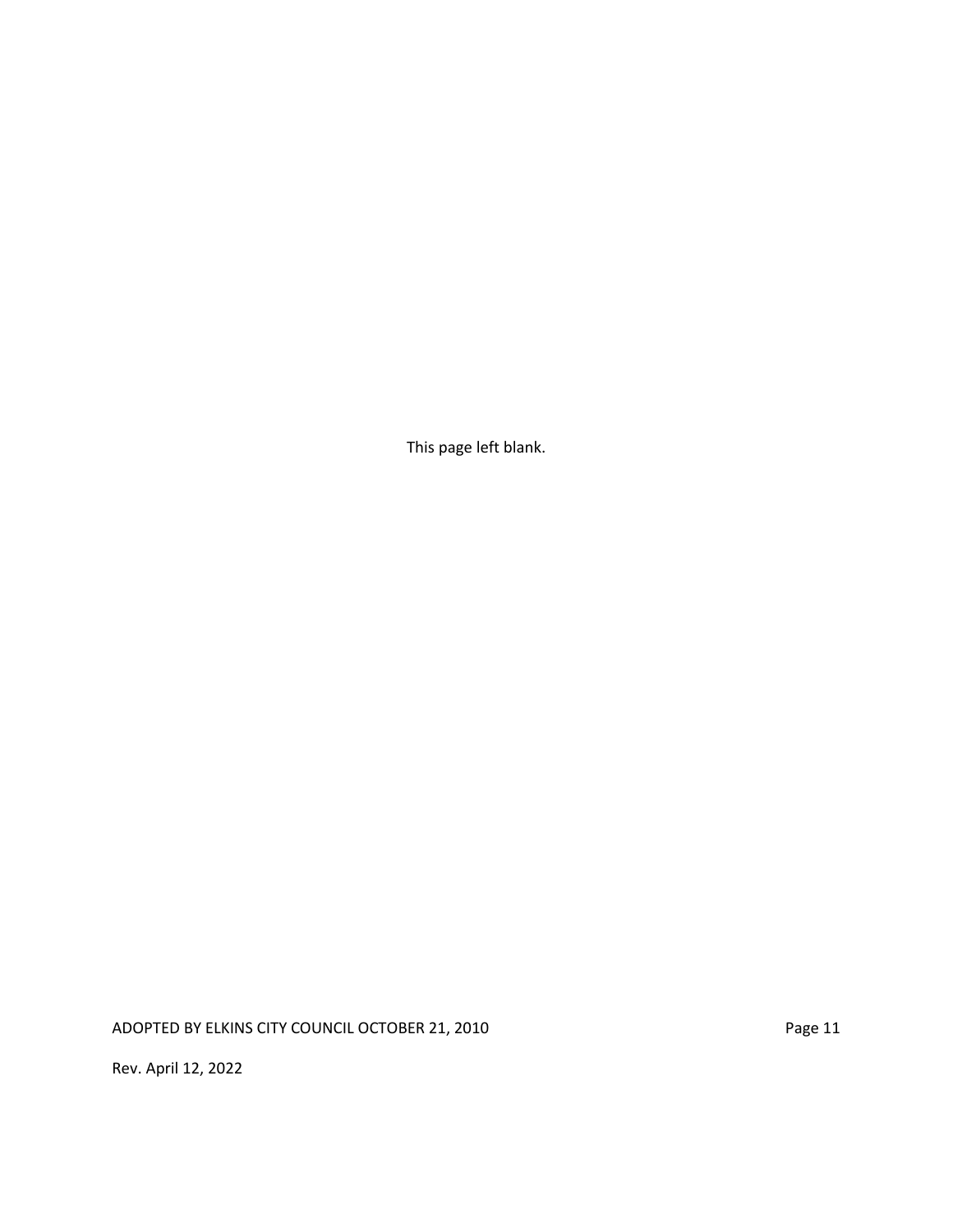## <span id="page-11-0"></span>**2. EQUAL OPPORTUNITY POLICY**

The City is an Equal Opportunity Employer and will practice Equal Opportunity in all aspects of its operation.

The City strives to administer all of its hiring and employment procedures without regard to race, religion, color, national origin, ancestry, sex, age, veteran or familial status, disability or sexual orientation. This policy shall apply to all employment practices.

The City is committed to the goal of filling all staff openings with the best personnel available. All decisions regarding hiring, promotion, transfer and job retention shall be based upon an individual's qualifications, experience and ability to perform the duties and responsibilities of any given position, regardless of race, religion, color, national origin, ancestry, sex, age, veteran or familial status, or disability. When the City is a recipient of sufficient federal funds, the City will maintain a written equal employment opportunity program that complies with the regulations in effect at the time the program is adopted or amended.

Qualified individuals with bona fide disabilities, as the term "disability" is defined under the Americans with Disabilities Act and the West Virginia Human Rights Act, are entitled to reasonable accommodation in the application process and in their employment. Although the City is responsible for providing reasonable accommodation, the responsibility for identifying whether accommodation is needed and what constitutes a reasonable accommodation is shared jointly by the employees and the City. Employees must engage in candid, open discussions with their supervisors or other designated City representatives in order to facilitate the City's compliance with applicable disability discrimination laws. Questions about reasonable accommodations and disability status and request for accommodation forms may be referred to the City Clerk.

In the event that any provision in these personnel policies conflicts with any federal, state or local law regarding equal employment opportunity, such provision shall be amended to comply with the existing law.

ADOPTED BY ELKINS CITY COUNCIL OCTOBER 21, 2010 Page 12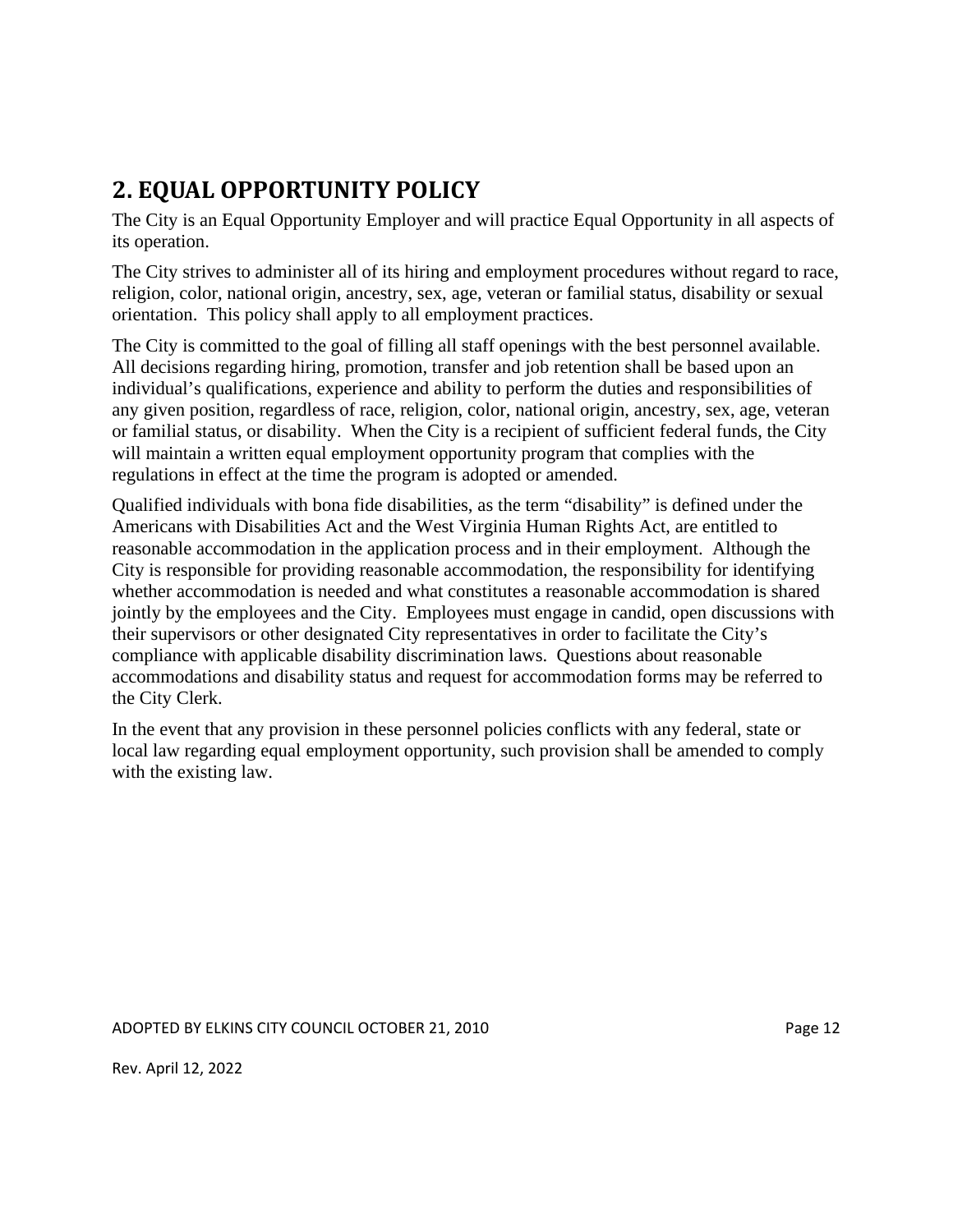ADOPTED BY ELKINS CITY COUNCIL OCTOBER 21, 2010 **Page 13** Page 13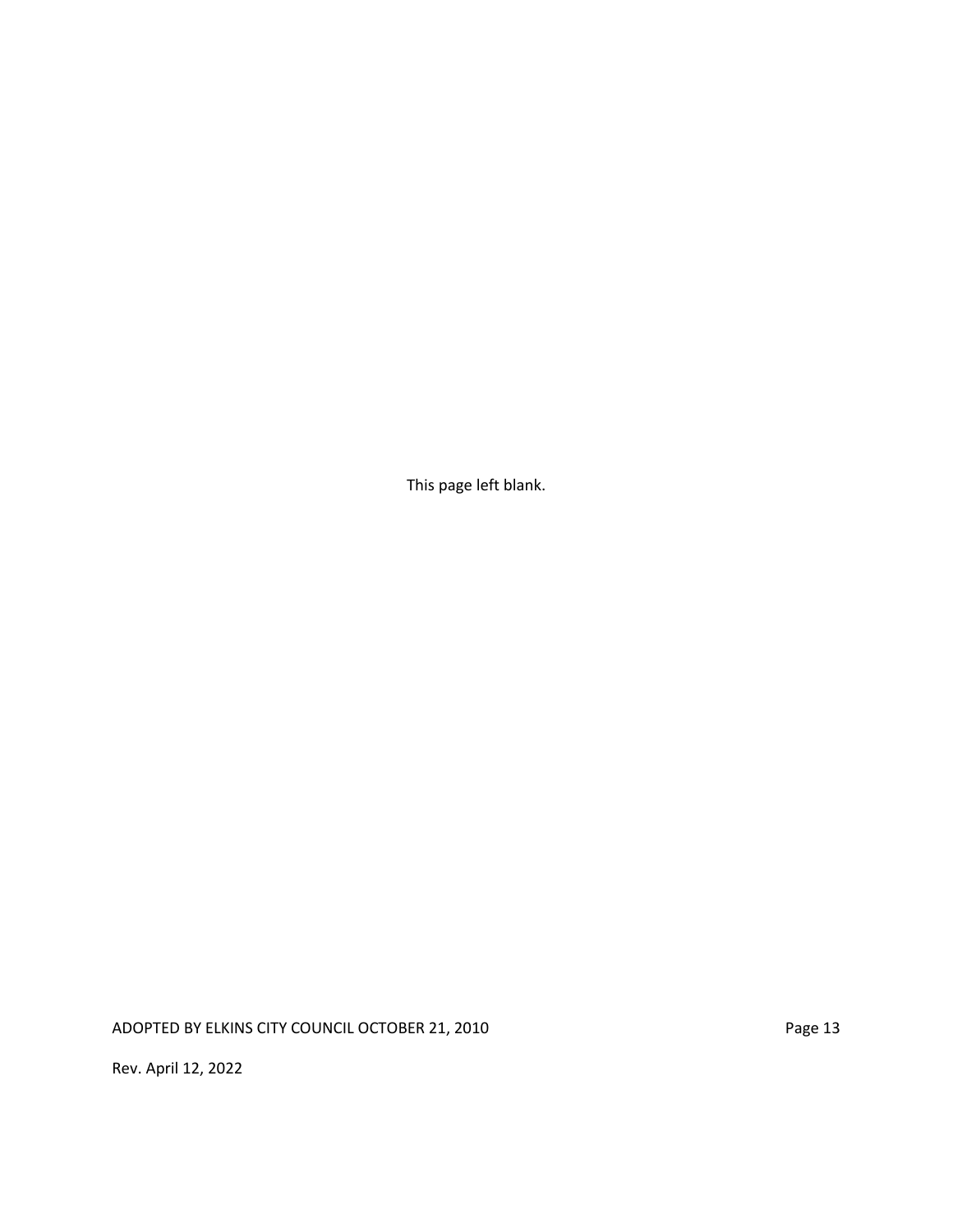## <span id="page-13-0"></span>**3. ORGANIZATIONAL CHART**

ADOPTED BY ELKINS CITY COUNCIL OCTOBER 21, 2010 **Page 14**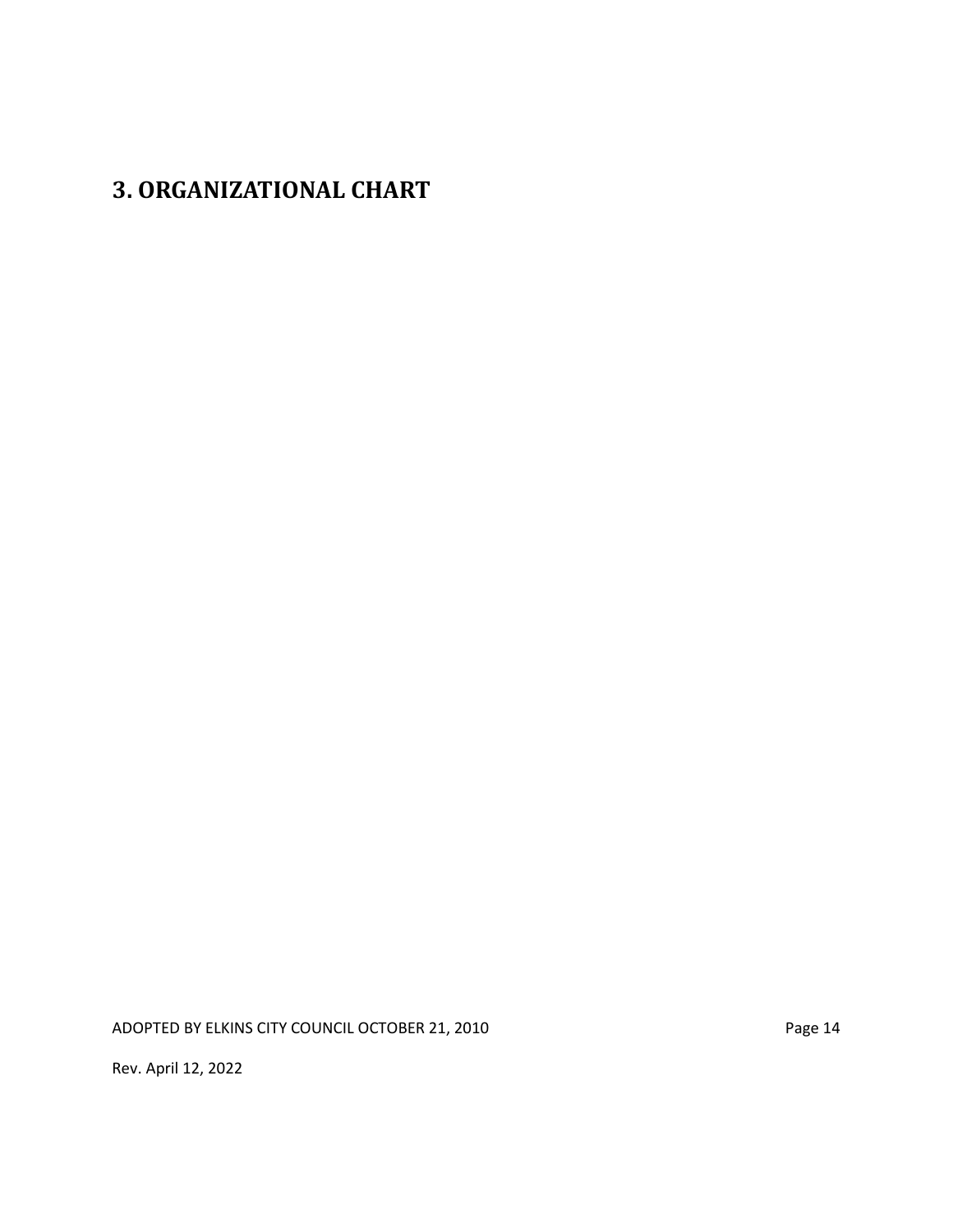

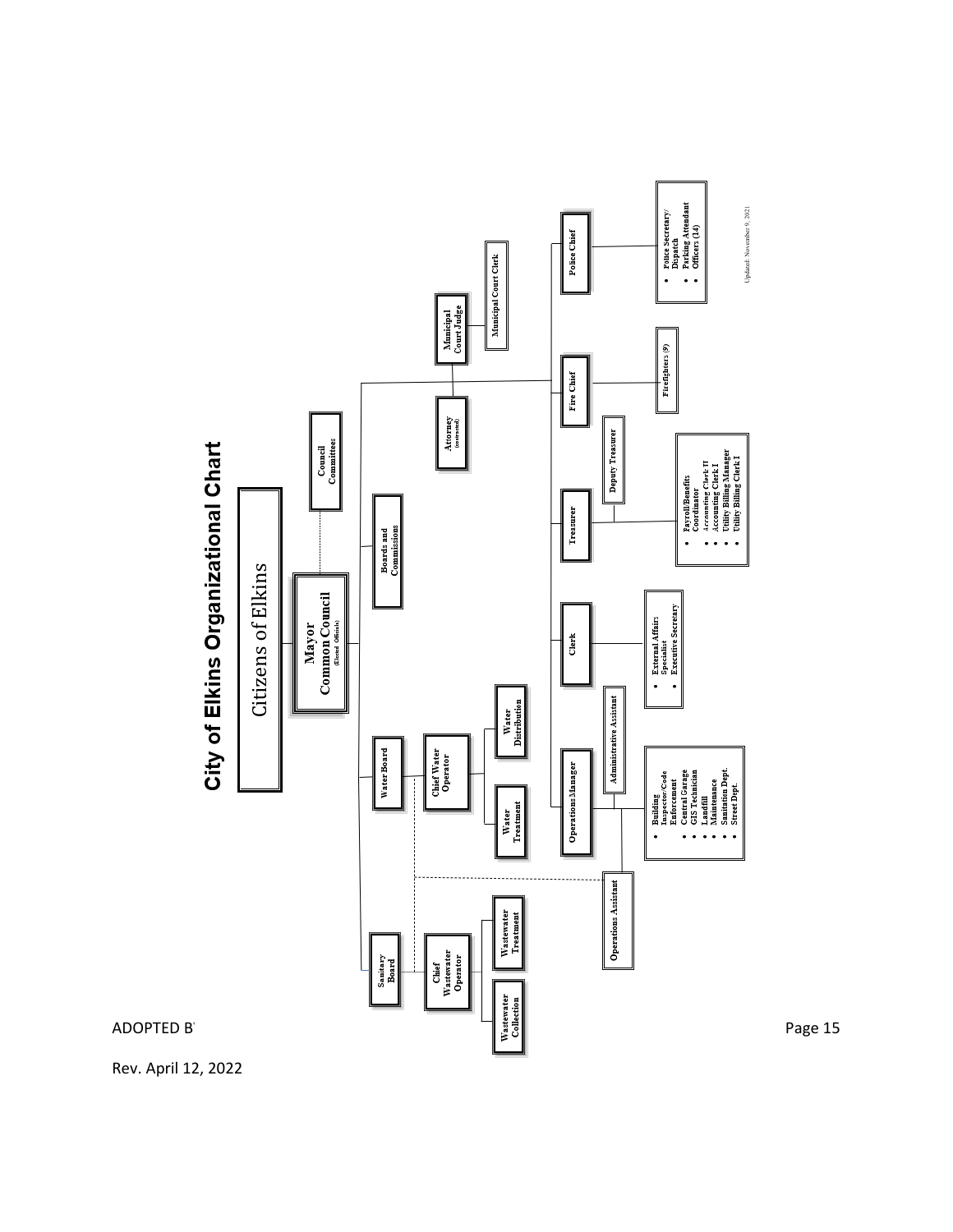ADOPTED BY ELKINS CITY COUNCIL OCTOBER 21, 2010 **Page 16** Page 16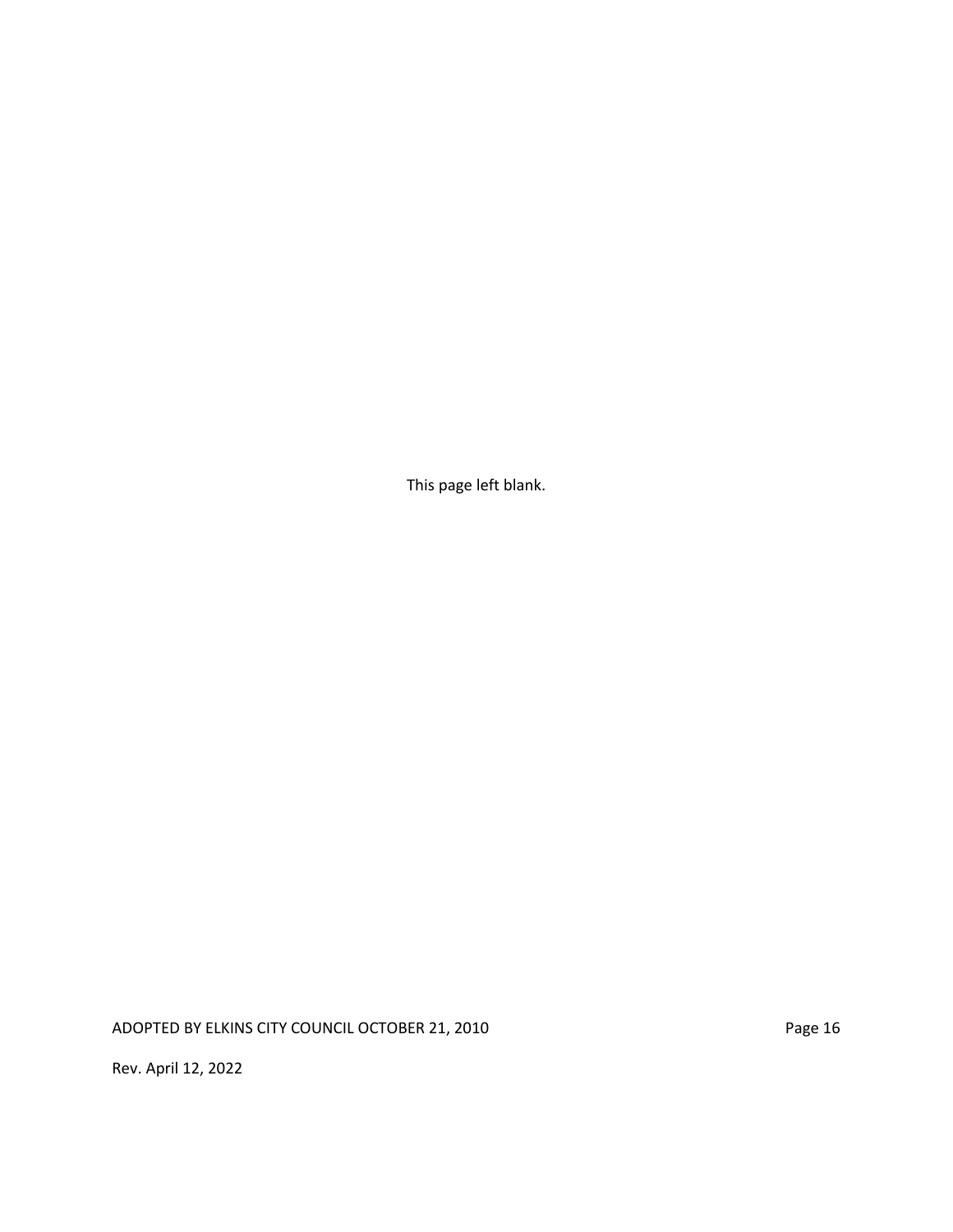## <span id="page-16-0"></span>**4. EMPLOYEE CLASSIFICATION**

#### <span id="page-16-1"></span>*4. A: Elected Officials*

The West Virginia Constitution and State Code prescribe the duties and responsibilities of elected officials. It shall be the elected officials' duty to make these policies and procedures known to their staff and to see that they are practiced.

#### <span id="page-16-2"></span>*4. B: Administrative Officers*

The following are the administrative officers of this City: Clerk, Treasurer, Operations Manager, Fire Chief, and Police Chief. They are appointed and serve in accordance with appropriate provisions of City Code. The Mayor may establish the procedure by which they report hours worked.

#### <span id="page-16-3"></span>*4. C: Full-time Regular Employees*

Employees who work a minimum of twenty (20) hours per week, year-round, shall be considered full-time, regular employees after successfully completing the required ninety (90) calendar day period of probationary employment and being approved by Council. Such employees are then eligible to utilize all benefits available.

#### <span id="page-16-4"></span>*4. D: Part-Time Regular Employees*

Employees who work less than 20 hours per week, year-round, shall be considered part-time, regular employees. They do not receive benefits. Part time employees prohibited from working over 1,039 total cumulative hours per year. The Payroll Clerk will monitor the cumulative hours of part-time regular employees each year. Upon such employees reaching 1000 hours worked in a given year, electronic or written notification will be made to the relevant administrator and the part-time employee's supervisor.

#### <span id="page-16-5"></span>*4. E: Probationary Employees*

All full-time regular employees and as described in Section C shall serve a ninety (90) calendar day probationary period. Compensation at the full rate associated with the given position will begin on the first day of employment. Health insurance, if accepted by the employee, will begin the first day of the month after the employee is hired. An incentive plan is available whereby employees can receive a cash payment in exchange for waiver of coverage under the city's health insurance plan. During the ninety-day probationary period annual leave and sick leave will accrue but cannot be used until the successful completion of the probationary period. If a probationary employee is required to be absent from work during the ninety day period due to emergency or other reasons, the probationary period will be extended for the number of days

ADOPTED BY ELKINS CITY COUNCIL OCTOBER 21, 2010 Page 17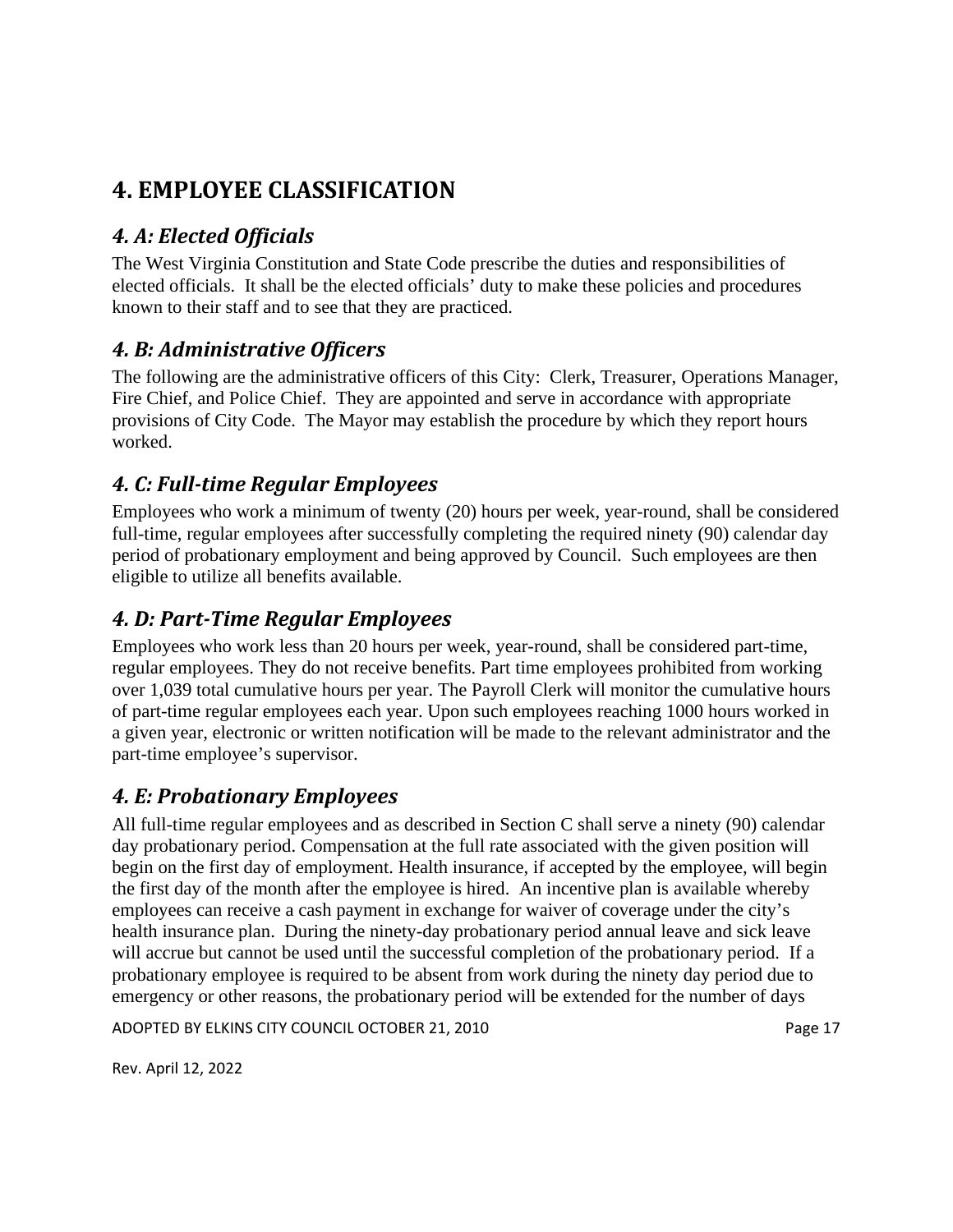equal to the time absent. Civil service employees are subject to a probationary period of employment of one year; however, civil service employees shall be entitled to utilize other benefits (e.g., annual leave and sick leave) upon completion of the same ninety-day period imposed on common law employees. Probationary employees may be terminated at any time without cause.

All full-time and part-time regular employees may be required to submit to a hearing test, during the ninety-day probationary period of employment, and annually throughout their employment, depending on their job duties and at the discretion of their administrative officer. The cost of the test shall be borne by the City. Additionally, newly hired full-time employees shall be subject to a criminal background check, a check of driving record and drug testing. Refusal to submit to testing or unsatisfactory results of testing shall be grounds for termination. Employees serving a temporary assignment or transferred to a new position are not required to submit to repeat testing as described above. If at any time during employment it is discovered that an employee was not tested, the testing may be ordered.

Personnel employed during a partial pay period will be credited with annual leave and sick leave as follows:

- 1-3 shifts: one third of entitlement
- 4-6 shifts: two thirds of entitlement
- 7 or more shifts: full entitlement.

Employees who are promoted or transferred shall be required to serve a ninety (90) day evaluation period in the new job. (RATIONALE: This evaluation period is designed to acquaint the new employee with his/her higher-rated position and allow the department supervisor to measure the employee's ability and aptitude for the job.) If the employee's performance is inadequate, he/she may be discharged or reassigned to another position at any time during the evaluation period. Such action is subject to appeal by the employee.

- a. The department supervisor shall notify the employee in writing of the reason(s) for any action at least seven (7) calendar days prior to the effective date of termination or reassignment.
- b. If the employee disagrees with the stated reason(s), they will respond to the appropriate administrative officer in writing within seven (7) calendar days explaining why and what remedy they are seeking.
- c. The administrative officer will review the information provided and may also gather additional information if needed, in order to determine if the action taken by the department supervisor was appropriate.

ADOPTED BY ELKINS CITY COUNCIL OCTOBER 21, 2010 Page 18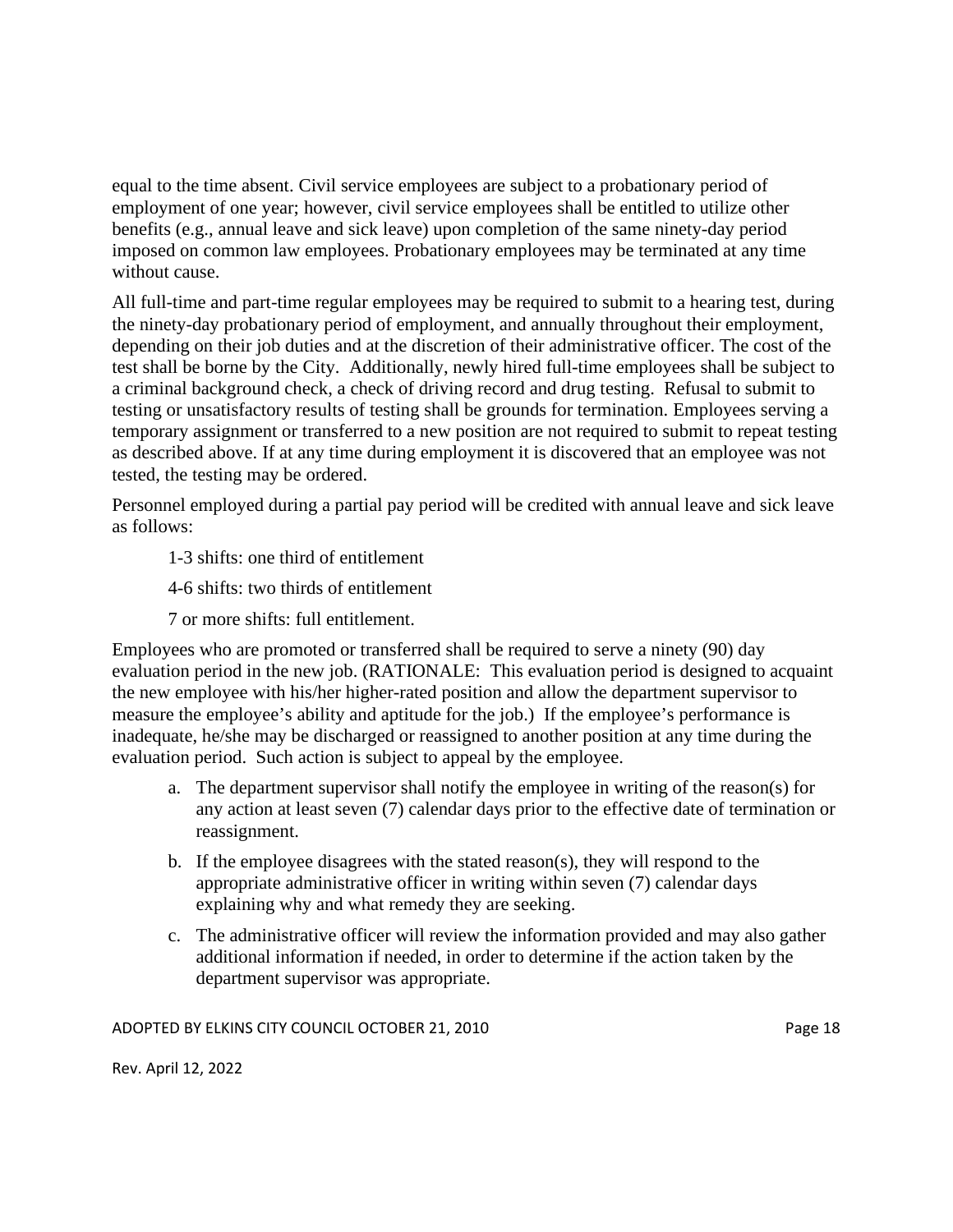- d. The administrative officer will issue their decision to the employee and the department supervisor within seven (7) calendar days.
- e. The administrative officers' decision is final. No further internal appeal will be permitted.

If the department supervisor wishes to hire the person after completing the ninety-day evaluation period, or promote to a new job, the administrative officer will give written recommendation to the Mayor, who will docket it for Council approval.

**NOTE:** Successful completion of any employee's period of evaluation will not alter any employee's at-will status.

**NOTE:** Employees under evaluation after promotion or transfer are not subject to restrictions on any benefits they are otherwise eligible to receive.

### <span id="page-18-0"></span>*4. F: Temporary Employees*

Occasionally, circumstances exist where extra help is required for one-time projects, illness, or periods of short staffing. In such instances, the administrative officer, may take action to hire temporary employees. Payment for such work shall be on an hourly basis, at an hourly rate five percent (5%) less than the paid rate to full-time employees, and normally for a period of less than a 40-hour work week. Benefits are not available for temporary employees, except those specifically mandated by federal and/or state government. The administrative officer shall be responsible for notifying the Mayor's office of the hiring and shall deliver his written approval of the hiring for inclusion in the employee's personnel file. Except in unusual circumstances, temporary help will be employed for periods of less than 90 days.

These employees shall be appointed by administrative officers to carry out necessary seasonal or temporary work. As these employees are not entitled to fringe benefits, extensions should be carefully considered and if the services of the individuals are necessary, full-time or part-time regular employment should be considered.

Retention of a temporary employee beyond the previously mentioned ninety-day period of employment shall require recommendation by the administrative officer. In the event a temporary employee is granted full-time employment, and employment has been continuous, he/she shall receive the equivalent of time worked up to three months credit for personnel evaluations and for leave credit.

#### <span id="page-18-1"></span>*4. G: Temporary Assignment*

<span id="page-18-2"></span>A temporary assignment is an assignment when an employee is assigned, on a temporary basis – typically less than 90 days and more than a workweek, the significant duties of a higher-level position. A

ADOPTED BY ELKINS CITY COUNCIL OCTOBER 21, 2010 Page 19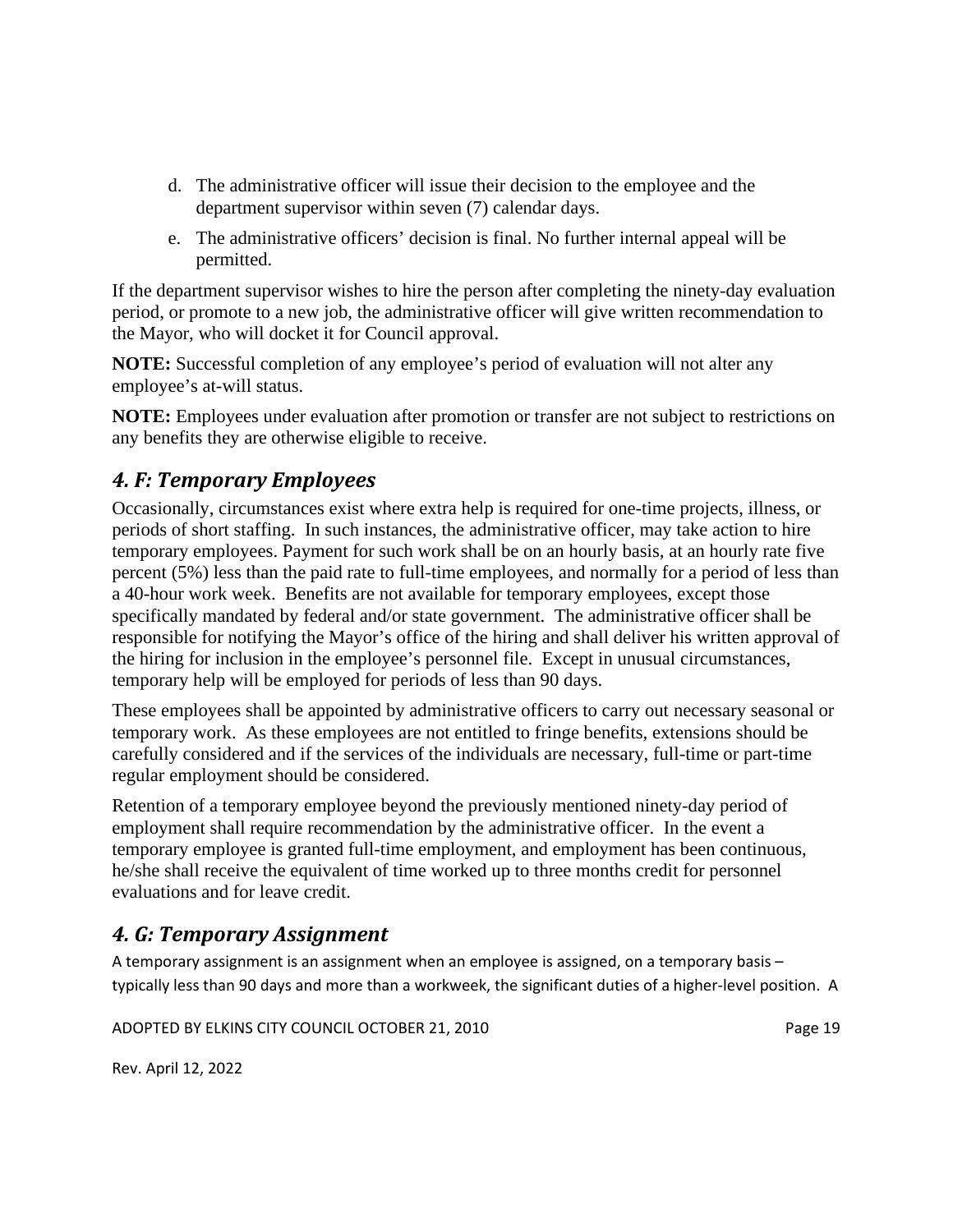temporary assignment does not apply to employees performing backup duties implied by their current job description.

The pay-rate for the temporary assignment will be the greater of a five percent (5%) increase of the increase of 75% the percentage difference between the midpoints of the paygrade of the higher-level position and the employee's current position. The new calculated wage will be the employee's wage for the time worked, and for any paid-time-off during the temporary assignment The employee's overtime rate, when applicable, will be the product of the new calculated wage and 1.5 (i.e., time and on-half). The wage increase will not apply to ancillary fixed pay categories, including but not limited to, "Health Insurance Reimbursement Incentive", "Longevity Pay", and/or wages paid for participating on certain boards and committees. The calculation and award of the new wage will be documented with the "Wage Adjustment Form", which will be acknowledged by the employee, by the applicable administrative officer or official body, and by the payroll and benefits coordinator to show the transaction was handled correctly and filed appropriately. The "Wage Adjustment Form" will be filed in the employee's personnel file.

The completion of the temporary assignment will be documented with the "Wage Adjustment Form", which will be acknowledged by the employee, by the applicable administrative officer or official body, and by the payroll and benefits coordinator. The "Wage Adjustment Form" will be filed in the employee's personnel file.

| Grade | <b>Midpoint</b> | <b>Temp</b><br>Grade | <b>Midpoint</b> | % of actual<br>increase | > of 5% or 75% of<br>the actual increase |
|-------|-----------------|----------------------|-----------------|-------------------------|------------------------------------------|
| 9     | \$<br>16.60     | 10                   | \$<br>17.61     | 6.08%                   | 5.00%                                    |
| 9     | \$<br>16.60     | 11                   | \$<br>18.67     | 12.47%                  | 9.35%                                    |
| 9     | \$<br>16.60     | 12                   | \$<br>19.79     | 19.22%                  | 14.41%                                   |
| 9     | \$<br>16.60     | 13                   | \$<br>20.98     | 26.39%                  | 19.79%                                   |
| 9     | \$<br>16.60     | 14                   | Ś.<br>22.24     | 33.98%                  | 25.48%                                   |
| 9     | \$<br>16.60     | 15                   | \$<br>25.57     | 54.04%                  | 40.53%                                   |
| 9     | \$<br>16.60     | Admin                | Ś<br>28.85      | 73.77%                  | 55.33%                                   |

The following table shows an example of the calculation:

#### ADOPTED BY ELKINS CITY COUNCIL OCTOBER 21, 2010 Page 20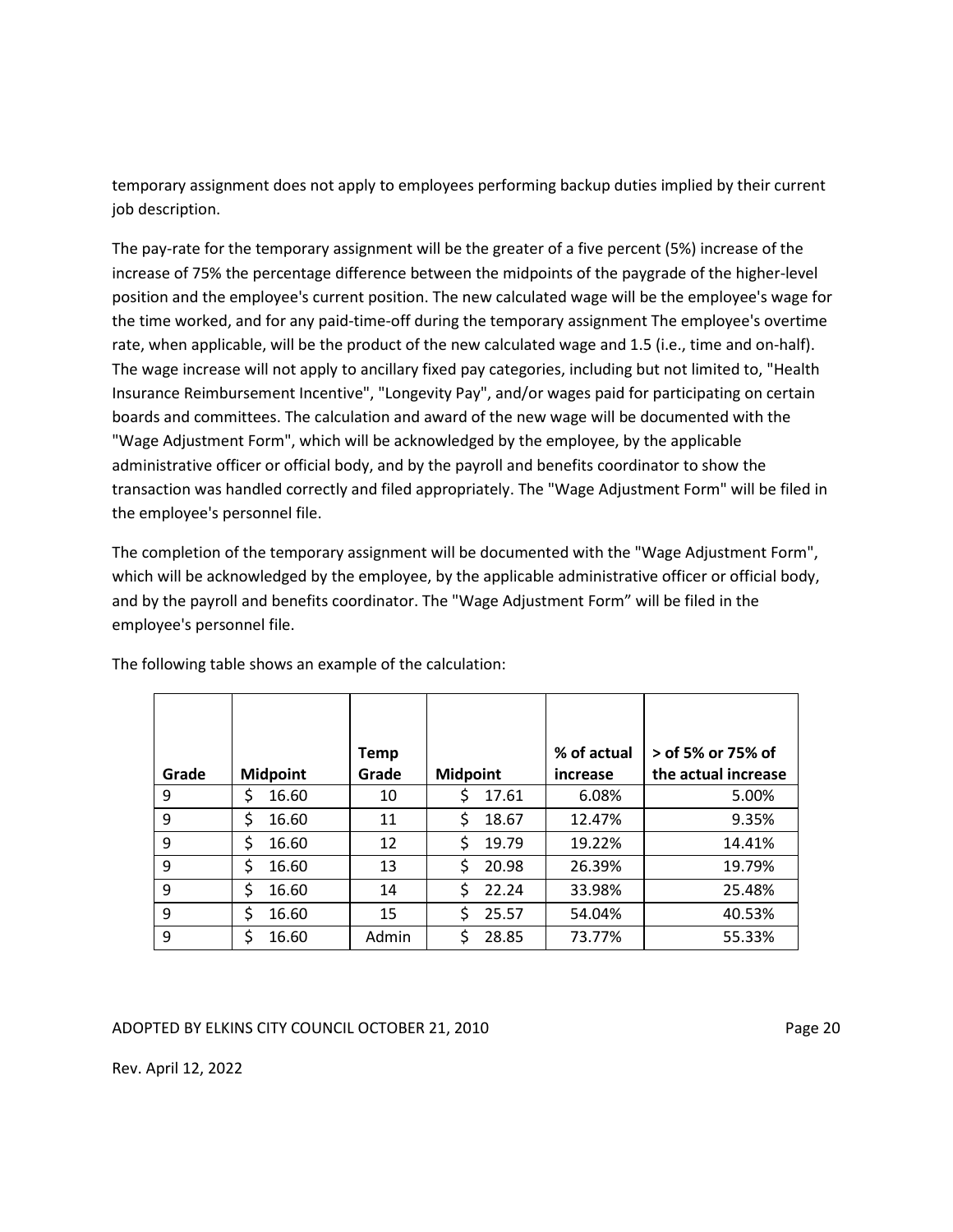#### *4. H: Classification and Compensation*

The City Payroll Clerk shall be the keeper of a Council approved plan by which each full-time position is assigned a pay grade, excluding elected and appointed positions. Elkins City Council may, upon the recommendation of administrative officers or council committees, at any time review and make changes to the plan or the position assignments.

The City compensation plan consists of a step program of salary increases designed to allow an employee to progress laterally in an orderly, predictable manner from the base rate through retirement for his/her job classification. This plan establishes minimum standards for step and grade advancement. The step schedule includes the annual or hourly rates for all steps within each job classification and grade. Any calculation to determine the exchange between an hourly and an annual rate shall be conducted using two-thousand eighty (2080) hours in one year. All employee salaries are public information; however, no salary information will be provided to any individual unless the request for such information is received in writing and authorized by the Treasurer.

All permanent full-time employees are eligible for step progression under this plan, assuming all qualifiers listed below are fulfilled.

**Step Advancement for Existing Employees:** All step advancements take effect July 1. To be eligible for an annual step advancement, the following must occur:

- a. An employee must be employed for a minimum of one-hundred eighty (180) calendar days. This provision does not apply to employees who are transferred or promoted into a different position.
- b. An employee must receive an overall satisfactory rating and cannot receive any unsatisfactory/below average remarks on his or her annual performance review. This appraisal shall be performed by the person having direct supervision of the employee and must be approved by the administrative officer if a step is not being granted.
- c. An employee who receives a written reprimand or suspension during the period of the evaluation or who has failed to fulfill the requirements of an improvement plan, shall not be eligible for a step advancement within that particular year.
- d. Elkins City Council, upon the recommendation of the Finance Committee, must identify and approve available funds to support step advancement for all employees receiving a favorable evaluation.

ADOPTED BY ELKINS CITY COUNCIL OCTOBER 21, 2010 Page 21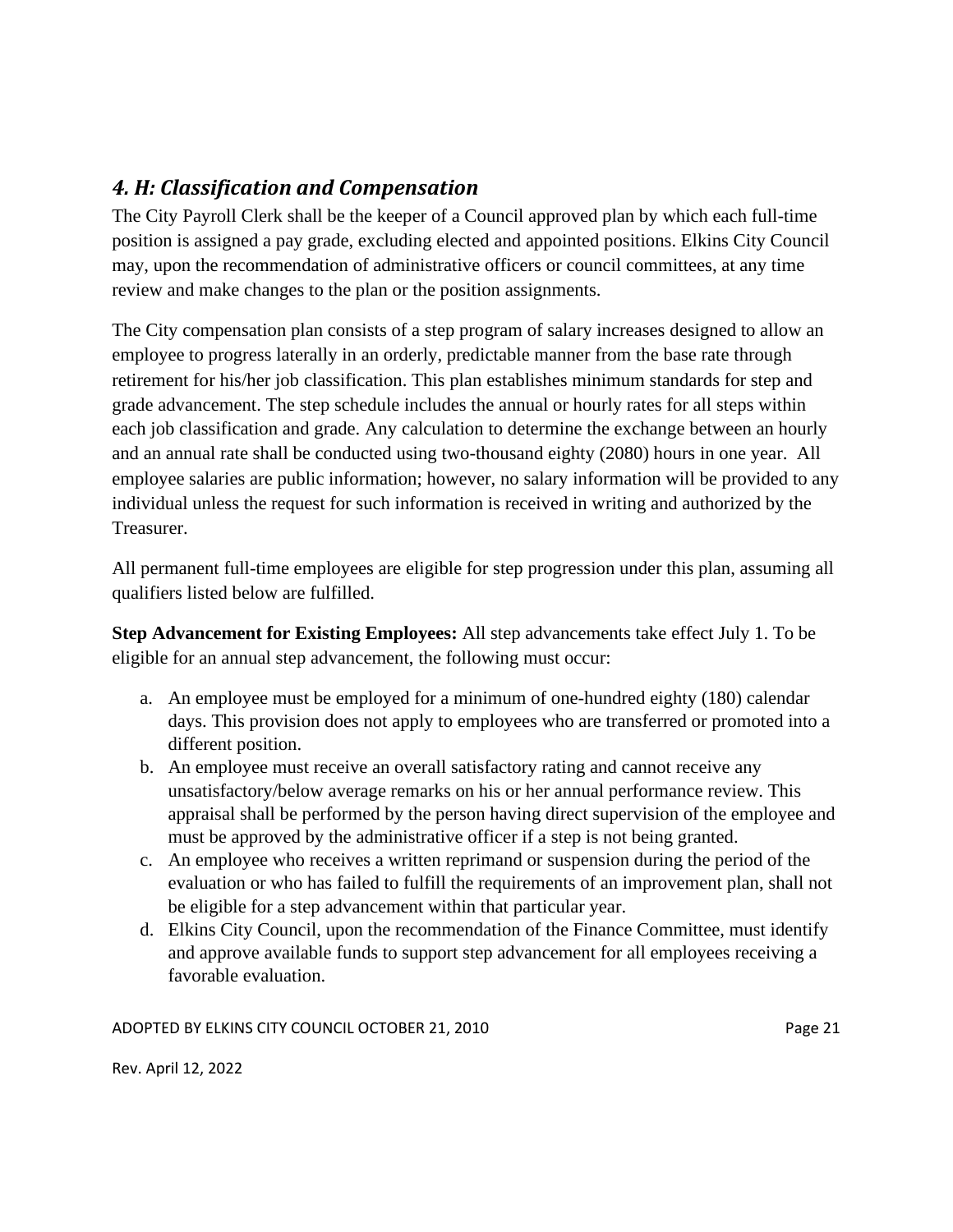- 2. Employees may also be eligible for step advancement under the following circumstances:
	- a. They obtain a new certification which enhances their applicable skills, but does not result in a promotion.
	- b. A recommendation for advancement is received from an employee's supervisor and approved by the Administrative Officer.

**Promotions:** Employees who are promoted to a higher grade classification shall be placed in the step of the new grade which best reflects the base differential between the current grade and the new grade classification.

**Demotions:** If an employee voluntarily takes a demotion or is involuntarily demoted to a lower grade and position, there will be an automatic reduction in that employee's step and/or grade. In most cases, s/he will be placed in no less than the step in the new grade which reflects the base wage differential between the old and the new grade. However, circumstances might warrant further adjustment in placement in step as determined by the appropriate administrative officer.

**Reinstatement or Rehire:** If an employee voluntarily leaves or is terminated from employment and the administrative officer determines within the ninety (90) calendar days following the employee's last day of employment, that reinstatement to the same position is warranted, the employee shall be reinstated at the same step they occupied at the time of their departure. If any individual is rehired after ninety (90) calendar days for the same job position they formerly occupied, they will be assigned to the base pay for that position.

### <span id="page-21-0"></span>*4. I: Evaluations*

A written performance evaluation and an evaluation interview shall be conducted with each City employee, excluding elected and appointed officials, at least annually, as scheduled. The purpose of a performance evaluation is to help improve the employee's understanding of his or her progress on the job and the supervisor's understanding of the employee's viewpoints about factors that affect his or her performance during the period covered by the evaluation. Scheduled evaluations provide an opportunity to assess progress and to plan for future performance improvements, but should never replace day-today communication between the supervisor and the employee regarding expectations and actual performance. Nor, should an evaluation be used in place of a disciplinary action as described in Chapter 13 of this manual.

ADOPTED BY ELKINS CITY COUNCIL OCTOBER 21, 2010 Page 22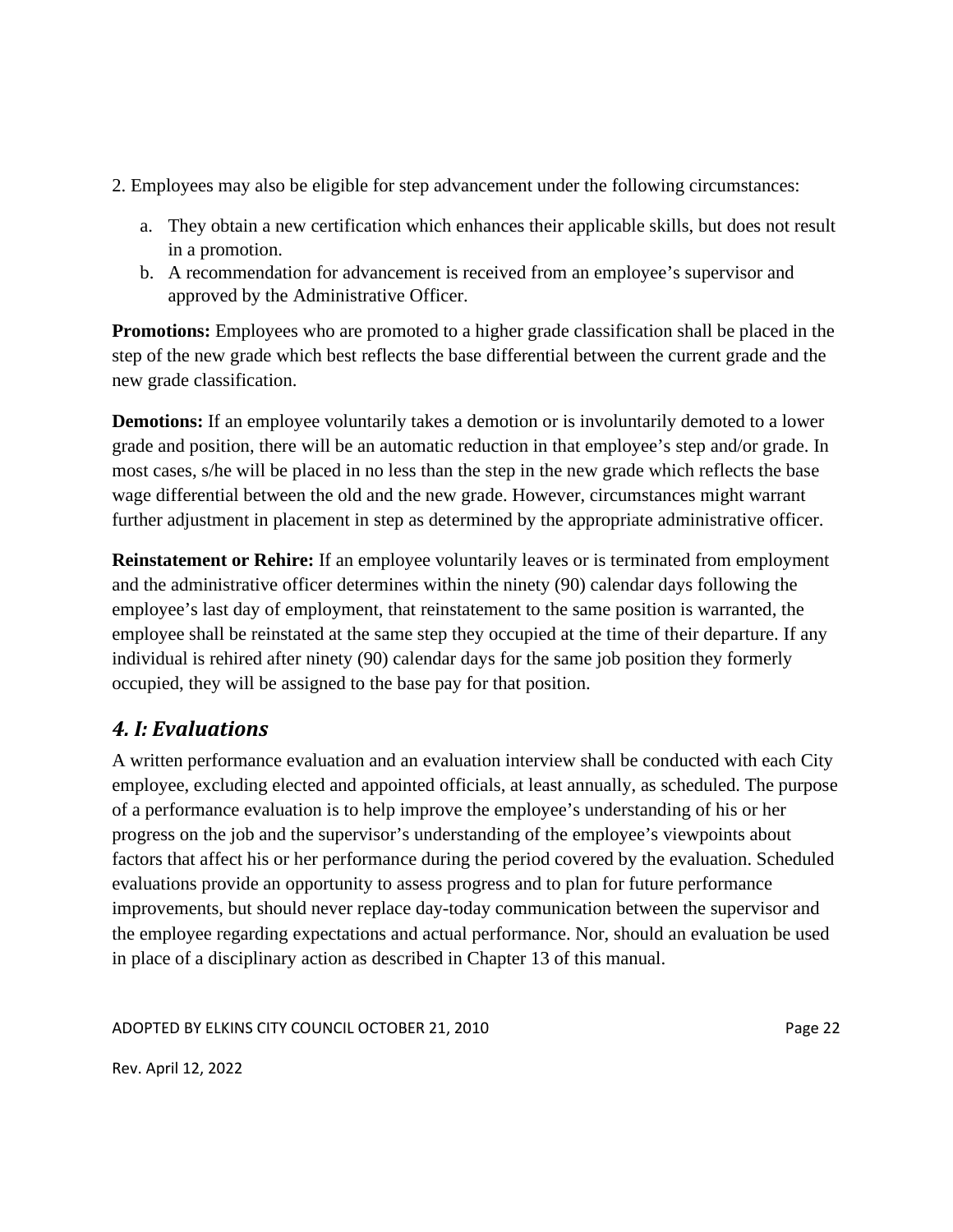The annual evaluation will also be utilized by City administrators in determining employee eligibility for annual step advancement, promotions, demotions, reinstatement or rehiring.

Supervisors and department heads will also conduct performance evaluations on any employee at the end of their ninety (90) day probationary period.

Performance evaluation records are maintained in each employee's personnel file located in the City Payroll Clerk's office.

## <span id="page-22-0"></span>**5. SALARIES & WAGES; BENEFITS; & DEDUCTIONS**

#### <span id="page-22-1"></span>*5. A: Salary & Wage Administration*

The City intends to fully comply with all state and federal requirements concerning the payment of salaries and wages. The City will pay its employees every other Friday for a period of time consisting of fourteen (14) consecutive days beginning at 12:01 a.m. Sunday and ending at 12:00 midnight Saturday immediately preceding the pay date. If a payday falls on a Friday that is a legal holiday, then the payroll date will be on Thursday. Direct deposit is available and encouraged. Authorization forms may be obtained from the Payroll Clerk.

### <span id="page-22-2"></span>*5. B: Workers' Compensation*

Each employee will be provided with workers' compensation coverage against events of occupational injury, occupational illness, or death occurring in the course of employment. Employees pay nothing for this coverage. Employees must notify their immediate supervisor and file an accident report as soon as possible in the event of a work-related injury, illness, or near miss, but in no event should notification be delayed longer than twenty-four (24) hours. If an employee elects to receive workers' compensation pay, he/she cannot receive sick leave pay. It is illegal to receive both sick leave pay and worker's compensation pay. The employee shall be responsible for notifying the city upon commencement of workers' compensation payments.

Upon the return to work of an employee who received workers' compensation benefits, the Consolidated Public Retirement Board (CPRB) will allow credited service toward retirement for the period of workers' compensation coverage. In order to receive such credited service, the CPRB must have verification of the date of injury and the time period in which compensation was paid to the employee.

ADOPTED BY ELKINS CITY COUNCIL OCTOBER 21, 2010 Page 23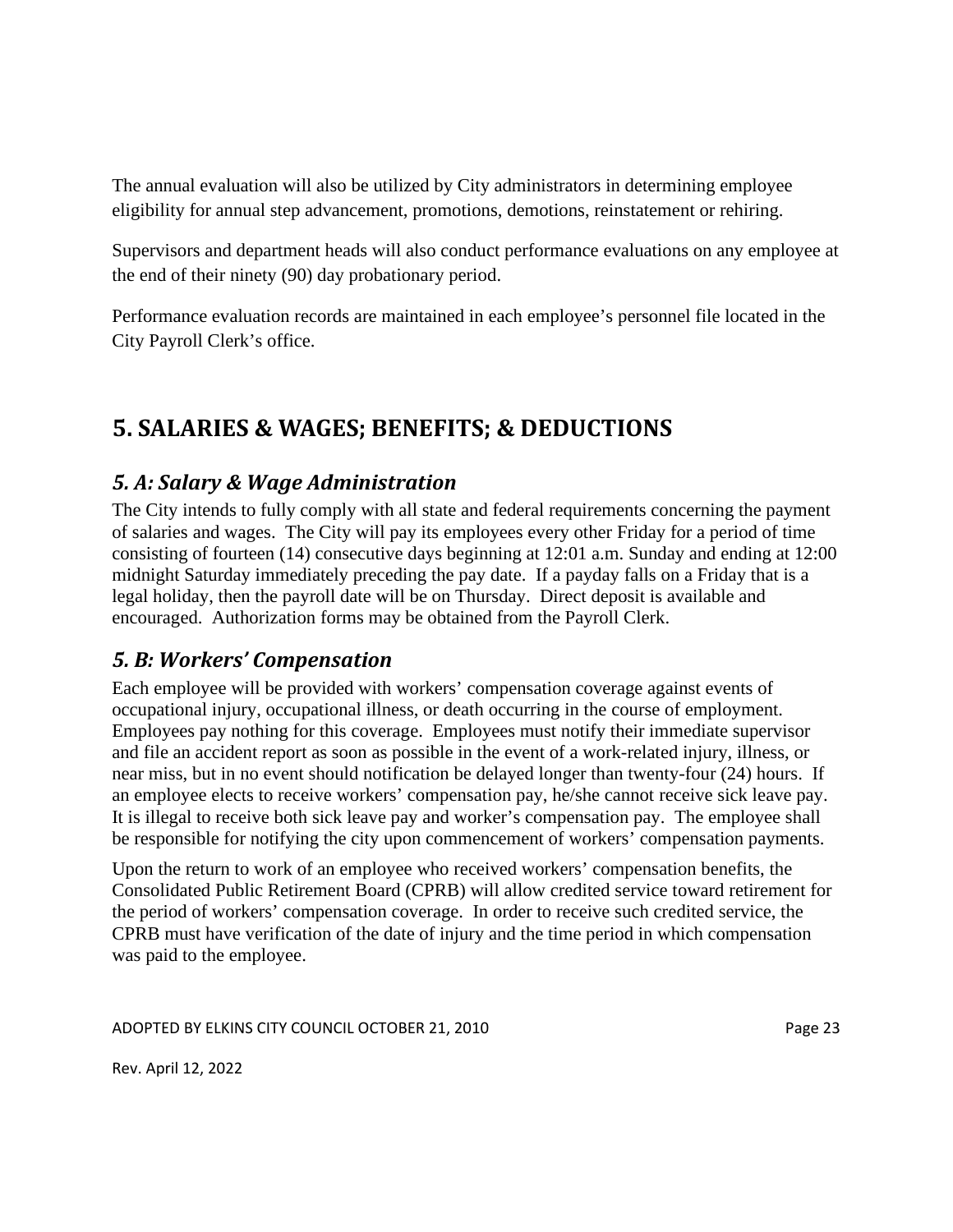During periods of workers' compensation coverage, it shall be the responsibility of the employee to pay all insurance-related or other benefit payments or copayments to which he/she is normally subject.

### <span id="page-23-0"></span>*5. C: Unemployment Compensation*

Employees who meet the criteria established by the West Virginia Department of Employment Security may be eligible for unemployment benefits upon the termination of their employment. The City does not determine eligibility for benefits. However, the City reserves the right to protest a claim for benefits if such action is deemed warranted. The City is self-insured for the purposes of unemployment compensation.

#### <span id="page-23-1"></span>*5. D: Insurance Plans*

All full-time employees are eligible to participate in the State of West Virginia's group medical insurance plan or such plan to which the City may subscribe. The City Council will determine how much of the medical insurance premium cost for employees will be paid by the City, and how much of a co-payment employees will be required to contribute towards their premiums.

Tobacco users shall pay an additional surcharge to defray the higher costs of their insurance coverage.

The cost of \$10,000 of basic life insurance is paid by the City for each full-time employee. If an employee wishes to have additional coverage, he/she may purchase additional optional life or accidental death insurance policies and have the premiums deducted from his/her payroll check.

Details concerning insurance coverage will be explained by the Payroll Clerk at the time of employment. Coverage for health and life insurance begins the first day of the month following employment.

If an employee does not choose to participate in the health insurance plan, he/she will receive one-half the cash value of the benefit less any employer fringes paid by the City for employees who choose to participate in the plan. The payment will be divided by 26 pay periods and paid bi-weekly through payroll.

### <span id="page-23-2"></span>*5. E: Travel for Official Business and Training Seminars*

It is expected that employees will participate in professional development as appropriate. Employees' supervisors and the appropriate administrative officer must approve, in advance, the purpose and cost of out-of-town travel.

Acceptable purposes for out-of-town travel are:

• Official city business.

ADOPTED BY ELKINS CITY COUNCIL OCTOBER 21, 2010 Page 24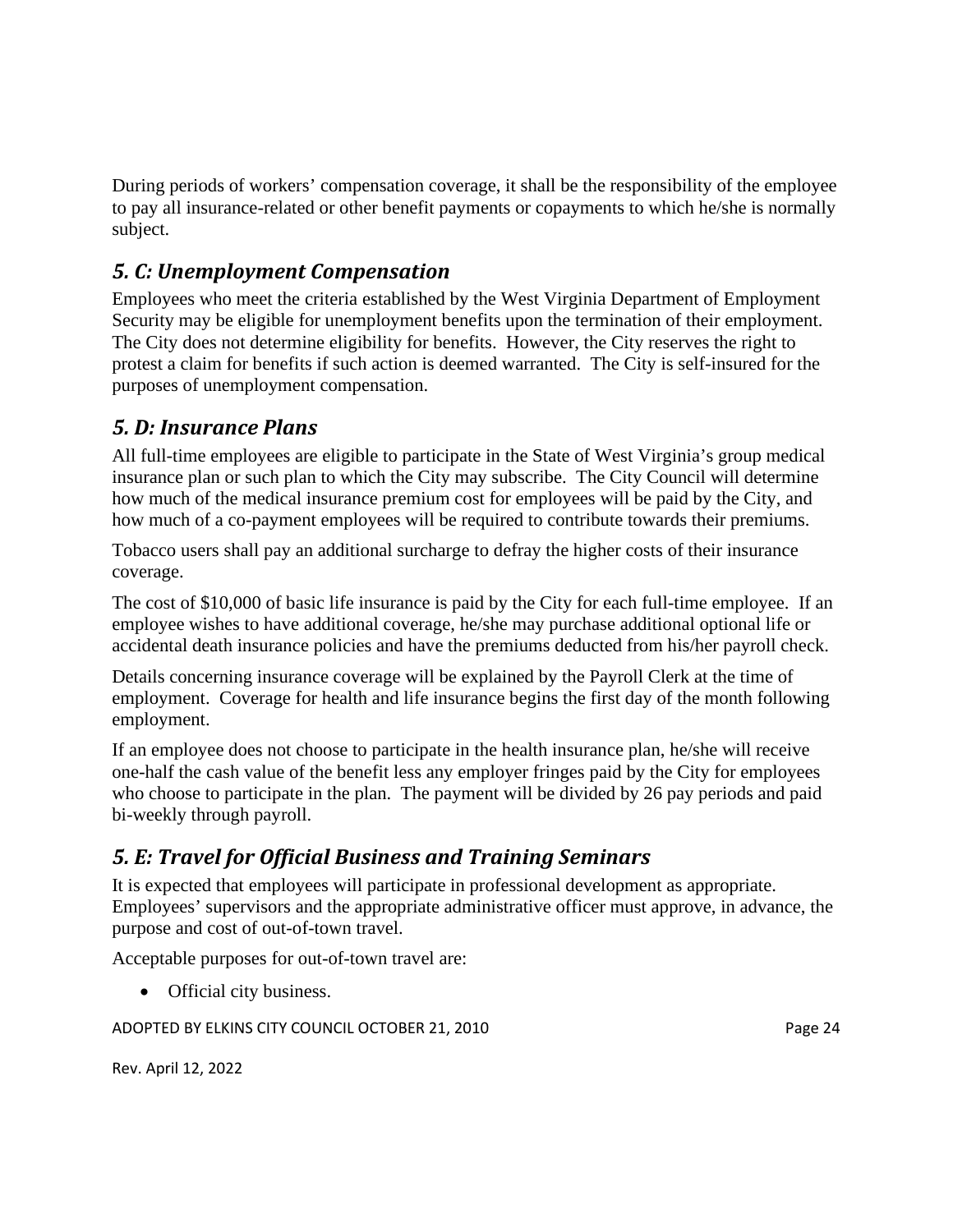• Training courses, seminars, and similar events that are job related and/or required for validating certifications or maintaining/improving qualifications for the job position to which the employee is assigned.

Travel for training courses or other purposes with no direct relation to city business or the employee's job duties will not be at the City's expense.

Procedures for attending training courses or seminars:

- a.) An employee desiring to attend a training course, at the City's expense, shall submit a request to his/her supervisor. Such request shall be submitted sufficiently in advance to allow time to adjust work schedules and arrange coverage on the job.
- b.) The supervisor will forward the request and his/her recommendation to the appropriate administrative officer for review and approval. If the administrative officer disapproves the request, no further action shall be taken and his/her decision shall be final.

Business travel within the State of West Virginia, which is approved in advance as described above, will be reimbursed pursuant to the following guidelines:

- All reimbursements will be made to the person authorized to make the expenditures.
- Reimbursements will be made in a timely fashion based on submission of an approved expense report. Expense reports must be submitted within 30 days of the approved travel/training in order to be paid. The expense report shall be supported by receipts or other appropriate documentation.
- Mileage reimbursement for authorized use of private vehicles is at the same rate utilized by the State of West Virginia. Mileage is calculated round trip from the City building.
- A per diem rate for lodging, meals, and incidentals, will be paid to employees for authorized travel days at the same rate utilized by the U.S. General Services Administration (GSA). Deductions to M&IE rates will be made for the first and last days of travel and for any meals provided at no cost to the employee. Where there is a conflict or a special situation, the Mayor will decide on a case-by-case basis the possibility of covering additional expenses.
- The practice of receiving cash advances for authorized travel is an alternative to personally paying and then being reimbursed for expenses. This practice is discouraged, but is available in exceptional circumstances. Administrative Officers desiring cash advances for their staff must make a written request for the cash advance and must include an accurate estimate of anticipated expenses. This request must be made well in advance of the check being issued prior to the travel taking place. An expense report, must account for all monies advanced, and any remaining balance must be returned to the

ADOPTED BY ELKINS CITY COUNCIL OCTOBER 21, 2010 Page 25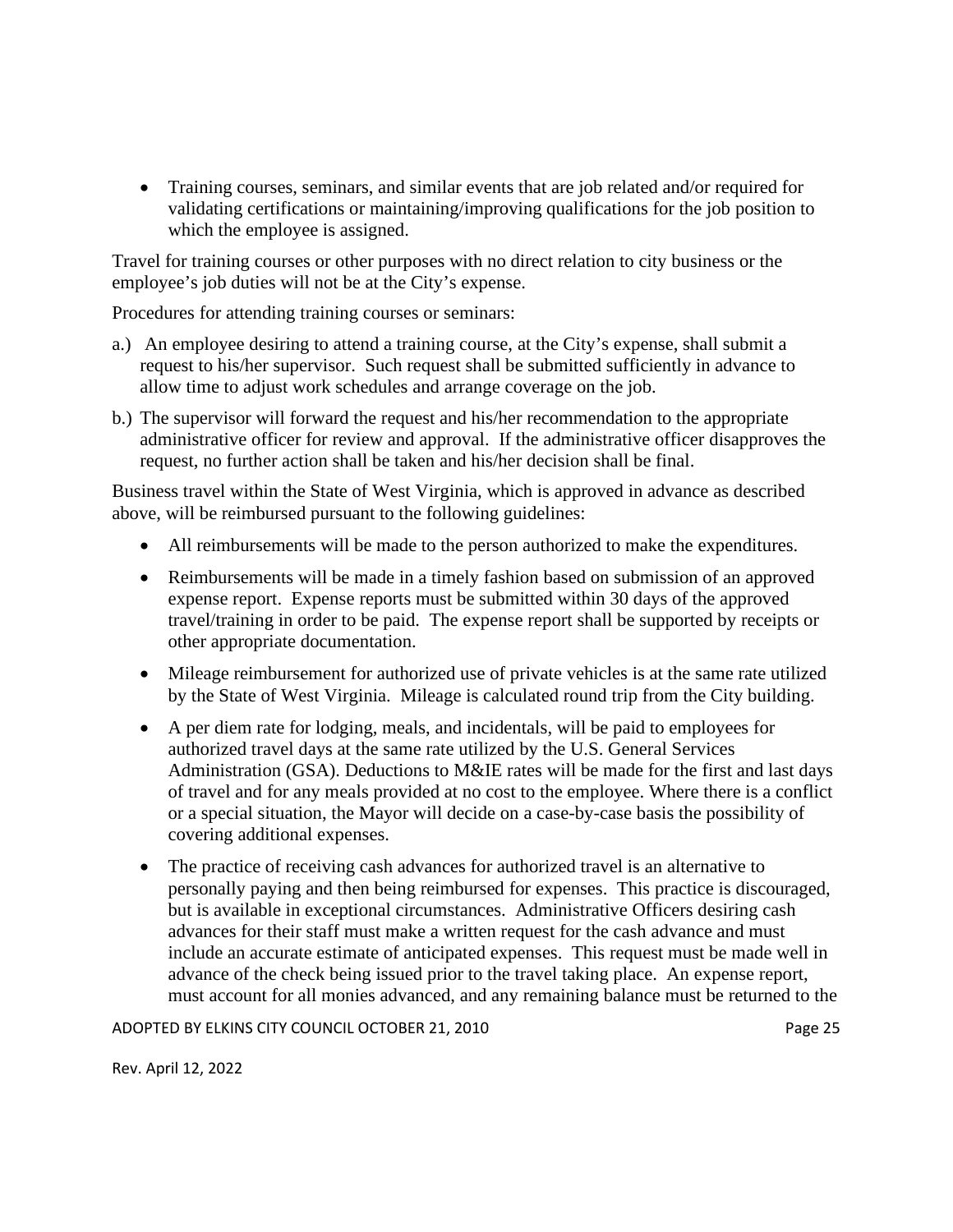City Treasurer within five (5) working days after the employee's return from the business-related travel.

• The responsibility for accurate record keeping rests with the traveler, and it is necessary to maintain good clear reporting for auditing purposes.

Reimbursement for any travel outside the State of West Virginia must be discussed at the time pre-authorization for the travel is sought. Any questions in this regard should be directed to the City Treasurer's Office.

#### <span id="page-25-0"></span>*5. F: Wage Assignments*

Generally, the City does not make wage assignments to employees. While loans will not be made to employees under any circumstance, wage assignments may be made under the following conditions:

- 1. The money is to be used for the purchase of clothing or equipment worn or utilized in the performance of the employee's duties (e.g. boots, protective clothing, firearms, etc.).
- 2. If a wage assignment is made, the employee will be required to sign a wage assignment form confirming the employee's understanding that the wage assignment will be deducted from future pay(s) on a regularly scheduled basis.
- 3. Wage assignments must be repaid within one year. If, in the event of termination or resignation, payment must be paid in full prior to the employee's final day of employment with the City.

#### <span id="page-25-1"></span>*5. G: Retirement Benefits*

Most City employees participate in the West Virginia Public Employees Retirement System, administered by the West Virginia Consolidated Public Retirement Board. Civil service police and fire personnel participate in their own separate retirement plans**.**

The purpose of this policy is to ensure uniform adherence to the established procedures for compensating eligible employees of the city and its spending units.

### *5. H: Longevity Pay*

All administrative officers, and full-time and part-time regular employees, including civil service employees are eligible to receive an annual longevity pay based on years of service, providing they have completed the initial probationary period as of August 31. This provision does not

ADOPTED BY ELKINS CITY COUNCIL OCTOBER 21, 2010 Page 26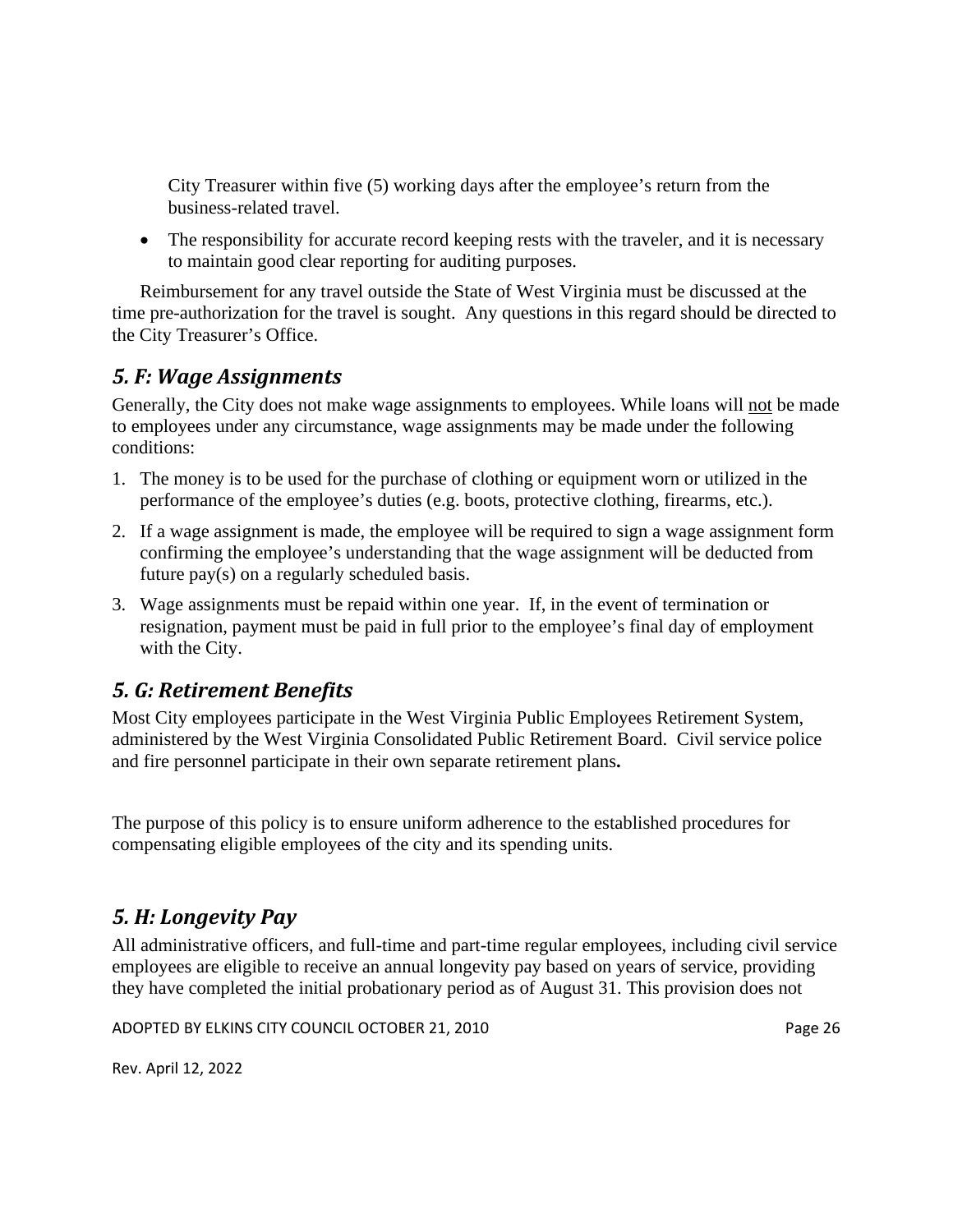apply to employees who are serving a probationary period due to transfer, promotion, or demotion into a different position.

Longevity pay will be issued to eligible employees during the month of October of each year based on the following years of service.

| <b>Length of Service</b> | Full-time | Part-time |
|--------------------------|-----------|-----------|
| Time 0-20 years          | \$500.00  | \$250.00  |
| Over 20 years            | \$750.00  | \$375.00  |

ADOPTED BY ELKINS CITY COUNCIL OCTOBER 21, 2010 **Page 27** Page 27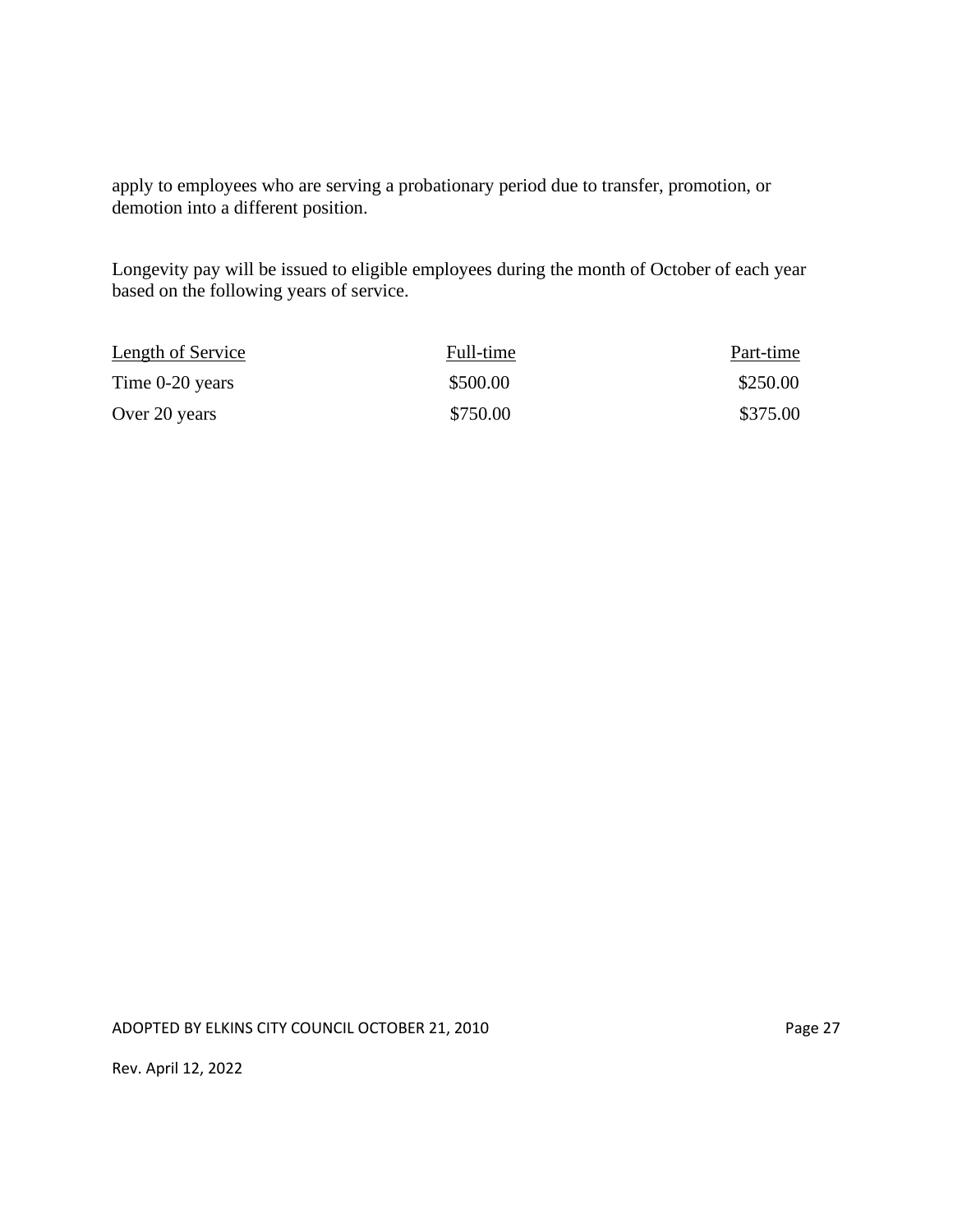## <span id="page-27-0"></span>**6. POLICY STATEMENT REGARDING DRUGS AND ALCOHOL IN THE WORKPLACE**

See attached Appendix A.

ADOPTED BY ELKINS CITY COUNCIL OCTOBER 21, 2010 **Page 28** Page 28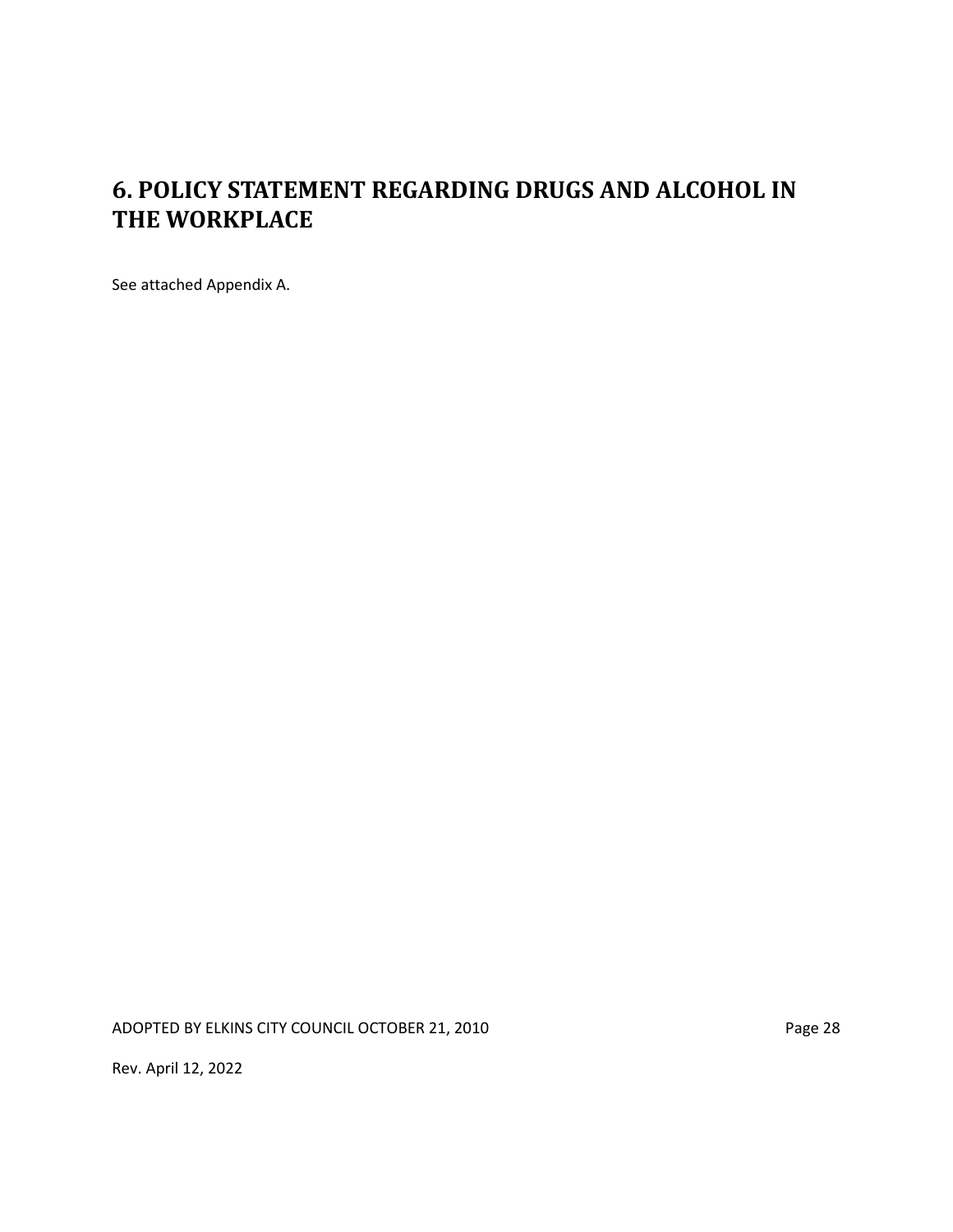ADOPTED BY ELKINS CITY COUNCIL OCTOBER 21, 2010 **Page 29** Page 29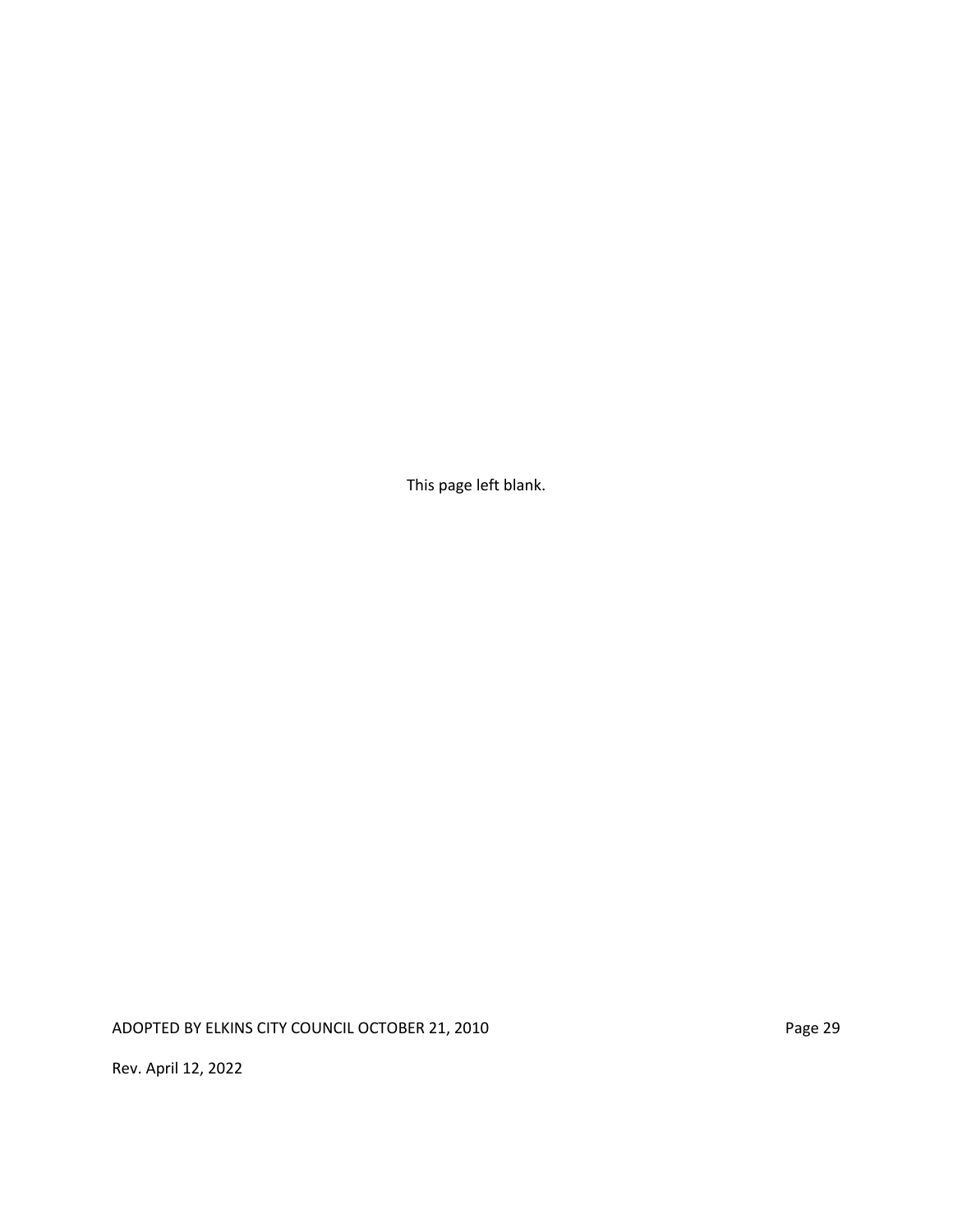## <span id="page-29-0"></span>**7. EMPLOYMENT ELIGIBILITY VERIFICATION (FORM I-9)**

Prior to assuming duties, new employees shall execute an Employment Eligibility Verification Form (I-9). The current verification form is included as appendix b to these policies; however, it will be subject to future modification as changes are made by the Department of Homeland Security or other appropriate federal agencies.

ADOPTED BY ELKINS CITY COUNCIL OCTOBER 21, 2010 Page 30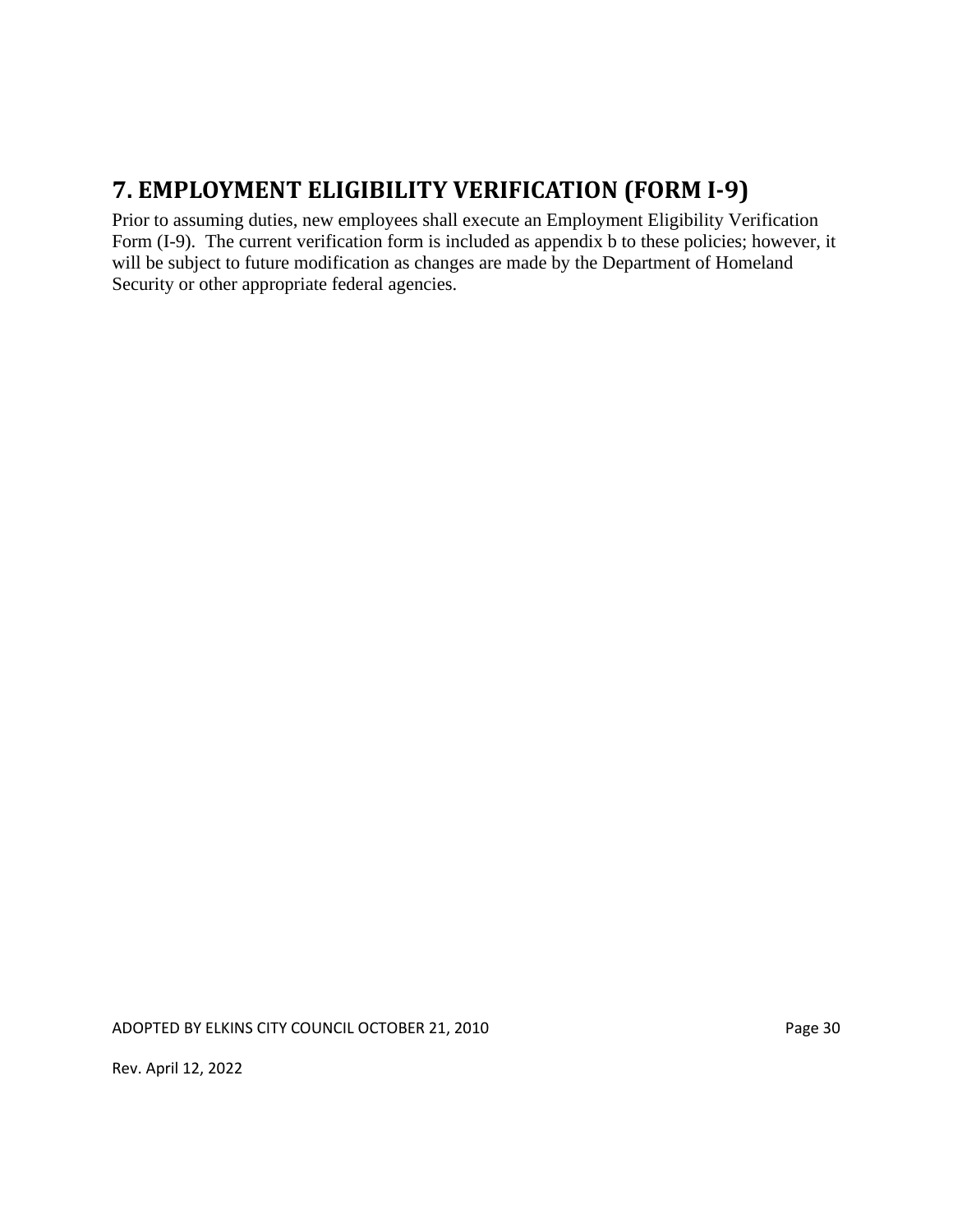ADOPTED BY ELKINS CITY COUNCIL OCTOBER 21, 2010 **Page 31** Page 31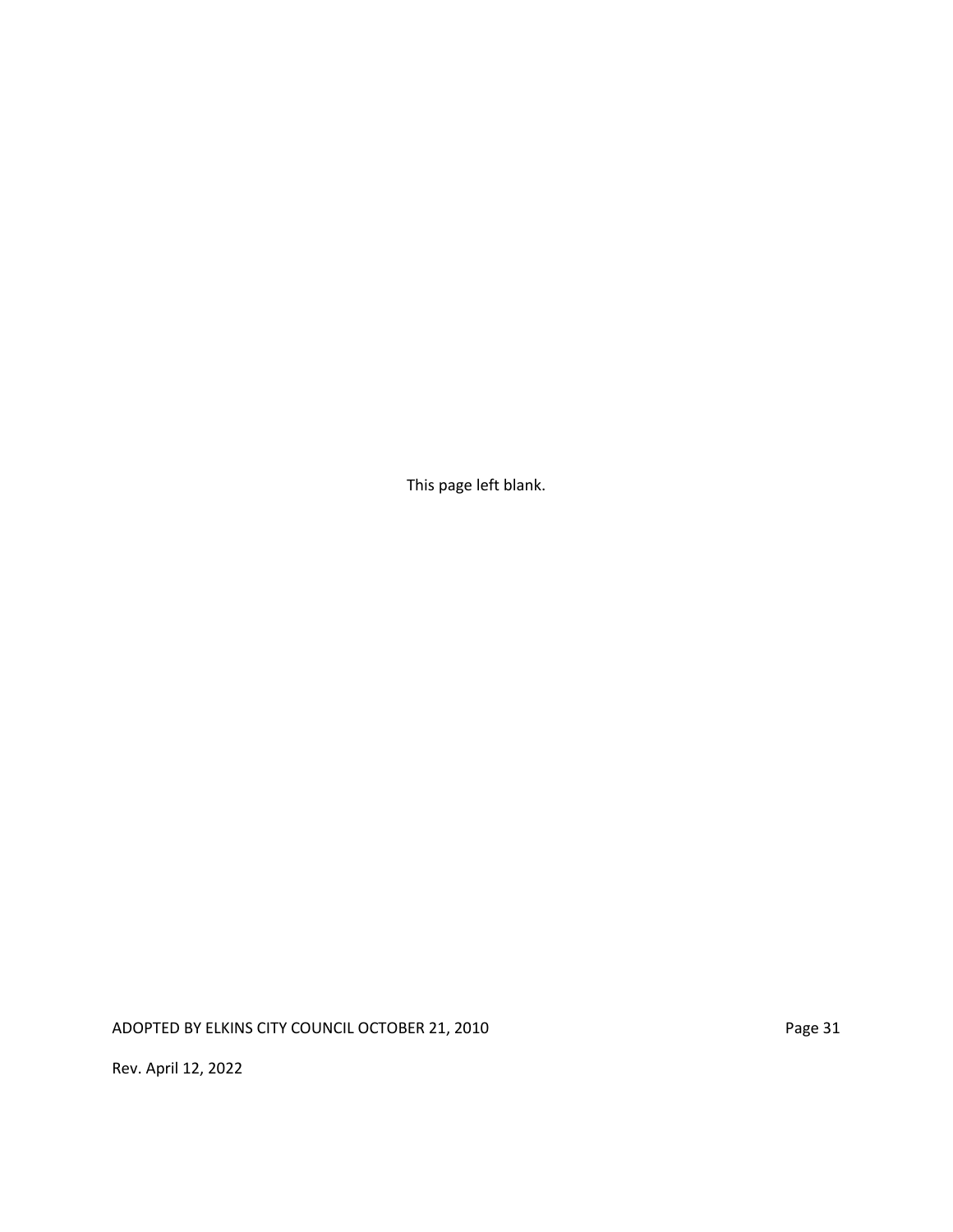## <span id="page-31-0"></span>**8. WORK AND PAY SCHEDULE AND POLICIES**

#### <span id="page-31-1"></span>*8. A: Normal Operations*

The normal workweek shall be from 12:01 a.m. Sunday through midnight the subsequent Saturday. Most city hall employees will be scheduled Monday through Friday from 8:00 a.m. to 4:30 p.m. with one half (1/2) hour for lunch; however, city hall supervisors may request a modification of scheduled work hours for their employees. With the Mayor's recommendation, such requests can be approved by the Personnel Committee. Work times for Operations Division departments vary; all employees shall receive thirty unpaid minutes for lunch. Fire and Police civil service employees work schedules are determined by their respective chiefs.

With the approval of their immediate supervisor, employees may be permitted to adjust their work hours within the normal workweek. However, a total of forty-hours must be achieved by the end of the workweek. (Example: an employee is normally scheduled eight hours per day, five days per week. On Tuesday, the employee is given permission to work ten hours, and then on Friday of the same week works only six hours. The total time equals forty for the workweek and no other leave is used or accumulated).

If an employee clocks in or out at any time that falls inside a quarter of an hour, their time will be rounded to the nearest fifteen minutes. Seven (7) minutes and less will round to the earlier quarter hour, while eight (8) minutes and more will round to the later quarter. (Examples: 8:07 is rounded to 8:00. 8:08 is rounded to 8:15; 12:52 is rounded to 12:45 and 12:53 is rounded to 1:00).

#### <span id="page-31-2"></span>*8. B: Overtime Policy*

When overtime is authorized by a supervisor, the pay for hours actually worked in excess of forty (40) in any one work week is one and one-half times the regular rate. In computing the basic 40 hours, time not on the job due to annual leave, sick leave or holidays will not be included. Any holiday worked within the 40-hour week would be included.

#### <span id="page-31-3"></span>*8. C: Call-out Policy*

When an hourly employee is called upon to work outside of his/her regular hours, the employee shall receive overtime pay at time and one-half for the hours actually worked on the call-out, at a minimum of two and one-half hours.

When call-outs are required, they shall be apportioned as reasonably as practical among the qualified employees within the department. This call-out provision does not apply to salaried supervisory personnel exempt from overtime provisions.

ADOPTED BY ELKINS CITY COUNCIL OCTOBER 21, 2010 Page 32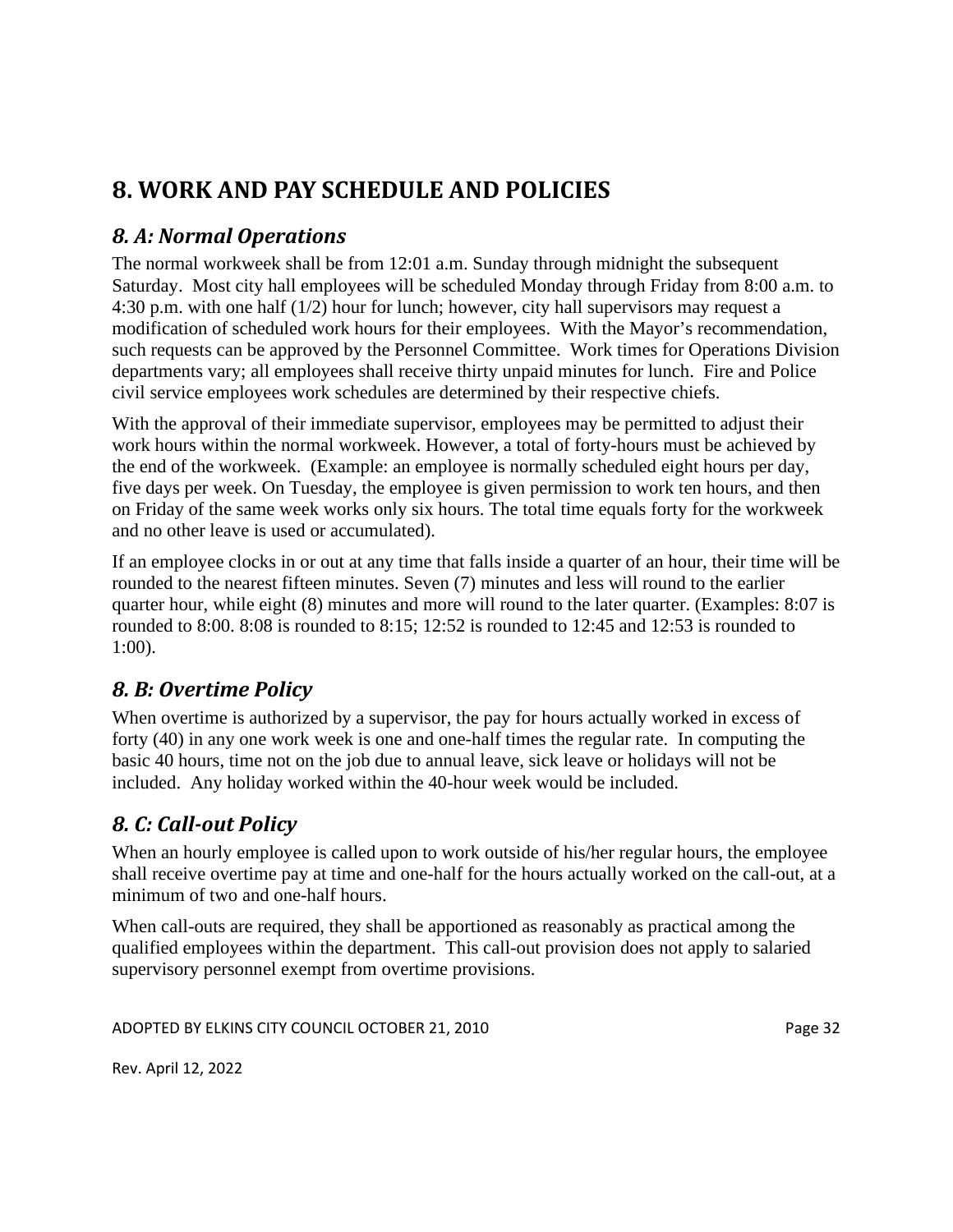In those cases where an employee's normal duties require his presence at varying hours during any day which are over and above his/her normal work hours and such presence is routine in the overall accomplishment of his/her duties, the call-out policy does not apply. It shall be at the discretion of the Administrative Officer who supervises the employee to determine if continuation of an employee's regular work hours constitutes a call-out. If the call-out policy is not applicable, an employee will be compensated for any hours in excess of forty (40) in any one work week, under either the overtime policy or the compensatory time policy.

### <span id="page-32-0"></span>*8. D: Holiday Pay*

<span id="page-32-1"></span>Non civil service employees required to work on holidays shall receive pay at the rate of one and one-half times regular pay plus the holiday shall be counted as part of the regular work week, i.e., an employee would be paid compensated for 20 hours pay for an 8-hour work period on that day. In the event that work on a holiday is also overtime work (by reason of having worked 40 hours in a work week), no additional compensation shall be provided. Time worked on a holiday in excess of eight hours shall be compensated at the rate of the normal time and one-half or be taken as compensatory time - in such case the 40 hour per week rule must be met.

Civil service firefighters shall be compensated in accordance with §8-15-10a of W. Va. Code. Civil service police officers shall be compensated in accordance with §8-14-2a of W. Va. Code.

The above provisions do not apply to Administrative Officers since they do not normally receive overtime pay.

#### *8. E: Overtime Compensation*

The policy of the City is to keep overtime to a minimum. However, employees may be required to provide services in addition to their normal hours or on weekends or holidays. Overtime is defined under the Fair Labor Standards Act (FLSA).

For most employees who are covered by the overtime provisions of the Fair Labor Standards Act (FLSA), the policy of the City is to compensate the employee with:

1. **Payment** at the rate of **one and one-half times** the employee's regular hourly rate; or

2. **Compensatory time off** at one and one-half times the number of hours worked up to a maximum number of hours, which may be accrued. Comp time must be used or paid for by the last pay period prior to June  $30<sup>th</sup>$  of the fiscal year in which the time has been earned. When using compensatory time to take time off from work, employees

ADOPTED BY ELKINS CITY COUNCIL OCTOBER 21, 2010 Page 33 will be compensated at the rate of pay that is current during the period that the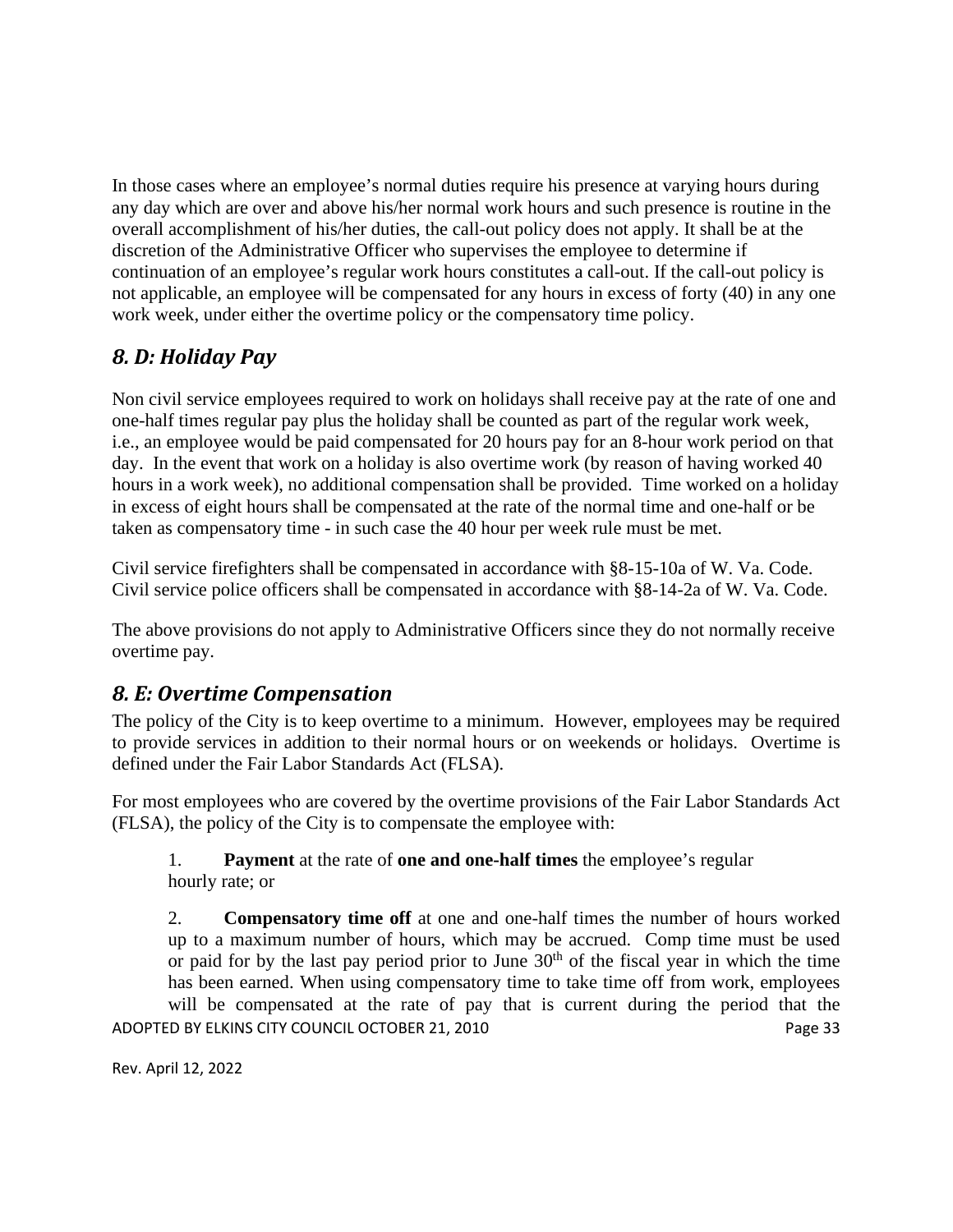compensatory time is being used, regardless of their rate of pay during the period when the compensatory time was earned.

If an employee is required to work past his normally scheduled work day and such overtime is approved by the supervisor, that employee may elect to receive premium rate pay for overtime or take compensatory time in equal time basis; or, if an employee is called out, such employee has the choice of receiving call-out/overtime pay or taking compensatory time for such call-out. In no case shall an employee receive overtime pay if the actual hours worked, including the time worked over and above his normal work schedule, is less than 40 hours. Time allowed over and above actual time worked for call-out benefits may not be counted towards the 40 hour requirement. In certain cases, employees may be required to work split shifts.

Supervisors shall make every effort to encourage the maximum use of compensatory time. Salaried employees will be required to provide the Payroll Clerk with a written contemporaneous record of compensatory time earnings and usage; if compensatory time is taken, it will be on an hour-for-hour basis.

The City discourages the accumulation of compensatory time off. The maximum allowed compensation time accrued will be 80 hours. Any hours accrued after the 80 hours will be paid in overtime. All accrued and used compensation time will be filed with the sheets at the end of each time period and will be turned into the Payroll Clerk.

Holidays, vacations, and sick leave may all have an impact in the determination of how overtime is accrued, paid or given as compensatory time off. See each of those sections for details.

The employee shall obtain permission from his/her department supervisor prior to working overtime. Emergency situations and employees on call would be exempt from obtaining prior overtime approval.

### <span id="page-33-0"></span>*8. F: Military Leave Policy*

Military leave is authorized absence from work for members of the United States Military Reserve Forces or National Guard Forces while undergoing periodic training obligations, active duty training requirements, or if called to active duty for State or Federal Service. The maximum military leave with pay authorized is thirty (30) days annually. Absence for periods in excess of thirty (30) days shall be in non-paid leave-of-absence status.

#### <span id="page-33-1"></span>*8. G: Lunch Break and Rest Periods*

ADOPTED BY ELKINS CITY COUNCIL OCTOBER 21, 2010 Page 34 Employees, except members of the police force and fire department, shall be allowed 30 minutes without pay for the purpose of eating. The City requires that all employees take a lunch period during normal operations. In case of emergencies, or when the tasks being performed do not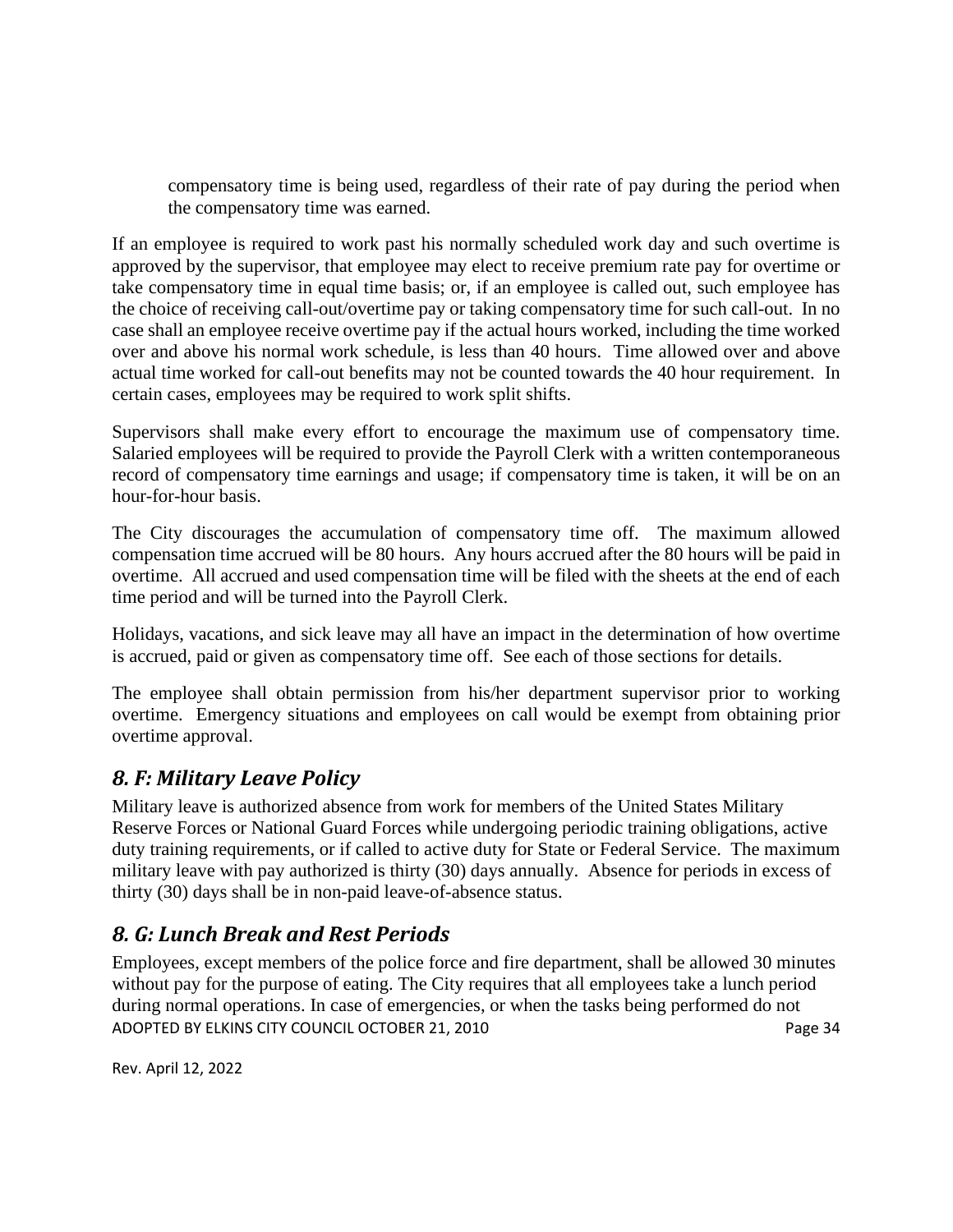allow for an interruption of work, the departmental supervisor may authorize a waiver of this policy on a case-by-case basis.

#### <span id="page-34-0"></span>*8. H: Inclement Weather*

#### <span id="page-34-1"></span>Section H: Inclement Weather and Emergencies

Employees are expected to exercise appropriate judgment if faced with inclement weather or emergency conditions. While employees should not jeopardize their personal safety unnecessarily in order to get to work or remain on the job for the full workday, neither should they overreact to normal fluctuations in the weather.

#### **H.1. Essential and Non-essential Employees**

When the city is closed because of inclement weather or emergencies, employees are affected differently depending whether they are considered "essential" or "non-essential." Employees in the "essential" category may vary depending on conditions; it is not possible to provide a complete list. So far as practical, supervisors should inform employees of their "essential" or "non-essential" status in advance of the arrival of inclement weather or emergency conditions.

#### **H.1.1. Essential Employees**

Essential employees are those whose work duties either involve responding to weather/emergency conditions (e.g., snow-plow or equipment operators) or cannot be suspended without posing danger to persons and/or property (e.g., emergency responders, plant operators, etc.). When the city is closed, essential employees should report for work as usual or as directed by their supervisors. For time worked during such closures, essential employees are paid as per the city's Call-out Policy (see section C, above).

#### **H.1.2. Non-Essential Employees**

Non-essential employees are those whose work (1) does not involve responding to the particular weather/emergency condition and (2) can be suspended temporarily without posing danger to persons and/or property. When the city is closed, non-essential employees are excused from work. Non-essential employees' pay status for those hours the city is closed is the same as when they work a normal workday, and they are not charged for annual leave, personal days or compensatory time.

#### **H.2. Unscheduled Time Off**

ADOPTED BY ELKINS CITY COUNCIL OCTOBER 21, 2010 Page 35 Because of the wide geographic area in which city employees reside, some employees may face substantially different conditions near their residences than are occurring in Elkins. The city cannot excuse some employees when the city is otherwise open. In this case, an employee has the option of using unscheduled time off. There are two different circumstances when this might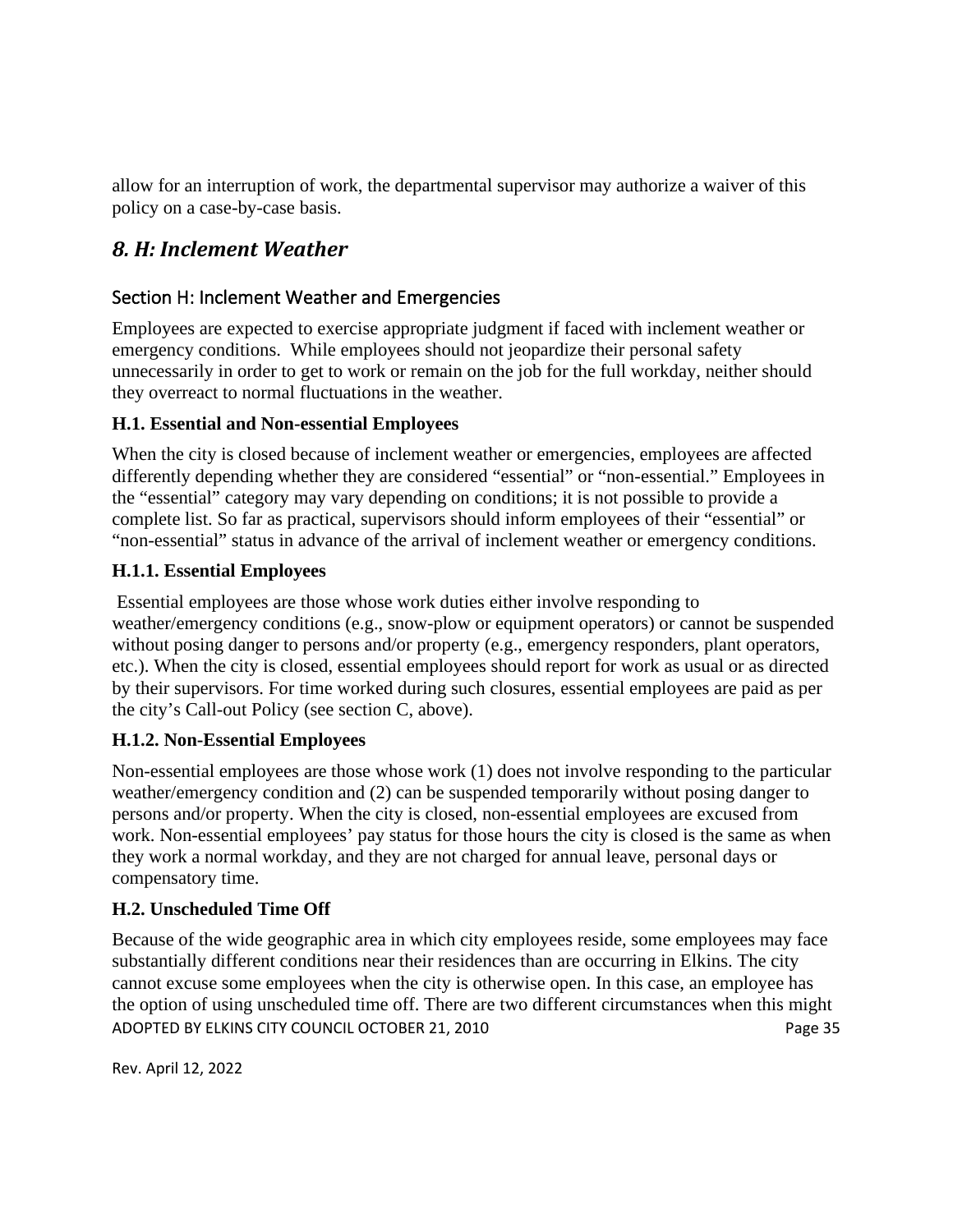occur: (1) when the city is open or, (2) for essential employees, when the city is closed.

#### **H.2.1. Unscheduled Time Off when City is Open**

When the city is open, but, in an employee's best judgment, conditions make it unsafe to travel to work, that employee may be excused from work by using accrued annual leave, personal days, or compensatory time. Similarly, an employee already at work might decide to leave early because of worsening conditions that lead that employee to believe that it will soon be unsafe to travel home. Such an employee must also use accrued annual leave, personal days, or compensatory time.

Employees electing not to report to work under this "unscheduled time off" option must notify their supervisors no later than 45 minutes after the start of their standard workday, or as soon as possible thereafter when such communication is not possible or safe; such notice should include whether they intend to use annual leave, personal days, or compensatory time for the hours they were scheduled to work.

Employees electing to leave work early under this option must similarly document their decision and reasons to their supervisor.

Failure to provide this notification may result in the absence being considered unauthorized; disciplinary action may result.

Where possible, supervisors should allow employees to make up missed time; to avoid unnecessary overtime charges, this makeup time should occur during the same week when the time was missed unless extraordinary circumstances prevent this.

#### **H.2.2. Unscheduled Time Off when City is Closed**

If the city is closed but an essential employee believes that conditions make it unsafe to travel to work, that employee may be excused from work by using accrued annual leave, personal days, or compensatory time. Overuse of this option may result in a determination that the employee is not suited for a position considered "essential."

#### **H.3. Closures Announced During a Workday**

It may happen that the city is open at the beginning of a workday but must be closed later, due to the onset of severe weather or other emergency conditions. In this case, as described in section H.1.2 ("Non-Essential Employees"), all non-essential employees will be excused and remain on a normal workday pay status for the period of the standard workday remaining after the announced closure time; they will not be charged for annual leave, personal days, or compensatory time. (After the closure announcement, essential employees will operate as described in section H.1.1., "Essential Employees.")

In the situation in which a closure is announced after the start of a standard workday, there might

ADOPTED BY ELKINS CITY COUNCIL OCTOBER 21, 2010 Page 36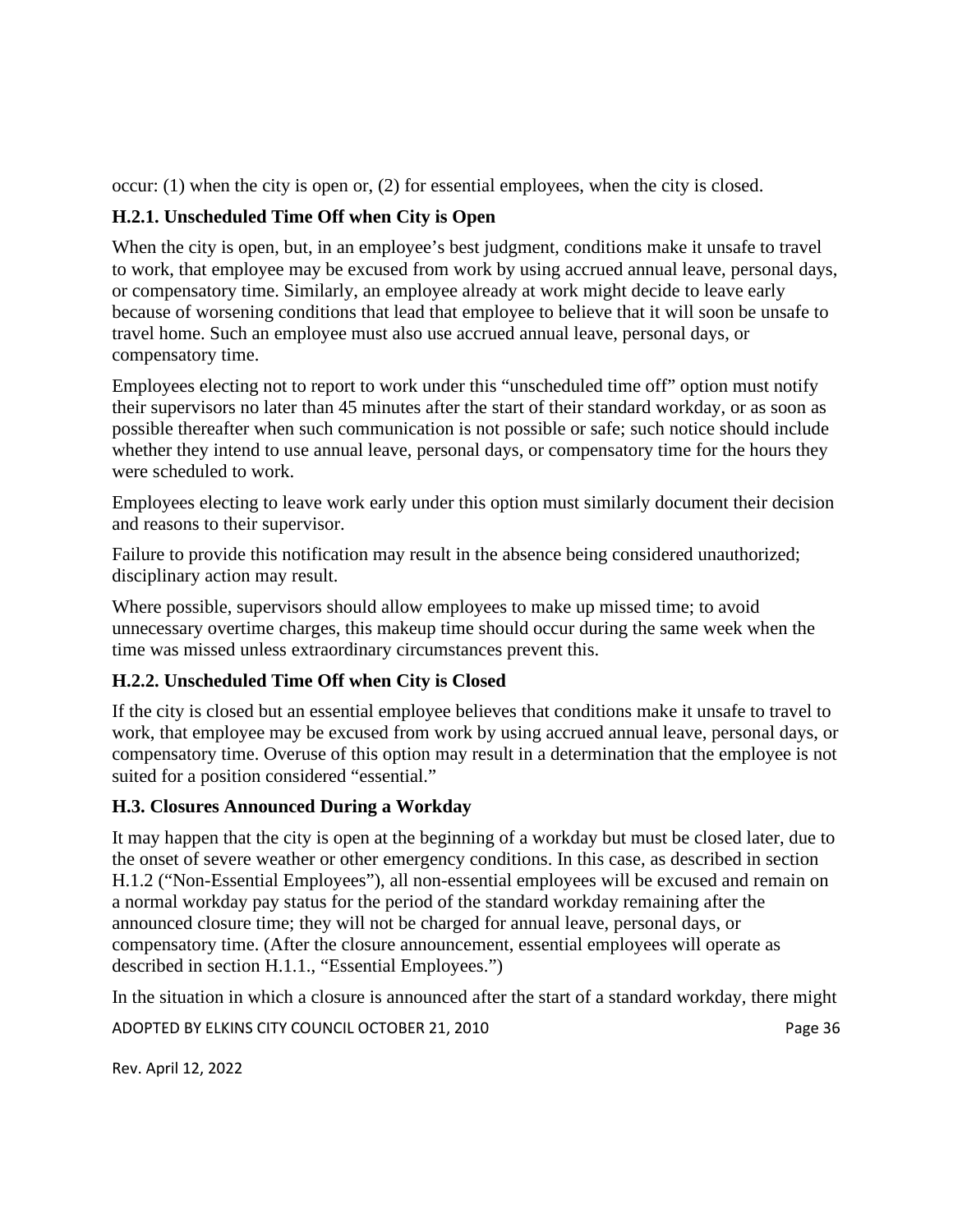be some employees who will have already made the individual determination to either stay home or to depart from work early because of weather or emergency conditions (i.e., as described in section H..2.1., "Unscheduled time off when the city is open").

Employees who, before a closure was announced, requested unscheduled time off because of weather or emergency conditions will be charged for annual leave, personal days, or compensatory time for all time missed *before the closure announcement.* Starting at the announced closure time, they will stop being charged for annual leave, personal days, or compensatory time and return to a normal workday pay status for the remaining period of the standard workday.

#### **H.4. Delayed Openings**

When conditions require delaying the start of the workday, non-essential employees will be excused and essential employees must report, as described in sections H.1.1 "Essential employees" and H.1.2. "Non-essential employees."

#### **H.5. Employees Unavailable for Work**

During a closure, early closing, or delayed opening, the status of any employees who are already absent due to illness or on previously scheduled time off will not be affected. They will be charged either for medical leave, annual leave, personal days, or compensatory time, as previously planned.

#### **H.6. Closure Announcements**

There are several ways that a closure may be announced. All of the following will constitute announcement of a closure, excusing non-essential employees without charges against annual leave, personal days, or compensatory time and triggering call-out pay for essential employees who report for work:

- 1. Announcement by the mayor that city hall is closed or will be opening late due to weather or citywide emergency conditions. (Closure or delayed opening of the city hall building because of internal conditions, such as a burst pipe or loss of heat, will only affect employees assigned to work inside city hall.)
- 2. Declaration by the mayor of a state of emergency for the City of Elkins.
- 3. Announcement by Randolph County officials that the Randolph County Courthouse is closed due to city/countywide weather or emergency conditions.
- 4. Declaration of a countywide state of emergency by Randolph County officials.
- 5. Declaration by the governor of a statewide state of emergency.

ADOPTED BY ELKINS CITY COUNCIL OCTOBER 21, 2010 Page 37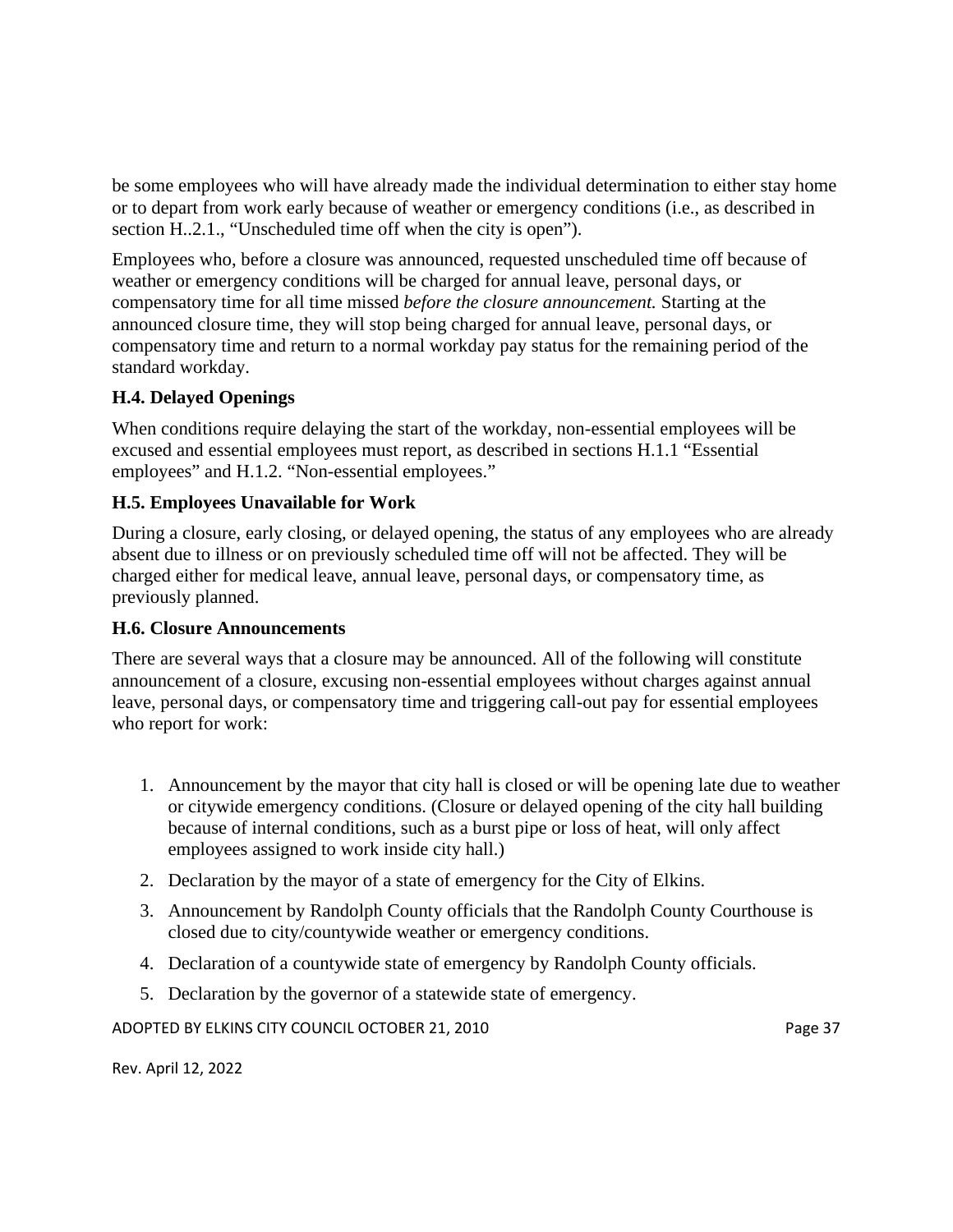- 6. Declaration by the governor of a state of emergency for Randolph County or the City of Elkins.
- 7. Announcement of delayed reporting for state employees, either statewide or in Randolph County. (In this case, city employees will be expected to report at the announced reporting time for state employees.)

Employees are advised that the governor or other state or local officials may make public statements that include the word "emergency" *without actually declaring a state of emergency.*

For example, the governor may make a statement to the effect that "non-emergency travel should be suspended." Such announcements *do not* constitute declaration of a state of emergency; unless *state employees* are being explicitly ordered not to report for work, either statewide or in Randolph County, these announcements *do not* constitute closure announcements for City of Elkins personnel.

In the event of any declaration of a state of emergency, city hall will be closed for either:

- 1. The remainder of the current workday (if the state of emergency is declared during a workday), or
- 2. The next full workday (if the state of emergency is declared outside of city hall's regular business hours; but see exception below).

Exception: a state of emergency declared between 4:30 p.m. on a Friday and 4:30 p.m. on the following Sunday will not trigger an automatic closure of city hall; in such cases, the mayor will announce any closures related to the circumstances that triggered the state of emergency. However, in the case of states of emergency declared during or extended to include weekends and/or holidays, essential employees normally assigned to weekend or holiday work hours (e.g., water and wastewater plant operators and wastewater collection employees) will receive call-out pay for any such hours worked while other employees are earning call-out pay for work assignments related to hazardous weather conditions (e.g., snowplow operators).

After the first workday on which a closure has been triggered by a state of emergency (as described above), and after local conditions have been evaluated, the mayor will announce either any further closures or the time of the reopening of city hall. Essential employees will receive call-out pay for hours worked between the effective time of any state-of-emergency declaration and any subsequent reopening of city hall, as announced by the mayor. (For other circumstances in which call-out pay is received, please see section 8.C of this manual.)

As usual, if local conditions make it unsafe to travel to work, employees should exercise the "unscheduled time off" options described above.

Closure announcements will be made over the following communication channels:

ADOPTED BY ELKINS CITY COUNCIL OCTOBER 21, 2010 Page 38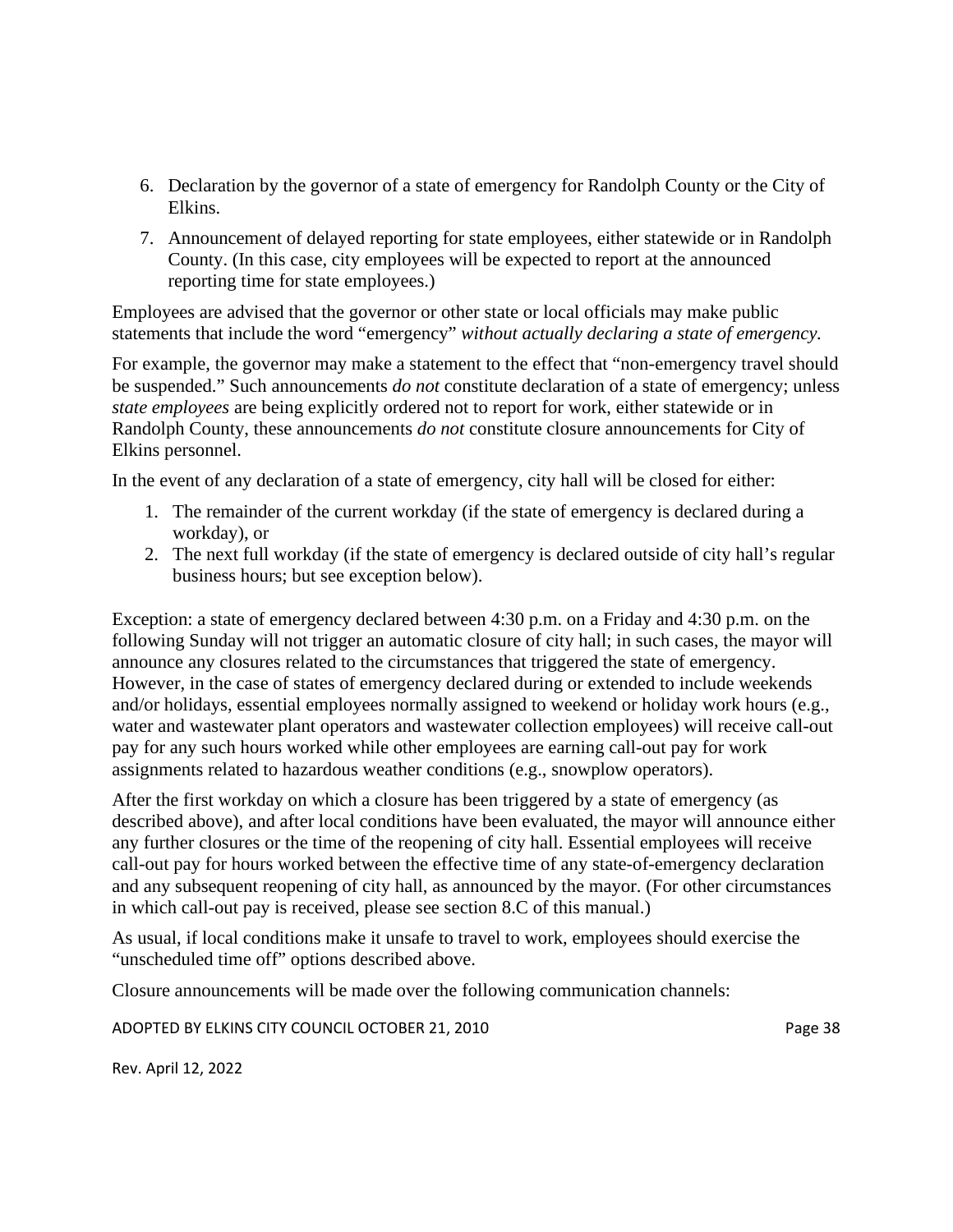- Homepage of city website: [www.cityofelkinswv.com](http://www.cityofelkinswv.com/)
- City Facebook page: [www.facebook.com/ElkinsCityHall](http://www.facebook.com/ElkinsCityHall)
- City Twitter feed: [www.twitter.com/ElkinsCityHall](http://www.twitter.com/ElkinsCityHall)

We will also supply any such announcements to local media outlets.

### *8. I: Civic Duty*

1. Jury duty

Employees summoned for jury duty should notify their supervisor as soon as possible.

The City shall pay the employee his/her regular wages for the time served on jury duty. A slip verifying attendance must be produced prior to deadlines for the applicable payday. If an employee is released from jury duty and can work any part of the normal workday or workweek, the employee shall do so. No jury pay will be paid if this requirement is not met.

#### 2. Voting

The City encourages all employees to exercise their important right to vote. Polling places are usually open for such extended periods that it should not be necessary for employees to miss work in order to vote. Time away from work for this purpose will not be compensated.

#### 3. Civic Groups

The City encourages employees to participate in and support civic and charitable organizations and events, so long as their activities and goals do not conflict with the City's charter and mission. Employees may request time off for recognized activities, but this time will not be compensated.

#### 4. Political Activity

Partisan political activity (campaigning) for any candidate or issue will not be permitted on City property or during an employee's work time. This prohibition applies to all employees, invitees, and any other third parties.

#### 5. Legal Proceedings

Employees will be granted reasonable amounts of time off for legal proceedings. When subpoenaed as a witness, the employee should give his/her supervisor as much advance notice as possible. Time spent testifying in court or responding to a subpoena will not be compensated unless the City issued the subpoena or the litigation is City-related.

#### ADOPTED BY ELKINS CITY COUNCIL OCTOBER 21, 2010 Page 39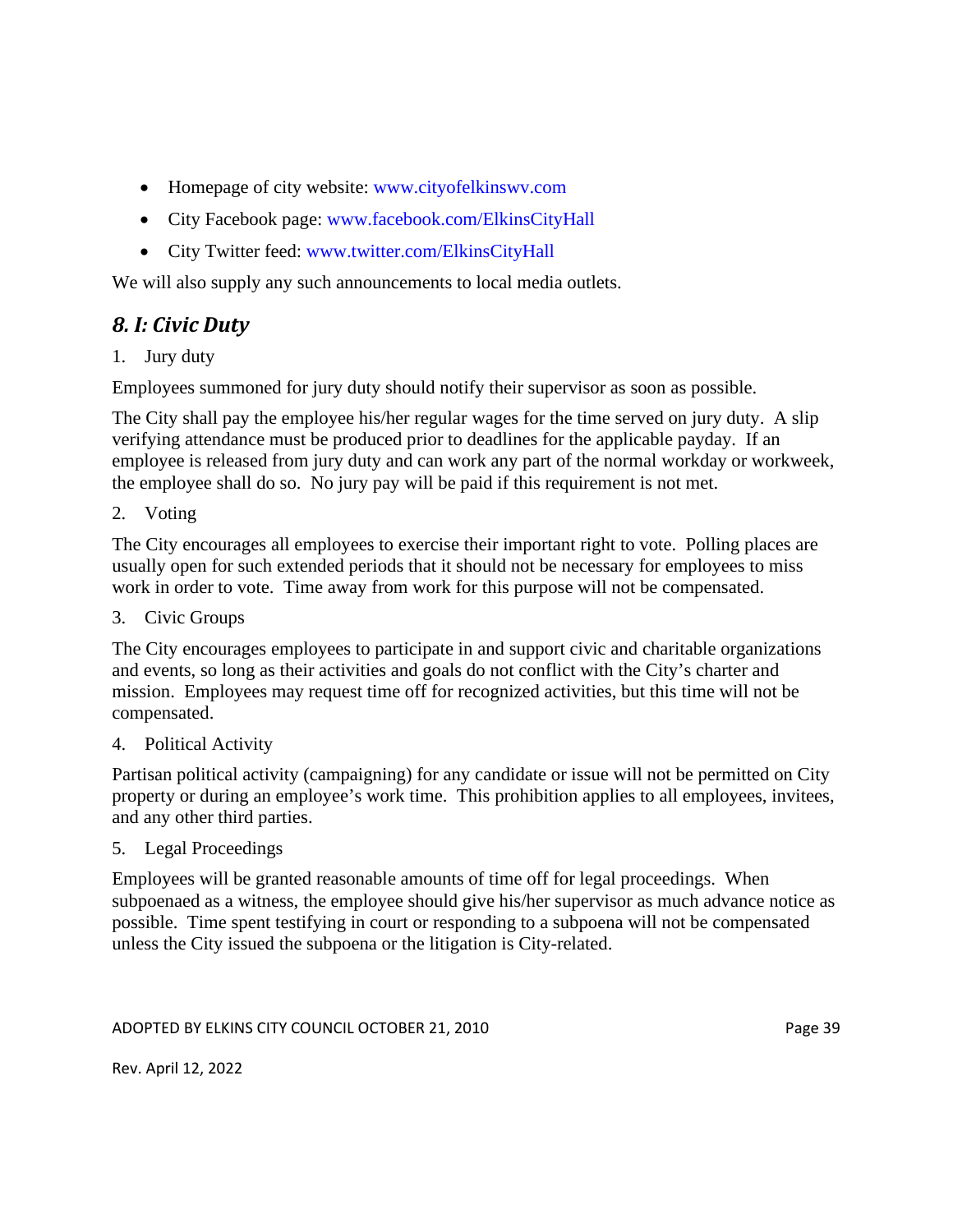This page left blank.

ADOPTED BY ELKINS CITY COUNCIL OCTOBER 21, 2010 **Page 40** Page 40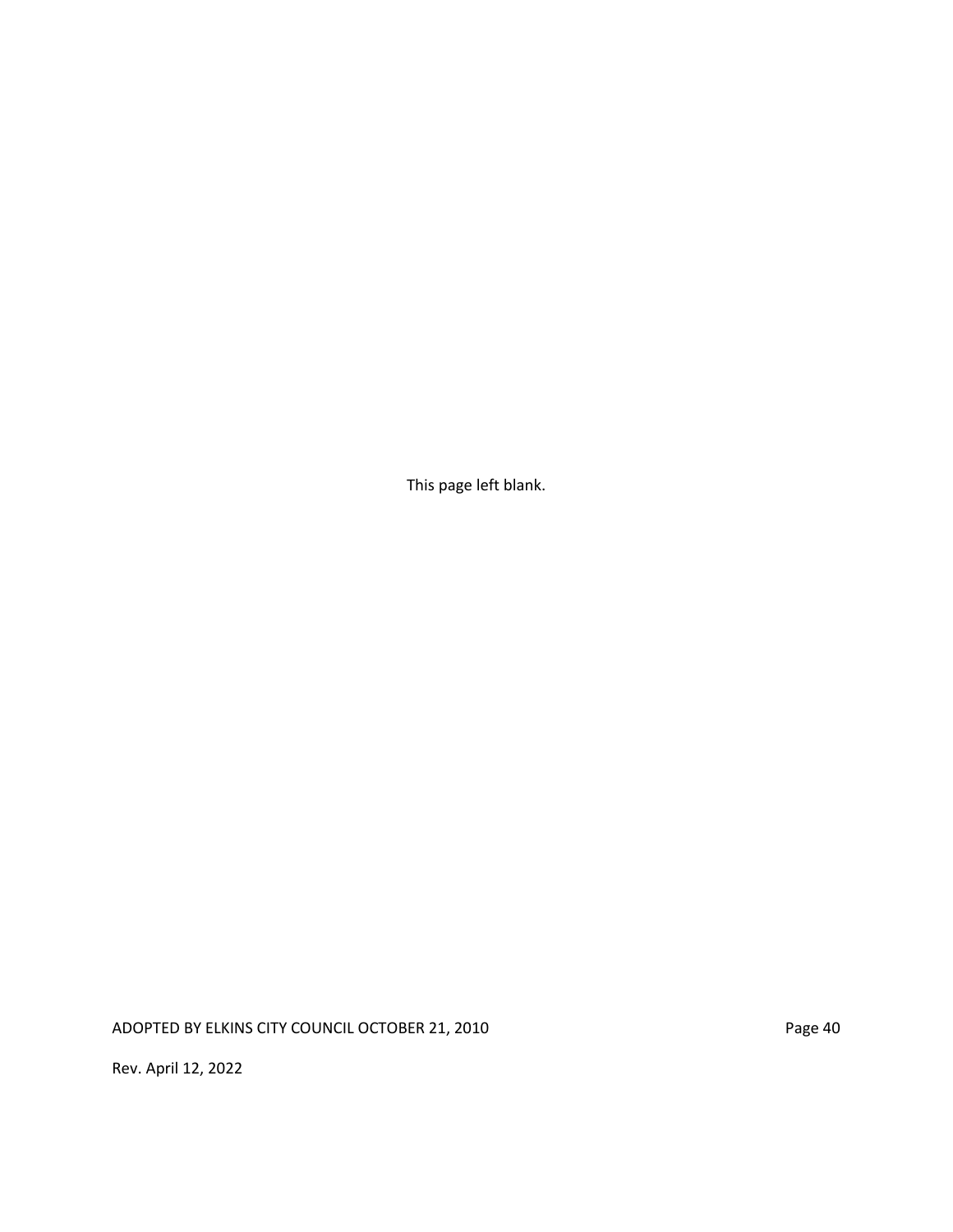# **9. SICK LEAVE; ANNUAL & FUNERAL LEAVE; LEAVE DONATION**

### *9. A: Sick Leave*

Sick leave is to be used for the following purposes only: (1) Personal injury or illness; (2) medical and dental appointments for employees and, to a limited extent, their dependents; or (3) illness of an immediate family member or domiciliary requiring recuperative care. If you meet the requirements for the Family Medical Leave Act, see section XI.

Sick leave must be reported as such to the employee's supervisor as early as possible before the shift is to begin, but in no event later than fifteen minutes from the start of any day (day shift) in which illness occurs (with the exception of dire emergency situations).

Sick leave will be accrued at a rate based on five hours per pay period for full-time employees. Sick leave may be accumulated from year to year with no limitation on time carried over, but may only be used for the reasons specified above. In order to be paid for sick leave when an employee has been absent for three (3) or more consecutive days before returning to work, s/he is required to present a valid physician's excuse; annual leave will be charged in the absence of the required physician's excuse.

During probationary periods for new employees, the benefit will be accrued but may not be utilized until the successful completion of the probationary period. This restriction does not apply to employees serving an evaluation period of promotion or transfer.

Sick leave is not to be regarded as a form of additional compensation, and no employee will be entitled to pay in lieu of sick leave upon termination of employment.

# *9. B: Annual Leave Days*

Annual leave time may be used during the year in which it is granted for part-time and full-time employees. During probationary periods for new employees, the benefit will be accrued but may not be utilized until the successful completion of the probationary period. This restriction does not apply to employees serving an evaluation period of promotion or transfer.

Annual leave shall be granted according to the following schedule:

| Length of Service Time                          | Hours Credited Per Pay | <b>Total Annual Accumulation</b> |
|-------------------------------------------------|------------------------|----------------------------------|
| $0-2$ years                                     | 3                      | 78 hours                         |
| Over 2 thru 5 years                             | 5                      | 130 hours                        |
| Over 5 thru 9 years                             | 6                      | 156 hours                        |
| Over 9 thru 14 years                            |                        | 182 hours                        |
| ADOPTED BY ELKINS CITY COUNCIL OCTOBER 21, 2010 |                        |                                  |
| Rev. April 12, 2022                             |                        |                                  |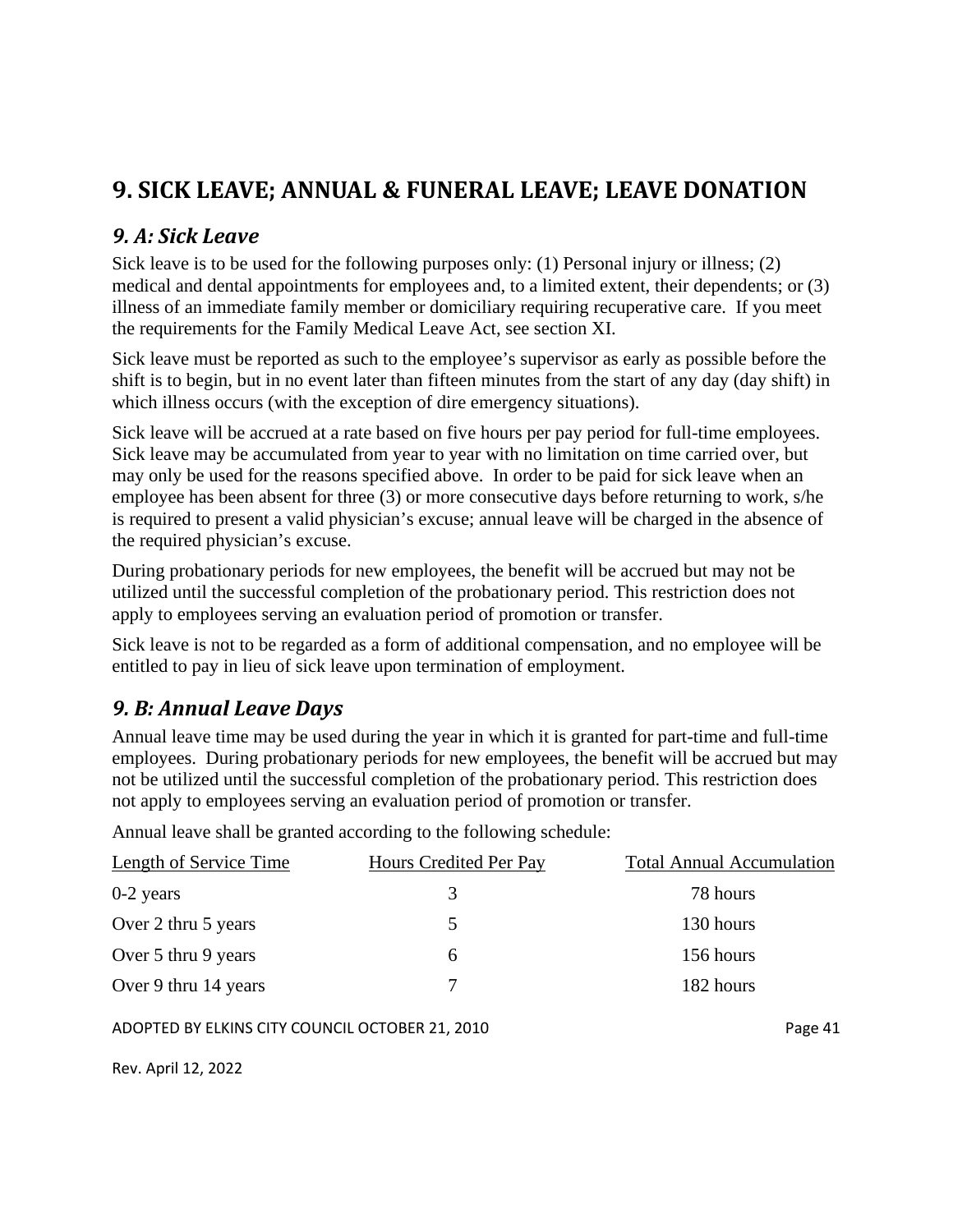| Over 14 thru 25 years | 208 hours |
|-----------------------|-----------|
| Over 25 years         | 234 hours |

The employee hire date will constitute his/her anniversary date, and annual leave eligibility will be calculated as of the employee's anniversary date. The term "year" as used above, shall refer to the twelve-month period running from anniversary date to anniversary date. If an employee voluntarily leaves employment of is terminated from employment and the administrative officer determines within the ninety (90) calendar days following separation to reinstate the employee length of service time will be calculated to include the previous employment, minus the time absent (Example: At the time of separation and employee has accrued 3 years and 3 months of service. Upon being reinstated after 30 days, the employee would resume counting years of service from this date forward adding to the 3 years and 3 months). If an individual is rehired after a separation of ninety (90) calendar days or more, accrual of benefits restarts from zero (0).

Each employee shall arrange an annual leave schedule with his/her department head or supervisor as early in the year as possible. Employee's preferences as to annual leave schedules will be honored as much as possible; however, annual leave schedules shall be arranged in such a manner as to avoid impairment of the department's operations. Each department head shall have the final authority to determine individual annual leave schedules.

Annual leave shall be credited during all periods of paid employment. Absences from work in an authorized paid status, such as annual leave, jury leave, sick leave, funeral leave and military leave up to thirty (30) days are creditable for leave accrual purposes. Reserve or National Guard personnel who are ordered to active duty for periods in excess of thirty (30) calendar days will not accrue leave during such absences. Employees absent from work in an unauthorized status for two or more scheduled shifts will not accrue leave during such absence.

Personnel employed or personnel who terminate employment during a pay period will be credited with annual leave as follows:

| Hours Worked During Pay Period | Leave to be Credited For Pay Period |
|--------------------------------|-------------------------------------|
| 26 hours of less               | 1/3 of entitlement                  |
| 27 -53 hours                   | 2/3 of entitlement                  |
| 54 or more                     | 100% of entitlement                 |

Annual leave accumulations shall be limited; however, the following provisions shall apply in the granting of leave:

ADOPTED BY ELKINS CITY COUNCIL OCTOBER 21, 2010 Page 42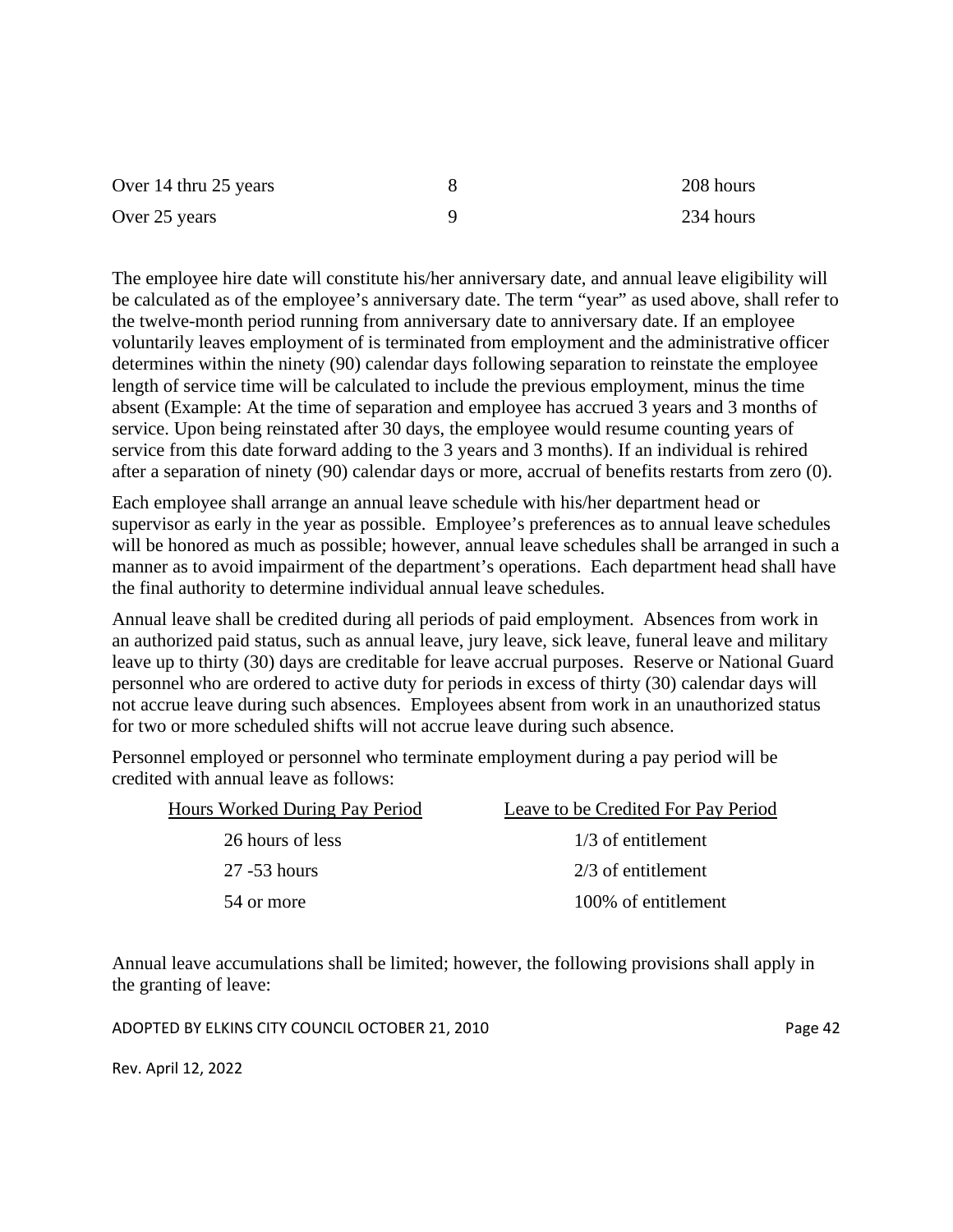No employee shall be authorized to use more than one-hundred sixty (160) hours of continuous leave. The maximum leave that may be taken in a calendar year shall not exceed the amount of leave earned in 26 pay periods (1 year) by more than forty (40) hours (Example: (1) an employee who earns 234 hours in one year may take a maximum of 274 hours, if available, and in no more than 160 hour increments. (2) an employee who earns 78 hours of leave in one year may take no more than 118 hours in a calendar year, the amount earned plus forty (40) hours from a previous year.

On termination of employment, an employee may be compensated for unused accrued annual leave up to the maximum amount earned in a 12-month period (26 pay periods).

Accrued leave may be granted in increments of one (1) hour or more, and it may be taken by the employee for whatever purpose he/she desires. However, all leave granted must be approved by the employee's supervisor on a leave request form. Annual leave may be used while absent due to illness if all accrued sick leave has been exhausted.

Once an employee has commenced annual leave, he/she will not be permitted to have any portion of that leave charged to sick leave. Example: an employee is granted forty (40) hours of annual leave, and becomes ill after sixteen (16) hours of leave with such illness lasting just one day – the employee will be charged annual leave for the entire forty (40) hours as opposed to thirty-two hours of annual leave and eight hours of sick leave. Under the same circumstance, if the employee's illness persists and he/she provides necessary proof of illness then such period of illness may be charged against sick leave. In such case, the employee is expected to terminate the remainder of annual leave granted and return to work on completion of sick leave.

There are no provisions for granting annual leave in advance of the leave being accrued.

Employees taking the minimum amount of annual leave may exclude the authorized lunch break in computing amount of leave taken. Example: an employee taking the first four hours of his/her normal work day may be absent for the four hours plus the normal time allotted for lunch.

#### *9. C: Funeral Leave*

Up to three (3) days of paid leave will be granted in the event of a death in the immediate family. Immediate family members are defined as including the employee's spouse, parent, step-parent, spouse's parent, brother, sister, son, or daughter. One day of funeral leave will be granted on the day of the funeral for other family members. Other family members are defined as including aunt, uncle, grandparent, brother-in-law, or sister-in-law.

If the distance travelled to attend a funeral or memorial service creates a hardship for the employee, the Mayor may approve a leave of longer than three (3) days when an immediate family member dies; however, the employee must use either annual leave or family sick leave.

ADOPTED BY ELKINS CITY COUNCIL OCTOBER 21, 2010 Page 43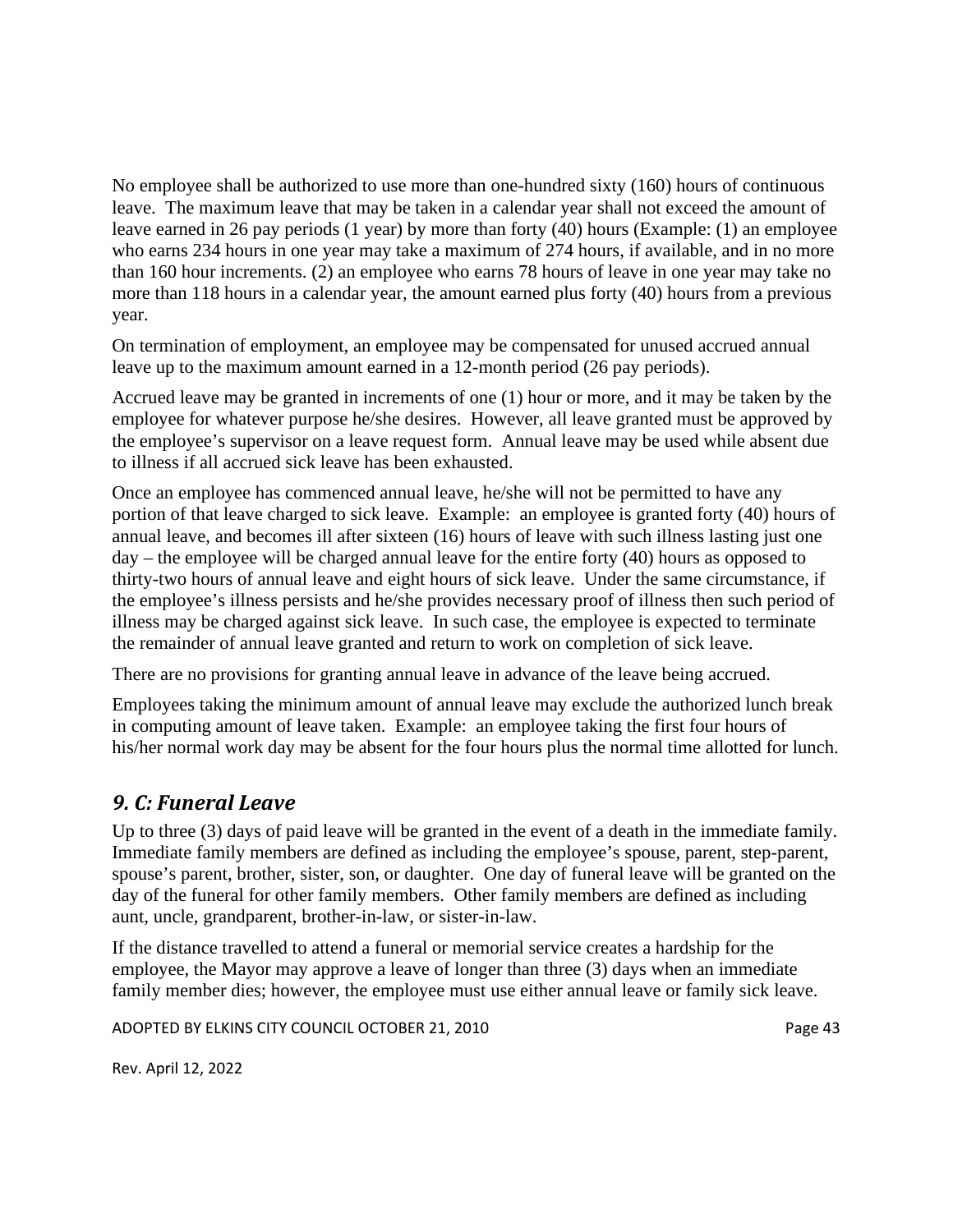In the event of the death of a current city employee whose funeral or related observances are scheduled to be held during working hours, employees who worked in the same department as the deceased employee shall be granted one day of funeral leave to attend the funeral or related observances, as operations permit.

### *9. D: Leave Donation*

Full time employees of the City of Elkins are eligible to participate in a voluntary Leave Donation Program under which leave accumulated by an employee may, if voluntarily agreed to by the employee, be transferred as donated leave to another designated employee if the requesting employee has exhausted all available paid leave due to a medical emergency.

For the purpose of this program, a medical emergency is defined as a medical condition of the employee or an immediate family member of the employee (as defined in the City of Elkins personnel Policy) that will require the prolonged absence of the employee from duty and will result in a substantial loss of income to the employee because the employee will have exhausted all paid leave available apart from the Leave Donation Program. The Leave Donation Program Policy and Procedures are attached as Appendix D to this Personnel Manual.

ADOPTED BY ELKINS CITY COUNCIL OCTOBER 21, 2010 Page 44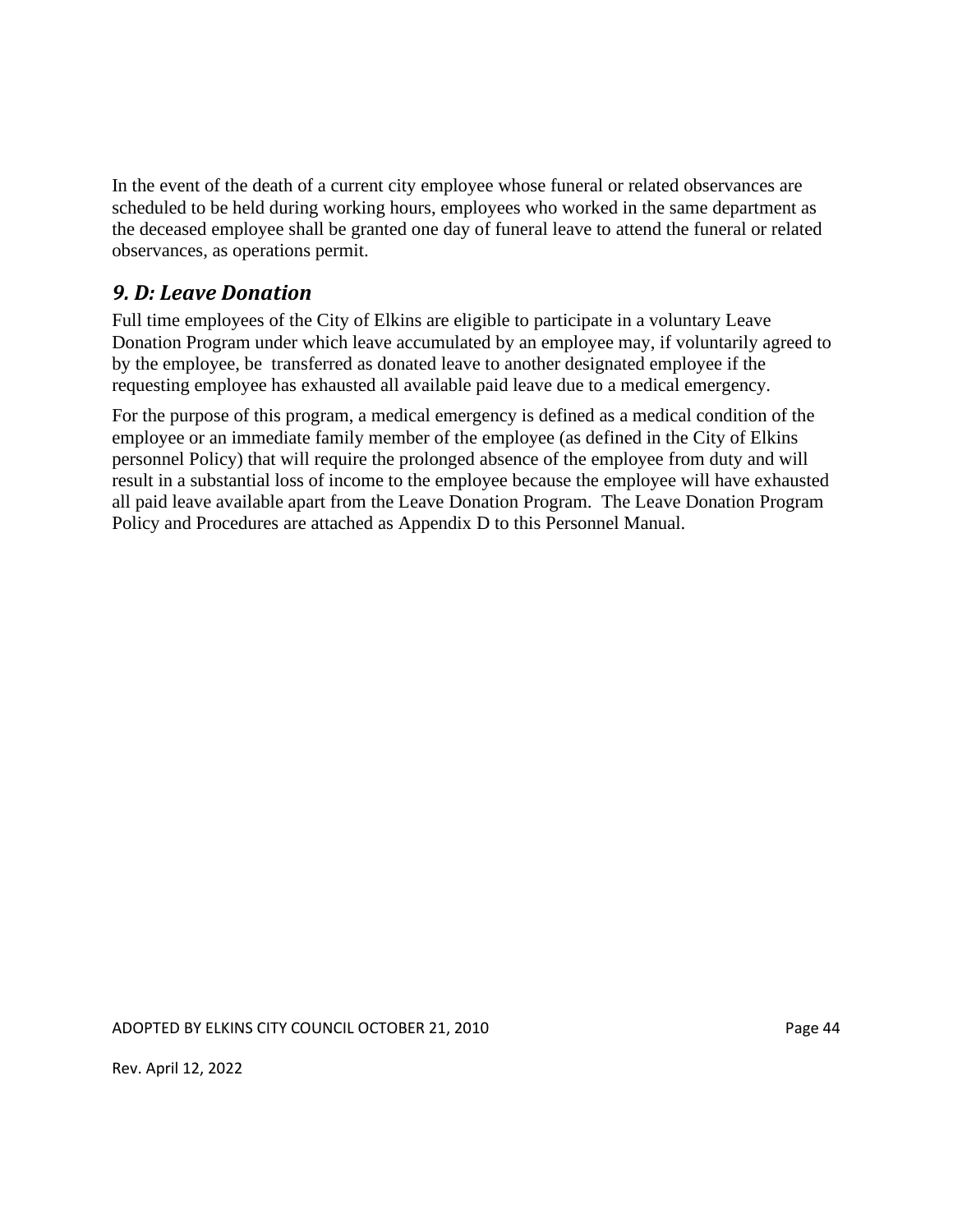This page left blank.

ADOPTED BY ELKINS CITY COUNCIL OCTOBER 21, 2010 **Page 45** Page 45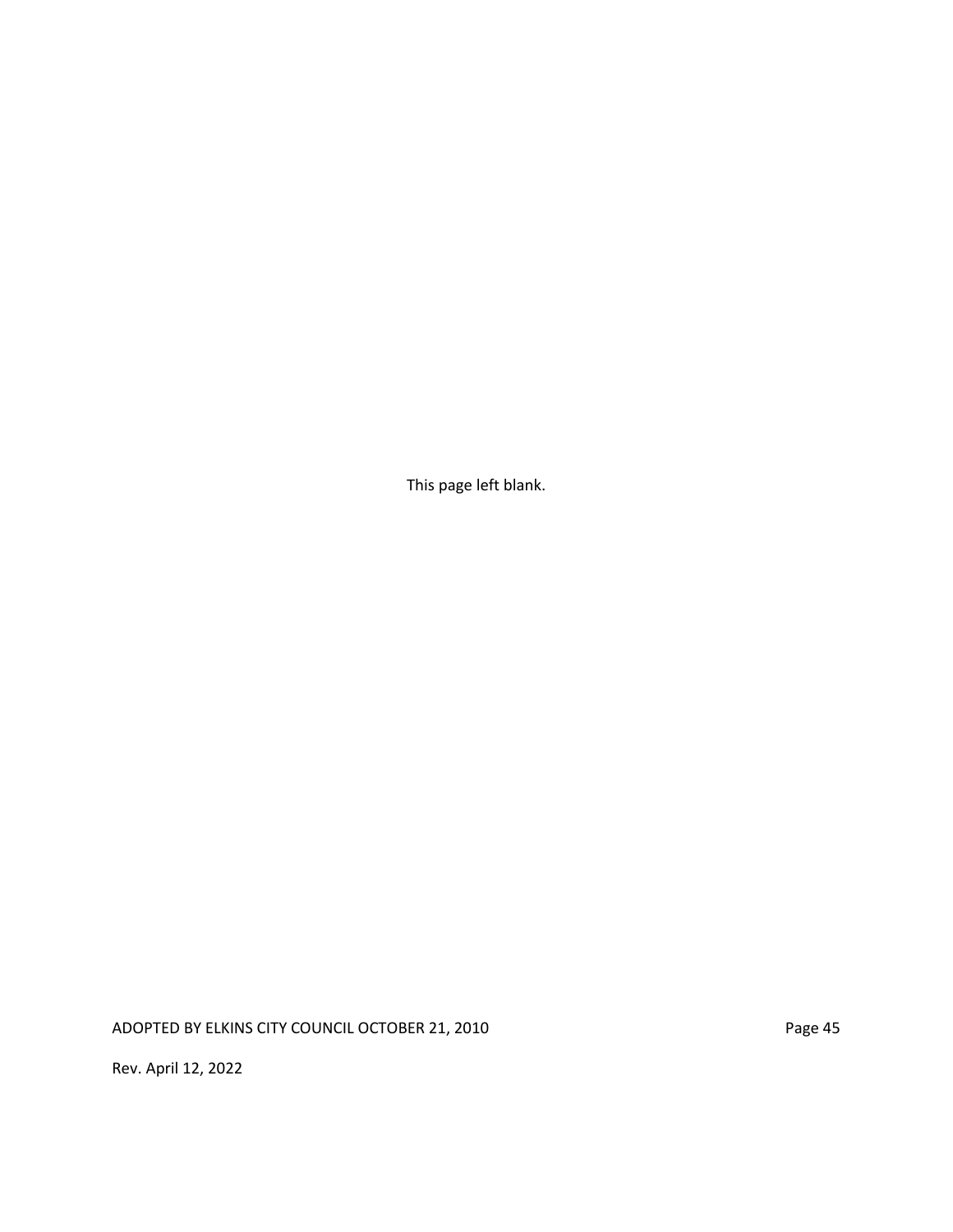# **10. HOLIDAYS AND PERSONAL DAYS**

#### **10. A: Holidays**

The following days will be recognized as eight (8) hour paid holidays for employees:

- New Year's Day (January 1 of each year)
- Martin Luther King's birthday (third Monday of each January)
- Presidents' Day (third Monday of each February)
- Good Friday
- Memorial Day
- West Virginia Day (June 20 of each year)
- Independence Day (July 4 of each year)
- Labor Day (first Monday of each September)
- Veterans' Day (November 11 of each year)
- Thanksgiving Day (fourth Thursday of each November)
- Christmas Day

If a holiday otherwise described in this section falls on a Saturday, then it will be observed on the preceding Friday; if a holiday otherwise described in this section falls on a Sunday, then it will be observed on the following Monday.

In addition to the holidays specified above, holidays shall be observed on any days in which an election is held throughout the state, and any such other day as the Mayor and Council shall proclaim to be a legal holiday.

In addition to the paid holidays described above, City Hall is closed on the day after Thanksgiving and closes at noon on Christmas Eve and New Year's Eve. These are not paid holidays. However, during these closures, and with the approval of their supervisors, City Hall employees whose job duties permit may take time off by using any accrued annual leave or compensatory time. Personal days may also be used for the day after Thanksgiving, might be eligible for use for Christmas Eve (verify the annual deadline for using personal days with the Treasurer's Department), and cannot be used for New Year's Eve. (For more information on personal days, please see Section 10.B, below).

ADOPTED BY ELKINS CITY COUNCIL OCTOBER 21, 2010 Page 46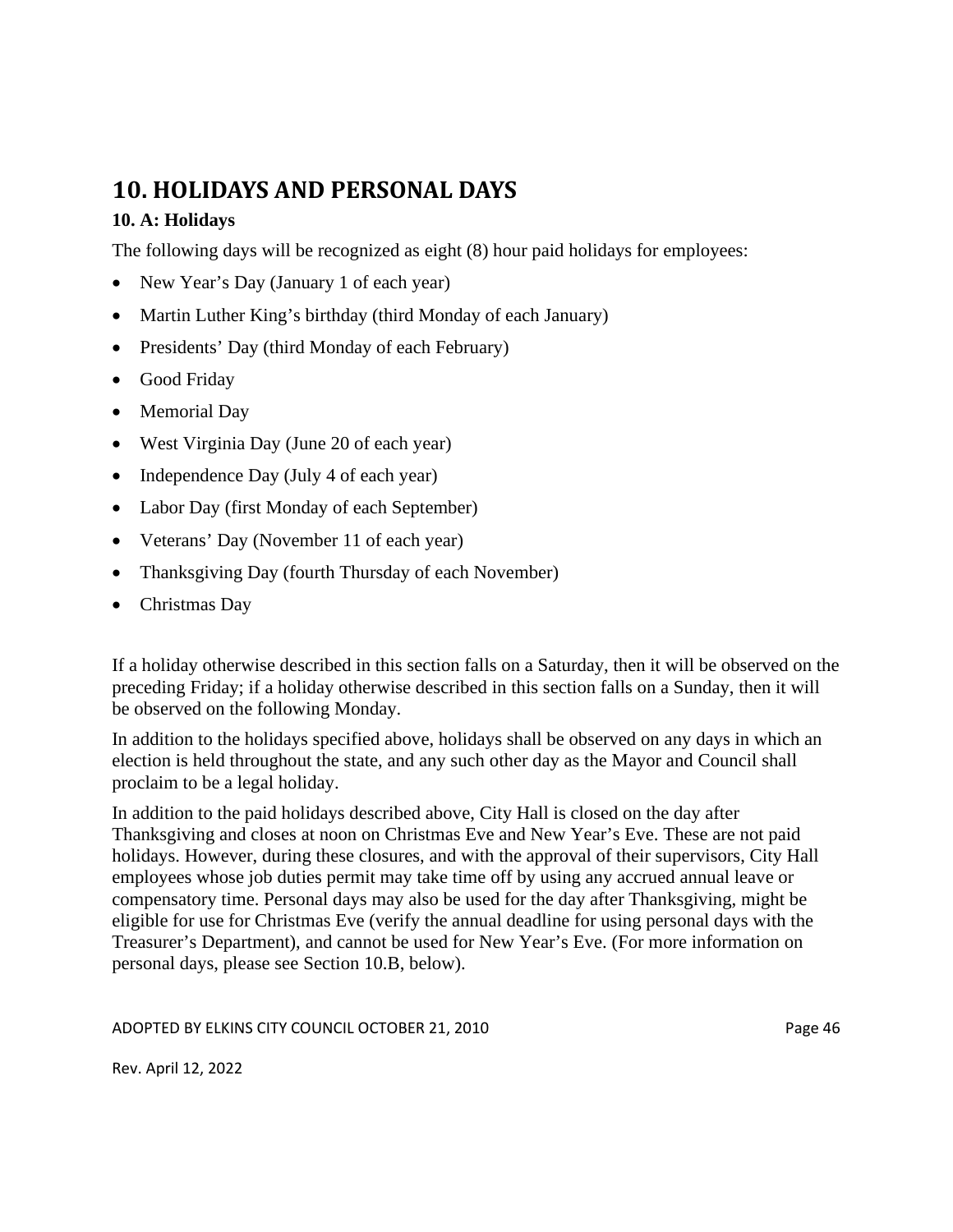#### **10. B: Personal Days**

With prior approval of the supervisor, personal days can be used at the employee's discretion at the equivalent hours worked for a normal shift. Only employees hired before the first day of January of each calendar year are eligible to receive personal days. Non-civil service employees shall be entitled to three personal days per calendar year (equivalent to twenty-four hours). Civil service firemen will receive one personal day (equivalent to twenty-four hours). Civil service policemen will receive two personal days (equivalent to twenty-four hours). Personal days must be used no later than the last day of the final pay period of December each year. Personal Days may only be used after successful completion of the ninety (90) day probationary period.

ADOPTED BY ELKINS CITY COUNCIL OCTOBER 21, 2010 **Page 47** Page 47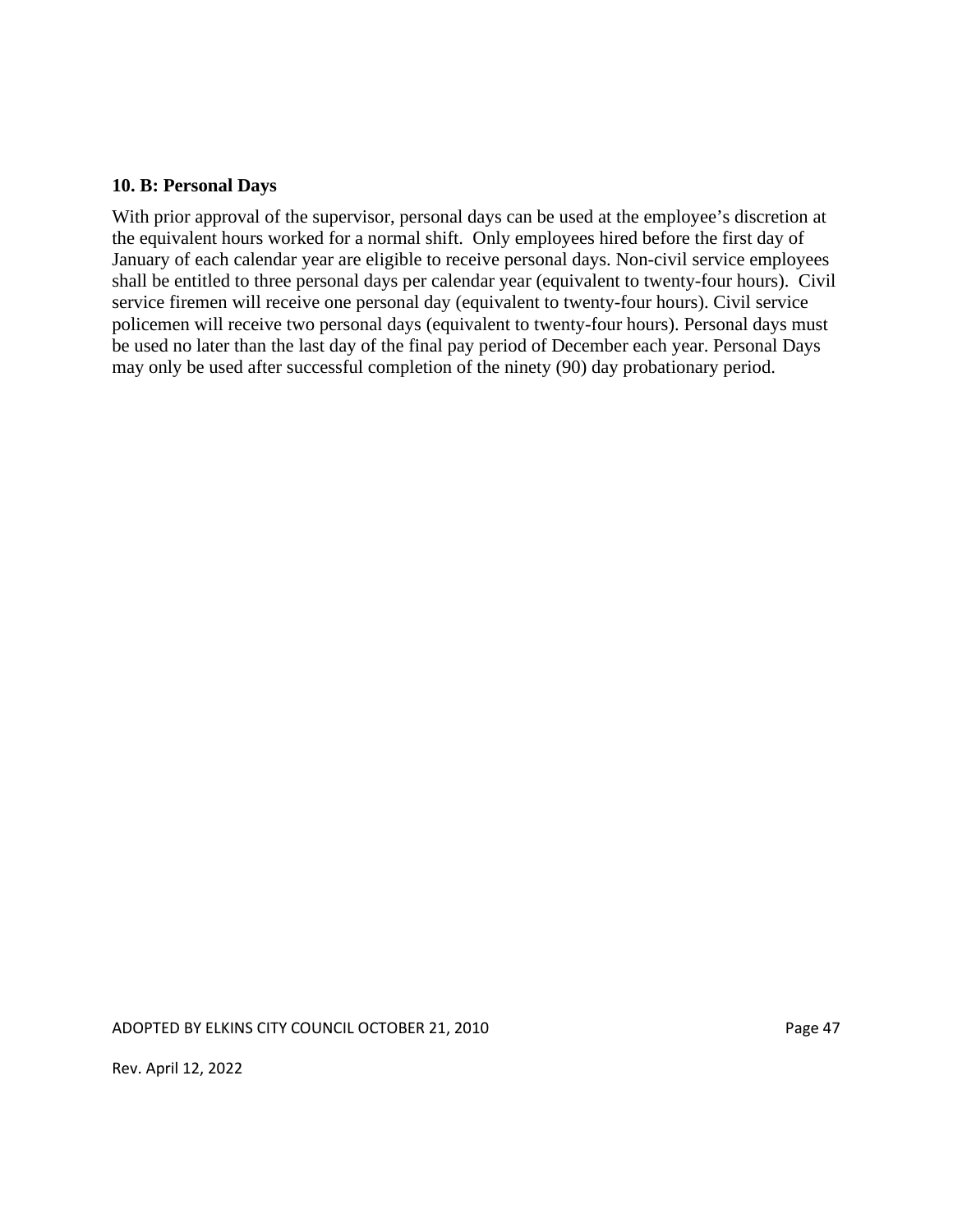This page left blank.

ADOPTED BY ELKINS CITY COUNCIL OCTOBER 21, 2010 **Page 48** Page 48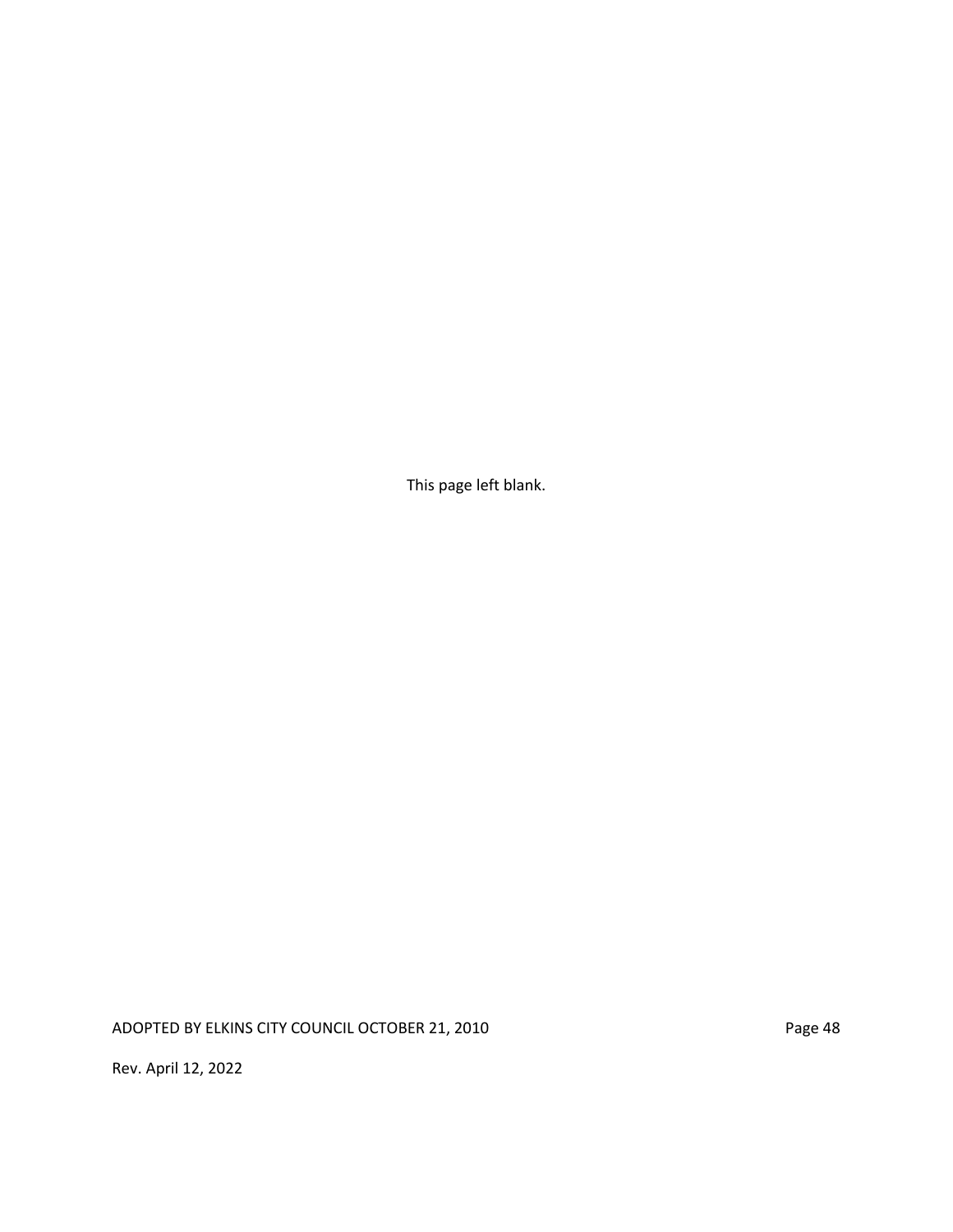# **11. FAMILY AND MEDICAL LEAVE**

Family and medical leave will be provided to eligible employees in conformity with the Family and Medical Leave Act (FMLA). Calculations of FMLA usage shall be made on a calendar year basis. Usage of family medical leave shall run concurrently with other types of leave (e.g., annual and sick leave). Eligible employees may take up to a maximum of twelve (12) weeks of leave during a twelve-month period for any of the following reasons:

- a. Birth, adoption, care of a newborn child or placement of a child in foster care;
- b. Care of a spouse, parent, son, or daughter with a serious health condition;
- c. A serious health condition that results in the employee's inability to perform the functions of his/her job.

Leave shall normally be continuous, except that leave for the care of a child, spouse, or parent with a serious health condition; or due to the employee's own serious health condition may be taken intermittently or on a reduced basis when medically necessary. Any absence incurred as a result of a compensable workers' compensation claim will run concurrently with the employee's FMLA leave.

### *Definitions*

*Eligible employee:* one who has worked for the City for at least twelve (12) months and has worked at least 1,250 hours during the twelve (12) months immediately preceding the requested leave.

*Serious health condition:* an illness, injury, impairment, physical or mental condition that involves (a) patient care, including subsequent treatment related to the inpatient care, or (b) continuing treatment by a health care provider. Continuing treatment is defined as (1) multiple treatments by a health care provider for a condition that would likely result in a period of incapacity of more than three consecutive days if untreated, (2) any period of incapacity requiring absence from work, school, or other regular activity for more than three calendar days that also involves treatment by a health care provider two or more times, or which results in a supervised regimen of continuing care, including subsequent treatment for the same condition, (3) any period of incapacity or treatment for such incapacity for a chronic or long-term health condition, (4) any period of incapacity which is permanent or long term due to a condition for which treatment may not be effective, or  $(5)$  incapacity due to pregnancy or prenatal care.

*Medical necessity:* certification by a health care provider that a medical need for leave can best be accommodated by an intermittent or reduced leave schedule and outlining the expected duration and schedule of the intermittent or reduced leave.

ADOPTED BY ELKINS CITY COUNCIL OCTOBER 21, 2010 Page 49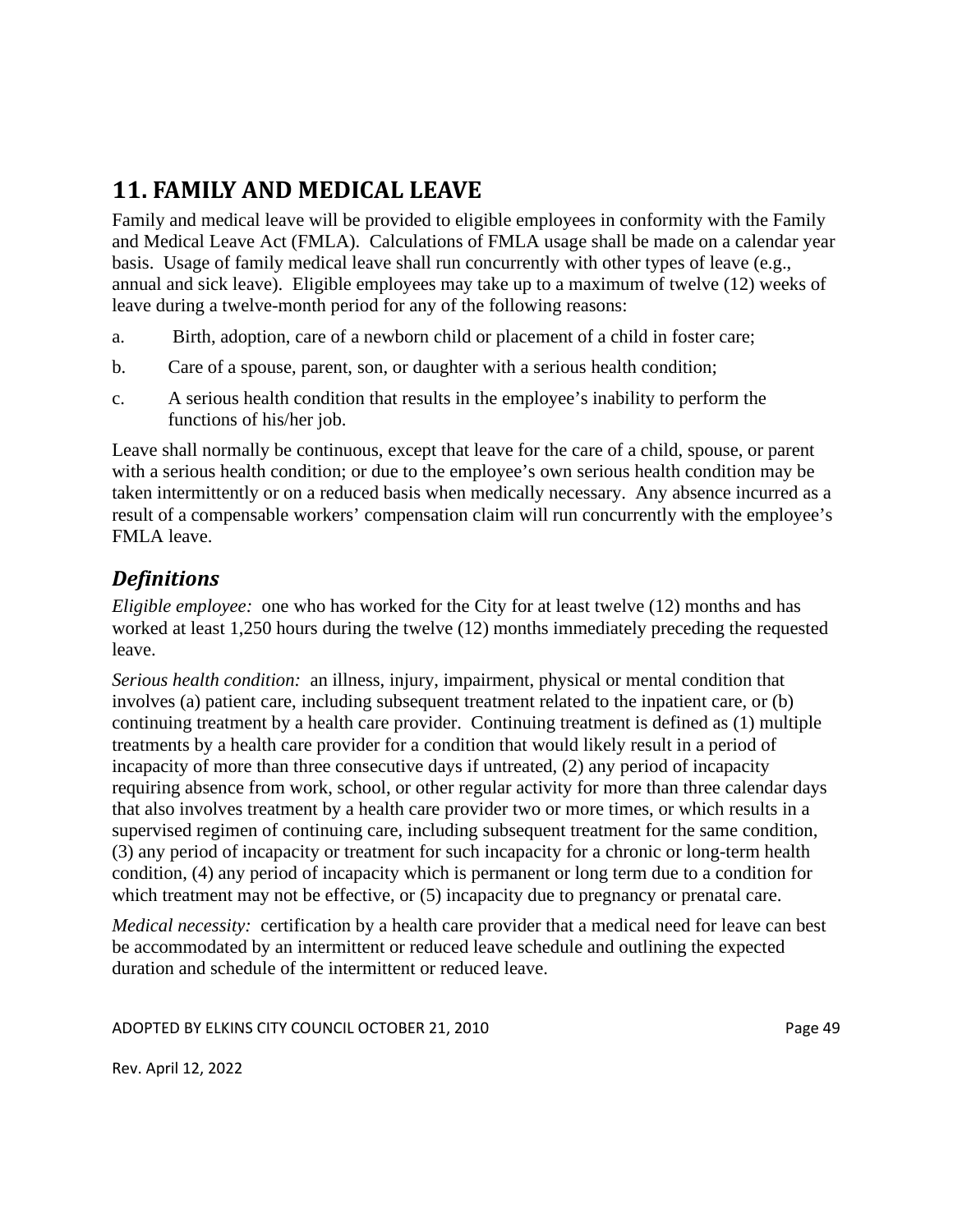*Key employee:* a FMLA-eligible employee who is among the highest paid ten (10) percent of the employees employed within seventy-five (75) miles of the employee's worksite.

Where a term is defined in the FMLA and/or accompanying regulations, that definition will be incorporated into this policy.

### *Policy*

- 1. Employees will be required to utilize their paid leave prior to receipt of unpaid FMLA leave, i.e., paid annual leave and personal time for leave taken pursuant to (a) and (b) above, and paid sick, annual leave, and personal time for leave taken pursuant to (b) and (c) above. The period of this paid leave will be counted against the employee's total FMLA entitlement.
- 2. Employees must give thirty (30) days advance notice of the need to take FMLA leave. When it is not possible to give thirty (30) days advance notice, notice must be given as soon as practicable – ordinarily within one or two days.
	- a. Failure to give adequate notice as outlined above may result in a delay of up to thirty (30) days before FMLA leave will be granted.
	- b. When requesting intermittent leave for medical treatments, employees must make reasonable efforts to schedule the leave so as not to unduly disrupt operations.
- 3. Employees must provide medical certification from an appropriate health care provider to support a FMLA request related to a serious health condition on a form, which will be provided to the employee (see copy of form at Appendix C). This certification must be returned within fifteen (15) days under normal circumstances. If an employee provides a medical certification that is questionable or inadequate, he/she will be referred to a second provider at the City's expense. If the first and second opinions differ, a third opinion will be obtained, again at the City's expense. The third health care provider will be selected by mutual agreement of the employee and the City, and that opinion will be final and binding.
- 4. Employees of FMLA leave will be required to submit monthly re-certifications or updated reports regarding the family member or employee's current status. Employees must give two weeks of advance notice of their intent to return to work. In the event of such circumstances, notice must be provided at least two business days prior to the employee's return to work.
- 5. In most cases, an employee returning from FMLA leave will be restored to the position previously held prior to FMLA leave, provided that position remains available. If that position is unavailable, the employee will be reinstated to an equivalent position with equivalent pay, benefits, and other terms and condition of employment. An employee taking FMLA leave is not entitled to any greater right to reinstatement or other benefits than if continuously employed during the leave period. Key employees may be denied job

ADOPTED BY ELKINS CITY COUNCIL OCTOBER 21, 2010 Page 50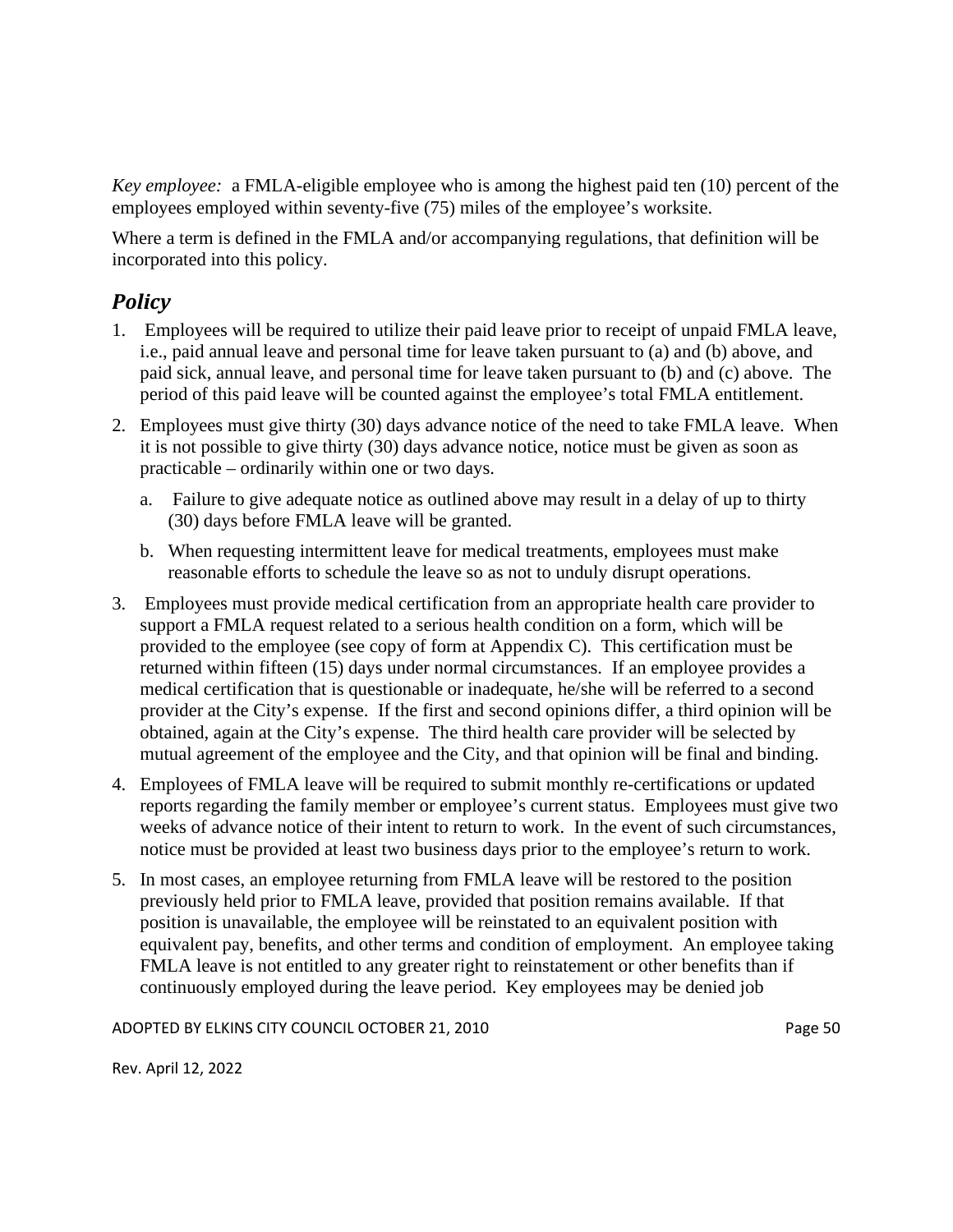restoration if such denial is necessary to prevent substantial and grievous economic harm to the operation of business.

- 6. If FMLA leave is taken on a reduced or intermittent basis, the employee may be transferred temporarily to an available alternative position for which the employee is qualified and which better accommodates the recurring periods of leave.
- 7. An employee taking a FMLA leave due to a serious health condition must present certification that he/she is fit for duty prior to reinstatement. Failure to provide the requisite certification will result in denial of restoration to employment.

### *11. C: Health Care Benefit Continuation*

Health insurance coverage will continue throughout the duration of a FMLA leave. The conditions under which such coverage is provided will be the same as if the employee were actively working.

- 1. The employee's share of any health plan premiums must continue to be paid by the employee while on a FMLA leave, and payments are due at the same time as if made by a payroll deduction.
- 2. If an employee's share of any health insurance premium or other optional coverage is delinquent for more than thirty (30) days, the employee's health coverage may be terminated. If coverage is not terminated and the City elects to pay the entire premium, the amount of the employee's delinquency will be recovered from the employee after he/she returns to work.
- 3. If an employee fails to return to work after a FMLA leave has expired, the City may recover the cost of any premiums it paid during the employee's unpaid FMLA leave unless the employee's failure to return to work is the result of (a) the continuation, recurrence, or onset of a serious health condition that would entitle the employee to FMLA leave, or (b) other circumstances beyond the control of the employee. An employee who does not return to work for at least thirty (30) calendar days is considered to have failed to return for purposes of this paragraph.
- 4. If a key employee is notified of the City's intent to deny restoration of employment, the key employee will continue to be entitled to maintenance of health benefits until such time as the key employee gives notice that he/she no longer wishes to return to work, or restoration is actually denied at the end of the leave period. Premium costs paid on behalf of key employees in such circumstances are not recoverable.

#### ADOPTED BY ELKINS CITY COUNCIL OCTOBER 21, 2010 Page 51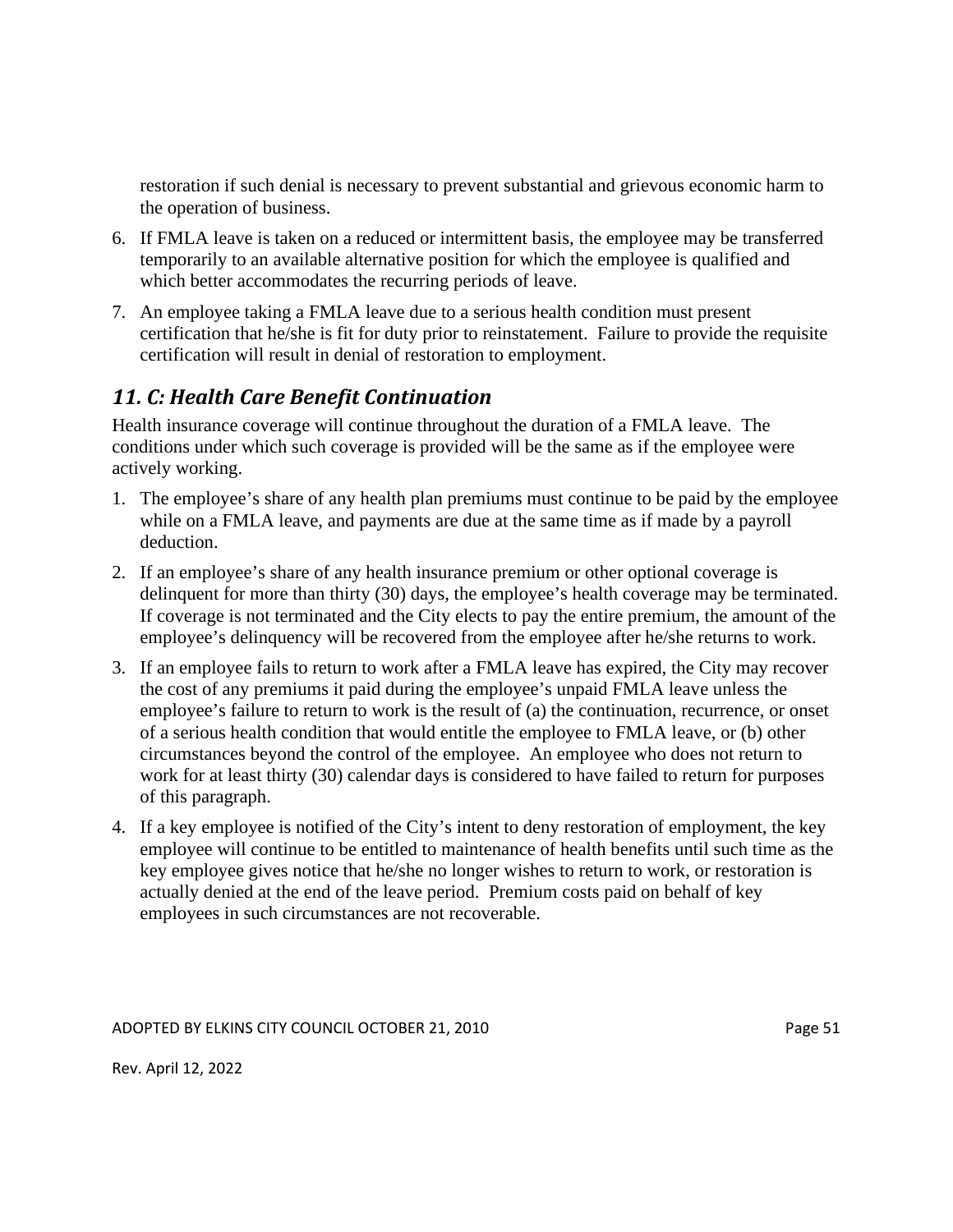This page left blank.

ADOPTED BY ELKINS CITY COUNCIL OCTOBER 21, 2010 **Page 52** Page 52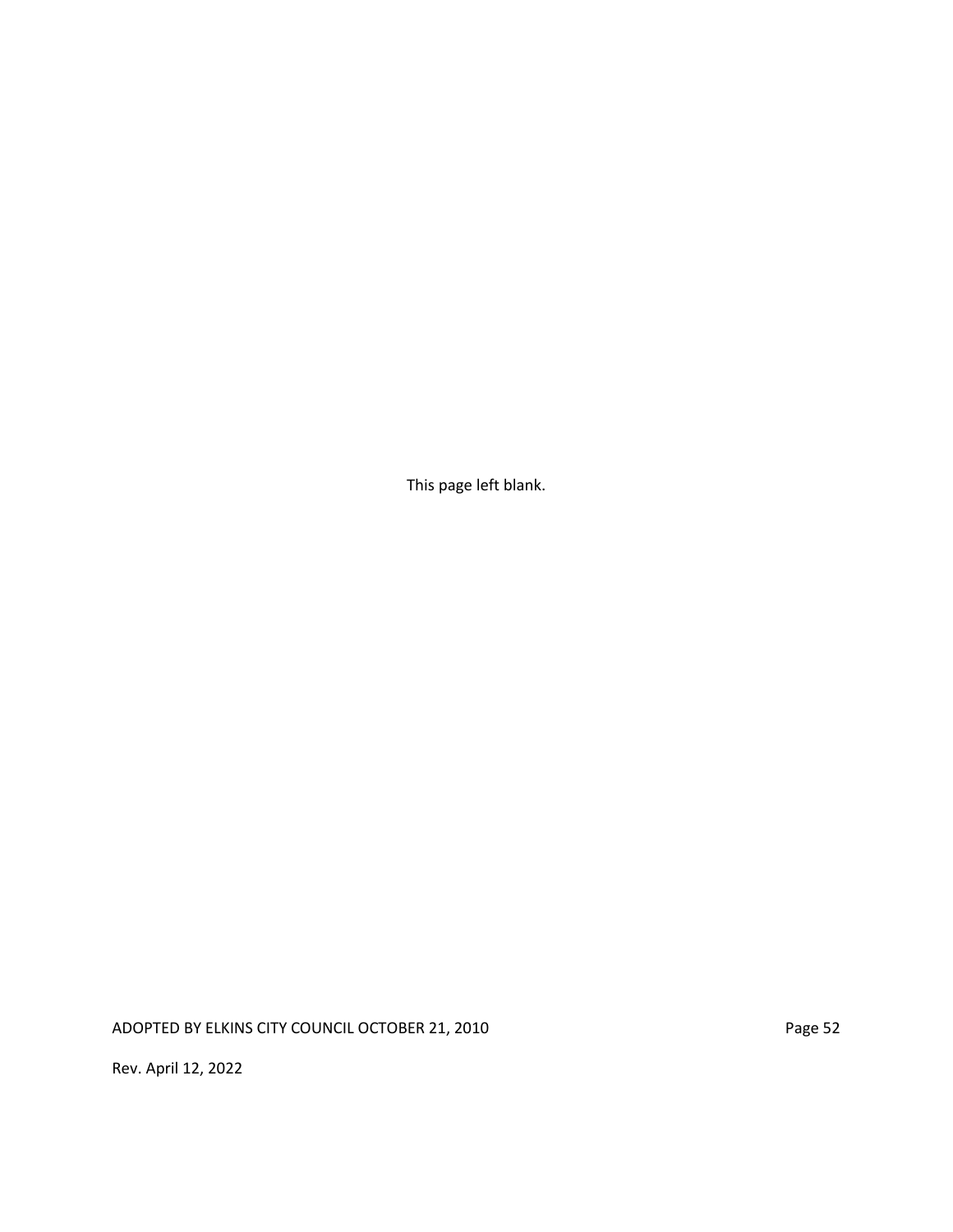# **12. GRIEVANCE PROCEDURE**

A grievance is a request by an employee or group of employees, acting as individuals, for personal relief in a matter, which is subject to the control of the municipal government. It may include any dispute or disagreement about any term or condition of employment including safety on the job. All employees have the right to communicate with, and to seek advice from, others if they have a valid reason for not consulting their immediate supervisor; the right to present a grievance without fear of reprisal or interference; the right to represent themselves or to be represented by a co-worker; the right to have a reasonable amount of official time to present a grievance at any level of the grievance review system, including directly to the appropriate state agency (where applicable), without fear of reprisal.

All grievances should be settled at the lowest possible organizational level and in the shortest amount of time possible. An employee or group of employees may present such grievance either formally or informally, as follows:

- a) Present the grievance, providing all facts and circumstances, either orally or in writing to his/her immediate supervisor.
- b) The supervisor will, within two working days, provide a response to all reasonable complaints. If a solution is not achieved, the supervisor will, at that time, discuss the problem with the appropriate Administrative Officer and provide that person with all relevant background information and any recommended solutions.
- c) The employee or group of employees may present the case directly to the Mayor. This presentation may be orally or in writing, depending on the nature of the grievance. If no solution is achieved at this level of review, the employee or group of employees shall, if desired, present the grievance under the procedure established for formal presentation set forth in paragraphs d) thru f) below.
- d) Complete a City Grievance Form (see appendix c). Care should be taken to include all relevant facts and circumstances, reflecting dates, times, names of witnesses, and any other information having a bearing on the case. Additionally, indicate what action – if any – was taken or recommended by the supervisor, and why such action or recommendation is not adequate.
- e) Forward the completed form to the Mayor's office within five (5) days from the date of the aforesaid supervisor's response to the grievance for the Mayor's review and action.
- f) The Mayor shall review the case, may have the case investigated, and will normally provide a reply to the parties concerned within five (5) days of receipt of the completed form.

ADOPTED BY ELKINS CITY COUNCIL OCTOBER 21, 2010 Page 53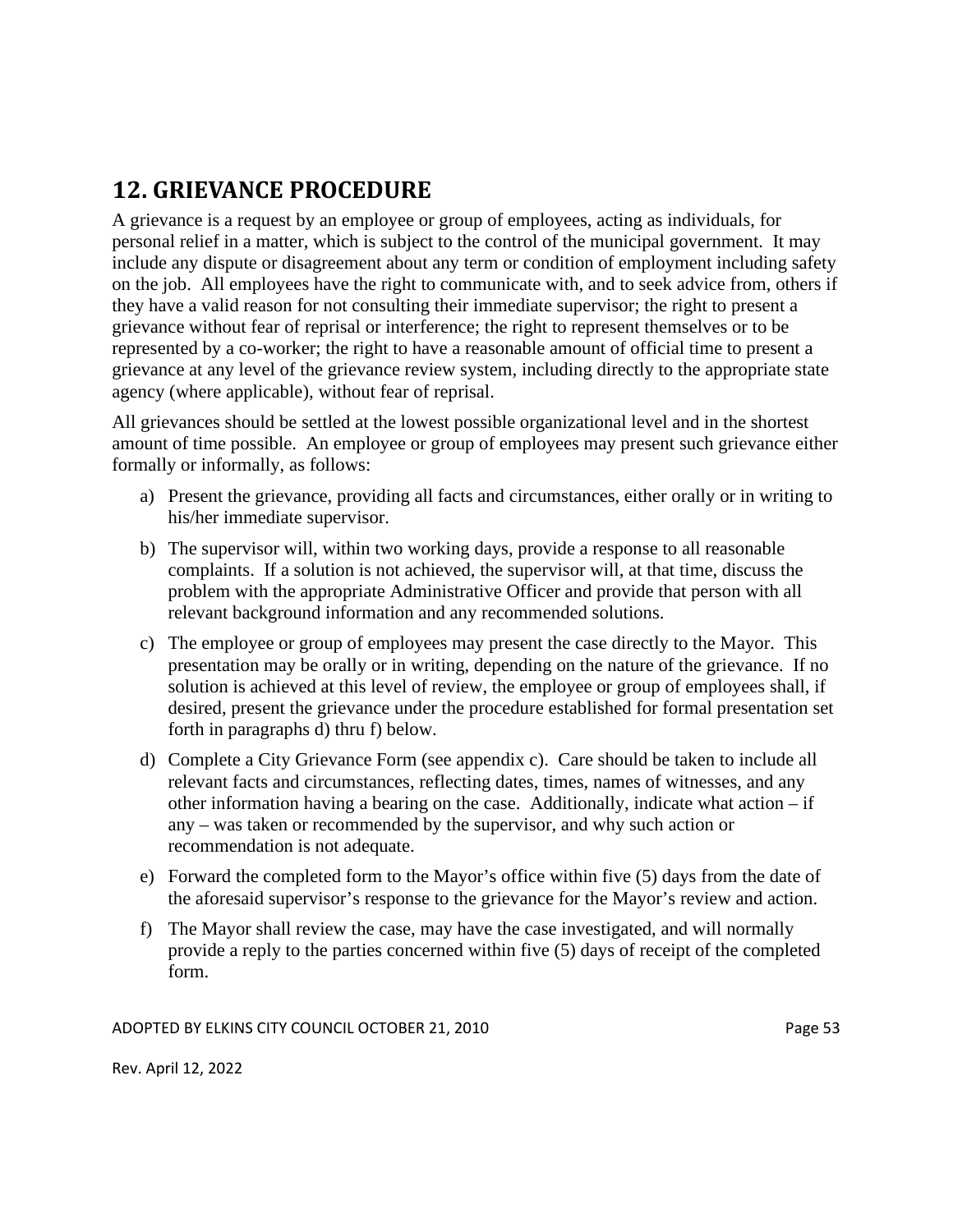If a civil service employee does not agree with the Mayor's decision, he/she may have the right to present the grievance to the appropriate state agency. If the latter recourse is taken, the Mayor will provide details on the procedure.

This policy and procedure does not prevent employees from exercising any constitutional rights they may have to utilize the judicial system.

All records, including investigation reports, grievance forms, memoranda, and actions taken on each official grievance filed within the municipal government will be maintained in the employee's personnel record. The fact that an employee filed a complaint or grievance will not be considered in future personnel actions.

# **13. DISCIPLINARY POLICY**

If an employee's behavior or conduct is such that his/her supervisor believes that disciplinary action should be taken; the supervisor will make a written record of the pertinent circumstances on a disciplinary form and discuss it with the employee. The employee and the supervisor will both sign the form indicating that the matter was discussed. If an employee disagrees with the disciplinary action, the employee may take the necessary steps to appeal the supervisor's decision as outlined in the Grievance Procedure section.

The City will administer discipline in a progressive manner; that is, some disciplinary infractions will result in Level 1 discipline (oral warning), Level 2 discipline (written warning), Level 3 discipline (suspension without pay), and Level 4 discipline (discharge). However, some offenses are so serious as to warrant suspension without pay or discharge for a first offense and the City reserves the right to administer initial discipline at any level commensurate with the City's view of the nature or severity of the offense(s).

NOTE: The following lists are not all-inclusive, nor complete, but merely are given as *examples* of some of the most common forms of employee misconduct.

*Section 1.* Examples of offenses that could result in an oral warning for the first offense, a written warning for the second offense, and suspension without pay or discharge for subsequent offenses:

- a) Chronic tardiness
- b) Unauthorized absences from the job or work area
- c) Foul and abusive language
- d) Inefficiency or negligence in the performance of duties
- e) Chronic inability to work with others

ADOPTED BY ELKINS CITY COUNCIL OCTOBER 21, 2010 Page 54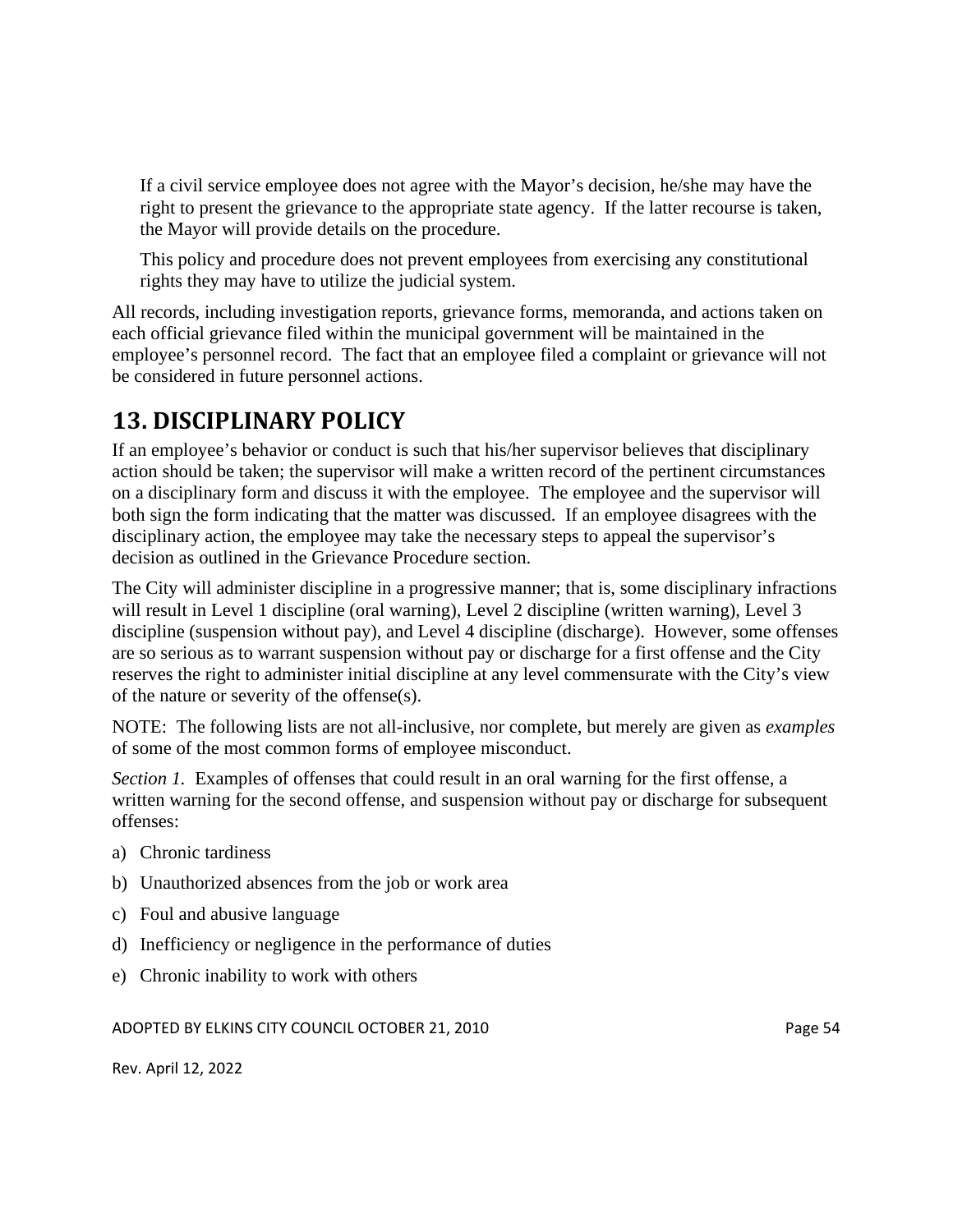*Section 2.* Examples of offenses that could result in immediate discharge or suspension without pay:

- a) Sleeping on the job
- b) Three days of absence without notification to the appropriate supervisor
- c) Excessive absenteeism defined as more than two unauthorized absences within a 60 day period.
- d) Harassment of any kind
- e) Intoxication or illegal drug use while on the job or reporting for work, or entry on City premises while under the influence of any intoxicant or controlled substance
- f) Assault of a fellow employee, official, individual doing business with the City, or a member of the general public, while at work or representing the City of Elkins, West Virginia
- g) Theft
- h) Refusal to perform assigned lawful tasks or performing in an insubordinate manner
- i) Destruction of property
- j) Possession of firearms on City property except for unloaded firearms being legally transported in a locked personal vehicle
- k) Gross insubordination
- l) Conviction of a felony
- m) False record keeping (i.e., time cards)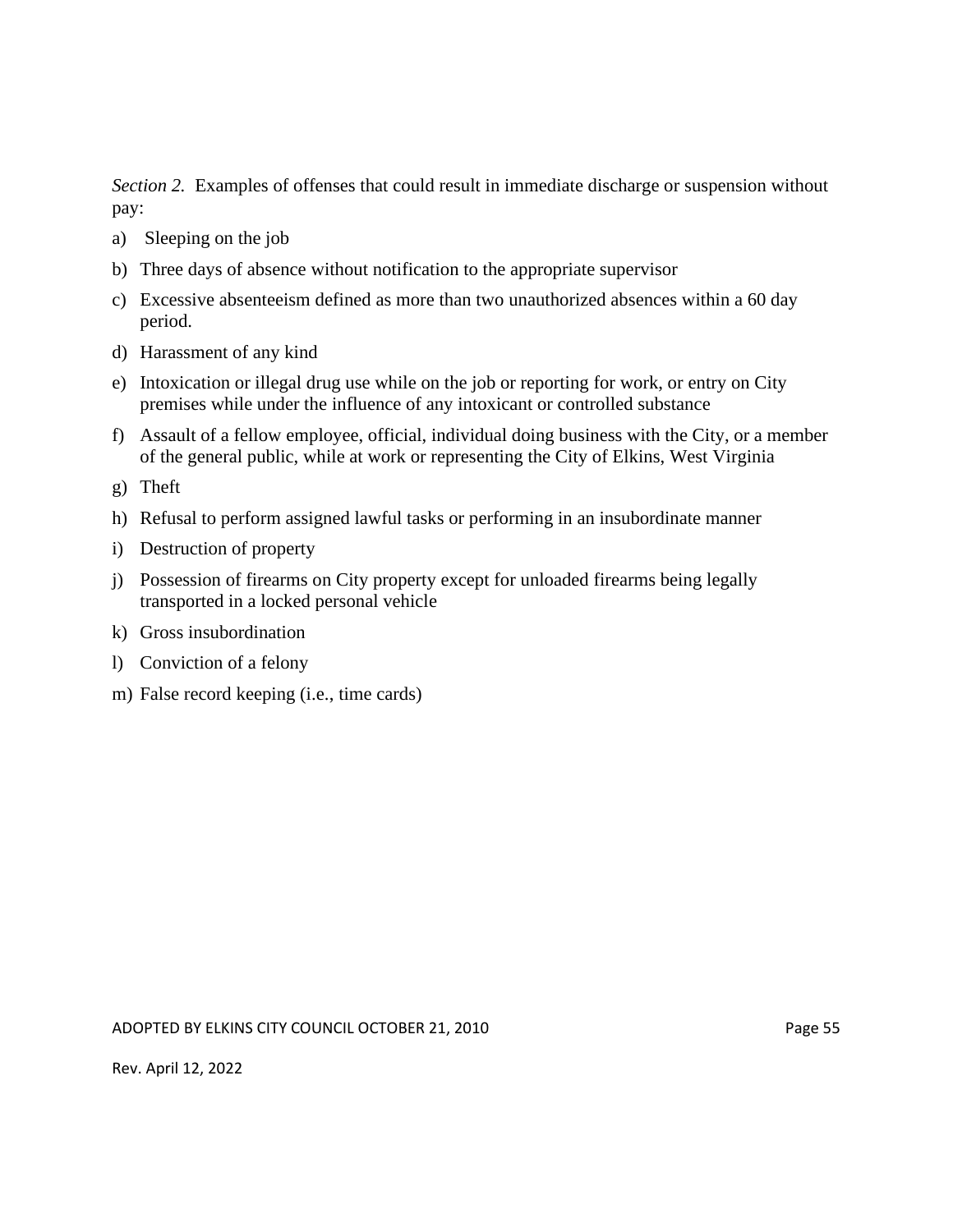This page left blank.

ADOPTED BY ELKINS CITY COUNCIL OCTOBER 21, 2010 **Page 56** Page 56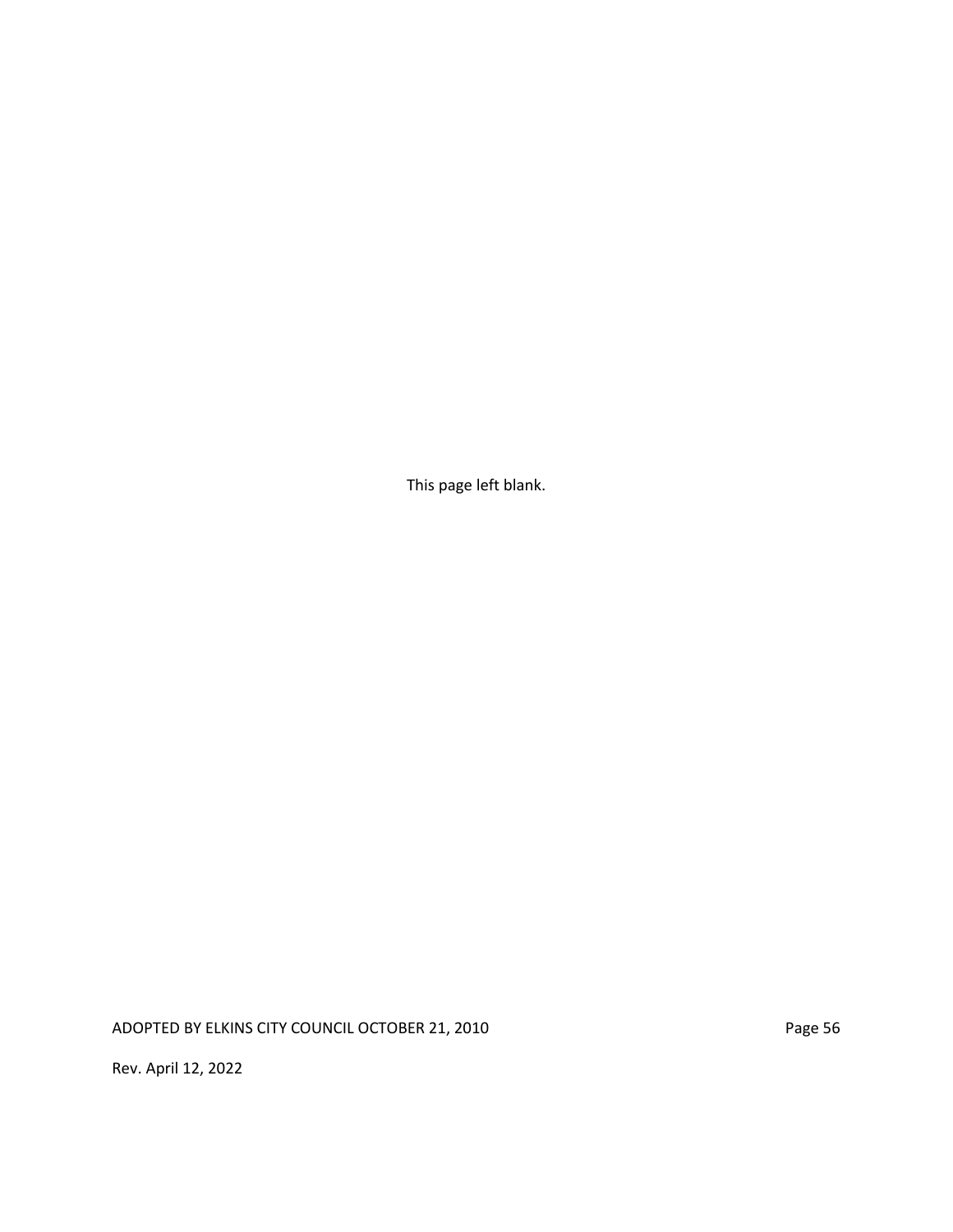# **14. PERSONNEL ADMINISTRATION**

### *14. A: Interviewing and Selection*

The City is an equal opportunity employer and fills positions on the basis of an individual's qualifications and ability to perform the essential functions of the job to be filled. Entry-level positions will generally be filled by external recruiting or external applicants, in accordance with the City's equal opportunity program. Job openings above entry-level will be filled by promotion from within or filled by external recruiting.

All jobs within the city that need to be filled shall be posted. The posting shall last no less than five days. The posting can be internal, external, or both, but must be posted at least internally. Any qualified full time city employees that apply for a new position shall be granted an interview, however the person hiring is not obligated to hire existing city employees. (Determination of whether a city employee is qualified for the opening shall be based on possession of required certifications, licenses, years of experience, or similar reasons. A determination that an employee is not qualified, and will not be interviewed, shall be documented to the employee with the hiring administrative officer retaining a copy of said documentation. Any employee aggrieved by such a determination retains his or her rights under Chapter 12, "Grievance Procedures.")

All postings shall include the approved job description. The posting can be a partial job description with a full description available by inquiring to the benefits coordinator. Once the candidate is hired, they shall be subject to the 90 day probationary period.

Selection decisions will be based on qualifications, ability to perform the essential functions of the job, work history, and appropriate medical, personal reference, and criminal background checks. A criminal background check investigation will be performed on all new hires. Additionally, new hires will be subject to a check of their driving license history and will be required to undergo aural, physical, and drug testing. All testing will be done at the City's expense.

Prior convictions will not necessarily bar an individual from employment, but will be considered in light of various factors including, but not limited to, the particular position sought, the nature of the conviction, and the age of conviction. If any background check or subsequent investigation reveals any misrepresentation or significant omission on an applicant or employee's part, the applicant will not be hired, and the employee will be terminated.

Immediate family members will not be hired or promoted into positions where (a) one family member would directly or indirectly supervise another family member, or (b) conflict of interest, or the appearance of a conflict of interest, would result. Employees who marry or become members of the same household after their employment may continue to be employed by the

ADOPTED BY ELKINS CITY COUNCIL OCTOBER 21, 2010 Page 57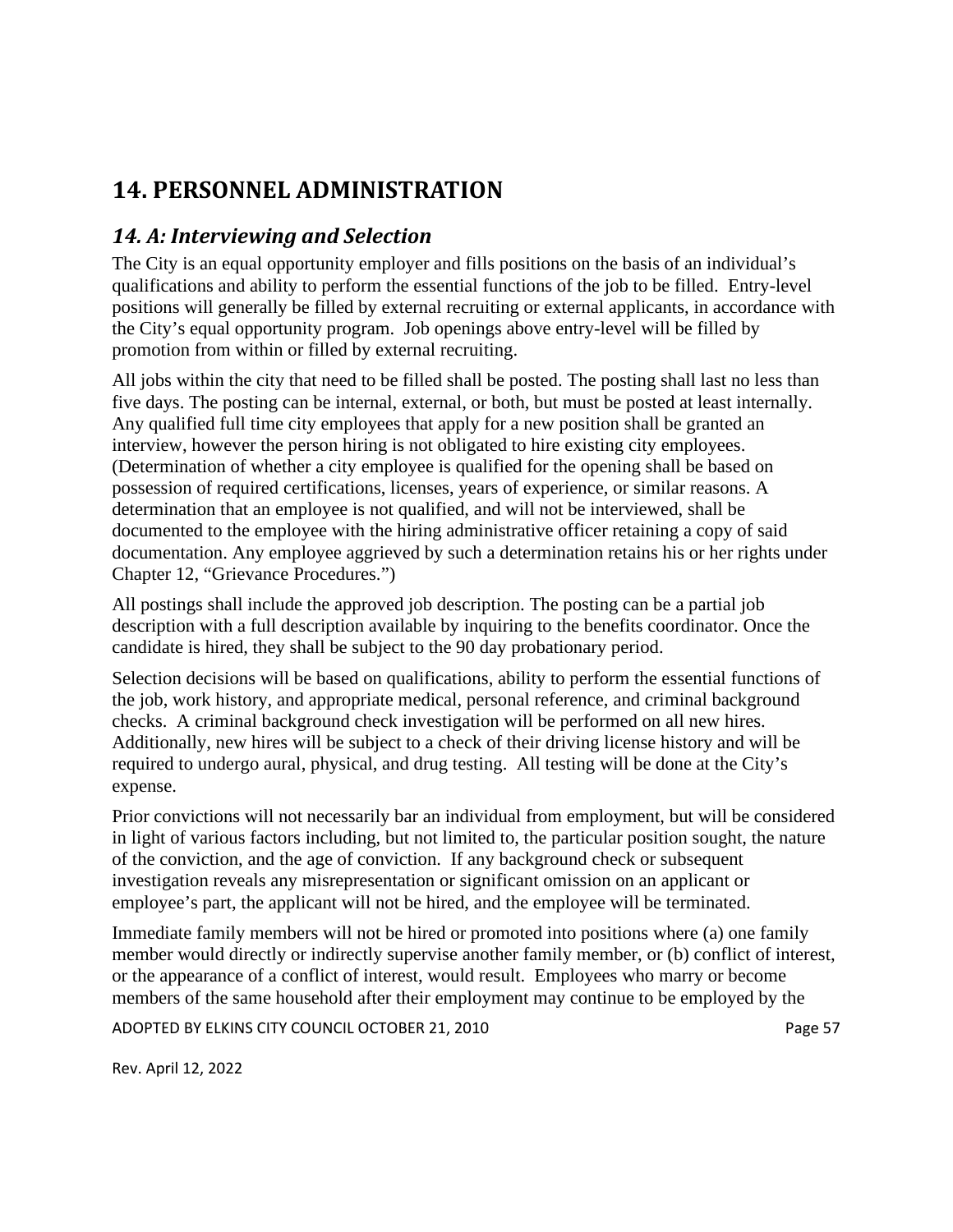City, so long as they are not in a supervisor/subordinate relationship and/or have not created a conflict, or the appearance of a conflict, of interest. Former employees will not be eligible for rehire unless they were in good standing at the time they left the City's employ.

New hires will be required to provide proof of citizenship or legal work status in the United States, as required by the Immigration Reform and Control Act of 1986.

## *14. B: Performance Evaluations*

Probationary employees will be evaluated by their immediate supervisor at the end of their probationary period.

### *14. C: Access to Personnel Files*

The City will maintain a personnel file for each employee. The Payroll Clerk will have care, custody, and control over the employees' personnel files. The City will observe the following guidelines for the maintenance of personnel files:

- 1. There will be only one personnel file per employee. All supervisors will forward all employment records and personal information (emergency contacts, current address, and telephone number, beneficiary information, etc.) to the Payroll Clerk.
- 2. Medical records and information will be maintained in a separate, confidential locked file, and will be accessed and/or released in accordance with existing legal requirements. Employees may access their own personnel files, but must comply with the following procedures in order for the employee's review to take place:
	- A request must be submitted to the City Treasurer's Office in advance, and the review will be scheduled at a mutually convenient time.
	- The review will be supervised by the City Treasurer or his/her appointee.
	- Employees may copy, but may not remove any documents or other materials from their files. A reasonable charge, not to exceed the actual cost to the City, will be made for any copies made or requested by the employee.
	- An employee who believes that any file material is incomplete, inaccurate, or irrelevant may file a grievance using the regular grievance procedure.
	- Administrative officers shall have unrestricted access to personnel files of employees within their division.

ADOPTED BY ELKINS CITY COUNCIL OCTOBER 21, 2010 Page 58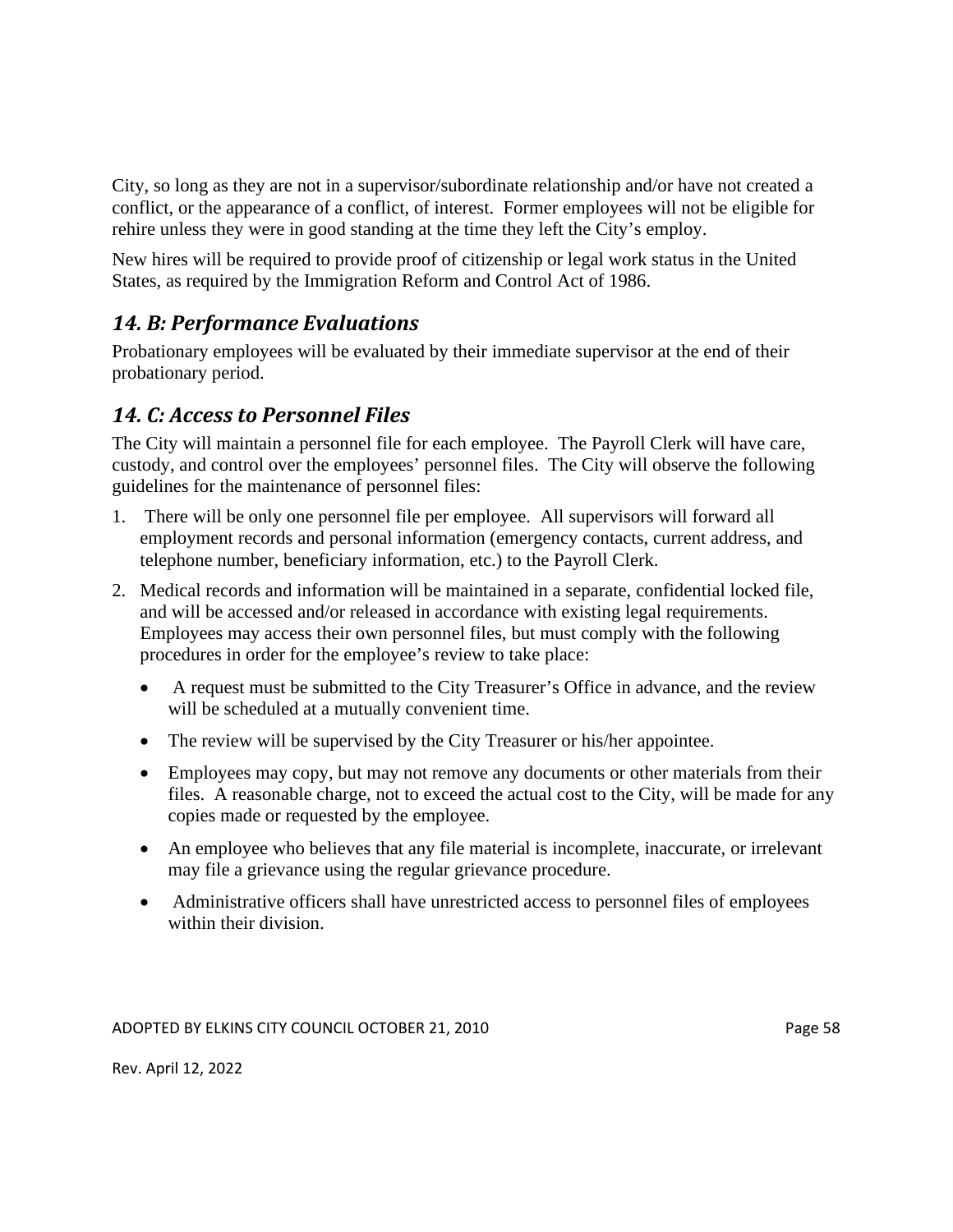# **15. EMPLOYEE CONDUCT AND RULES**

# *15. A: Conduct and Appearance*

City employees frequently interact with the public, are observed by the public, and serve the public. Thus, City employees are expected to be business-like and cordial at all times, and should strive not to bring discredit upon City operations.

City employees are encouraged to dress in a manner that will reflect positively upon the City, and should avoid extremes in clothing styles and personal hygiene and grooming. Those employees who have regular contact with the public are expected to dress in a manner that is normally acceptable in similar business environments. Some employees may be required to observe special dress and grooming standards, such as wearing uniforms, depending on the nature of their jobs. If uniforms are provided to employees, said uniform will be worn on the job.

Employees who do not comply with this policy will be subject to disciplinary action. If a violation of this policy entails failure to dress appropriately or maintain acceptable personal hygiene, then the employee may be sent home to correct the problem. If the employee is subject to overtime provisions of the FLSA, then time spent away from work correcting a violation of this policy will not be compensated.

# *15. B: Absenteeism and Tardiness*

An employee's value is determined, in part, by his/her dependability. Absenteeism and tardiness are crucial measures of dependability and will be reviewed as such in employee performance evaluations.

# *15. C: Recording Time Worked*

Employees may not punch and/or sign any time report or card (report of hours worked) except their own. Any employee found punching and/or signing the time report of another employee will be subject to immediate disciplinary action, up to and including discharge. Time worked must be recorded accurately. Any falsification of a time report, or any failure to comply with this policy, will subject the employee to disciplinary actions, up to and including discharge. Each employee must sign their time card and also have their supervisor sign the card for verification.

# *15. D: Employee Political Activity*

ADOPTED BY ELKINS CITY COUNCIL OCTOBER 21, 2010 Page 59 Employees of the City shall serve all City residents and other public visitors equally. The political opinions or affiliations of any visitor will in no way affect the amount or quality of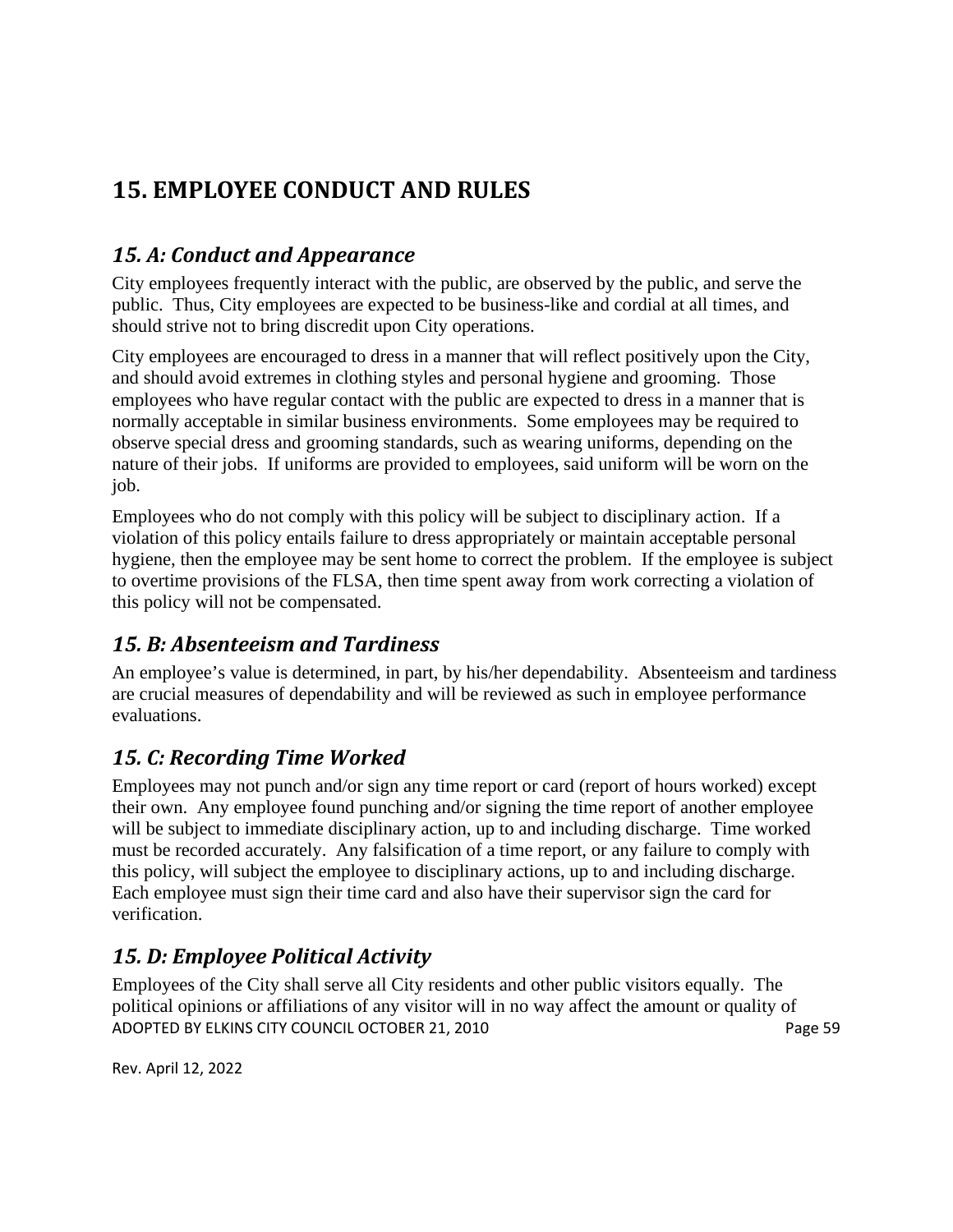service received. An individual's political affiliation, preference, or opinion will not in any way influence appointment, retention or promotion as a City employee. No employee will, directly or indirectly, give, render, pay, offer, solicit, or accept any money, service, or other valuable consideration of or on account of any appointment, promotion, or proposed promotion to a position within the City.

Employees of the City will not compel or attempt to compel any assessment or subscription intended for any political purpose from other employees or from the general public. Employees of the City will not contribute money to any candidate or any political party except on a strictly voluntary and individual basis.

It is the intention of this section that all federal and state statures and court decisions regarding permissible employee political activity are conformed to by the City.

## *15. E: Ethics*

All City employees must comply with the provisions of the West Virginia Governmental Ethics Act. The basic principle underlying the Ethics Act is that those in public service should use their positions for the benefit of the public and not for their own private gain. For example,

- Employees may not use their agency's supplies or equipment for personal projects and activities.
- Employees and selected officials shall not work on personal projects during work hours when the City is paying them.
- Employees may not enlist their co-workers or subordinates to work on their personal projects.

The Ethics Act prohibits City employees from (1) soliciting gifts or accepting unsolicited gifts beyond a minimal value, (2) soliciting private business from subordinates, and (3) having a financial interest in any contract, purchase, or sale over which their position gives them control. Certain City personnel (elected officials such as the mayor and appointed officials who serve on boards, commissions, authorities, etc.) are also subject to a similar but more comprehensive public contract prohibition from which no exemptions are permitted, which are found in WV Code §61-10-15.

All employees shall receive a copy of *The Ethics Act: A Code of Conduct for Public Servants.* Questions about the Ethics Act and how it applies to employees should be directed to the City Clerk.

#### ADOPTED BY ELKINS CITY COUNCIL OCTOBER 21, 2010 Page 60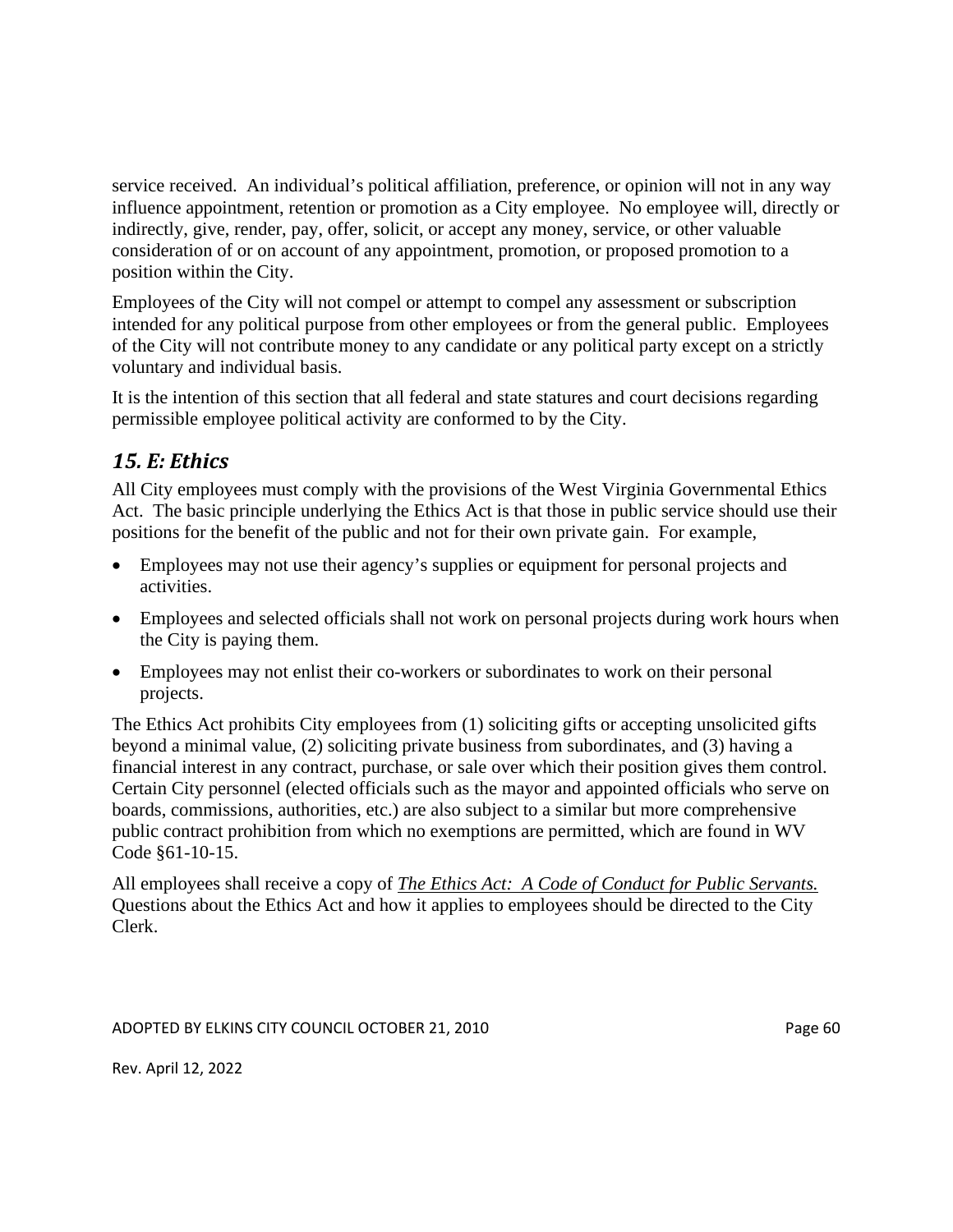### *15. F: Moonlighting*

City employees are not prohibited from having outside employment or engaging in personal business ventures. However, outside work or business activity shall not be considered an acceptable excuse for poor job performance, tardiness, absenteeism, or refusing to work in an employee's City position. Paid sick time may not be used to perform outside work or business activity, and fraudulent use of sick time will result in disciplinary action. If outside work or business activities cause or contribute to job-related problems, then normal disciplinary procedures will be followed to deal with such problems.

Furthermore, full-time public employees may not accept private pay for providing information or services within the scope of their public duties. Public employees are also prohibited from seeking or accepting employment with any person or business that has a matter before an agency on which they or their subordinates are taking or have, within the past twelve months, taken regulatory action. City employees who regularly wear a uniform in the course of their City employment cannot wear those uniforms in the performance of other employment; an exception to this is the Police and Fire Departments while working public events within the corporate limits of the City of Elkins.

## *15. G: Security Rules and Regulations*

Although most City facilities are open to the public, reasonable steps should be taken to safeguard the security of persons and property on its premises. Because members of the public have legitimate reasons for visiting City offices, employees must exercise prudence regarding their personal safety and for the protection of employee's personal property.

In order to protect the City's property, the following rules must be observed by all employees:

- Employees may enter or remain at City facilities outside of their normal working hours only with the permission of their supervisor.
- Employees may not remove City property or equipment from the premises without first obtaining permission from their supervisors. Supervisors shall keep a written record of all property and/or equipment so removed. Unauthorized use or removal of City property may result in discipline, up to and including discharge.
- With the exception of authorized law enforcement agents, employees are not permitted to

possess, store, or transport weapons on City property, in City vehicles, or while on City business. An exception shall be made for unloaded firearms being legally transported in a private vehicle.

ADOPTED BY ELKINS CITY COUNCIL OCTOBER 21, 2010 Page 61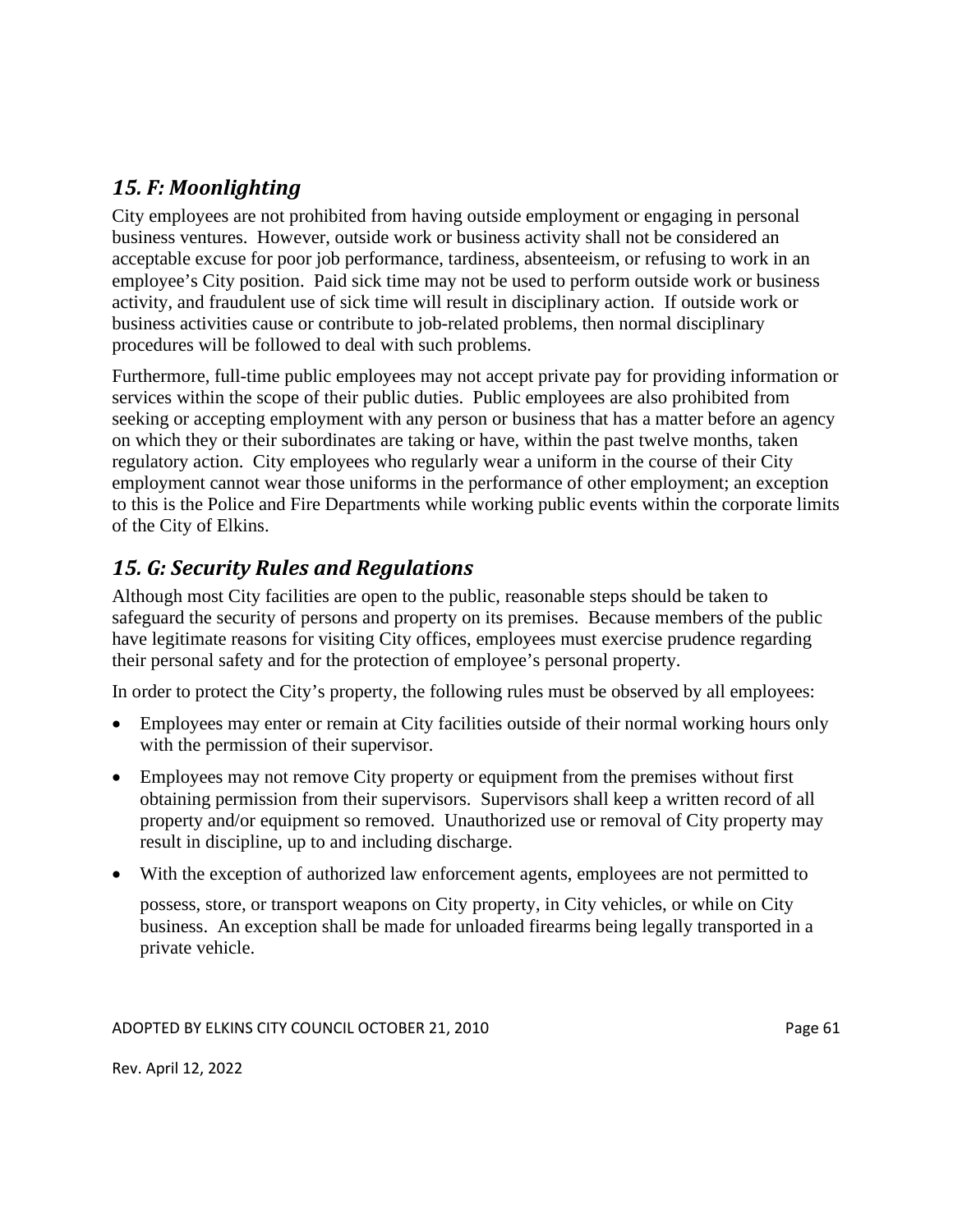• Consistent with all applicable legal requirements, the City retains, and may exercise the right to make reasonable searches and surveillance on City property and at City affiliated functions.

Any breach of the City's security policy may subject persons or property to harm, damages, or loss. Employees should report any violations of the policy or potential problems to their supervisor or to the Mayor or to the Chief of Police. Employees are expected to cooperate with any investigation into possible violations of this policy.

ADOPTED BY ELKINS CITY COUNCIL OCTOBER 21, 2010 **Page 62** Page 62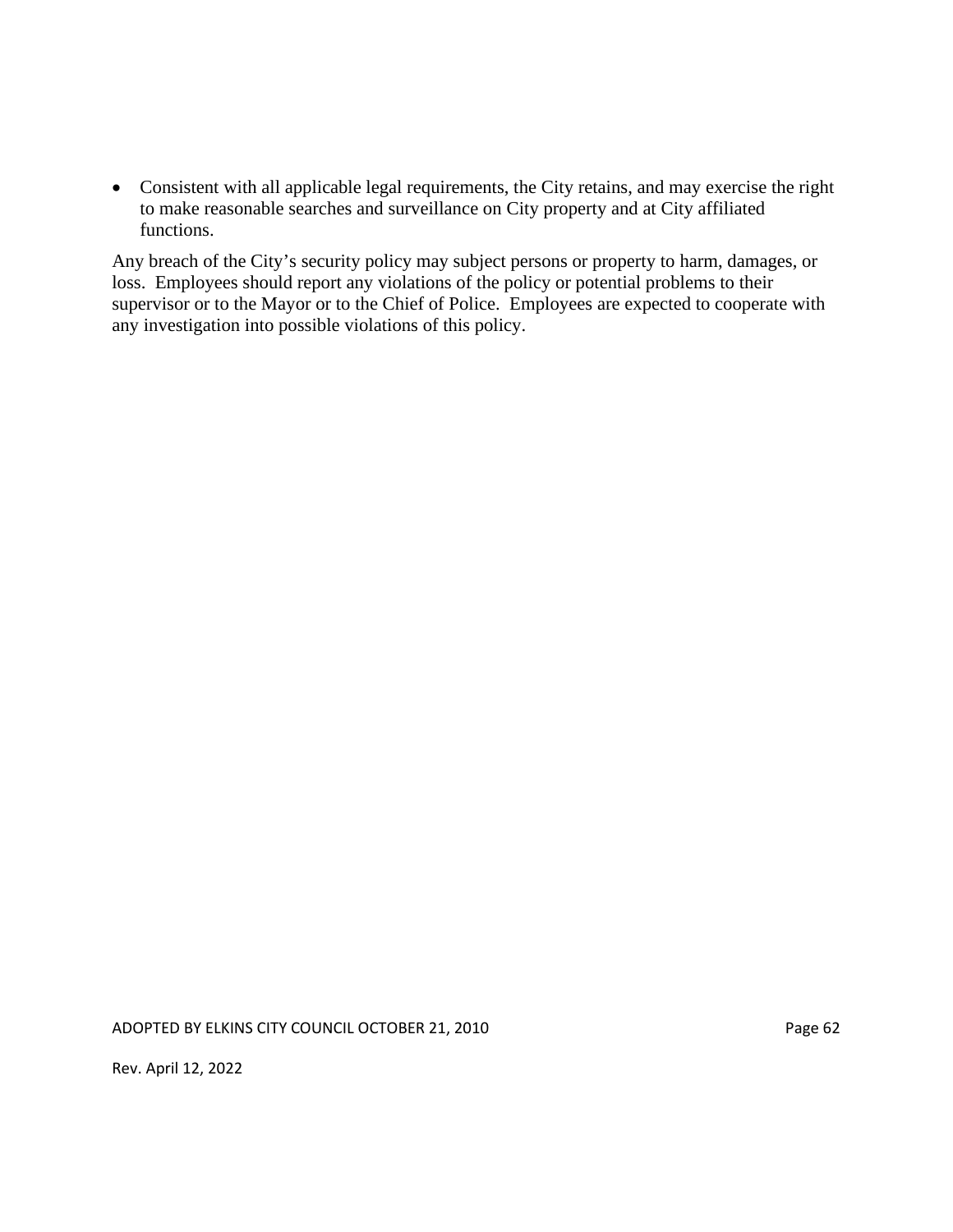This page left blank.

ADOPTED BY ELKINS CITY COUNCIL OCTOBER 21, 2010 **Page 63** Page 63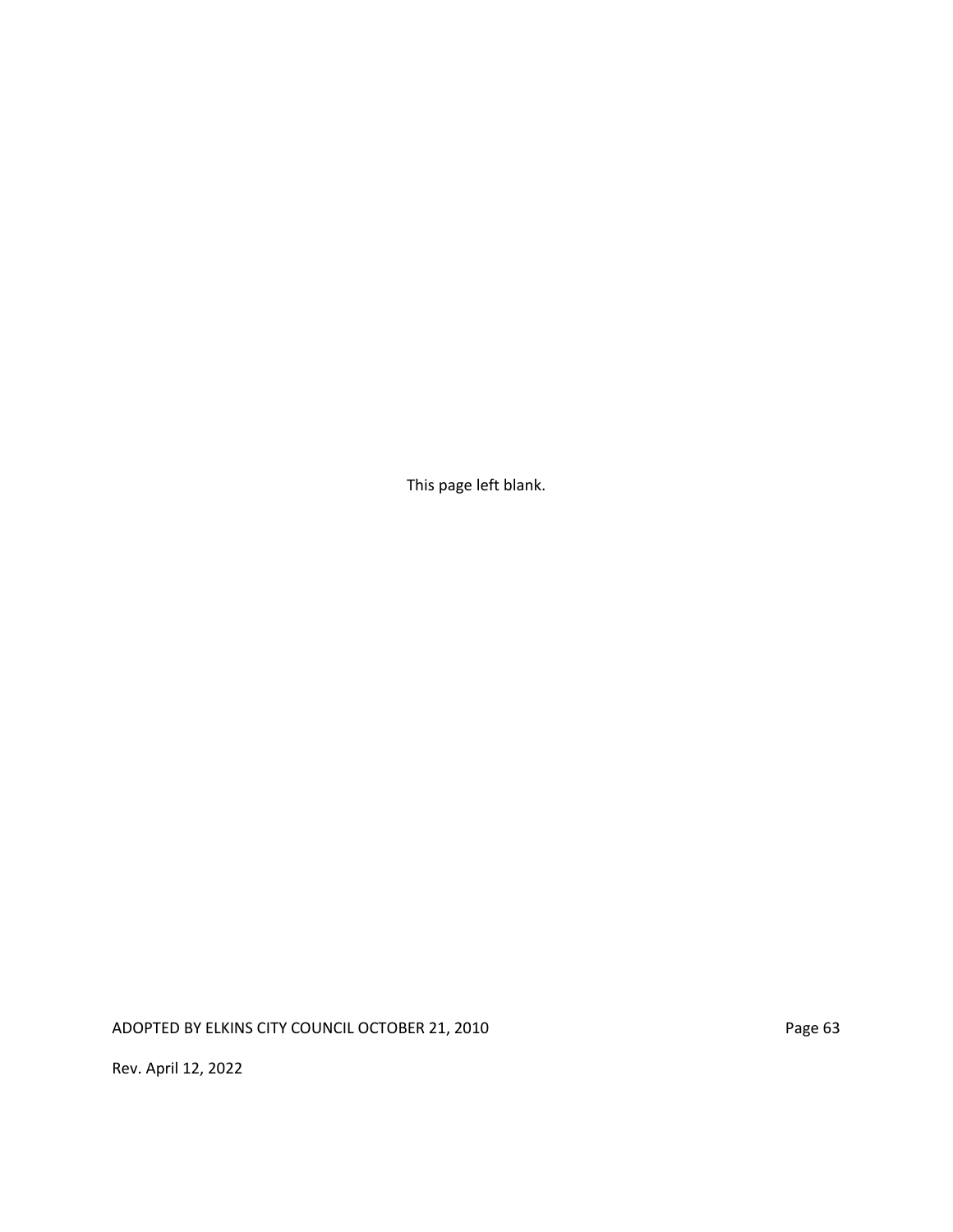# **16. OFFICE TECHNOLOGY AND SYSTEMS USE**

The City has established the following policy regarding access to and use of all office technology, including electronic data services and access and disclosure of voice mail and e-mail messages created, sent, or received by employees of the City. The City reserves the right to change this and other policies at any time as may be required under the circumstances.

# *16. A: Definitions*

*Electronic mail (e-mail)* is defined as an office communication tool whereby electronic messages are prepared, sent, and retrieved on personal computers.

*On-line service (e.g., the Internet)* is defined as communication tools whereby business information, reference materials, and messages are sent and retrieved electronically on personal computers.

*Document* includes photographs, pictures, animations, movies, or drawings.

*Display* includes monitors, flat panel active or passive matrix displays, monochrome LCDs, projectors, television, and virtual reality tools.

## *16. B: Policy*

- 1. The City maintains a telephone system, facsimile equipment, data processing programs, and e-mail system, and associated access to the Internet. These systems are provided by the City to assist in the conduct of business within its various departments.
- 2. The telephone system, computer hardware, and licensed software are the property of the City. Additionally, all messages composed, sent, recorded, or received on the telephone and e-mail systems and the Internet are, and remain, the property of the City. They are not the private property of any employee.
- 3. The use of the e-mail system and associated Internet use are reserved solely for the conduct of business at the City. They may not be used for personal, private, or non-business matters.
- 4. Employees cannot utilize the telephone system, e-mail system, or the Internet to solicit or recruit for commercial ventures, religious or political causes, outside organizations, or other non-job-related solicitations.
- 5. The City has software and systems in place that can monitor and record all e-mail and Internet usage. The security systems are capable of recording (for each and every user) each World Wide Web site visit, each chat, news group, or e-mail message, and each file transfer into and out of our Internet networks, and the City reserves and intends to exercise the right to do so at

ADOPTED BY ELKINS CITY COUNCIL OCTOBER 21, 2010 Page 64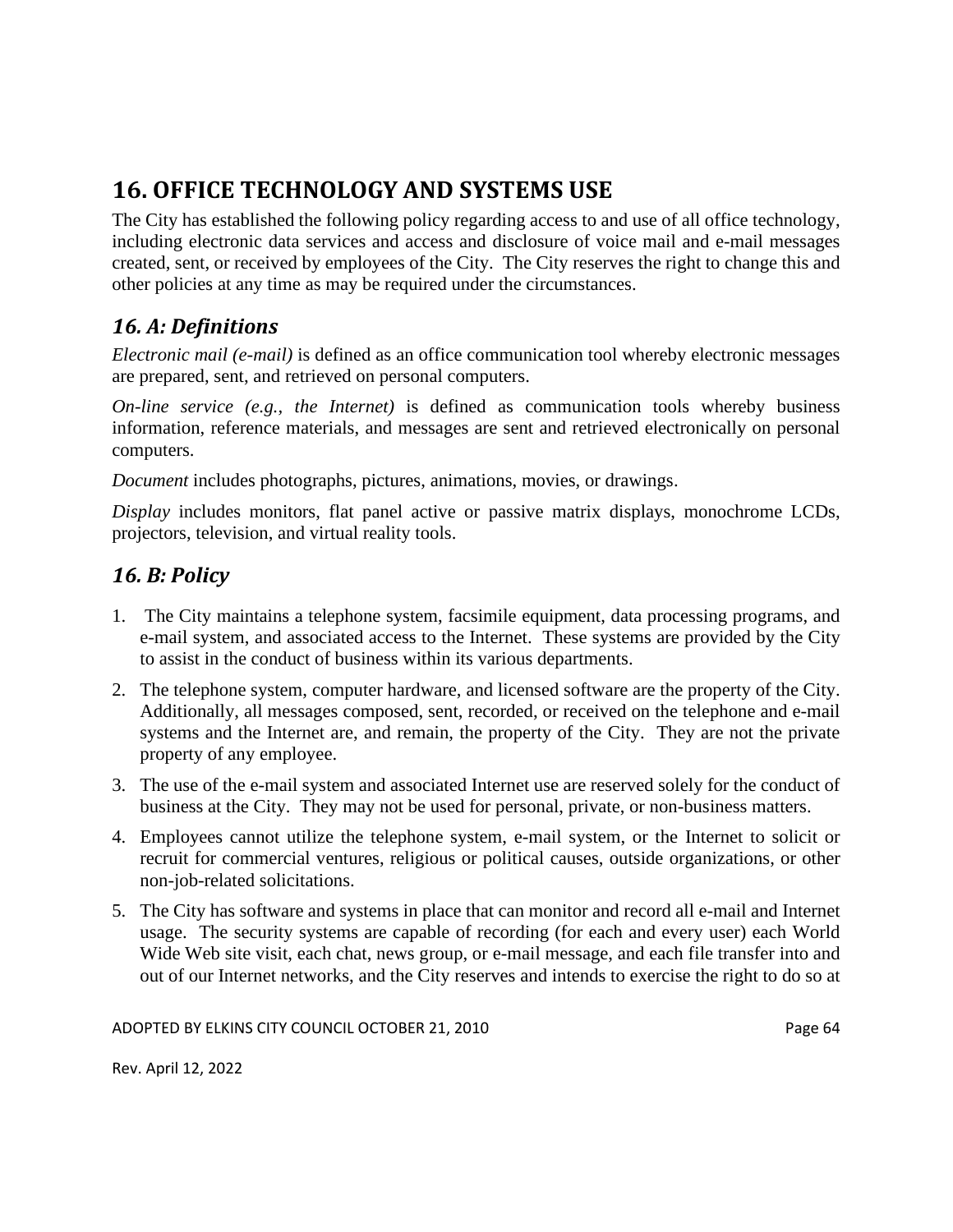any time. No employee should have any expectation of privacy as to his or her e-mail or Internet usage.

- 6. The City reserves and intends to exercise the right to review, audit, intercept, access, and disclose all messages created, received, or sent over the voice mail, e-mail, or other on-line systems for any purpose. The contents of these systems, properly obtained for legitimate business purposes, may be disclosed within the City's operations without the permission of the employee.
- 7. The confidentiality of any message or information should not be assumed. Even when a message or other data is deleted, it is still possible to retrieve and read that message or data. Additionally, these messages may be subject to discovery and requests and orders in court and administrative proceedings.
- 8. Notwithstanding the City's right to retrieve and read any voice mail, e-mail messages, or other data transmissions, these messages should be treated as confidential by other employees and accessed only by the intended recipient. Employees are not authorized to retrieve or read any voice mail or e-mail messages or data that are not sent to them. Any exception to this policy must receive prior approval by the supervisor.
- 9. Employees shall not use a code, access a file, or retrieve any stored information, unless authorized to do so. Employees should not attempt to gain access to another employee's messages or data without the latter's permission. All computer pass codes must be provided to the supervisor. No pass code may be used that is unknown to the employee's supervisor. Further, the use of passwords for security does not guarantee confidentiality.
- 10. The display of any kind of sexually explicit image or document on any City system is a violation of our policy on sexual harassment. In addition, sexually explicit material may not be received, stored, distributed, edited, or recorded using the City's telephones, network, or computing resources.
- 11. The City may use independently-supplied software and data to identify inappropriate or sexually explicit Internet sites. The City may block access from within its network to those sites of which it is aware. If an employee connects accidentally to a site that contains sexually explicit or offensive material, he/she must disconnect from that site immediately – regardless of whether that site had been previously deemed acceptable by any screening or rating program.
- 12. Neither the e-mail system nor the Internet is to be used to display or transmit any offensive or disruptive messages. Among those which are considered offensive are any messages which contain sexual content, racial slurs, gender-specific comments, or any other comments that mention age, sexual orientation, religious or political beliefs, national origin, or disability in a derogatory manner.

ADOPTED BY ELKINS CITY COUNCIL OCTOBER 21, 2010 **Page 65**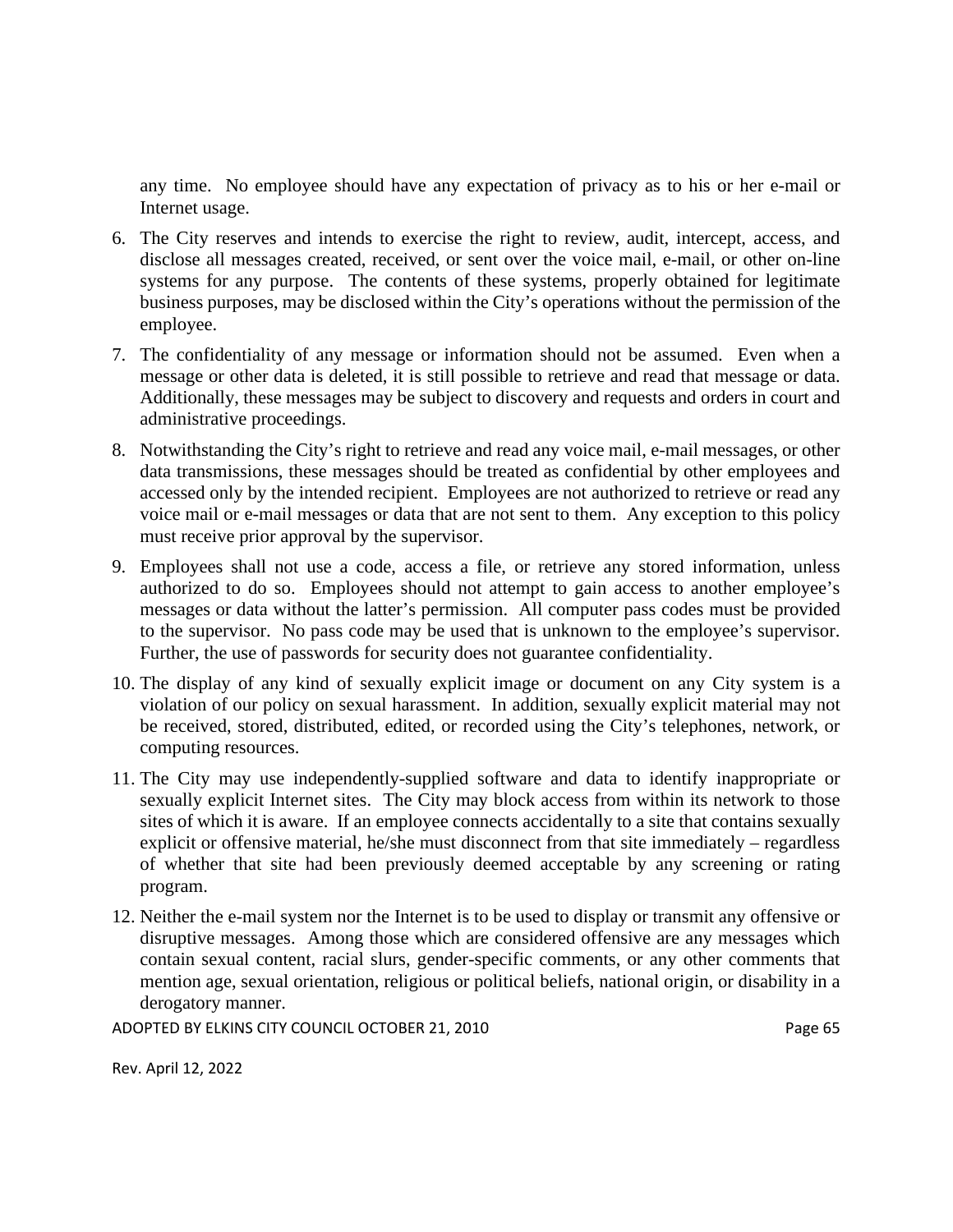- 13. Neither the e-mail system nor the Internet shall be used to send (upload) or receive (download) copyrighted materials, trade secrets, proprietary financial information, or similar materials without prior authorization.
- 14. The Internet facilities and computing resources of the City of Elkins may not be used to violate the laws and regulations of any state, city, province or other local jurisdiction. Use of any city resource for illegal activity is grounds for immediate dismissal, and the City will cooperate with any legitimate law enforcement activity related thereto.
- 15. Any software or file downloaded via the Internet into the City's network becomes the property of the City. Any such files or software may be used only in ways that are consistent with their licenses or copyrights.
- 16. No employee may use the City's Internet facilities to knowingly download or distribute pirated software or data.
- 17. No employee may use the City's Internet facilities to deliberately propagate any virus, worm, Trojan horse, or trap-door program code.
- 18. No employee may use the City's Internet facilities to knowingly disable or overload any computer system or network, or to circumvent any system intended to protect the privacy or security of another user.
- 19. E-mail and voice mail should not be used to transfer confidential, privileged, or sensitive information outside of the City's computer system or over the Internet unless approval is obtained in advance from a supervisor.
- 20. The City retains the copyright to any material posted to any forum, newsgroup, chat, or World Wide Web page by any employee in the course of his/her duties.
- 21. Unnecessary or unauthorized Internet usage causes network and server congestion; it slows other users, takes away from work time, consumes supplies, and ties up printers and other shared resources. Unlawful Internet usage may also generate negative publicity and expose the City to significant legal liabilities.
- 22. Any employee who discovers violation of this policy shall notify a supervisor immediately.
- 23. Any employee who violates this policy or uses the telephone system, data processing system, e-mail system, Internet or other electronic data base for improper purposes shall be subject to discipline, up to and including discharge.

#### ADOPTED BY ELKINS CITY COUNCIL OCTOBER 21, 2010 Page 66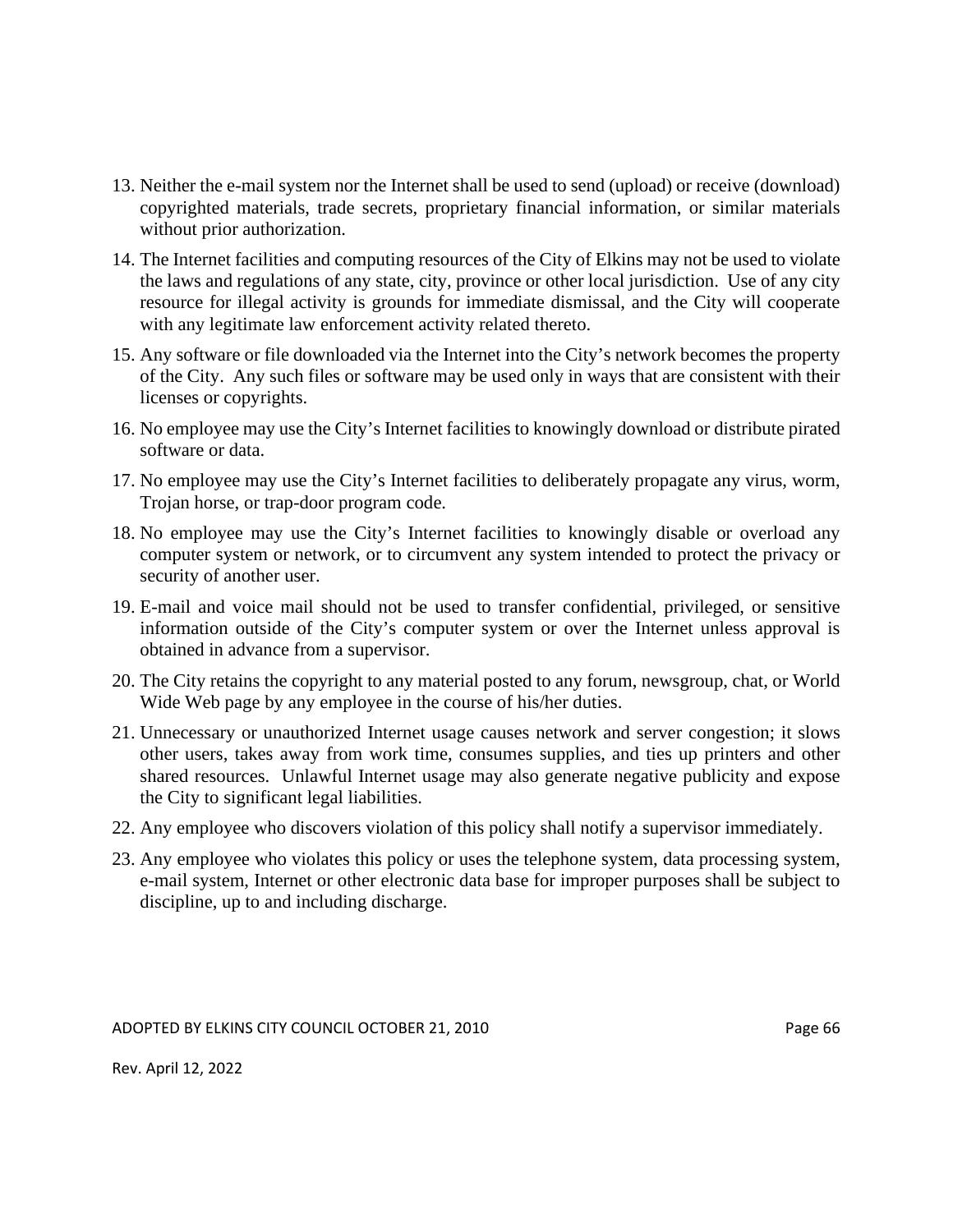This page left blank.

ADOPTED BY ELKINS CITY COUNCIL OCTOBER 21, 2010 **Page 67** Page 67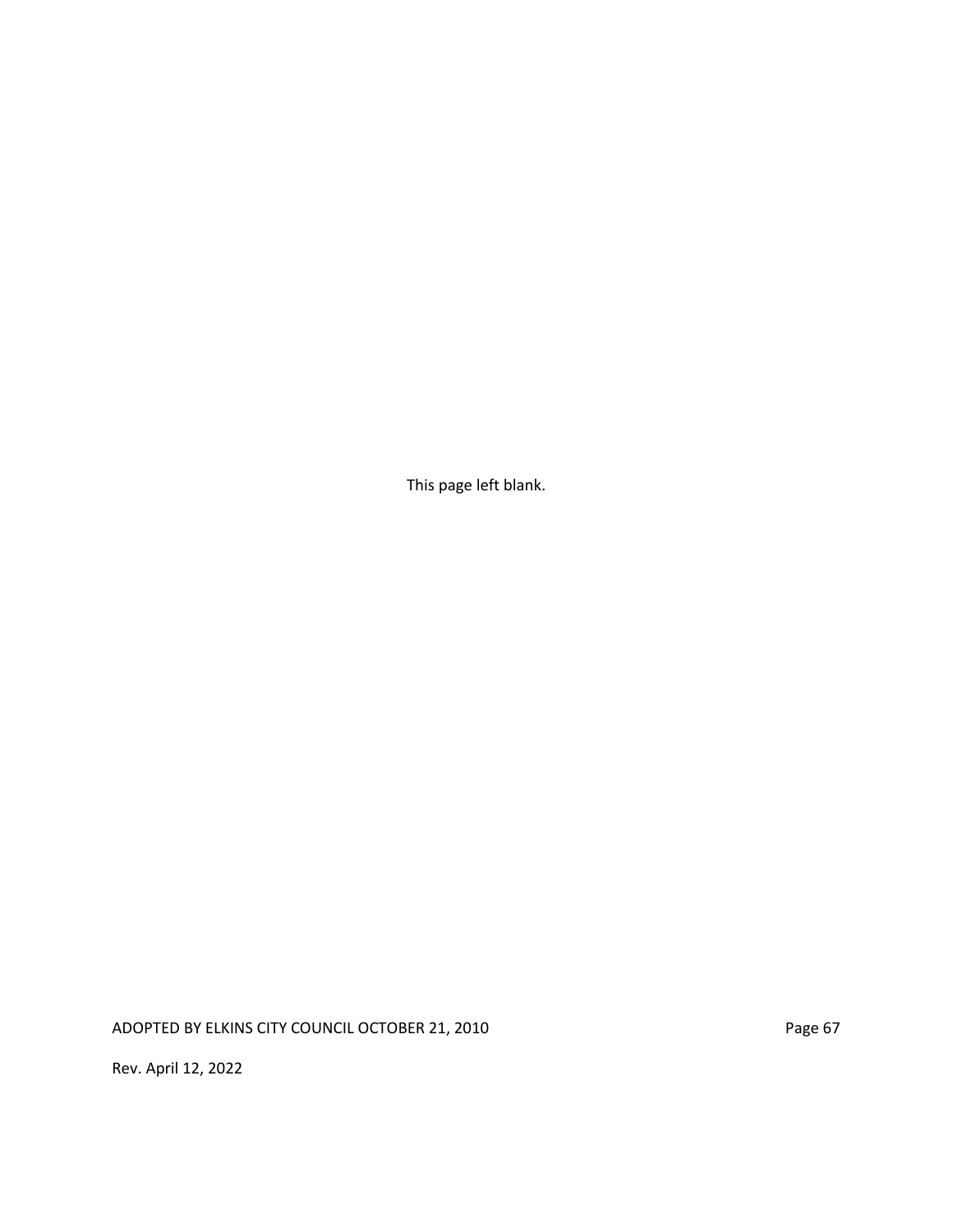# **17. ANTI-HARASSMENT POLICY**

## *17. A: Rationale*

State and Federal laws protect employees from discrimination and harassment based on certain characteristics, such as race, age, gender (sex), religion, disability, and national origin. In its *Guidelines on Discrimination Because of Sex,* the Equal Employment Opportunity Commission states that sexual harassment is an unlawful employment practice. The purpose of this policy is to unequivocally set the City's position regarding sexual and other forms of illegal harassment, and the procedures to be implemented in order to carry out this policy. The City requires all employees to refrain from conduct that subjects other employees to illegal harassment, including sexual harassment.

# *17. B: Definition*

Illegal harassment consists of comments and/or behavior that are directed at an employee's race, gender, age, disability, religion, or national origin. Sexual harassment is defined as unwelcome sexual advances, requests for sexual favors, and other verbal or physical conduct of a sexual nature when:

- 1. Submission to such conduct is made either explicitly or implicitly a term or condition of an individual's employment.
- 2. Submission to, or rejection of, such conduct by an individual is used as the basis for employment decisions affecting such individual; or
- 3. Such conduct has the purpose or effect of unreasonably interfering with an individual's work performance or creating an intimidating, hostile, or offensive work environment.

City employees are prohibited from engaging in any of the conduct described above.

# *17. C: Policy*

The City's continuing policy is to provide employees a workplace free from any form of illegal harassment. Sexual harassment in any manner or form is expressively prohibited. All claims of illegal harassment will be promptly and thoroughly investigated and corrective action taken if warranted by the results of the investigation. Such action may include disciplinary measures up to and including immediate termination.

## *17. D: Procedures*

ADOPTED BY ELKINS CITY COUNCIL OCTOBER 21, 2010 Page 68 An employee who feels that he/she has been subjected to sexual or other illegal harassment by his/her supervisor, or by fellow employees, or citizens and/or visitors of the City, should report the incident in writing to his/her immediate supervisor.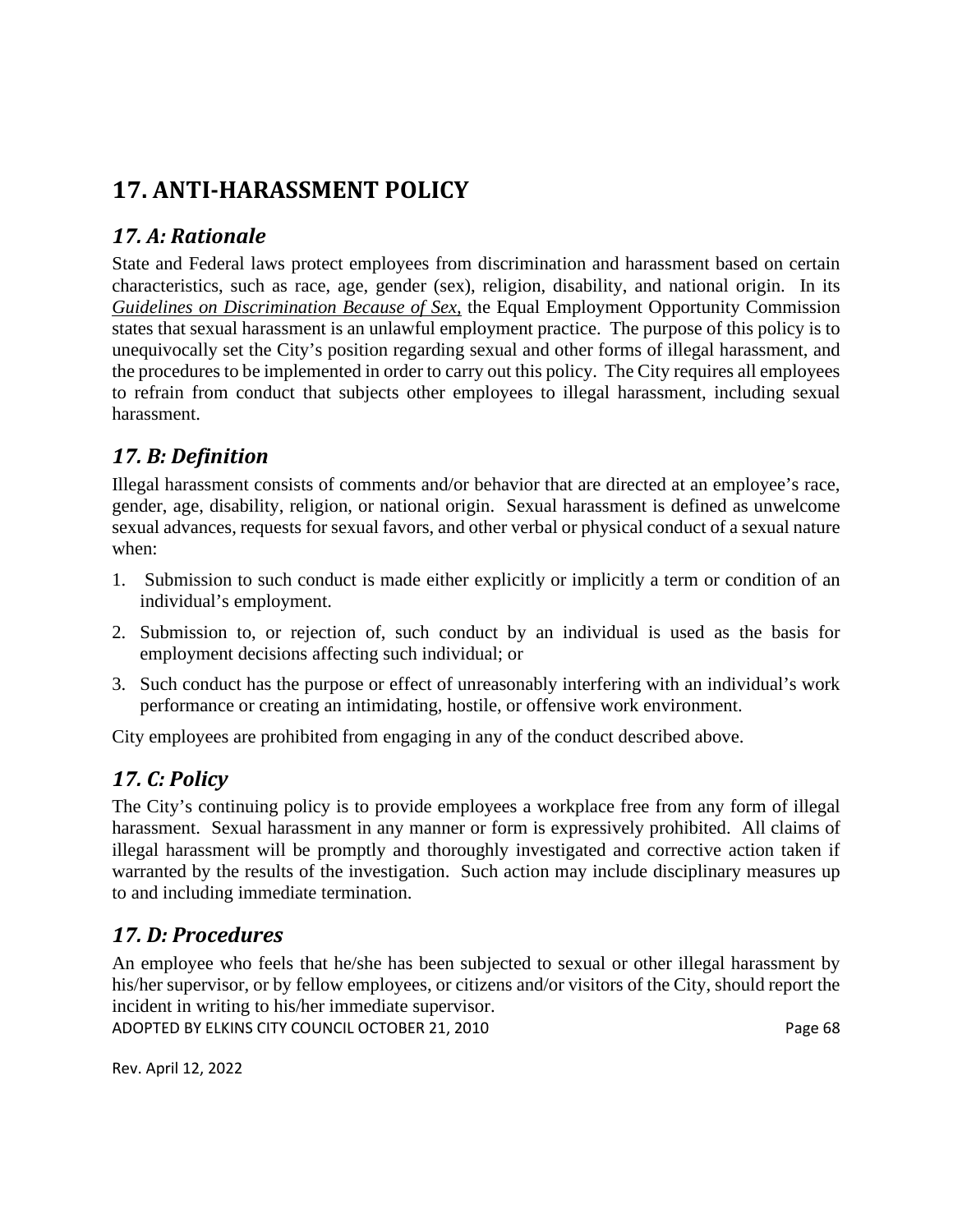If the complaint involves the supervisor, the incident should be reported directly to the Mayor or, in the absence of the Mayor, to the City Clerk. Upon receiving such notification, the Mayor or City Clerk will inform the City attorney and the Chair of the City's Personnel Committee. Complaints will be promptly and thoroughly investigated. Investigations will be designed to protect the reasonable privacy interests of all parties concerned. All employees must cooperate with and provide information relative to these investigations. Disciplinary and corrective action will be taken dependent upon the circumstances and as appropriate.

ADOPTED BY ELKINS CITY COUNCIL OCTOBER 21, 2010 **Page 69** Page 69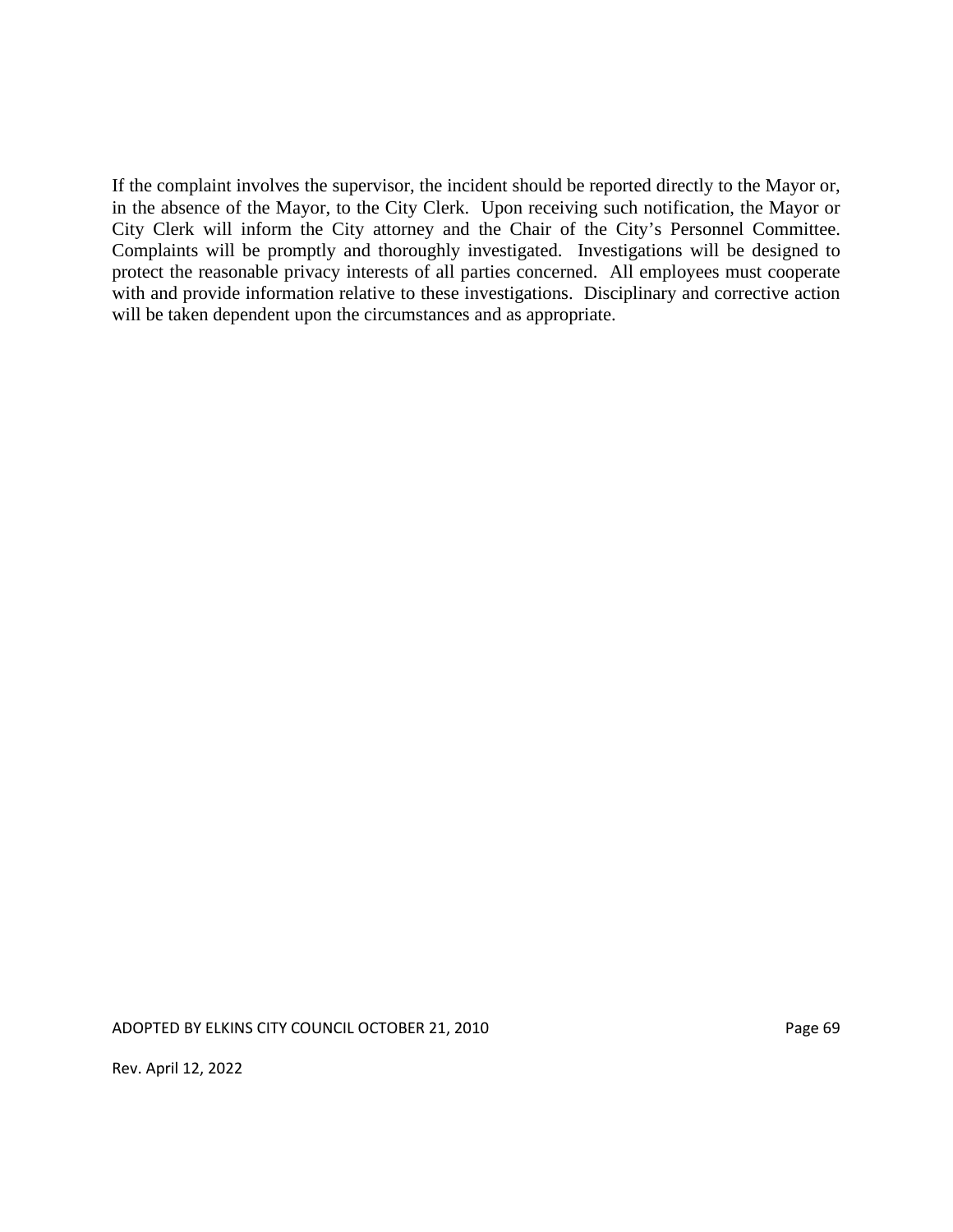# **18. SAFETY AND HEALTH**

### *18. A: Tobacco Use*

All buildings and vehicles owned and/or operated by the City are tobacco or tobacco-derived product free. No employee will be permitted to use tobacco or tobacco-derived products within any building, vehicle, or other facility owned and/or operated by the City. These products include, but are not limited to - cigars, cigarettes, pipes, electronic oral devices, such as ones comprised of a heating element, battery and/or electronic circuit, which provides a vapor of nicotine or any other substance, and the use or inhalation of which simulates smoking, example of which include ecigarettes, e-cigars and e-pipes.

Employees will not be discriminated against on the basis of their off-premises use of tobacco or tobacco-derived products. However, the City recognizes the very serious hazard to the individual's health caused by the use of these products, and encourages employees to participate in programs designed to eliminate the use of tobacco or tobacco-derived products, and to avail themselves of therapeutic means of conquering their tobacco addictions.

## *18.B: Workplace Violence*

Workplace violence endangers employees and the public, and can lead to injury and even death. Violent acts can be committed by co-workers as well as non-employees. Violence, or conduct that may lead to violence, will not be tolerated. All employees share the responsibility for reducing the possibility of workplace violence.

Employees must comply with the employee conduct standards imposed by the City. Workplace harassment can lead to workplace violence. Therefore, all employees must comply fully with the policies concerning harassment. In addition to the administration of disciplinary action, the City reserves the right to take legal action against employees for violations of City policy.

Employees must promptly report conduct or situations that indicate potential for violence to their supervisor, the Mayor, or the Chief of Police. Potentially violent conduct or situations include, but are not limited to, vandalism of City personal property, actual threats of violence, harassment directed to an individual or group of employees, and intentional destruction or threatened sabotage of City property. If a situation presents an imminent likelihood of violence or danger, the employee should call 911 or the appropriate emergency response number prior to contacting the supervisor or other persons.

# *18.C: Motor Vehicle Safety*

A valid driver's license is required to operate vehicles on City business. The status of the license will be determined annually. If an impairment, be it physical, mental or emotional, renders an

ADOPTED BY ELKINS CITY COUNCIL OCTOBER 21, 2010 Page 70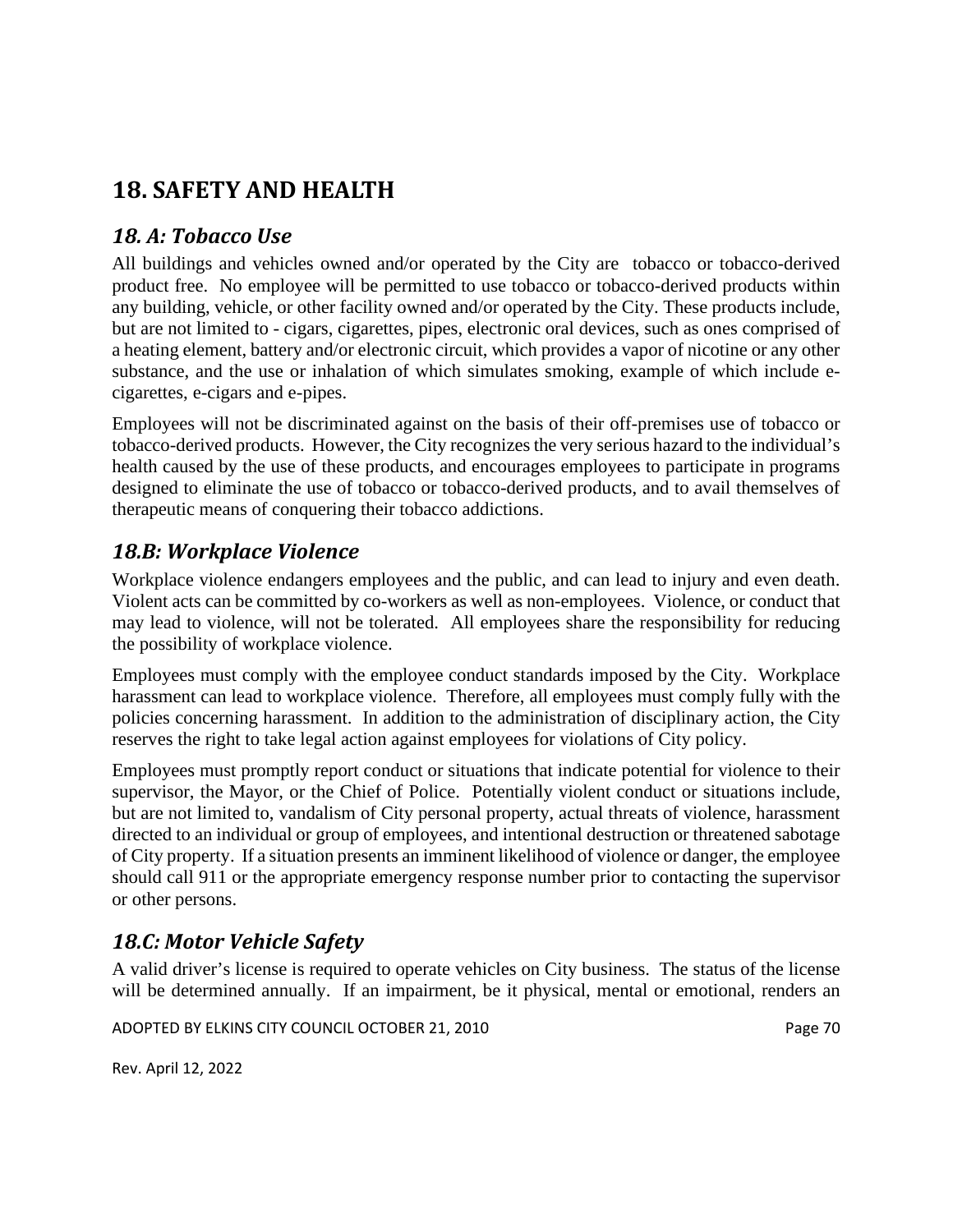employee unfit or unable to drive safely, then that employee shall not be permitted to drive a City vehicle or operate a personal vehicle on City business. This includes temporary periods of impairment caused by illness, medication, or intoxication. All employees who operate a vehicle on City business must exercise due diligence to drive safely and maintain the integrity of the vehicle and its contents.

All employees must wear seat belts at all times in vehicles used for City business. Employees who use their personal vehicles for City business must insure that their vehicles meet all legal standards for insurance, maintenance, and safety.

Any accident, theft, damage, breakdown, or other significant problem that occurs when a vehicle is being used for City business must be reported to the employee's supervisor within 48 hours of the incident, regardless of whether injuries or serious property damage are sustained. If the employee is physically or mentally unable to make the report within 48 hours, then the report shall be made at the earliest practicable time. Employees must also report any traffic violations for which a citation is issued within 48 hours of the citation's receipt. Employees are responsible for any fines or other penalties incurred as a result of their driving.

ADOPTED BY ELKINS CITY COUNCIL OCTOBER 21, 2010 Page 71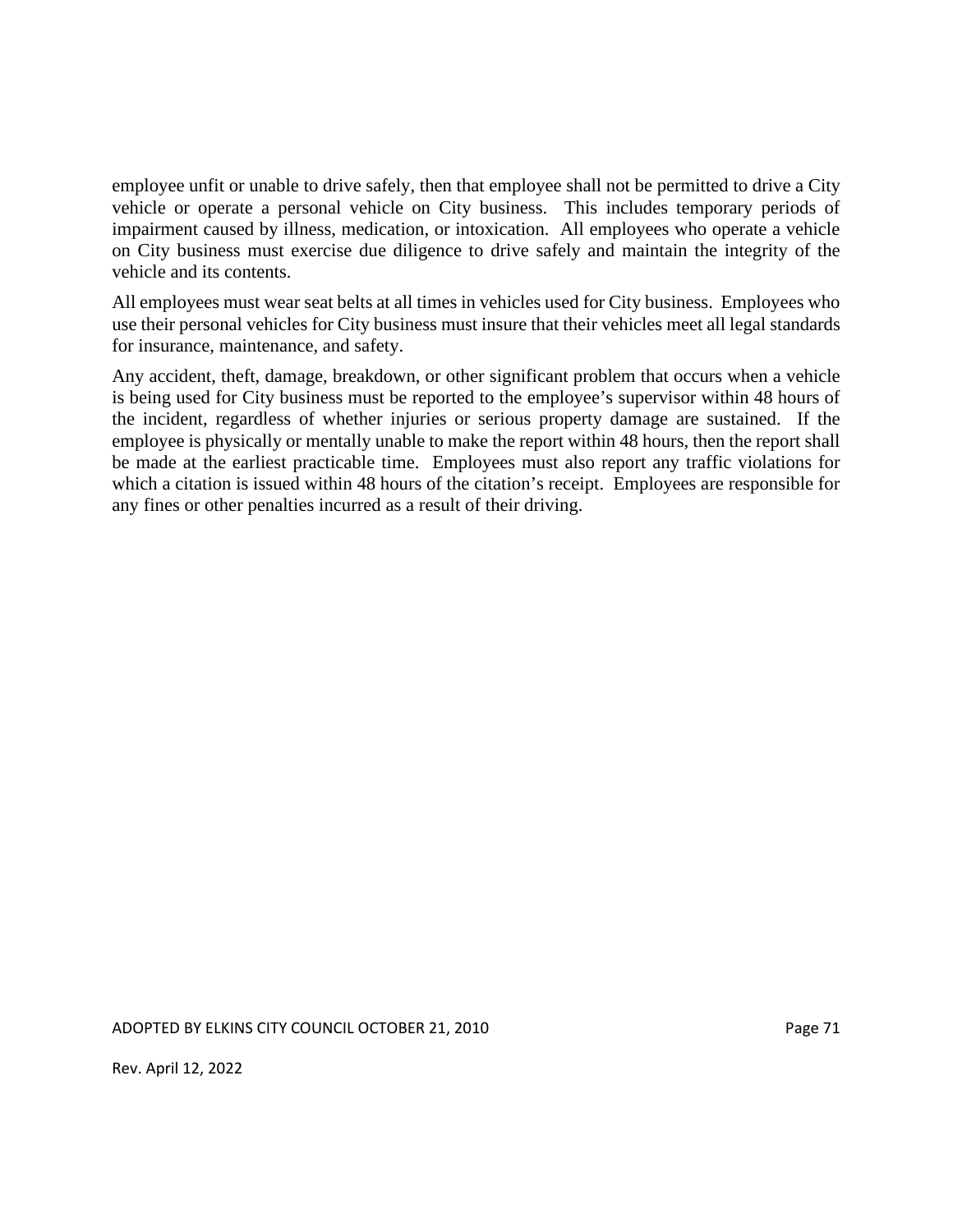# **19. EFFECT OF LAWS**

The previous pages and all addenda hereto, have attempted to outline the City's Personnel Policies and Procedures. Again, this document creates no contractual obligations on the City's part and sets forth general guidelines only.

ADOPTED BY ELKINS CITY COUNCIL OCTOBER 21, 2010 **Page 72**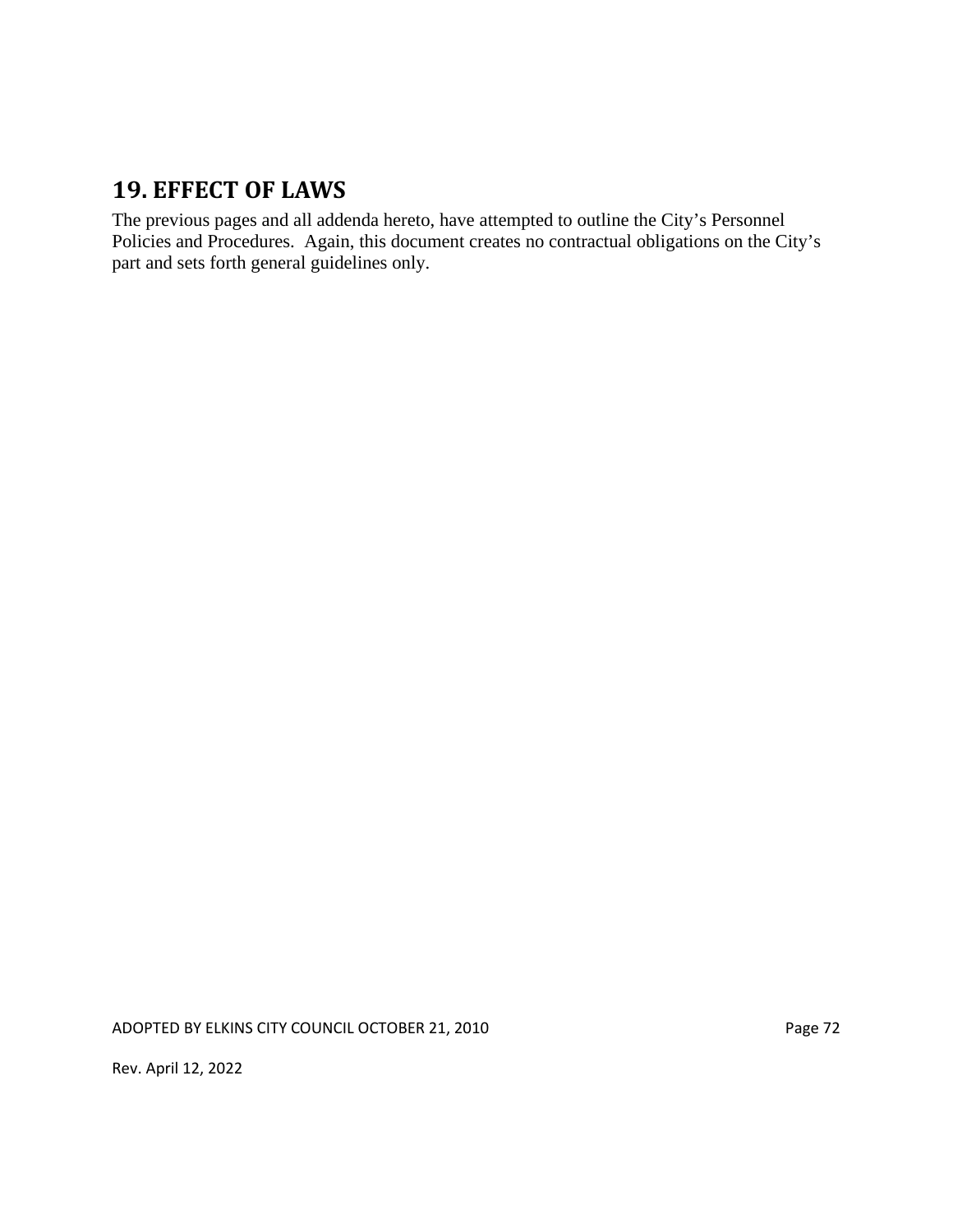This page left blank.

ADOPTED BY ELKINS CITY COUNCIL OCTOBER 21, 2010 **Page 73** Page 73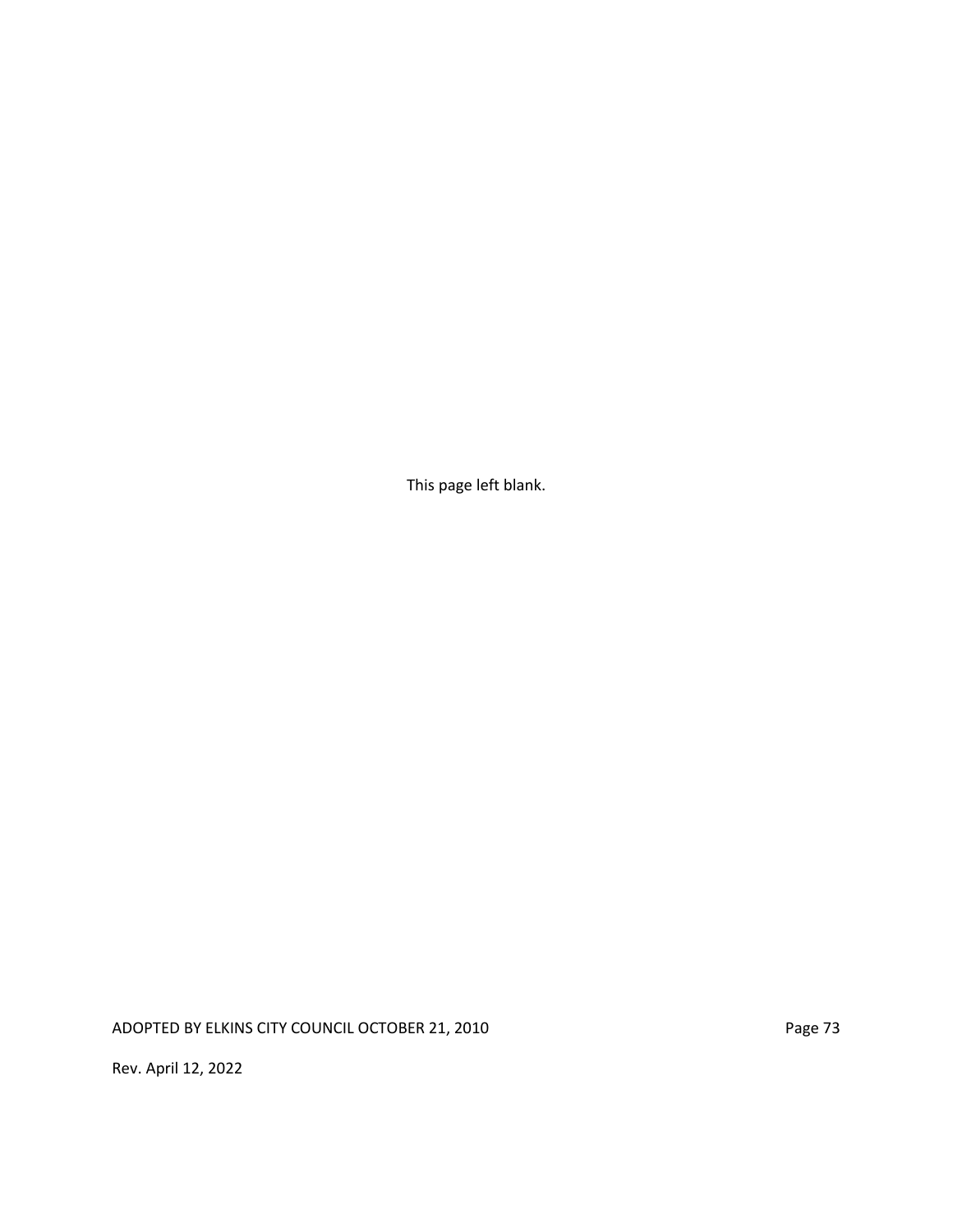# **20. PROOF OF REVIEW OF MANUAL**

I, have reviewed the Personnel

Policy and Procedures Manual for the City of Elkins on this date: \_\_\_\_\_\_\_\_\_\_\_\_\_\_\_\_\_\_\_\_\_.

I have discussed the issues that were not clear to me with my supervisor.

I understand the Manual and all addenda hereto and will adhere to its contents. I understand that this manual creates no contractual obligations on the part of the City or on my part. Instead, I understand that this manual constitutes a set of guidelines only. I further acknowledge and understand that the City may change the provisions of this Manual at its discretion.

I also understand that, pursuant to the City's Office Technology and Systems Use Policy, all telephone and computer systems are the property of the City and may be monitored at any time. I hereby give my consent to such monitoring with no further advance notice to me.

\_\_\_\_\_\_\_\_\_\_\_\_\_\_\_\_\_\_\_\_\_\_\_\_\_\_\_\_\_\_\_\_\_\_\_\_\_\_\_\_\_\_\_\_\_\_\_\_\_\_\_\_ \_\_\_\_\_\_\_\_\_\_\_\_

\_\_\_\_\_\_\_\_\_\_\_\_\_\_\_\_\_\_\_\_\_\_\_\_\_\_\_\_\_\_\_\_\_\_\_\_\_\_\_\_\_\_\_\_\_\_\_\_\_\_\_\_ \_\_\_\_\_\_\_\_\_\_\_\_

Employee's Signature Date

Witness Date

ADOPTED BY ELKINS CITY COUNCIL OCTOBER 21, 2010 Page 74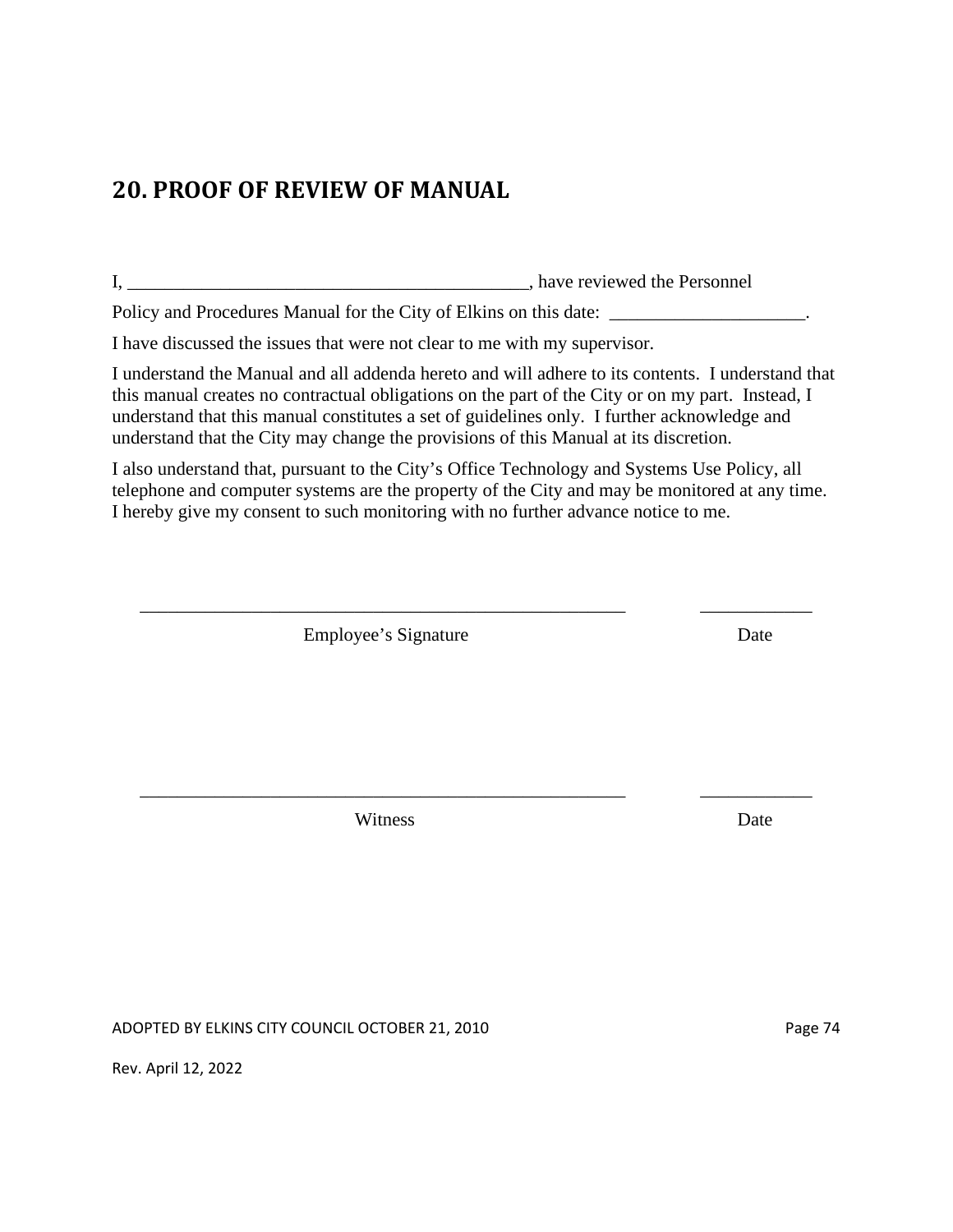This page left blank.

ADOPTED BY ELKINS CITY COUNCIL OCTOBER 21, 2010 **Page 75**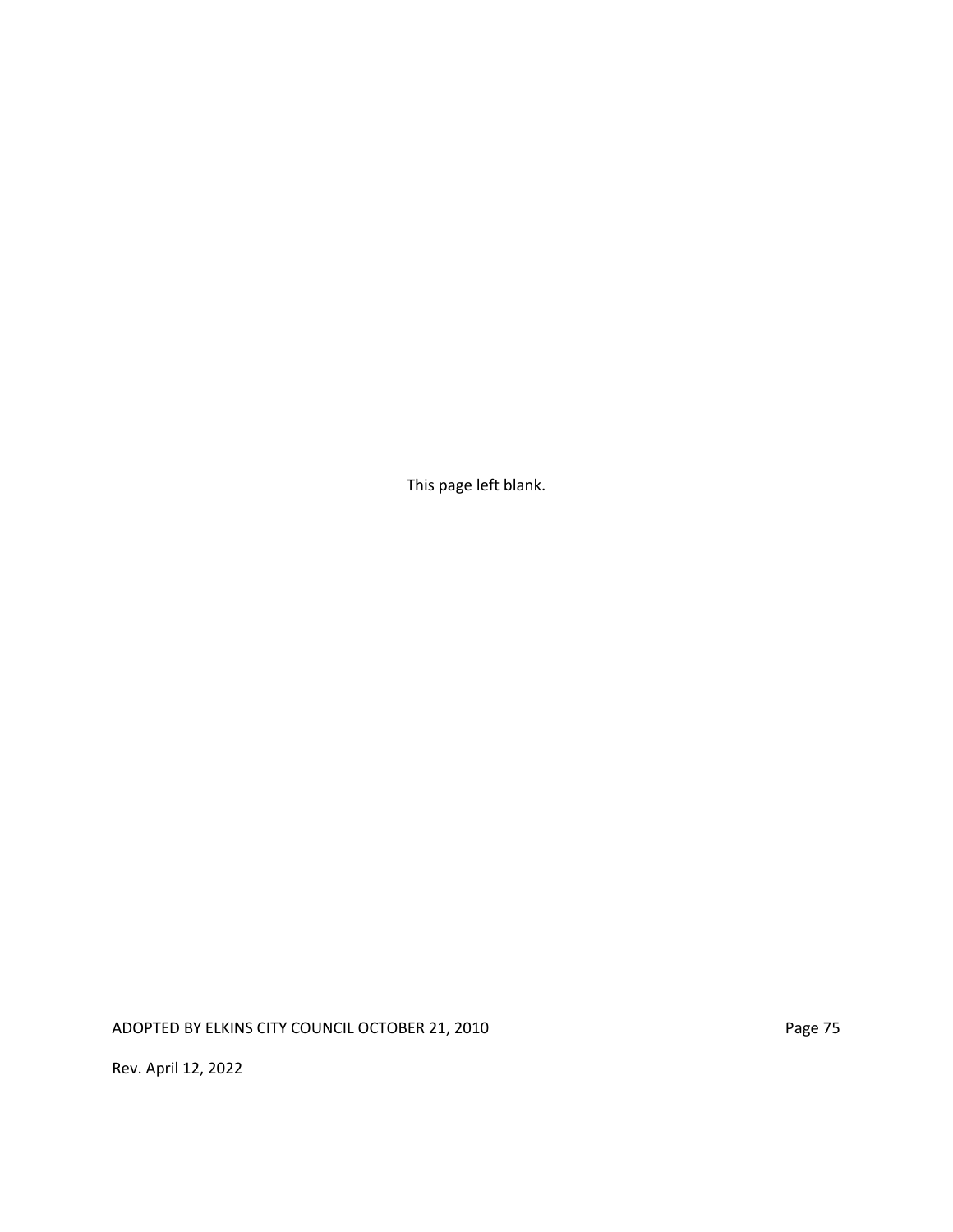# **21. APPENDICES AND ADDENDA**

*Appendices:*

- A. Drug and Alcohol Testing Policy
- B. Employment Eligibility Verification (I-9)
- C. Grievance Form
- D. Leave Donation Program

#### *Addenda:*

- A. Observable Behavior Checklist
- B. Safety Sensitive Checklist

ADOPTED BY ELKINS CITY COUNCIL OCTOBER 21, 2010 **Page 76** Page 76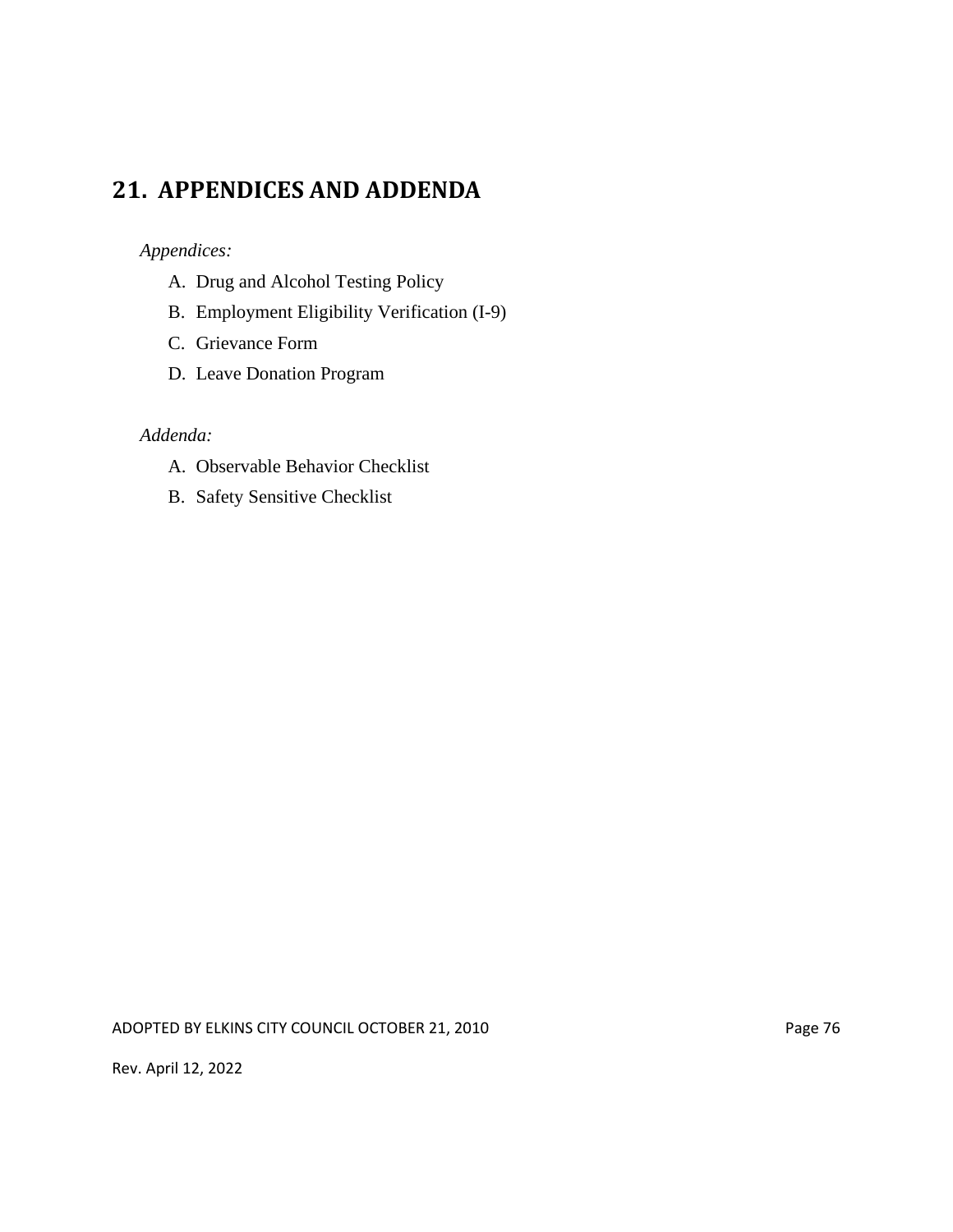This page left blank.

ADOPTED BY ELKINS CITY COUNCIL OCTOBER 21, 2010 **Page 77** Page 77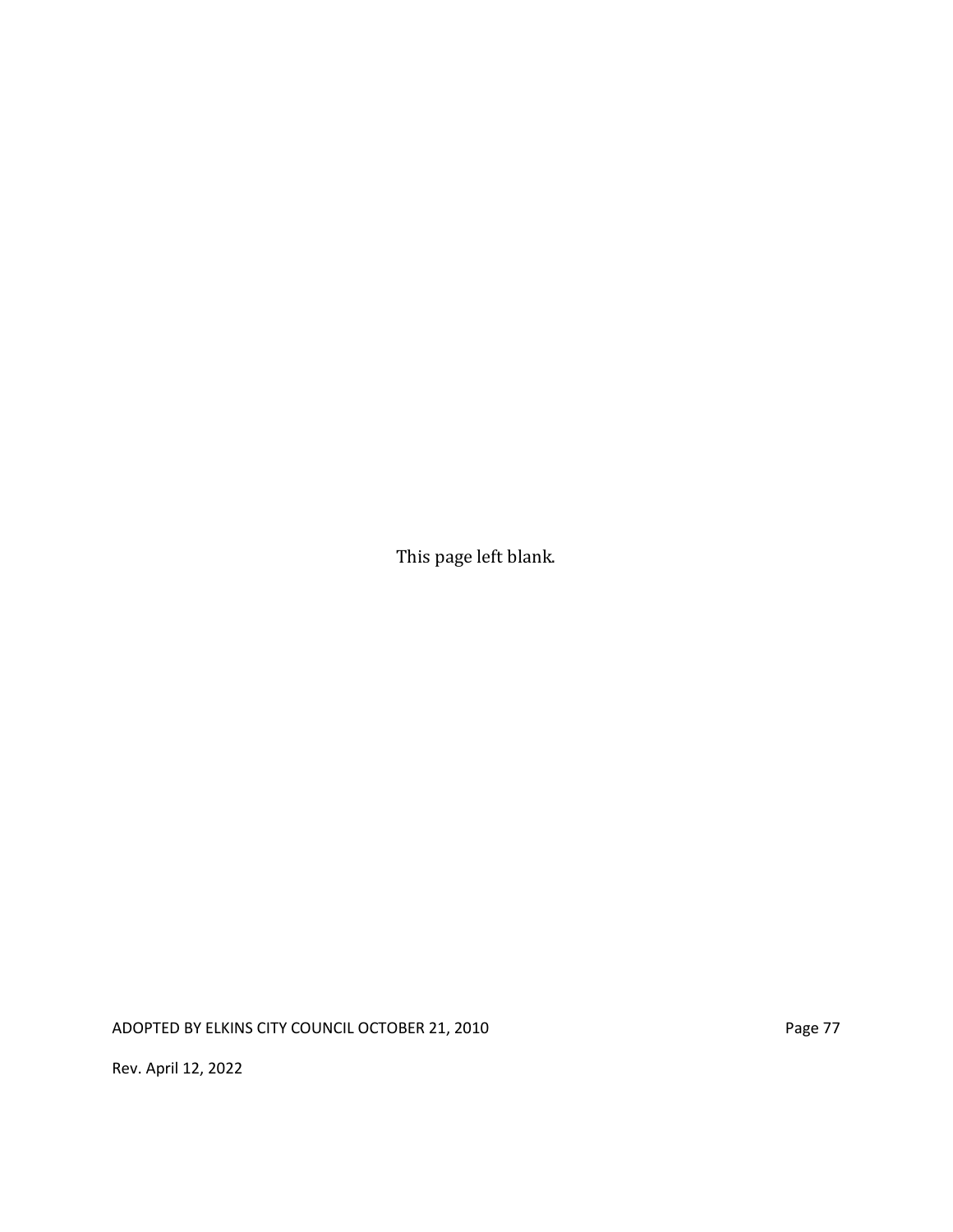## *APPENDIX A: City of Elkins Substance Abuse Policy*

The City of Elkins is committed to providing a safe, productive and healthy work environment. Since substance abuse poses a serious threat to the health and safety of all employees, the City will not tolerate substance abuse in the workplace, and maintains a zero tolerance policy in this regard. Substance abuse occurs when an individual misuses alcohol or another legal substance, uses illegal drugs, or misuses prescription and over-the-counter drugs and inhalants.

This Substance Abuse Policy is in effect at all of our facilities, on all City property, in any Cityowned or leased vehicle, and while on duty or immediately available for duty, regardless of location. Drivers of commercial motor vehicles are subject to the City's "Drug and Alcohol Testing Policy for Drivers of Commercial Motor Vehicles." The City retains the right to take actions designed to further this generally applicable policy pursuant to its own authority in addition to any actions it takes in order to comply with its responsibilities under the Omnibus Transportation Employee Testing Act of 1991.

It is a violation of City policy for any employee to:

- Use, possess, sell, trade, offer for sale, buy, or otherwise engage in the distribution of any illegal drug or inhalant.
- Consume alcoholic beverages on City property.
- Report to work under the influence of alcohol, any mind-altering substance, or any illegal drug or inhalant.
- Test positive for alcohol or any illegal drug or inhalant.
- Refuse to be tested, tamper with or destroy a test sample, submit a false sample, or otherwise interfere with the integrity of any testing procedure.
- Misuse prescription or over-the-counter drugs or legal substances with mind-altering properties in any manner that may result in job impairment or a positive drug test.

Employees violating this policy are subject to discharge.

#### **Drug/Inhalant/Alcohol Testing**

Employees will be tested for drugs, inhalants, alcohol, and other mind-altering substances in accordance with applicable law. Consistent with those laws, all City employees shall be required to participate in the following kinds of substance abuse testing:

ADOPTED BY ELKINS CITY COUNCIL OCTOBER 21, 2010 Page 78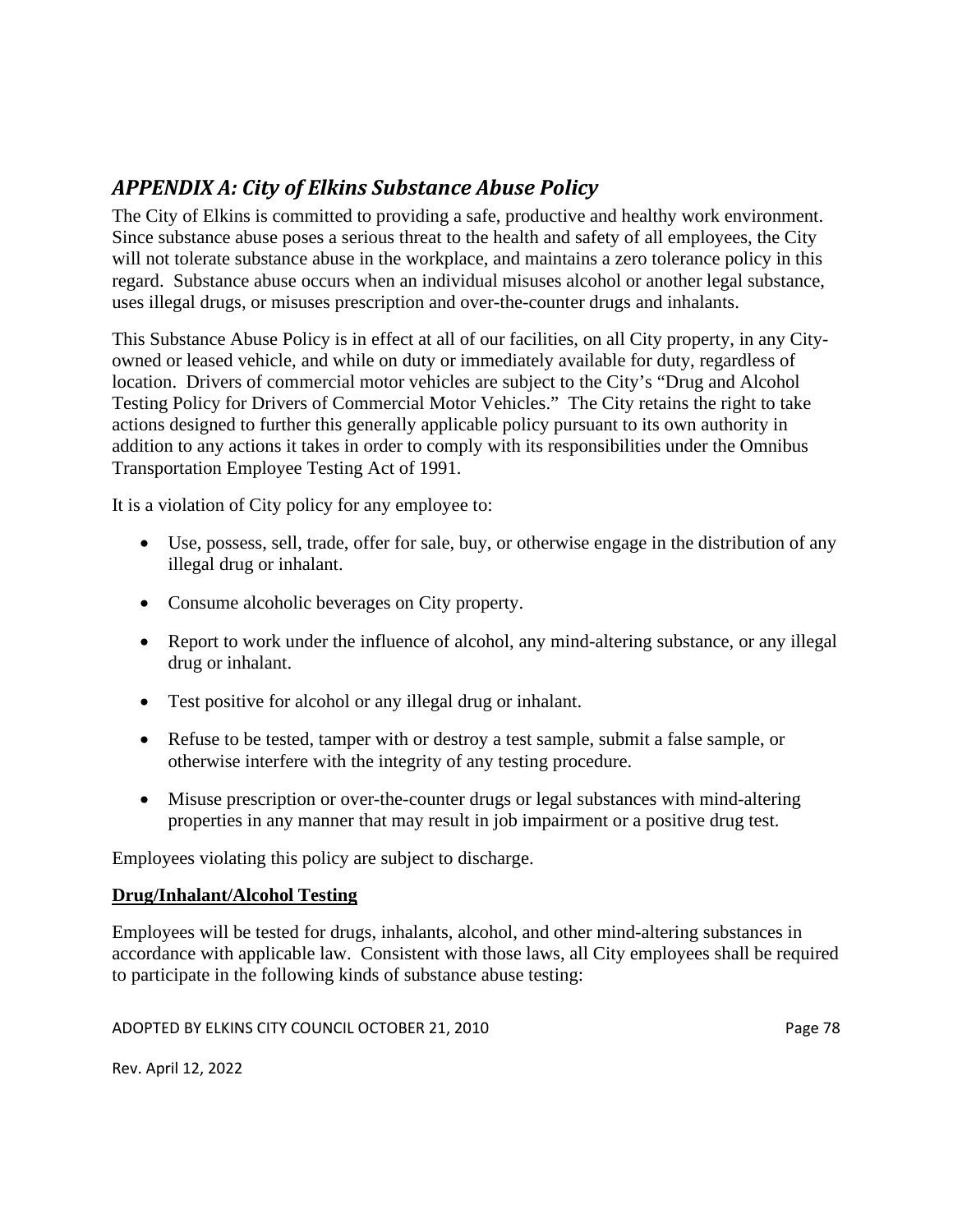- 1. Pre-Employment. Following a job offer as part of the employee's pre-employment screening process.
- 2. Reasonable Suspicion. Whenever there is a reasonable, good-faith, objective suspicion that an employee has reported to work or is working under the influence of alcohol or a drug, or substance of abuse, or has otherwise violated this policy. Reasonable suspicion may be based on a number of factors including, but not limited to, the following (see Addendum A: Observable Behavior Checklist):
	- i. Direct observation of substance abuse at work;
	- ii. Abnormal conduct or erratic behavior while at work, or a significant deterioration in work performance or other actions that indicate impairment;
	- iii. A report of substance abuse by a credible source. A credible source is an objective individual whose identity is known and who has provided reliable information that can be verified;
	- iv. Evidence that an employee has used, possessed, sold, distributed, or solicited a drug, inhalant, alcohol, or other mind-altering substance on City property, while engaged in City business, or while operating a City vehicle, machinery, or equipment.
- 3. Post-accident. If, while operating a city vehicle, an employee is involved in an accident, that employee is subject to an immediate, mandatory drug screening, regardless of whether or not the employee is determined to be at fault.

It is the responsibility of the supervisor of the affected employee to make arrangements for a drug screening to be done within 24 hours following the accident.

Other, additional requirements may apply to holders of commercial driver's licenses under state and federal law.

- 4. Fitness for duty. Testing may be required as a part of a fitness for duty medical examination. For example, testing may be conducted where required by law, regulation, or established policy.
- 5. Random. Random testing will be conducted of all safety-sensitive employees (see Addendum B: Safety Sensitive Checklist). Safety-sensitive employees are those who perform tasks or duties fraught with such risk of injury to the employee or others that even a momentary lapse of attention or judgment, or both, can lead to serious bodily harm or death.

ADOPTED BY ELKINS CITY COUNCIL OCTOBER 21, 2010 Page 79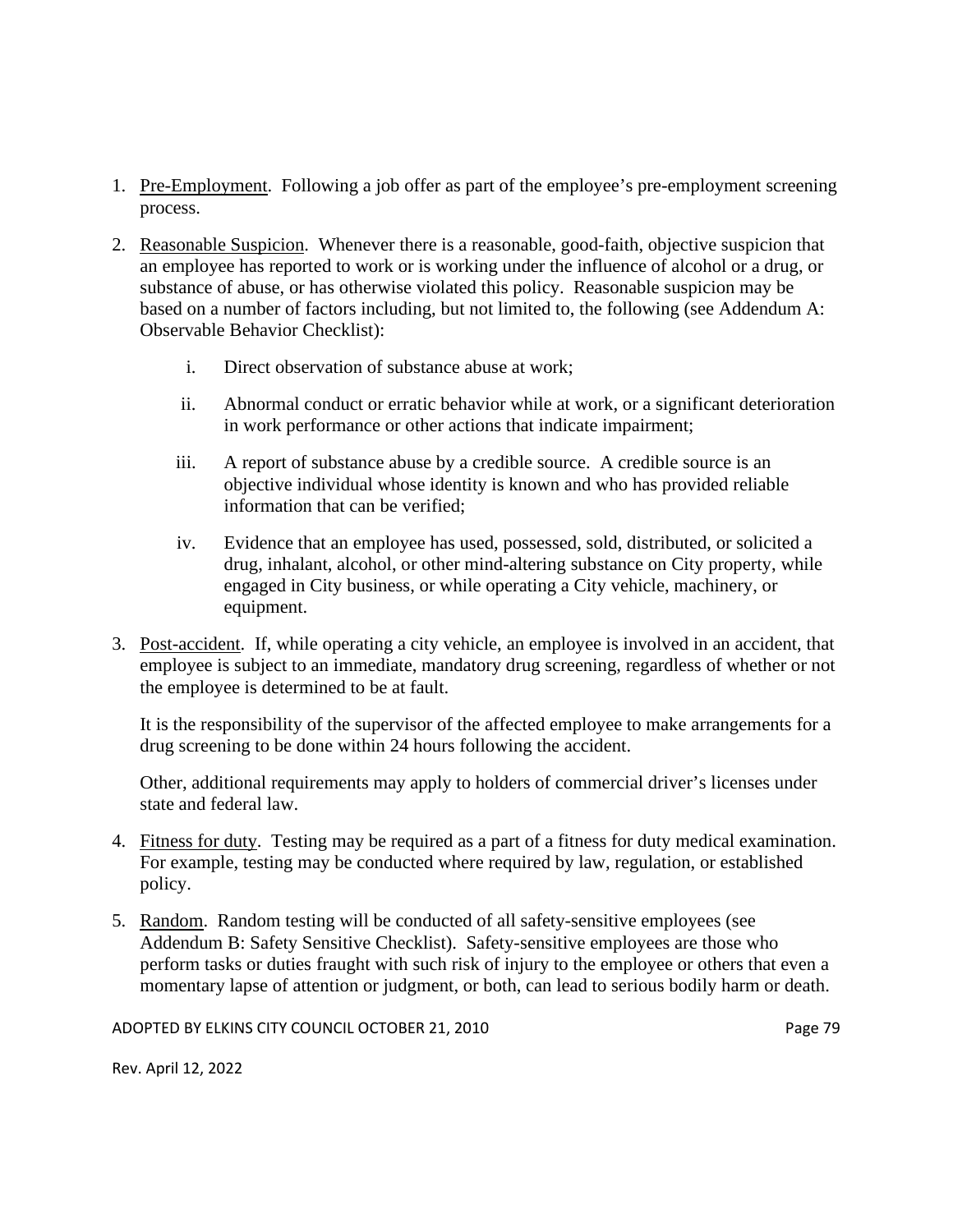#### **Self Referral**

Employees may avoid termination for violation of this policy by referring themselves to the City for referral to a substance abuse professional prior to any violation of this policy. Once an employee has violated the policy, this option is no longer available. Referral to a substance abuse professional is then at the City's sole discretion. Substance abuse is a treatable condition, and the City encourages any employee who thinks he or she may have a problem to obtain help before it becomes a disciplinary issue.

#### **Opportunity to Contest or Explain Test Results**

Test results are evaluated by a Medical Review Officer. If an employee disputes the accuracy of a positive test result, the employee may challenge the result with the Medical Review Officer. The Medical Review Officer will consider any information offered by the employee in this regard. If the medical review officer does not accept the employee's explanation for the challenged result, the test shall be reported back to the City as positive. The employee will be entitled to a copy of the result if requested within five working days.

#### **Confidentiality**

Any information obtained by the City pursuant to its drug testing program shall be treated as confidential medical information. All records will be maintained in a secure location in a controlled access area. The City will only release any drug/alcohol testing records under the following circumstances.

- 1. With the employee's written authorization, or upon request of the employee's power of attorney should the employee be incompetent or incapacitated;
- 2. To the decision-maker in a lawsuit, grievance or other proceeding initiated by or on behalf of the individual and arising from the results of an alcohol and/or drug test or from the City's determination that the employee engaged in prohibited conduct (including, but not limited to, worker's compensation, unemployment compensation, or other proceedings relating to a benefit sought by the employee);
- 3. Pursuant to a court order, search warrant, or other legally constituted request for such information.

Information relating to an employee's drug and alcohol testing, administration of this policy, and imposition of disciplinary action will be provided only to a limited number of persons, including, but not limited to, the employee's supervisor and the Operations Manager. Such information

ADOPTED BY ELKINS CITY COUNCIL OCTOBER 21, 2010 Page 80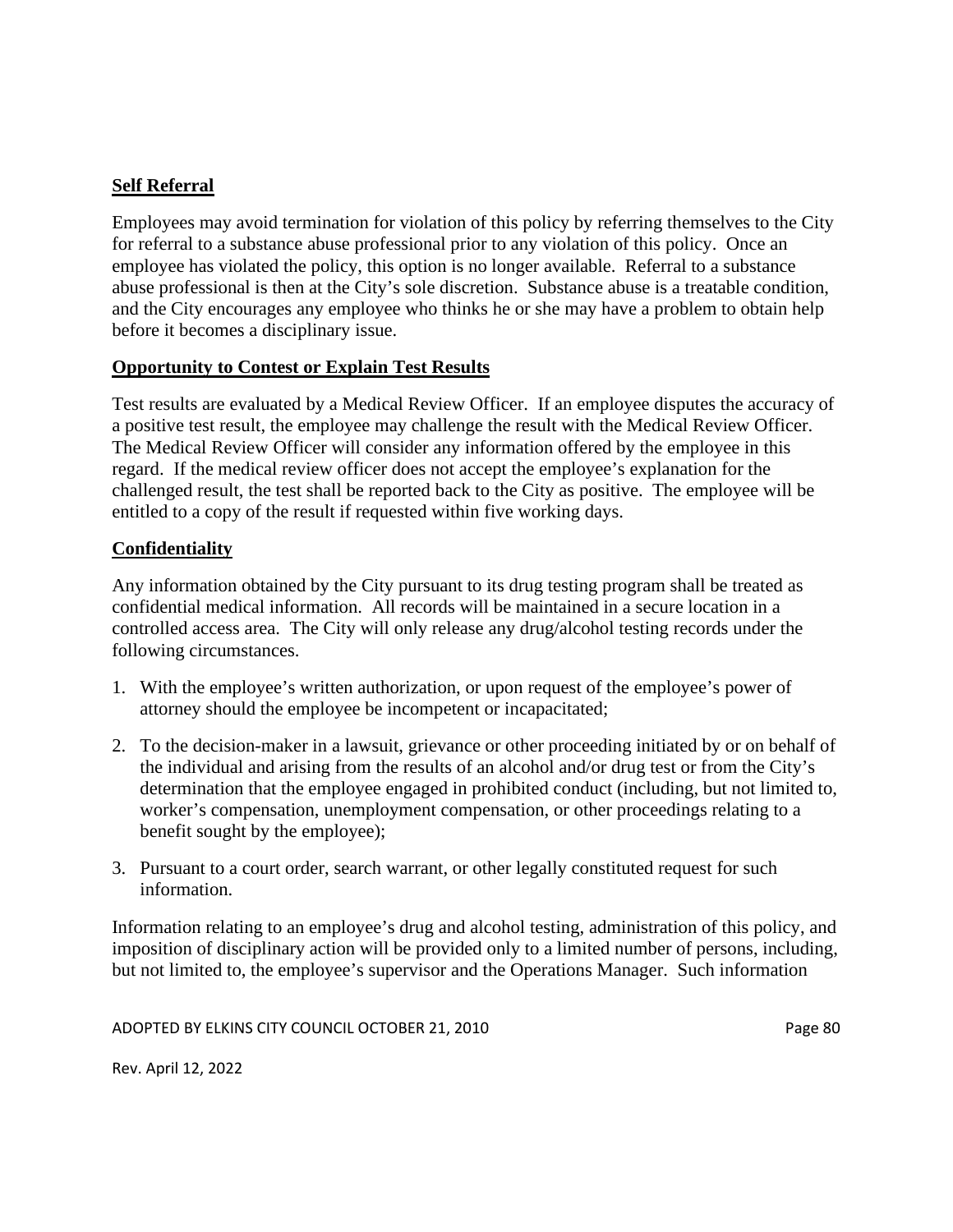may be shared only by those persons having a legitimate interest in these issues as they relate to the management and direction of the work force.

ADOPTED BY ELKINS CITY COUNCIL OCTOBER 21, 2010 **Page 81**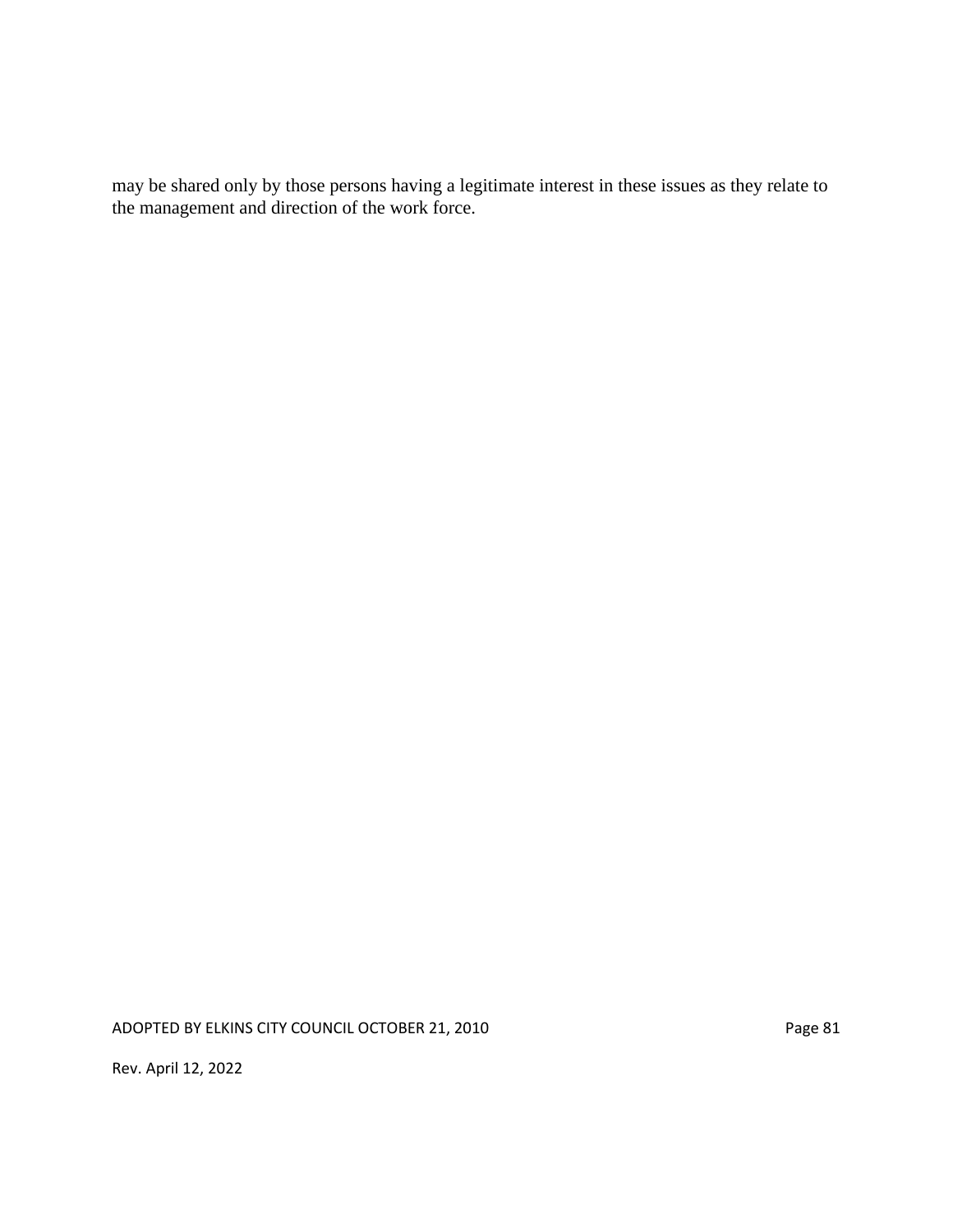This page left blank.

ADOPTED BY ELKINS CITY COUNCIL OCTOBER 21, 2010 **Page 82** Page 82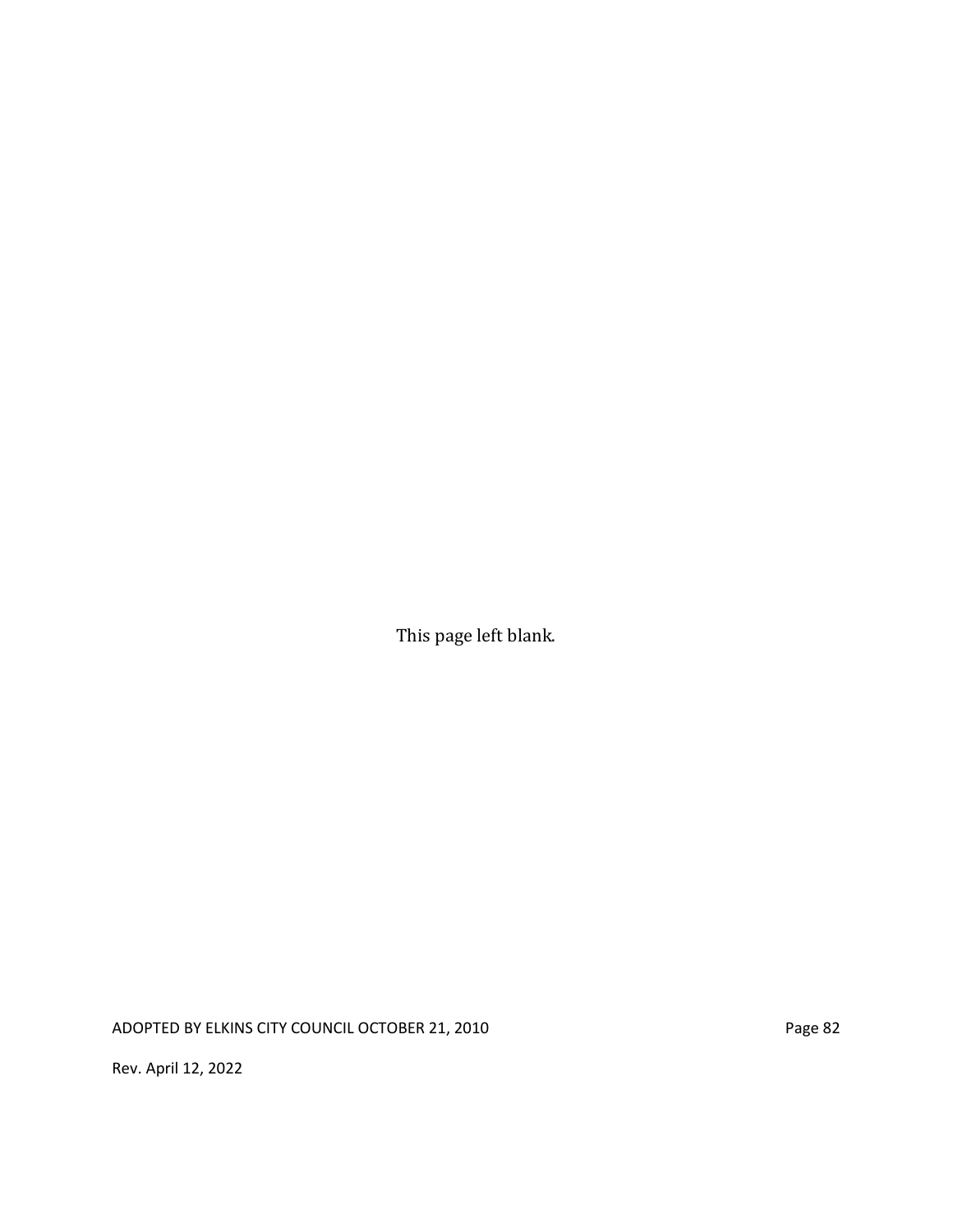# *APPENDIX B: Employment Verification Form*

This page left blank to preserve numbering after insertion of Appendix B.

ADOPTED BY ELKINS CITY COUNCIL OCTOBER 21, 2010 **Page 83** Page 83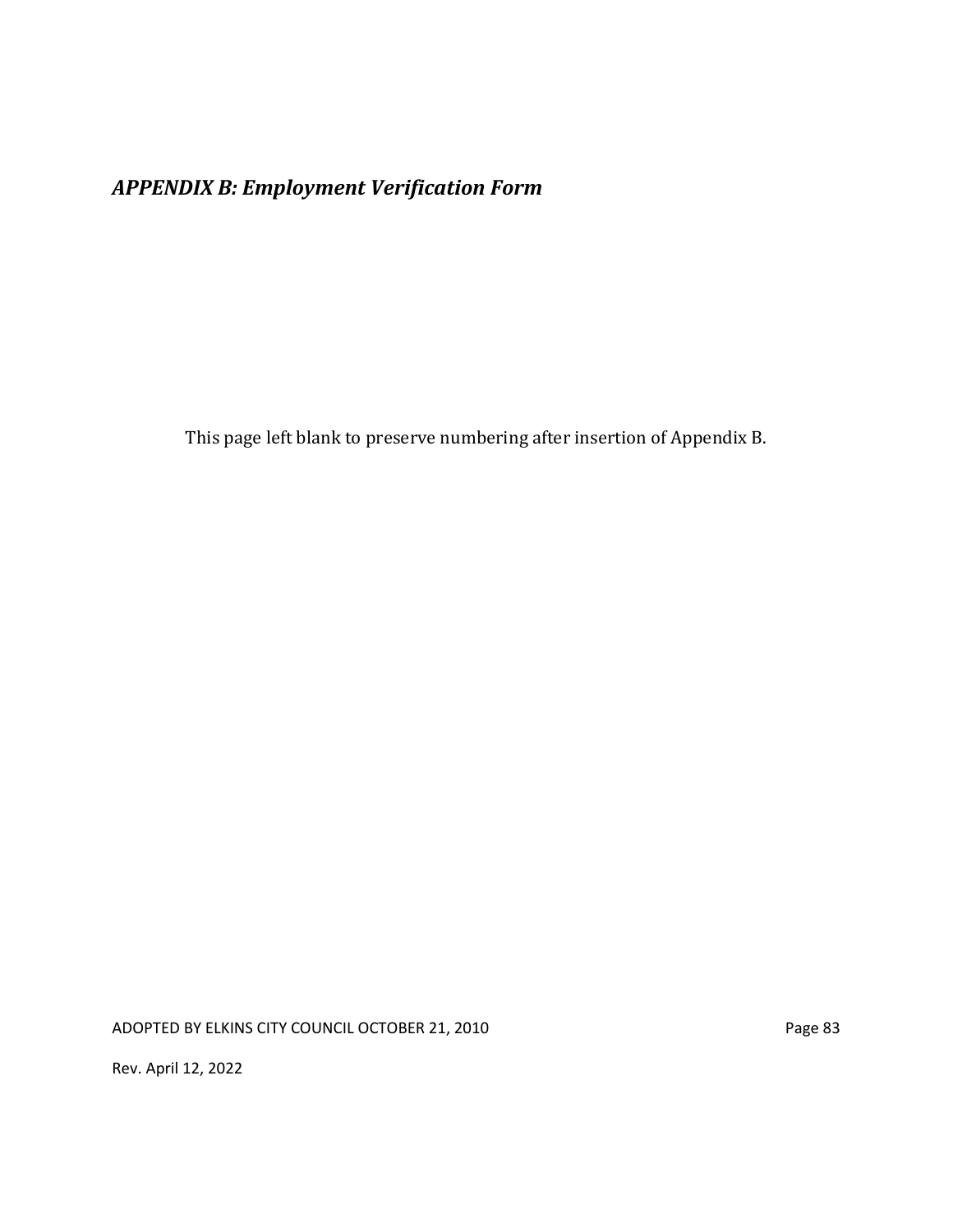ADOPTED BY ELKINS CITY COUNCIL OCTOBER 21, 2010 **Page 84**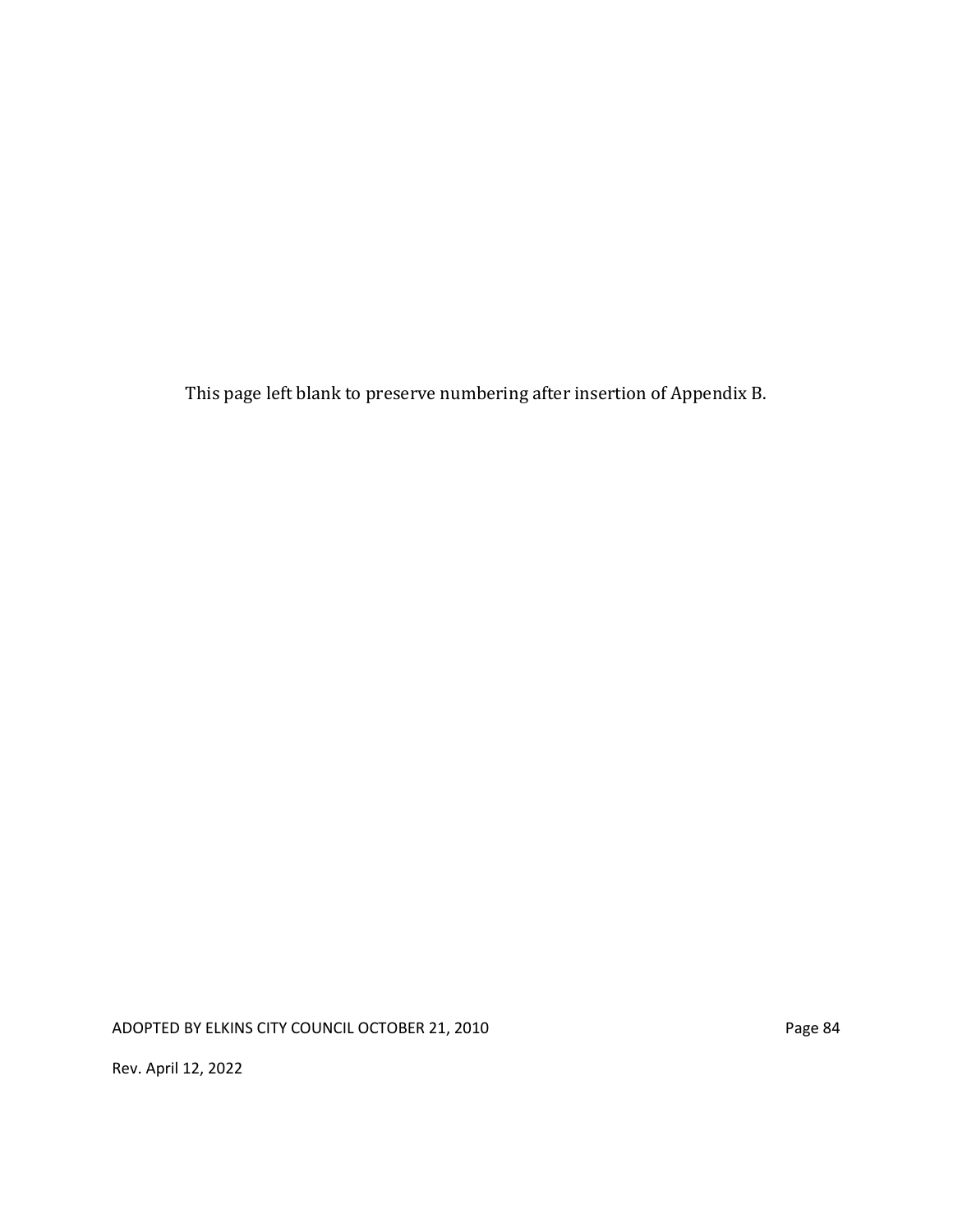ADOPTED BY ELKINS CITY COUNCIL OCTOBER 21, 2010 **Page 85**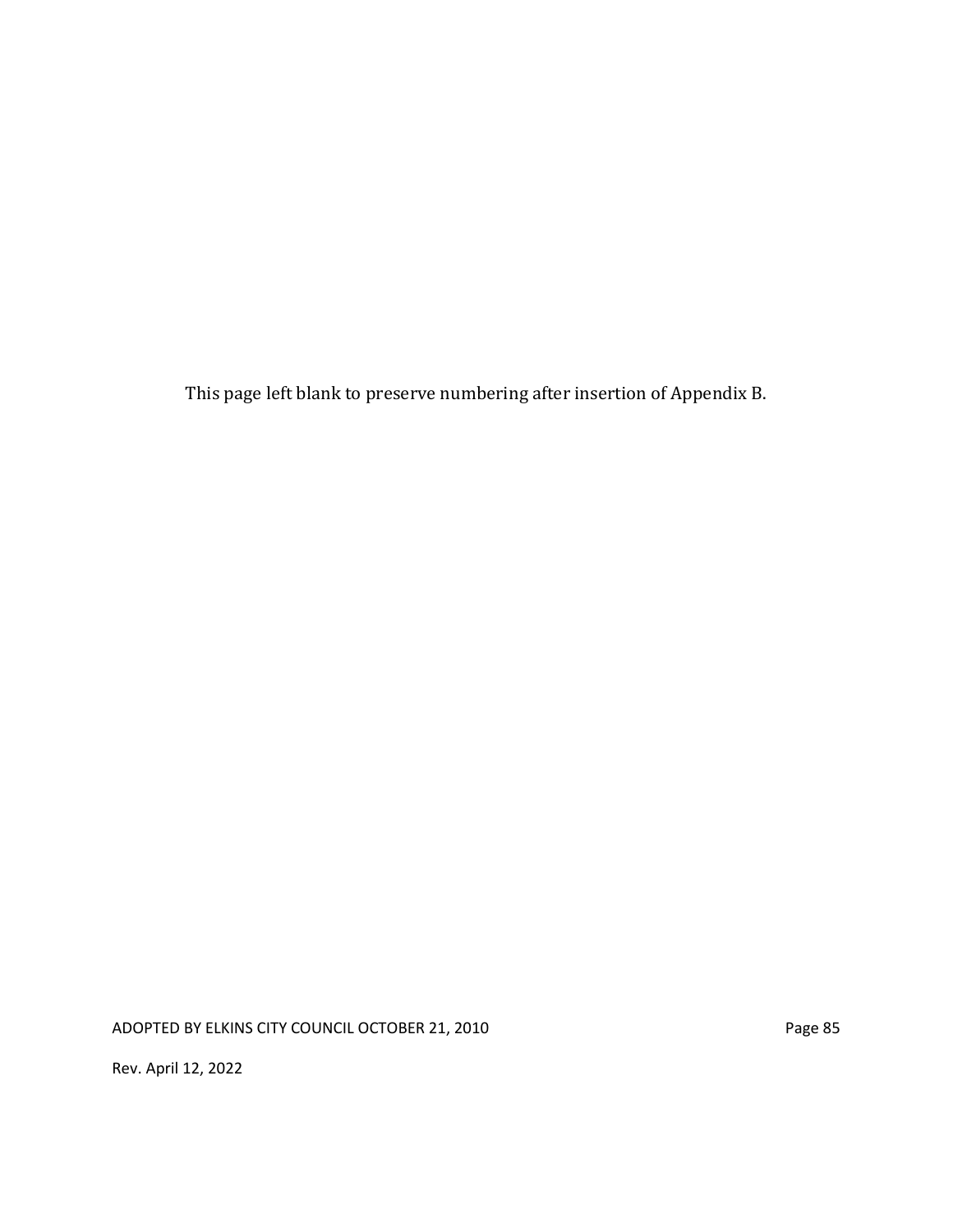ADOPTED BY ELKINS CITY COUNCIL OCTOBER 21, 2010 **Page 86**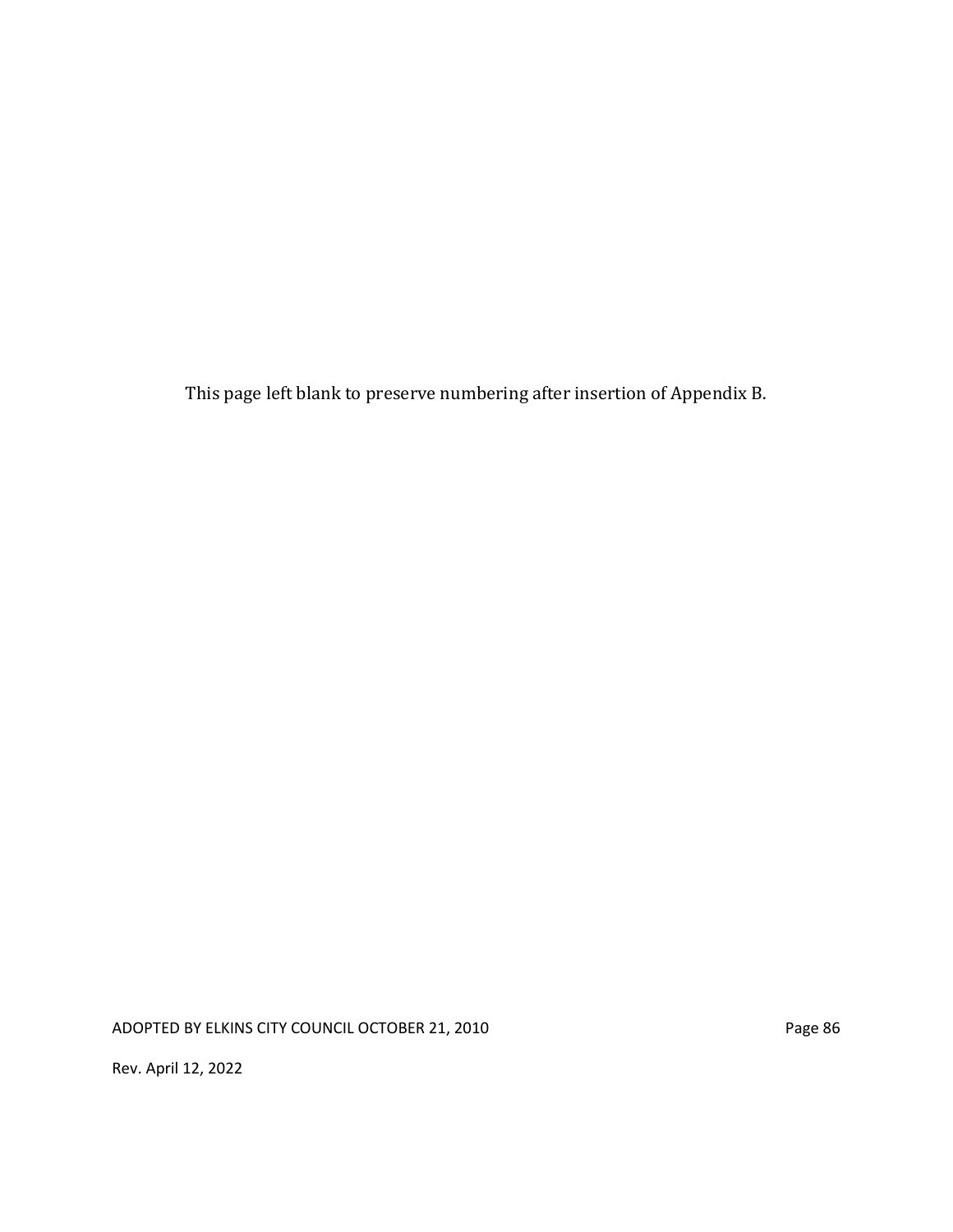ADOPTED BY ELKINS CITY COUNCIL OCTOBER 21, 2010 **Page 87** Page 87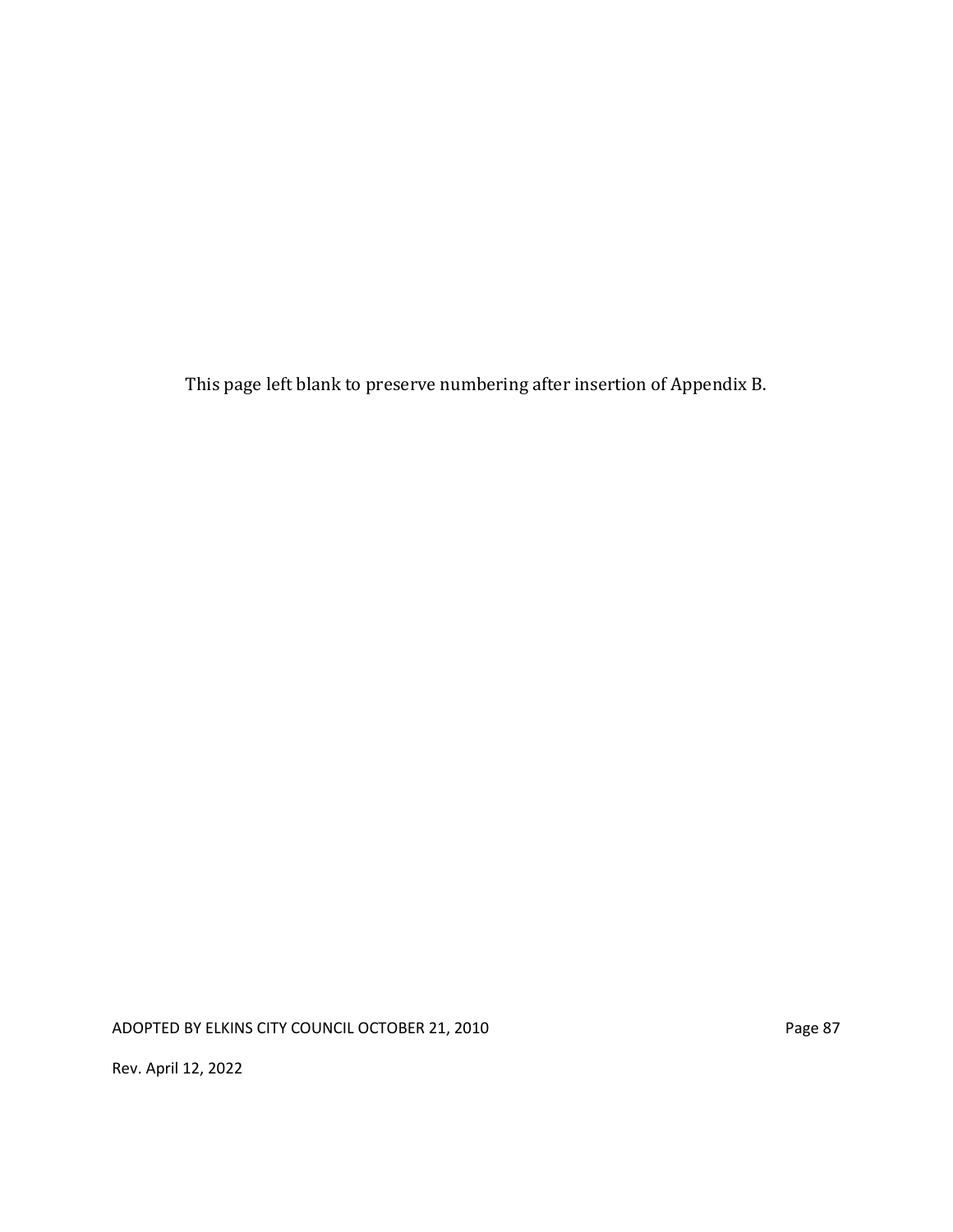This page left blank.

ADOPTED BY ELKINS CITY COUNCIL OCTOBER 21, 2010 **Page 88** Page 88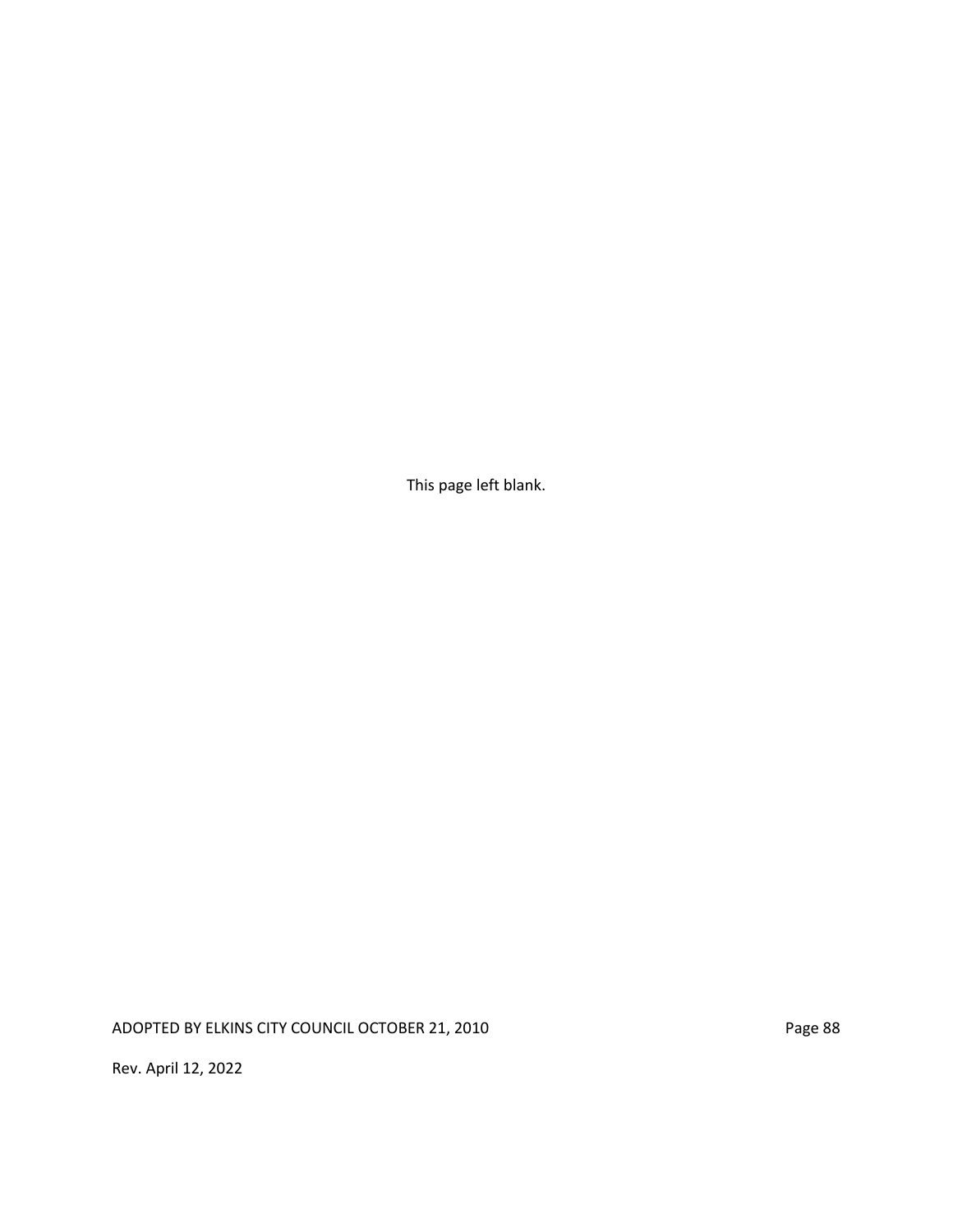## *APPENDIX C: Grievance Procedure*

- 1. A grievance is a request by an employee or group of employees, acting as individuals, for personal relief in a matter, which is subject to the control of the municipal government. It may include any dispute or disagreement about any term or condition of employment including safety on the job. All employees have the right to communicate with, and to seek advice from, others if they have a valid reason for not consulting their immediate supervisor; the right to present a grievance without fear of reprisal or interference; the right to represent themselves or to be represented by a co-worker; the right to have a reasonable amount of official time to present a grievance at any level of the grievance review system, including directly to the appropriate state agency (where applicable), without fear of reprisal.
- 2. All grievances should be settled at the lowest possible organizational level and in the shortest amount of time possible. An employee or group of employees may present such grievance either formally or informally, as follows:
	- a) Present the grievance, providing all facts and circumstances, either orally or in writing to his/her immediate supervisor.
	- b) The supervisor will, within two working days, provide a response to all reasonable complaints. If a solution is not achieved, the supervisor will, at that time, discuss the problem with the appropriate Administrative Officer and provide that person with all relevant background information and any recommended solutions.
	- c) The employee or group of employees may present the case directly to the Mayor. This presentation may be orally or in writing, depending on the nature of the grievance. If no solution is achieved at this level of review, the employee or group of employees shall, if desired, present the grievance under the procedure established for formal presentation set forth in paragraphs d) thru f) below.
	- d) Complete a City Grievance Form. Care should be taken to include all relevant facts and circumstances, reflecting dates, times, names of witnesses, and any other information having a bearing on the case. Additionally, indicate what action – if any – was taken or recommended by the supervisor, and why such action or recommendation is not adequate.
	- e) Forward the completed form to the Mayor's office within five (5) days from the date of the aforesaid supervisor's response to the grievance for the Mayor's review and action.
	- f) The Mayor shall review the case, may have the case investigated, and will normally provide a reply to the parties concerned within five (5) days of receipt of the completed form.

ADOPTED BY ELKINS CITY COUNCIL OCTOBER 21, 2010 Page 89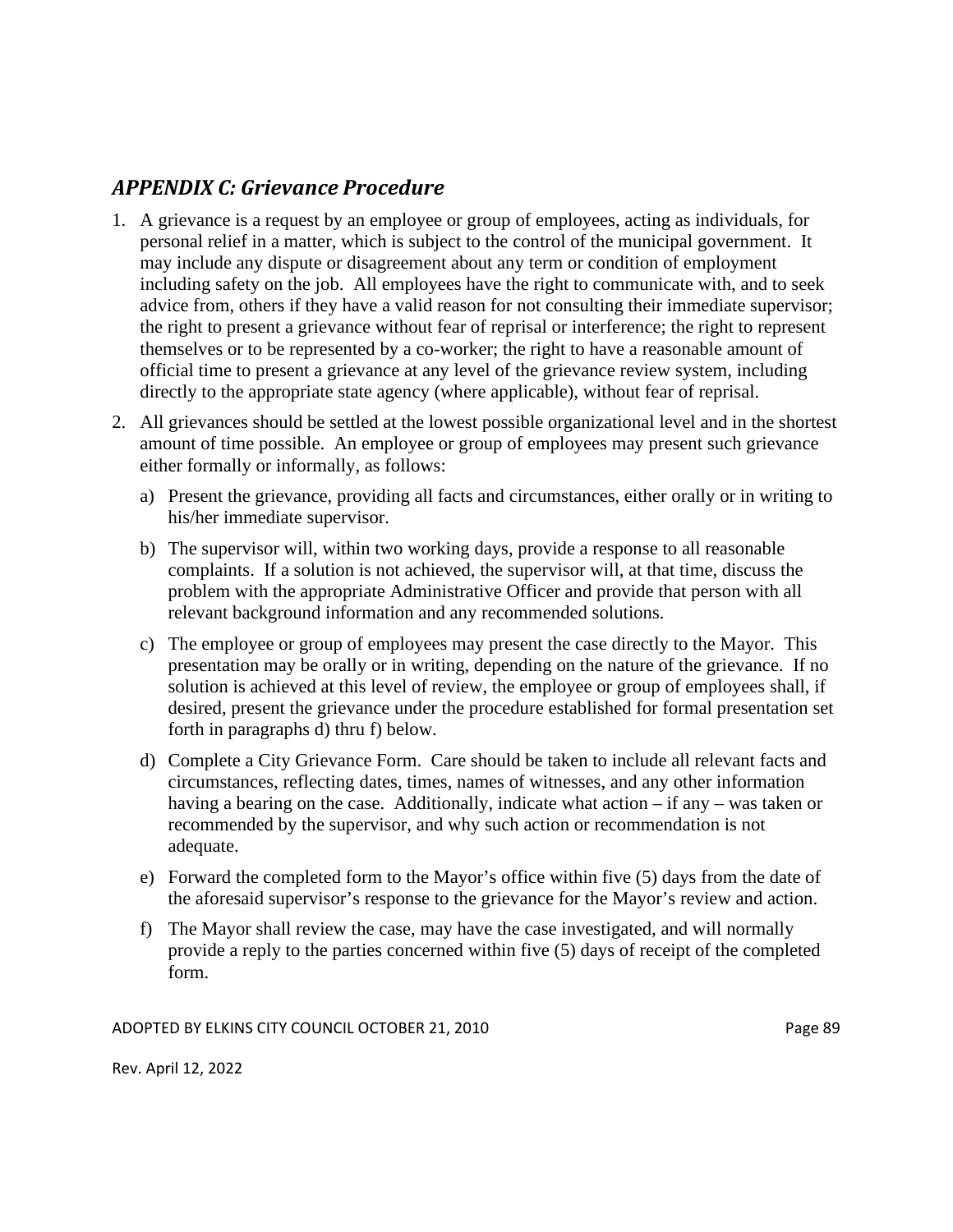If a civil service employee does not agree with the Mayor's decision, he/she may have the right to present the grievance to the appropriate state agency. If the latter recourse is taken, the Mayor will provide details on the procedure.

This policy and procedure does not prevent employees from exercising any constitutional rights they may have to utilize the judicial system.

3. All records, including investigation reports, grievance forms, memoranda, and actions taken on each official grievance filed within the municipal government will be maintained in the employee's personnel record. The fact that an employee filed a complaint or grievance will not be considered in future personnel actions.

ADOPTED BY ELKINS CITY COUNCIL OCTOBER 21, 2010 **Page 90** Page 90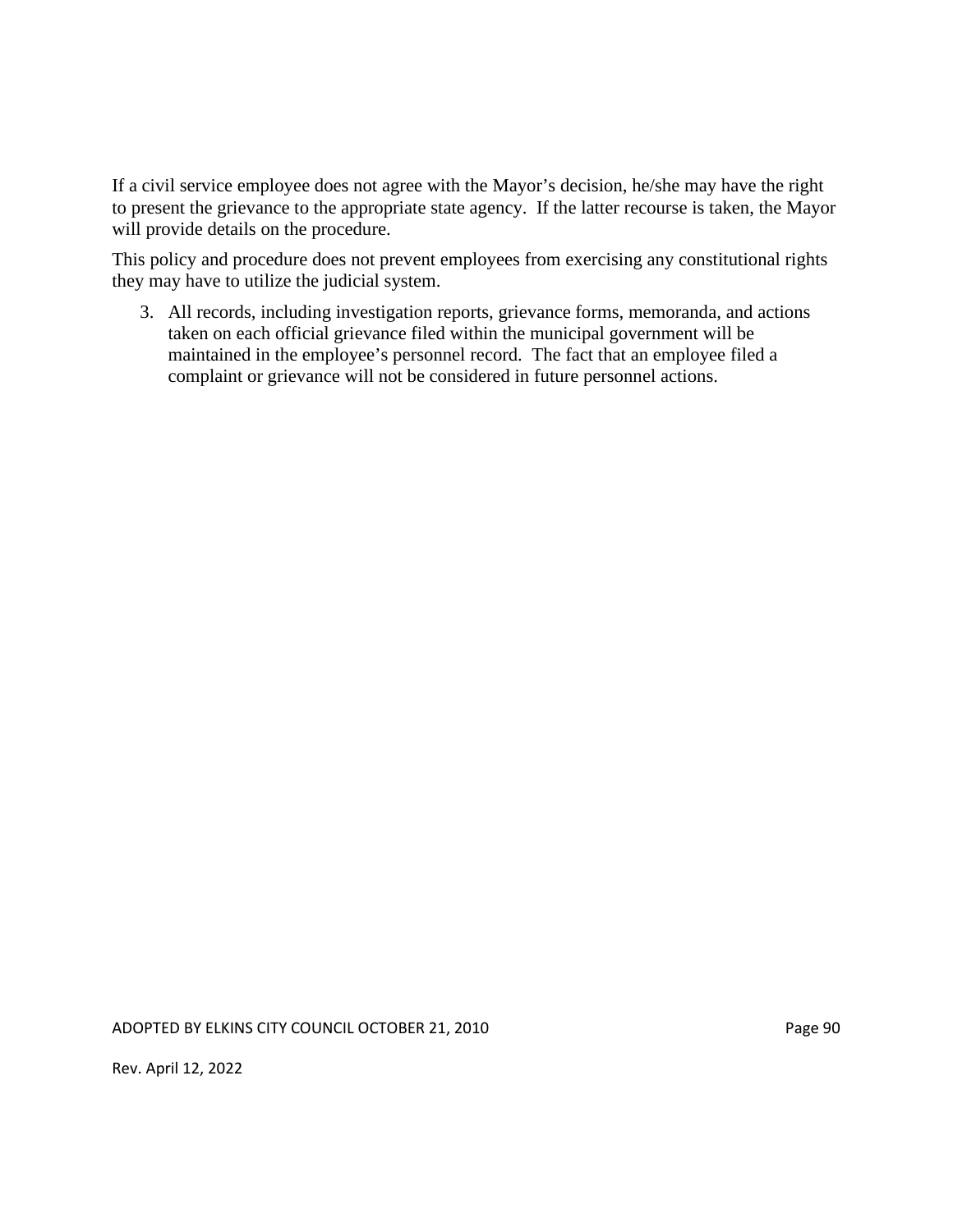#### **CITY OF ELKINS**

## **CITY GRIEVANCE FORM**

**NAME OF EMPLOYEE FILING THIS FORM:**

**NAME OF SUPERVISOR:**

**DATE OF THIS FILING:**

**CONCISE STATEMENT OF COMPLAINT OR GRIEVANCE:**

| <b>DATE OF INCIDENT:</b><br><b>WITNESSES, IF ANY:</b> | NAMES OF OTHER EMPLOYEES INVOLVED: |  |
|-------------------------------------------------------|------------------------------------|--|
|                                                       |                                    |  |

**DETAILS OF GRIEVANCE:**

**(USE BACK IF NECESSARY)**

ADOPTED BY ELKINS CITY COUNCIL OCTOBER 21, 2010 **Page 91** Page 91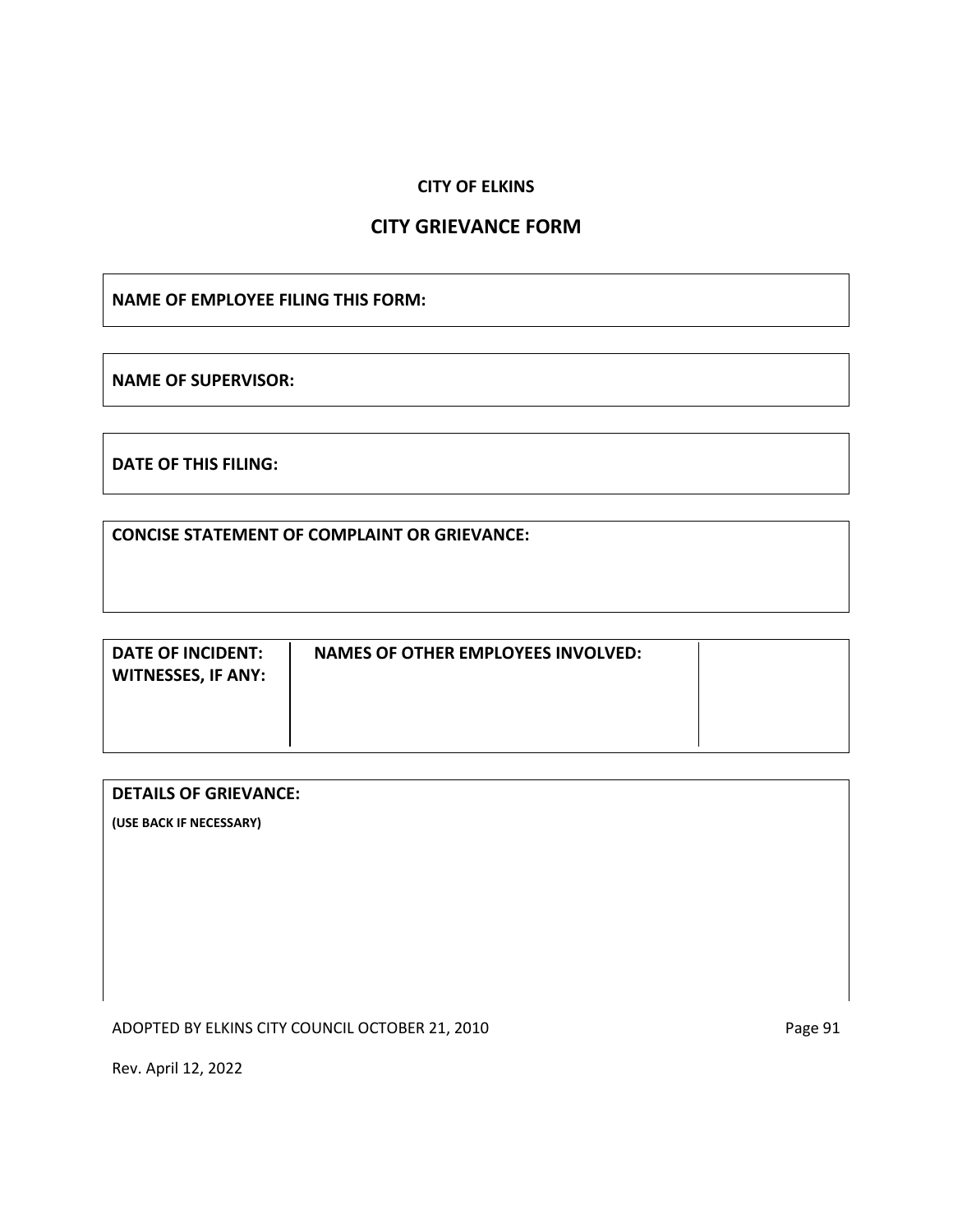**SIGNATURE OF EMPLOYEE**

**\_\_\_\_\_\_\_\_\_\_\_\_\_\_\_\_\_\_\_\_\_\_\_\_\_\_\_\_\_\_**

**DATE FILED WITH SUPERVISOR: \_\_\_\_\_\_\_\_\_\_\_\_\_\_\_\_\_\_ -or- DIRECTLY WITH MAYOR:** 

| SUPERVISOR'S RESPONSE (SOLUTION, RECOMMENDATIONS, SUGGESTIONS, REACTION OF |
|----------------------------------------------------------------------------|
| EMPLOYEE):                                                                 |

**(USE BACK IF NECESSARY)**

**\_\_\_\_\_\_\_\_\_\_\_\_\_\_\_\_\_\_\_**

**DATE OF RESPONSE: \_\_\_\_\_\_\_\_\_\_\_\_\_\_\_\_\_\_\_\_\_\_\_\_\_\_\_\_ SIGNATURE OF SUPERVISOR**

**\_\_\_\_\_\_\_\_\_\_\_\_\_\_\_\_\_\_\_\_\_\_\_\_\_\_\_\_\_\_**

**(MUST RESPOND WITHIN 2 DAYS OF EMPLOYEE'S FILING)**

**\_\_\_\_\_\_\_\_\_\_\_\_\_\_\_\_\_\_\_\_\_\_\_\_\_\_\_\_\_\_\_**

**I DO NOT AGREE WITH THE ACTION TAKEN BY MY SUPERVISOR BECAUSE (IF APPLICABLE):**

**(USE BACK IF NECESSARY)**

**\_\_ I WANT THIS GRIEVANCE PRESENTED TO THE MAYOR.** 

**(MUST BE PRESENTED WITHIN 5 DAYS OF SUPERVISOR'S RESPONSE – IF APPLICABLE) SIGNATURE OF EMPLOYEE**

**ACTION TAKEN BY MAYOR: (REPLY WITHIN 5 DAYS OF RECEIPT) DATE OF ACTION:** 

ADOPTED BY ELKINS CITY COUNCIL OCTOBER 21, 2010 **Page 92** Page 92

Rev. April 12, 2022

**\_\_\_\_\_\_\_\_\_\_\_\_\_\_\_\_\_\_\_\_**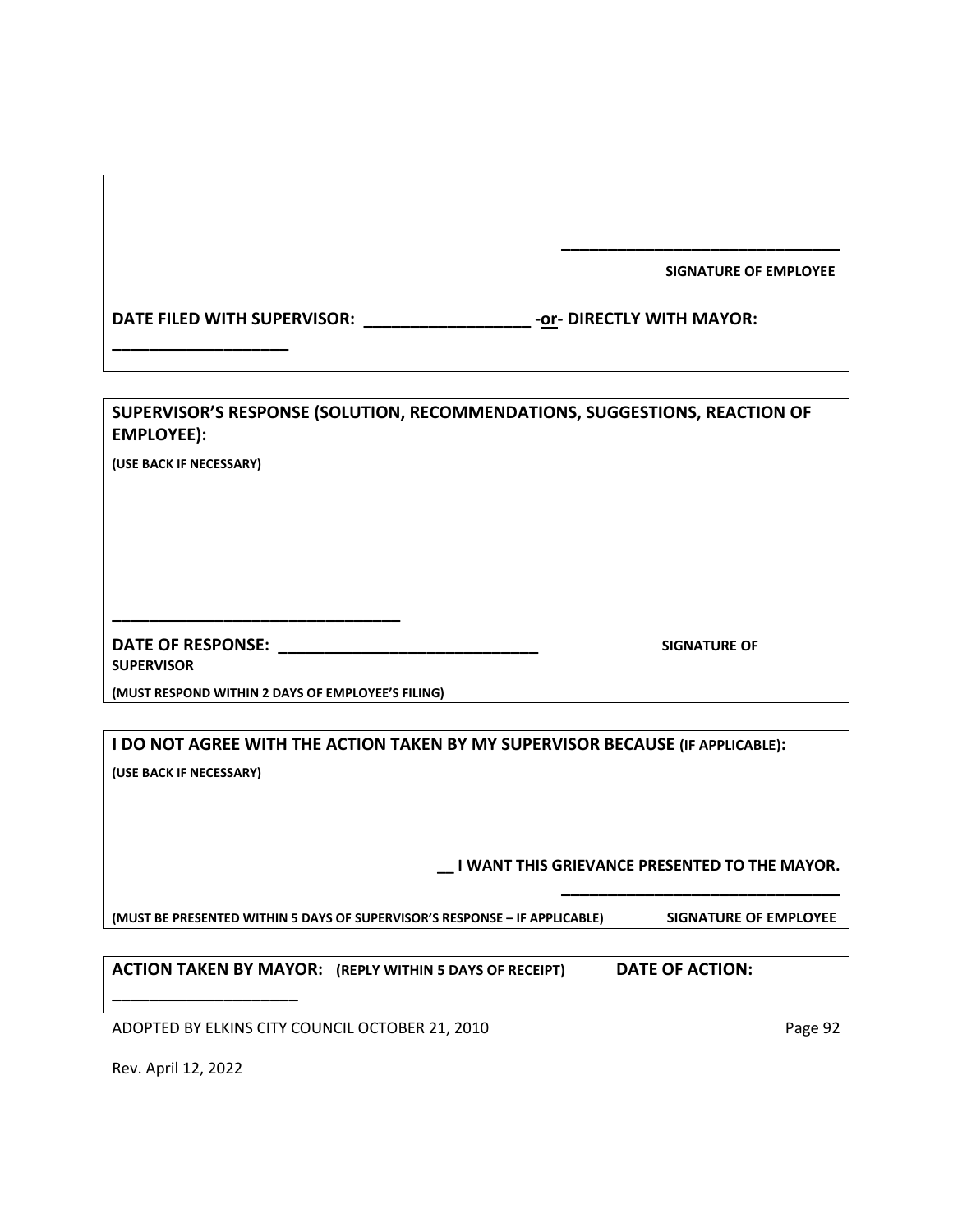**SIGNATURE OF MAYOR**

**\_\_\_\_\_\_\_\_\_\_\_\_\_\_\_\_\_\_\_\_\_\_\_\_\_\_\_\_\_\_**

ADOPTED BY ELKINS CITY COUNCIL OCTOBER 21, 2010 **Page 93** Page 93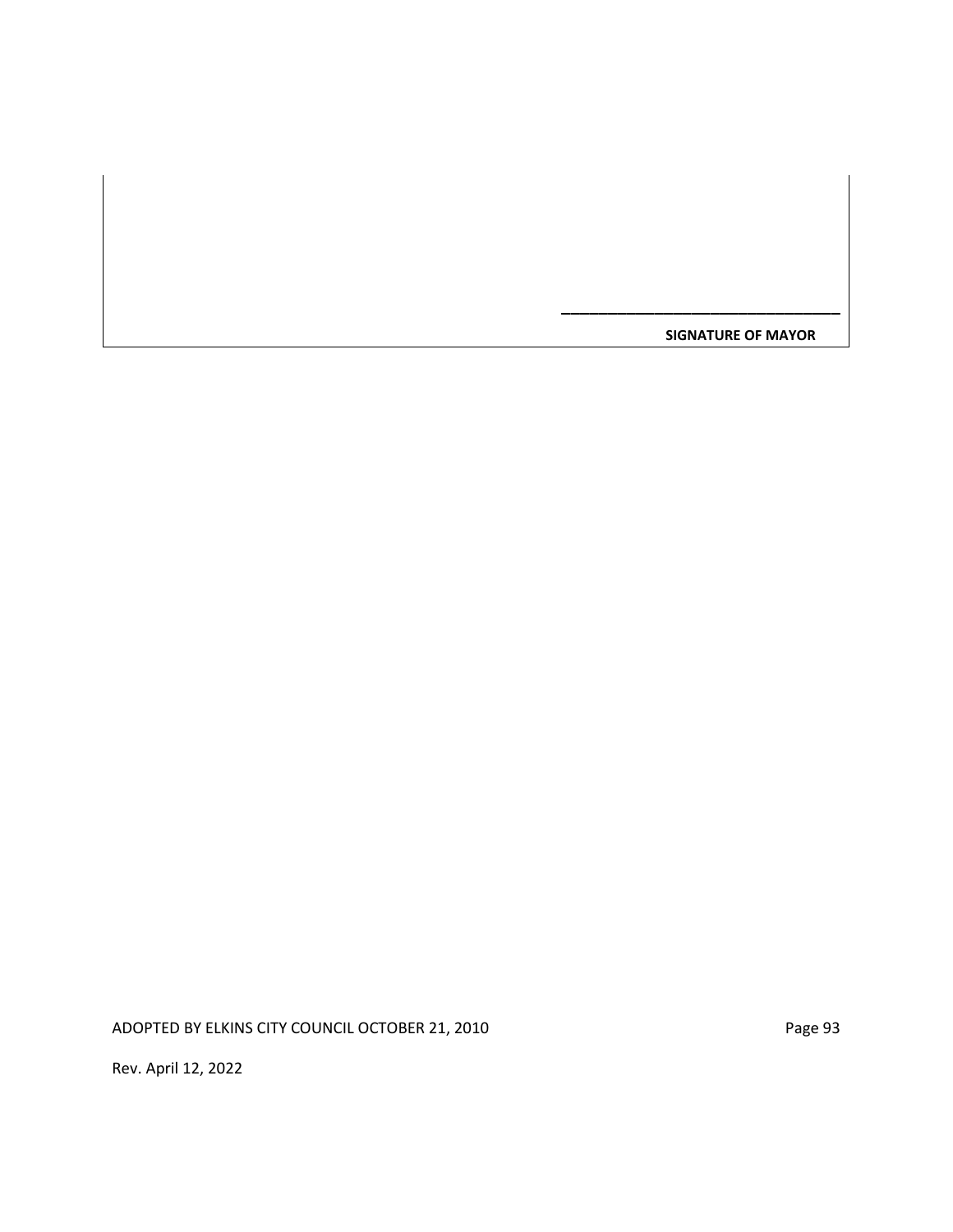## *APPENDIX D: Annual Leave Donation Program*  **POLICY**

1. Definitions

Terms used in this program which are not included in this section have the usual and customary meaning of the term.

- a. Annual Leave: An earned employee benefit paid time off from work as provided in the City of Elkins Personnel Manual.
- b. Dollar Value of Annual Leave: The hourly rate of an employee multiplied by the number of hours of annual leave.
- c. Donor: An employee who voluntarily donates accrued annual leave to a recipient.
- d. Employee: Any person who is paid a wage or salary and who is entitled to annual leave as a benefit of employment.
- e. Hourly Rate: The total annual base salary for a full-time employee divided by 2080 hours.
- f. Immediate Family: The immediate family consists of the parents, children, siblings, spouse, parents-in-law, children-in-law, grandparents, grandchildren, step-parents, stepsiblings, stepchildren, and individuals in a legal guardianship relationship.
- g. Medical Emergency: A medical condition of an employee or a member of the employee's immediate family that is likely to require the prolonged absence of the employee from duty and which will result in a substantial loss of income to the employee because of the unavailability of paid leave.
- h. Recipient: An employee who receives (an) annual leave donations from other employees.
- i. Substantial Loss of Income: An amount greater than or equal to one-half month of an employee's base pay.
- 2. Eligibility

Recipient Eligibility. In order to be eligible to receive donations of leave, an employee must meet the following conditions:

a. The employee must have a medical emergency involving a medical condition of the employee or a member of the employee's immediate family.

ADOPTED BY ELKINS CITY COUNCIL OCTOBER 21, 2010 Page 94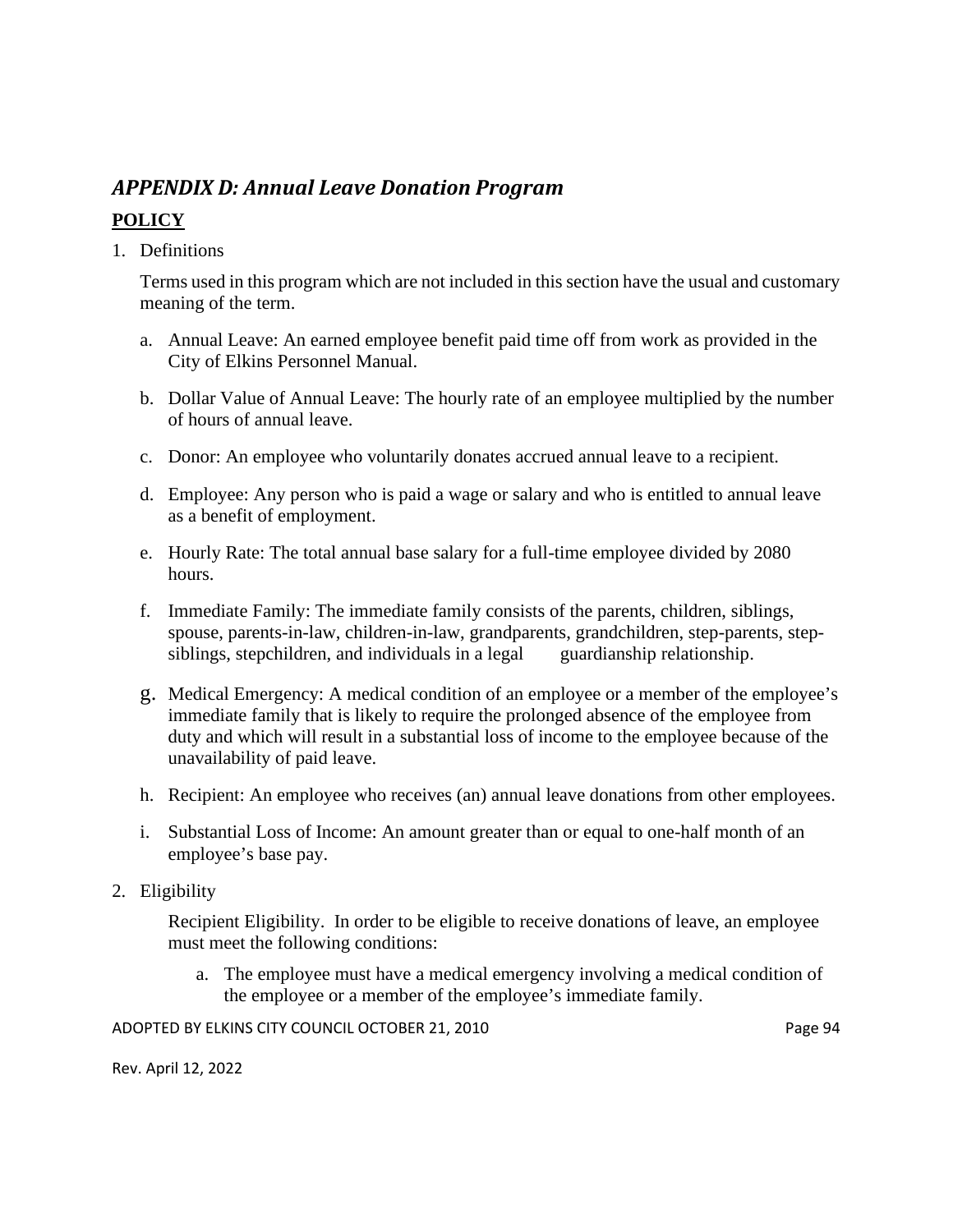- b. In the case of a medical emergency involving a medical condition of the employee, the employee must have exhausted all sick leave and all annual leave as well as any other accrued paid leave to which the employee is entitled to access;
- c. In the case of a medical emergency involving a medical condition of a member of the employee's immediate family, the employee must have exhausted all annual leave and the sick leave allowance for members of the employee's immediate family as provided in the City of Elkins Personnel Policy.
- d. The medical condition of the employee or the member of the employee's immediate family must be verified in writing by a physician or medical practitioner as requiring the absence of the employee from work at least one half a month continuously after the exhaustion of available leave as specified in subdivisions 2.b and 2.c. of this section.
- e. The employee must apply to receive donated leave according to the procedures established by this program. If, because of the nature of an employee's medical condition, the employee is unable to apply to receive donated leave, the application may be made by a member of the employee's immediate family or by the employee's appointing authority; and
- f. The employee must not be receiving or be eligible to receive compensation for his or her absence from work from the Worker's Compensation Fund, nor may the employee be receiving Social Security Disability benefits for his or her absence from work.

Donor Eligibility. In order to be eligible to make donations of leave, an employee must meet the following conditions:

- a. The employee must have a remaining balance of 80 hours of accrued sick and/or annual leave after making the annual leave donation (unless the employee is retiring or resigning; see "exception," below) and
- b. The employee must make the leave donation according to the procedures established by this program.

*Exception:* Employees who are resigning or retiring are not required to retain the above 80 hours or any other amount of accrued sick and/or annual leave after making the annual leave donation. However, their donation will not become final until the effective date of their resignation or retirement. Employees being terminated for cause are not eligible to make leave donations.

ADOPTED BY ELKINS CITY COUNCIL OCTOBER 21, 2010 Page 95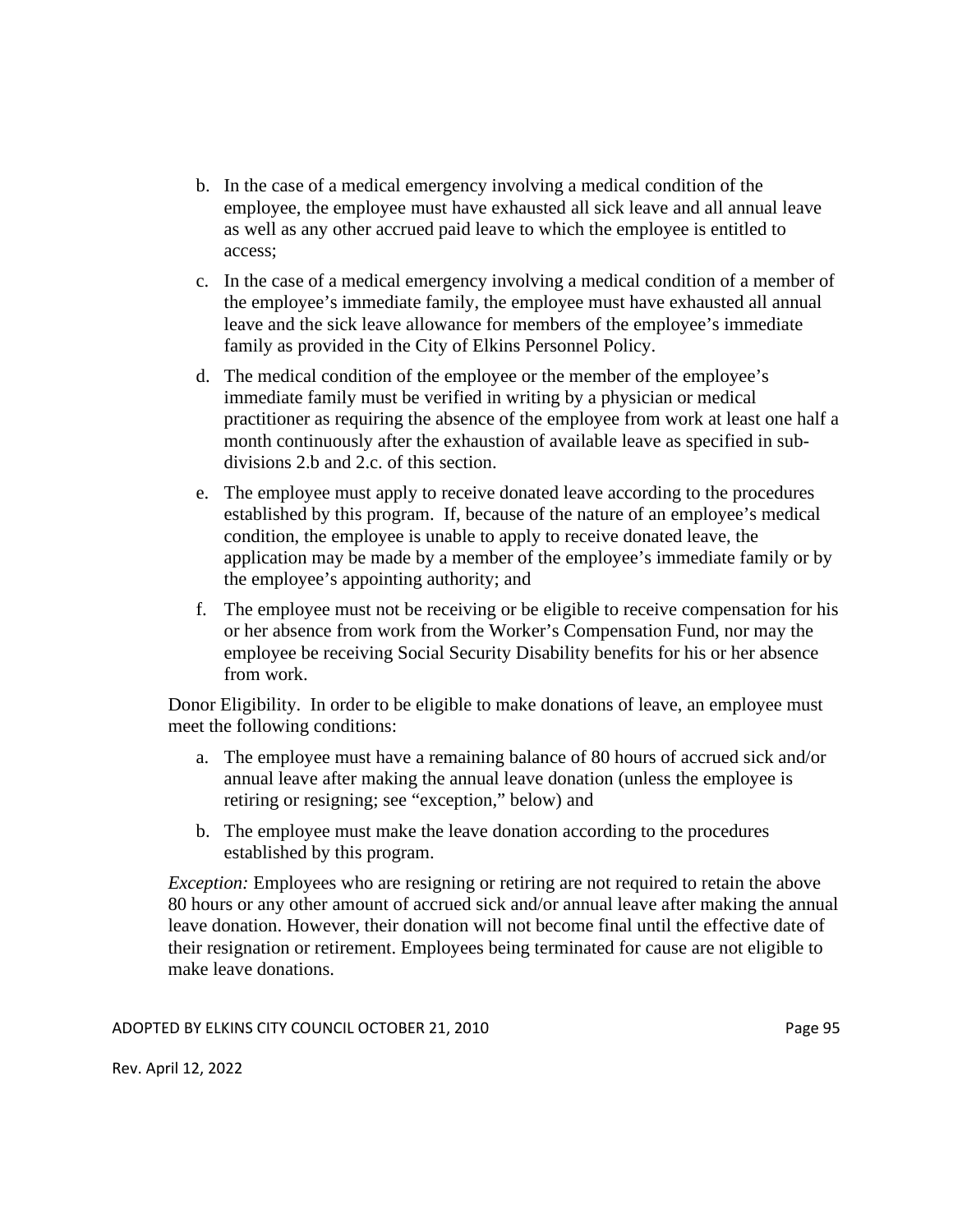#### 3. Recipient Status

Employees who are recipients of donated leave are considered in leave without pay status in accordance with the City of Elkins Personnel Policy.

Recipients whose absences are due to their own medical condition are considered on medical leave of absence without pay for up to six months, and, if requested by the and approved by the City of Elkins proper authority, on personal leave of absence for medical reasons for up to an additional six months.

Recipients whose absences are due to the medical conditions of members of their immediate families are considered on personal leave of absence without pay.

The following restrictions regarding benefits shall apply to recipients:

- a. Recipients do not accrue annual or sick leave, nor do they earn years of service credit for leave accrual purposes, while in this status;
- b. Recipients are not eligible for paid holidays while in this status;
- c. Recipients do not earn tenure for purposes of order of separation on layoff while in this status;
- d. Recipients do not earn service credit for purposes of an annual increment while in this status;
- e. Recipients do not earn service credit for any retirement system administered by the City of Elkins while in this status; and
- f. Recipients' eligibility to have the employer share of insurance premiums paid is determined in accordance with the rules and procedures of the Public Employees' insurance Agency for employees in leave without pay status.

The receipt of donated leave in no way relieves an employee of the responsibilities of applying for either a personal or a medical leave of absence without pay or receiving approval for a personal leave of absence without pay in accordance with the City of Elkins Personnel Policy.

4. Method of Donations and Use of Donated Leave

All donations of leave and the use of donated leave is governed by the following criteria as well as procedures established by the City of Elkins proper authority in conformance with these criteria.

Method of Donations

ADOPTED BY ELKINS CITY COUNCIL OCTOBER 21, 2010 Page 96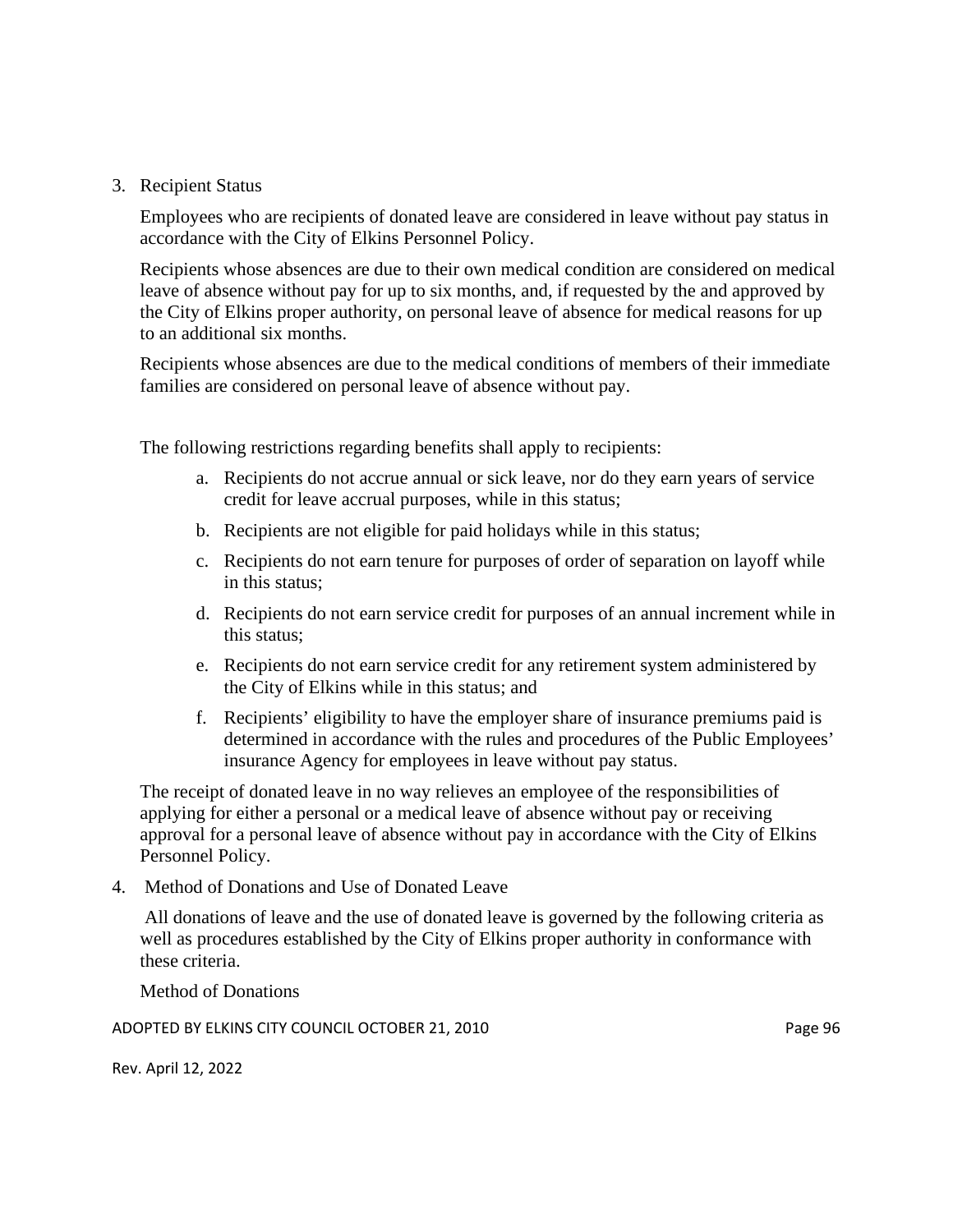- a. Donations shall be in the form of whole hours of annual leave only.
- b. Donors shall specifically designate the recipient(s) of the leave donation.
- c. The Employee Benefits Coordinator/Payroll Clerk shall deduct the total donation from the leave balance of the donor upon receipt of the approved donation form.
- d. The Employee Benefits Coordinator/Payroll Clerk of the donor shall calculate the dollar value of the donated leave, and in the case of inter-departmental donations, shall transmit that information to the Department Supervisor of the recipient according to procedures established by this program.
- e. For inter-departmental donations, the account the donor is paid from shall reimburse the account from which the recipient was paid according to procedures established by this program.
- f. The City Treasurer may limit inter-departmental donations when he/she determines that the donation will cause the account from which the potential donation is paid to exceed its cash balance.

Use of Donated Leave

- a. Donated leave shall be used at its present dollar value.
- b. The Employee Benefits Coordinator/Payroll Clerk shall continue to pay the recipient, according to procedures established by this program, as long as there is a positive balance of the total dollar value of all leave donated to the recipient.
- c. For inter-departmental donations, the Employee Benefits Coordinator/Payroll Clerk shall request reimbursement from the account the donor is paid from, as long as there is a positive balance of the total dollar value of all leave donated to the recipient.
- d. A recipient's use of donated leave shall cease:
	- A. If the recipient, for any reason, ceases employment with the City of Elkins;
	- B. If the recipient voluntarily requests termination of the use of donated leave;
	- C. If the recipient fails to provide the required physician/practitioner's verification or otherwise fails or ceases to meet eligibility requirements;
	- D. Upon the exhaustion of the total dollar value of all leave donated to the recipient; or

ADOPTED BY ELKINS CITY COUNCIL OCTOBER 21, 2010 Page 97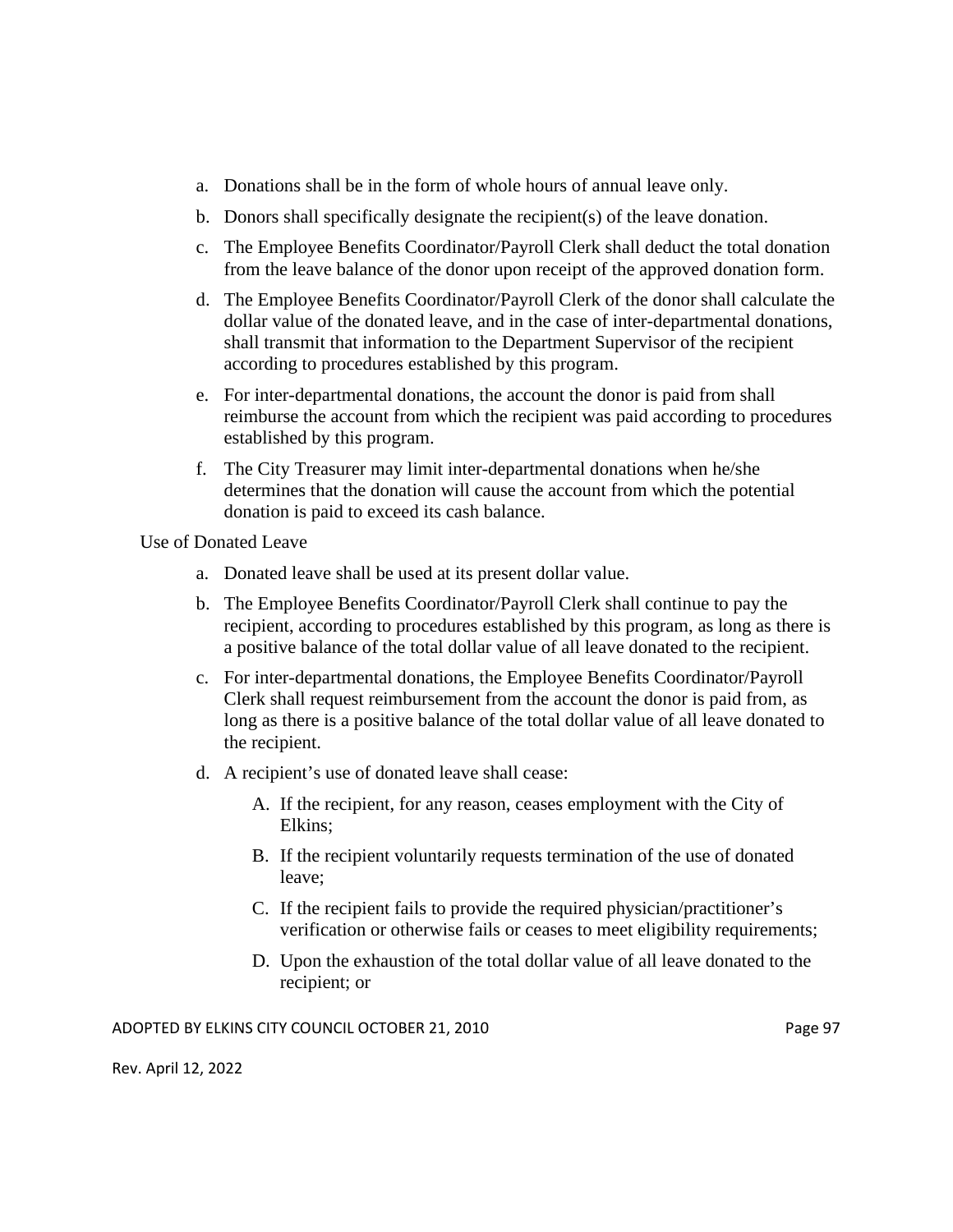- E. Upon the recipient's return to work.
- e. Any unused leave donation shall be returned to the donor and re-credited to his or her leave balance according to procedures established by this program.
- 5. Employee Benefits Coordinator/Payroll Clerk Responsibilities

The Employee Benefits Coordinator/Payroll Clerk is responsible for compliance with this policy and the procedures established by the City of Elkins proper authority for implementation of the policy.

The Employee Benefits Coordinator/Payroll Clerk is responsible for assuring that donors and recipients meet all conditions of eligibility for the Leave Donation Program.

The Employee Benefits Coordinator/Payroll is solely responsible for and authorized to provide information regarding instances of eligible employees seeking donations of leave in accordance with the procedures established by this program.

The Employee Benefits Coordinator/Payroll Clerk shall maintain all records of donations and use of donated leave in accordance with procedures established by this program.

The Employee Benefits Coordinator/Payroll Clerk shall provide all required and requested information and reports in accordance with the procedures established by this program.

6. Treasurer's Responsibilities and Annual Report

The City of Elkins' Treasurer is responsible for establishing standards and procedures for implementation of this program and for preparing an annual status report on the Leave Donation Program to be presented to City Council no later than its last meeting in the month of January each year.

#### **PROCEDURES and FORMS**

#### **INTRODUCTION**

The procedures and forms detailed as follows were adopted from the State of WV Division of Personnel's Leave Donation Program. These procedures and forms may be changed from time to time as the need arises.

Full time employees of the City of Elkins are eligible to participate in a voluntary Leave Donation Program under which leave accumulated by an employee may, if voluntarily agreed to by the employee, be transferred as donated leave to another designated employee if the requesting employee has exhausted all available paid leave due to a medical emergency.

ADOPTED BY ELKINS CITY COUNCIL OCTOBER 21, 2010 Page 98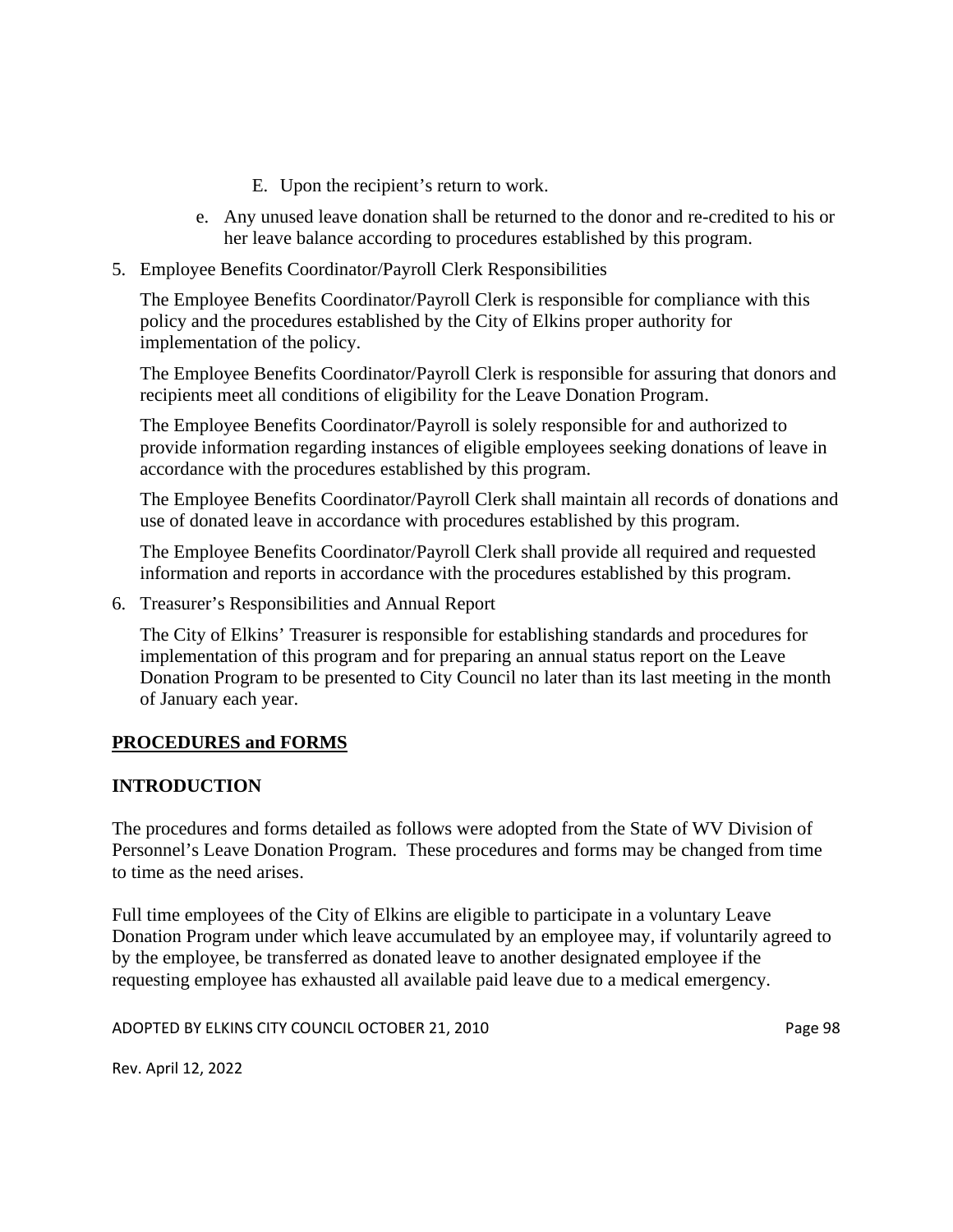For the purpose of this program, a medical emergency is defined as a medical condition of the employee or an immediate family member of the employee (as defined in the City of Elkins Personnel Policy) that will require the prolonged absence of the employee from duty and will result in a substantial loss of income to the employee because the employee will have exhausted all paid leave available apart from the Leave Donation Program.

#### **PROCEDURES**

#### **1. Applying To Receive Donated Leave**

An employee who thinks he/she may be eligible for leave donations must first:

- Complete Part I (Applicant Information) of the form titled APPLICATION TO RECEIVE DONATED LEAVE; and,
- Have his/her physician or medical practitioner complete Part III of the same form. If the employee is applying to receive donated leave to care for an ill or injured member of their immediate family, the physician or medical practitioner for the family member completes Part III.

NOTE: If the employee, because of his/her medical condition, is unable to complete the application him/herself, it may be completed by an immediate family member or by the appointing authority. Item 10, however is optional and, if completed, can only be completed by the employee.

Once both Parts I and III have been completed, the employee must:

• Submit the APPLICATION TO RECEIVE DONATED LEAVE to his/her department supervisor.

### **2. Processing the APPLICATION TO RECEIVE DONATED LEAVE**

When an APPLICATION TO RECEIVE DONATED LEAVE is received by a department supervisor:

• It should be forwarded immediately to the person responsible for keeping the applicant's leave records (Employee Benefits Coordinator/Payroll Clerk).

ADOPTED BY ELKINS CITY COUNCIL OCTOBER 21, 2010 Page 99 The person responsible for keeping the applicant's leave records (Employee Benefits Coordinator/Payroll Clerk) should: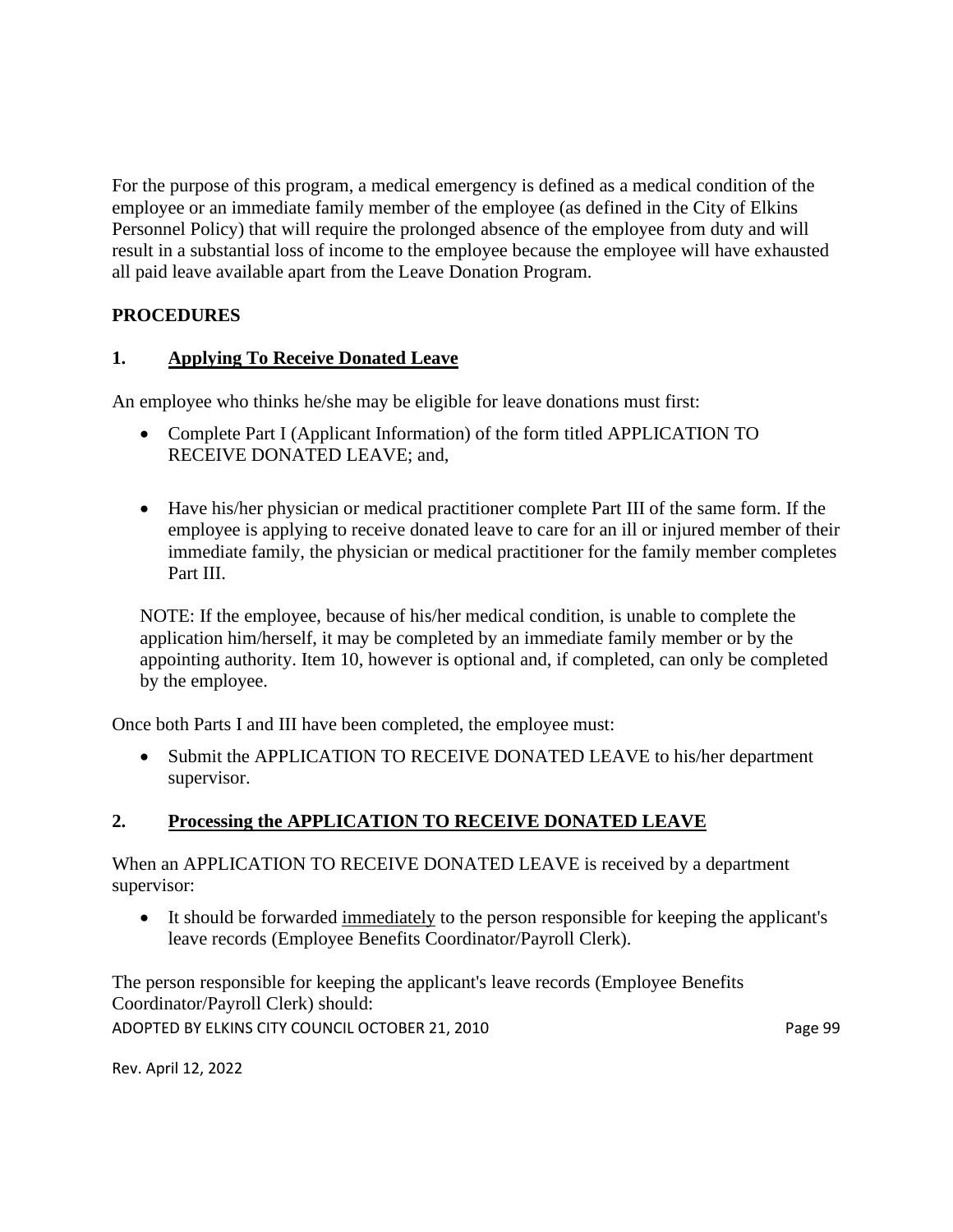- Make sure Parts I and III are complete (if not, return to the applicant for completion), then
- Complete Part II of the APPLICATION TO RECEIVE DONATED LEAVE

Once Part II of the APPLICATION TO RECEIVE DONATED LEAVE is completed, the Employee Benefits Coordinator/Payroll Clerk will either:

- Prepare the NOTICE OF ELIGIBILITY TO RECEIVE LEAVE DONATIONS if the employee is eligible; or
- Return a copy of the completed APPLICATION TO RECEIVE DONATED LEAVE to the employee if the employee is NOT eligible.

NOTE: The earliest date a recipient employee can be eligible to receive leave donations is either the date the APPLICATION TO RECEIVE DONATED LEAVE is received by the agency or the date all leave available to the recipient employee is exhausted, whichever is later.

NOTE: Participation in the leave donation program does not relieve an employee of the responsibility of applying and receiving approval for an appropriate leave of absence without pay. It should be noted, however, that the employee is participating in the program.

### **3. Completing the NOTICE OF ELIGIBILITY TO RECEIVE LEAVE DONATIONS**

All information required for the notice is available from the APPLICATION TO RECEIVE DONATED LEAVE. The NOTICE OF ELIGIBILITY TO RECEIVE LEAVE DONATIONS:

- Is completed and distributed by the Employee Benefits Coordinator/Payroll Clerk to advise interested employees that a fellow employee is in need of and eligible for leave donations;
- Must be signed by the Employee Benefits Coordinator/Payroll Clerk or his/her designee.

#### **NOTE: The additional information (Part I, item 10, of the Application to Receive Donated Leave), if any, must be published exactly as the employee has written it.**

The Employee Benefits Coordinator/Payroll Clerk or his/her designee:

• Must make the notice (or an electronic equivalent/facsimile) available to other employees of the City of Elkins in a manner deemed appropriate by the appointing authority;

ADOPTED BY ELKINS CITY COUNCIL OCTOBER 21, 2010 Page 100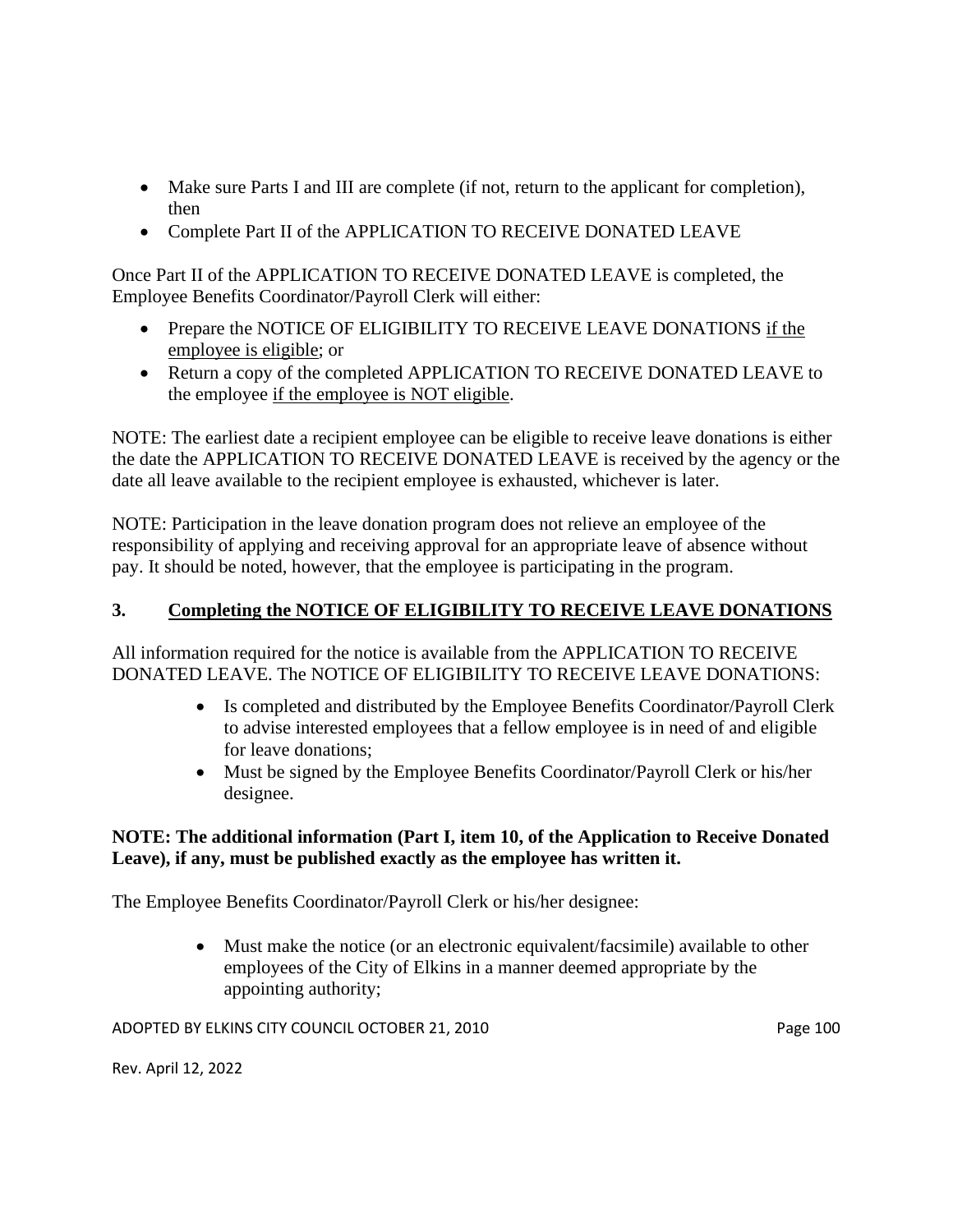#### **4. Applying to donate leave**

An employee who wishes to make a voluntary donation of leave to a designated eligible employee must:

- Complete Part I of the APPLICATION TO DONATE LEAVE; and
- Submit the APPLICATION TO DONATE LEAVE to the Employee Benefits Coordinator/Payroll Clerk.

### **5. Processing the APPLICATION TO DONATE LEAVE**

The Employee Benefits Coordinator/Payroll Clerk should:

- Make sure Part I is complete and signed (if not, return to the applicant for completion); then
- Complete Part II of the APPLICATION TO DONATE LEAVE.

Once Part II of the APPLICATION TO DONATE LEAVE is completed, either:

- Return a copy of the APPLICATION TO DONATE LEAVE to the donor applicant if said donor applicant is NOT eligible; or
- If the donor applicant is eligible **but is NOT** paid from the same account as the designated recipient, an INTER-DEPARTMENTAL DONATION FORM must be completed.
- If the donor applicant is eligible **and is** paid from the same account as the designated recipient, an INTER-DEPARTMENTAL DONATION FORM is not necessary.

#### **6. Paying recipients of donated leave**

**NOTE: Donated leave is wages for the recipient employee according to the IRS,** *Revenue Ruling 90-29***. Consequently, wage-based deductions are taken from leave donations except for State retirement deductions since the leave donation law prohibits service credit from being granted during periods when donated leave is used. However, since the object of the leave donation program is to replace "take-home" pay, gross pay is adjusted to account for the retirement exception and payments of donated leave are processed as payroll as described below.**

ADOPTED BY ELKINS CITY COUNCIL OCTOBER 21, 2010 Page 101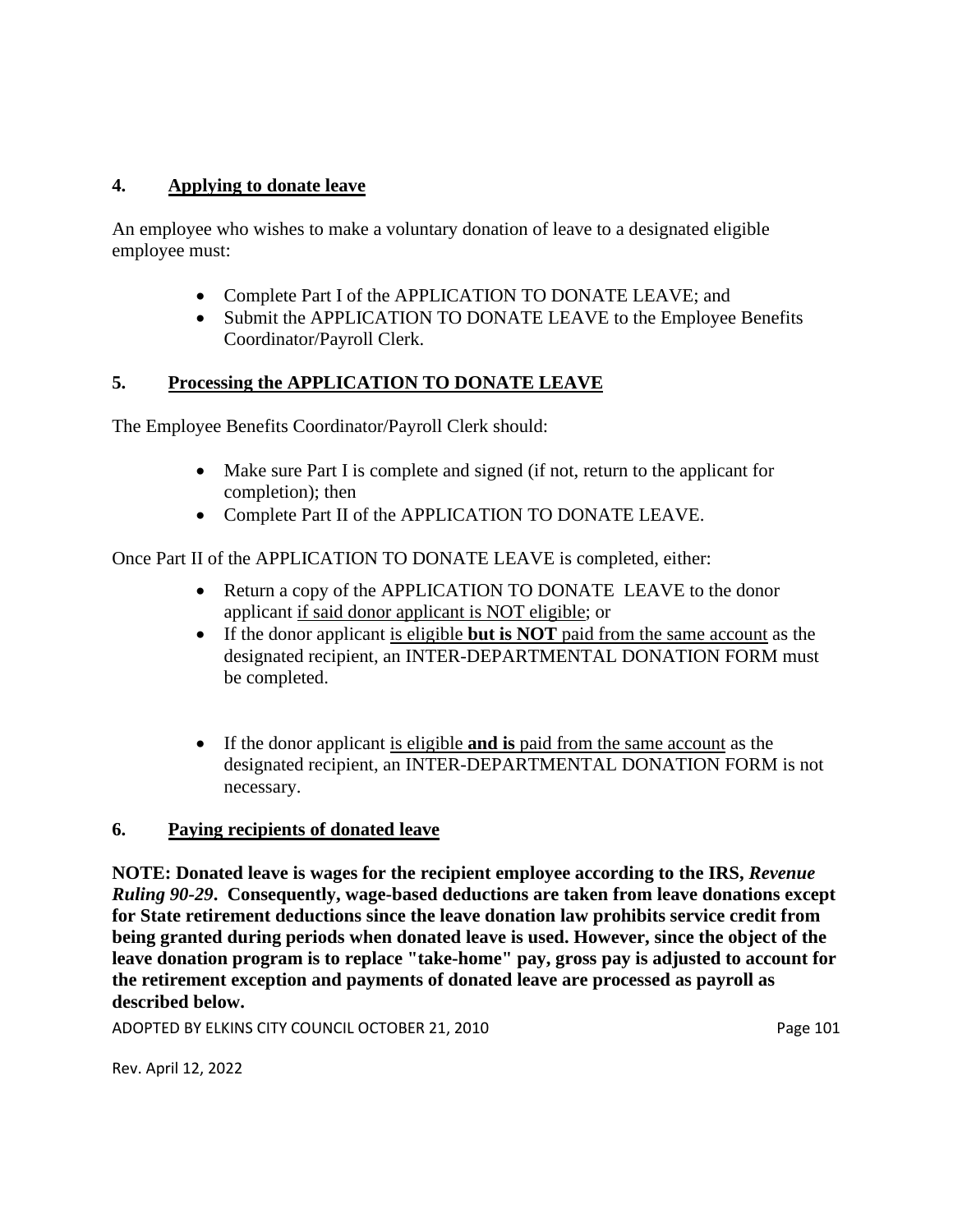Once you have received approved leave donations for an eligible recipient employee, you should:

• Calculate the recipient employee's adjusted gross pay for a regular pay period (i.e. one-half a month) by subtracting the employee's usual State retirement deduction from his or her usual gross pay for a regular pay period (excluding overtime).

If there are donations at least equal to the recipient employee's adjusted gross pay for a halfmonth (or portion of a half-month if the employee's eligibility begins or ends prior to the end of a pay period), take the mandated deductions [**except** State retirement] and any other deductions authorized by the employee from the adjusted gross and process as payroll. The recipient employee's take home pay should be the same (or within pennies of the same) as his or her take home pay (excluding overtime) if he or she were at work or on paid leave. If the donations are less than the recipient employee's adjusted gross pay for a half-month, take the mandated deductions [**except** State retirement] and any other deductions authorized by the employee from the available donations and process as payroll. In either case, you may pay the leave donations on a regular payroll or a supplemental, whichever the circumstances dictate. If you pay the leave donations on a regular payroll, remember to zero out the retirement deduction.

#### **NOTE: As you receive approved APPLICATIONS TO DONATE LEAVE or INTER-DEPARTMENTAL DONATION FORMS, it is recommended that you keep a ledger for each recipient that shows all donations received and payments made. Donations should be used in the order received (earliest to latest) from within the department FIRST, then in the order received from outside the department.**

If the recipient has been paid from inter-departmental leave donations, request reimbursement from the donor employee's department as follows.

> • Complete Part II of the INTER-DEPARTMENTAL DONATION FORM as follows.

Send the INTER-AGENCY DONATION FORM to the contact person in the donor's department (Part I, item 6).

When you receive an INTER-DEPARTMENTAL DONATION FORM requesting reimbursement, process an expense-to-expense transfer using appropriate account information and attaching a copy of the INTER-AGENCY DONATION FORM.

#### **7. Returning and Re-crediting Unused Leave Donations**

ADOPTED BY ELKINS CITY COUNCIL OCTOBER 21, 2010 PAGE 102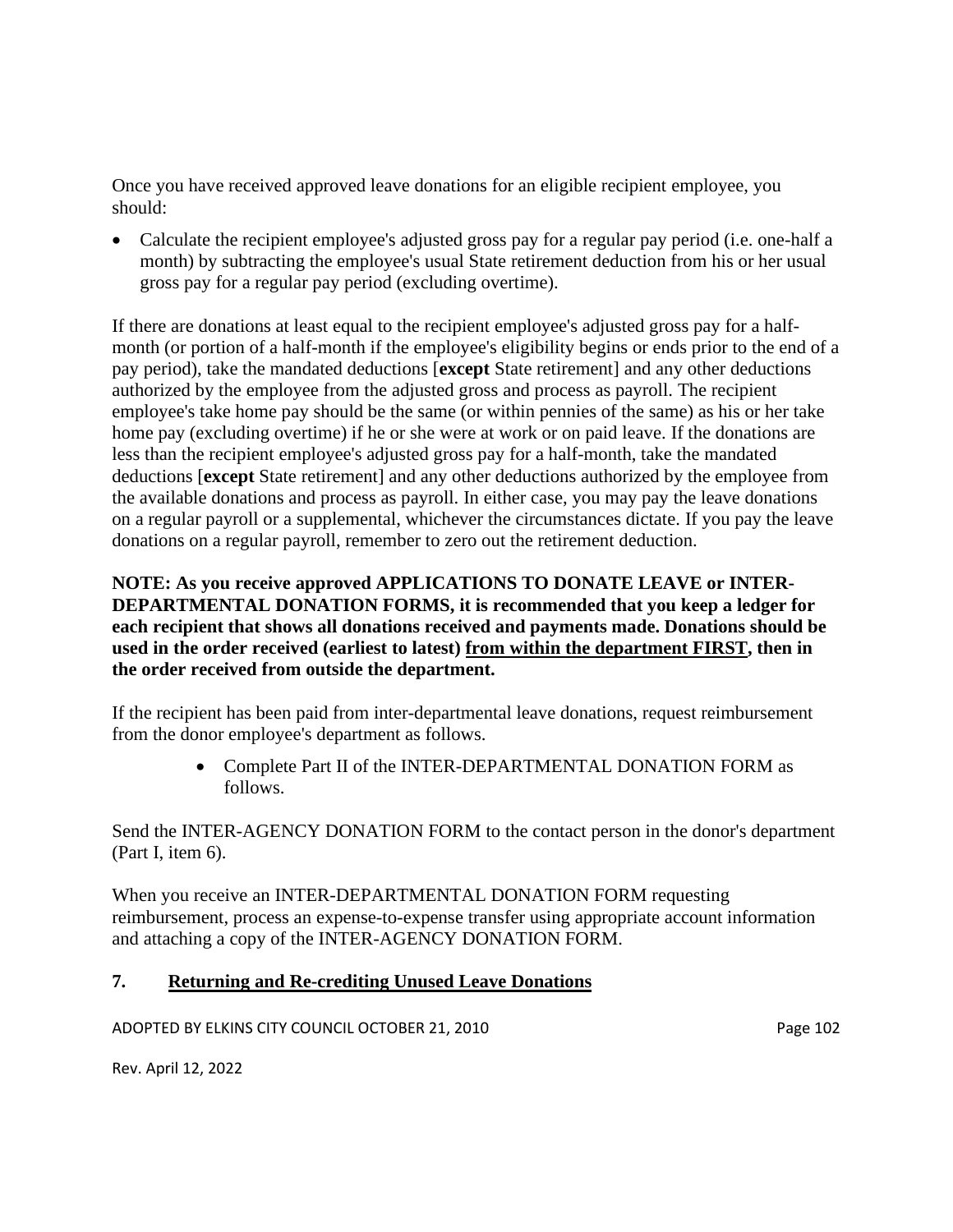If, for whatever reason, more leave is donated to a recipient than the recipient needs or is eligible to use, that excess leave donation should be returned to the donor(s) and re-credited to his/her (their) leave balance(s) as follows.

If the leave donation is inter-departmental (i.e. the recipient and the donor are paid from different funds), notify the contact person in the donor's agency of the dollar balance of the leave donation which was/will not be used by completing Part III of the INTER-AGENCY DONATION FORM.

If the recipient and the donor are paid from the same fund or if you have received notice that an inter-departmental donation will not be used (either in whole or in part):

- Determine the amount of the unused leave donation in hours by dividing the unused dollar amount of the leave donation by the hourly rate of the donor at the time the donation was made;
- Re-credit the number of hours of unused leave donation to the leave balance of the donor; and,
- Notify the donor of the amount of unused leave donation re-credited to his/her leave balance.

Unused leave donations are re-credited to the donor's leave balance as of the original date of the donation. In the case of leave which could **not** have been carried forward to the new calendar year, the donor will be given one additional opportunity to donate the leave to another designated eligible recipient. This donation should be made within five work days of notice of the recrediting of the unused donation. If the subsequent donation is unused, that donation is recredited to the donor's leave balance as of the **original** date of the **first** donation and the City of Elkins Personnel Policy is followed regarding carry-forward hours.

**NOTE: In no case shall the provisions of the leave donation program be used or interpreted to allow an employee to carry forward hours of leave in excess of those allowed in the City of Elkins Personnel Policy.** 

#### **8. Documenting and Reporting Leave Donations**

The Treasurer is required to report to City Council annually on the status of the leave donation program.

ADOPTED BY ELKINS CITY COUNCIL OCTOBER 21, 2010 Page 103 This report will be based on the following information provided by the Employee Benefits Coordinator/Payroll Clerk: copies of all completed APPLICATIONS TO RECEIVE DONATED LEAVE, NOTICES OF ELIGIBILTY TO RECEIVE LEAVE DONATION,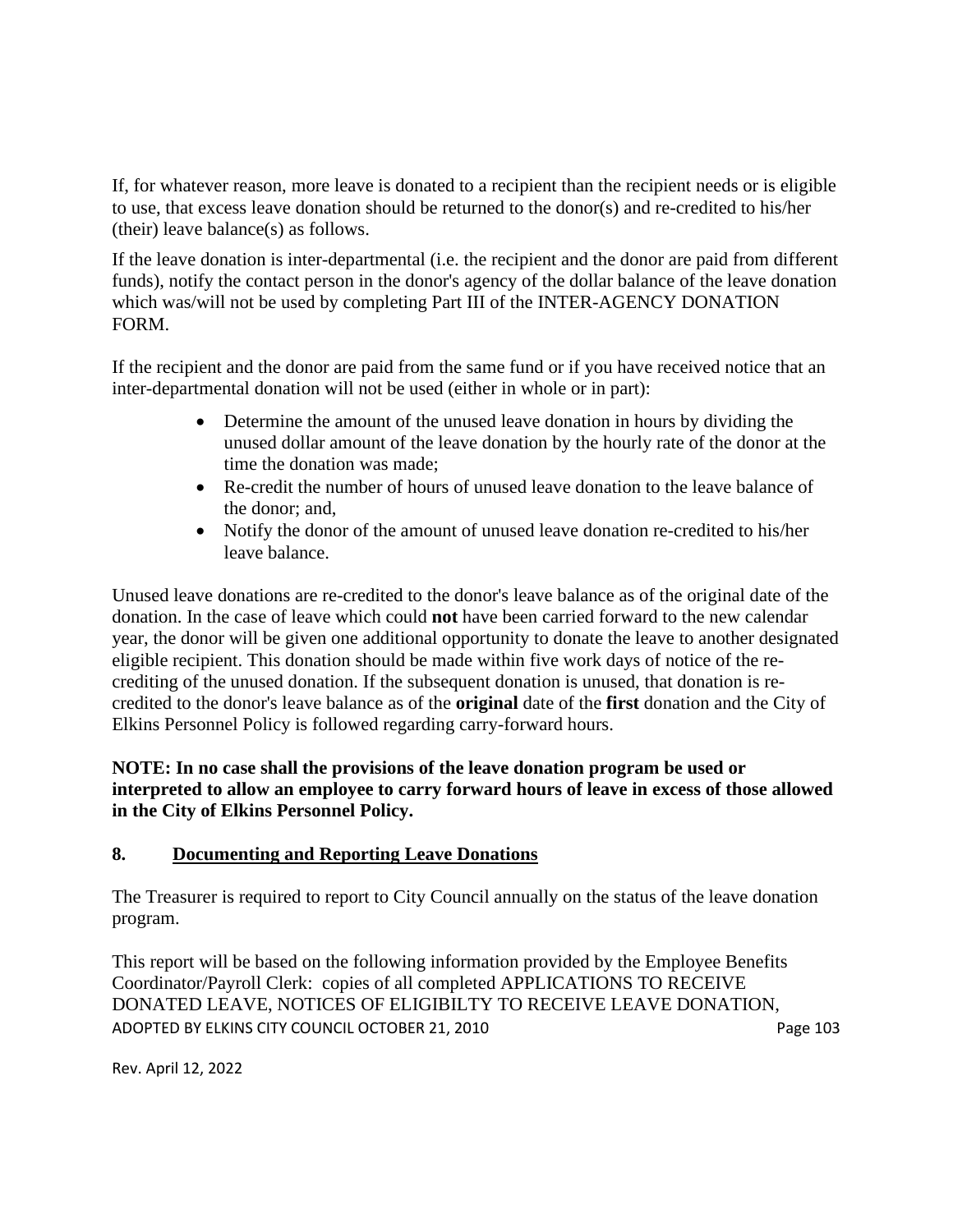APPLICATIONS TO DONATE LEAVE, and INTER-DEPARTMENTAL DONATION FORMS (i.e. with reimbursement requested). This information must be submitted to the Treasurer on a quarterly basis, within two weeks after the end of each quarter

#### **9. Account Information**

Payment of leave donations to recipients should be made from the payroll account of the fund and org to which the recipient's position is allocated with benefit payments made from the appropriate benefit accounts.

For reimbursement of inter-departmental donations (i.e. the donor and recipient are paid from different funds/operating accounts), the reimbursement for personal services should be made from the personal services account of the fund and org to which the donor's position is allocated, and the reimbursement for the employer's FICA match should be made from the Social Security line item (011) of the benefits account of the fund and org to which the donor's position is allocated using the appropriate reimbursement object code. Any exceptions should be noted by attachment to the expense-to-expense cover sheet.

Certain funds are not eligible sources of payment for leave donations or reimbursement for interdepartmental leave donations. Generally, these are single purpose fund sources which are defined by statute or for which the Budget Bill specifies eligible expenditures from the appropriation. These include: current expenses; equipment; repairs and alterations; any capital outlay appropriation; buildings (construction or reconstruction); land purchases; debt service; and, any special revenue fund that is single purpose. Questions regarding the eligibility of a fund as a source of reimbursement for leave donations should be directed to the Auditor's Office.

#### **FORMS**

The following forms for the Leave Donation Program are available in the office of the Employee Benefits Coordinator/Payroll Clerk:

APPLICATION TO RECEIVE DONATED LEAVE NOTICE OF ELIGIBILITY TO RECEIVE LEAVE DONATIONS APPLICATION TO DONATE LEAVE INTER-AGENCY DONATION FORM

[\[Revenue Ruling 90-29, 1990-15 I.R.B\]](http://www.state.wv.us/admin/personnel/empcom/tax.htm)

ADOPTED BY ELKINS CITY COUNCIL OCTOBER 21, 2010 Page 104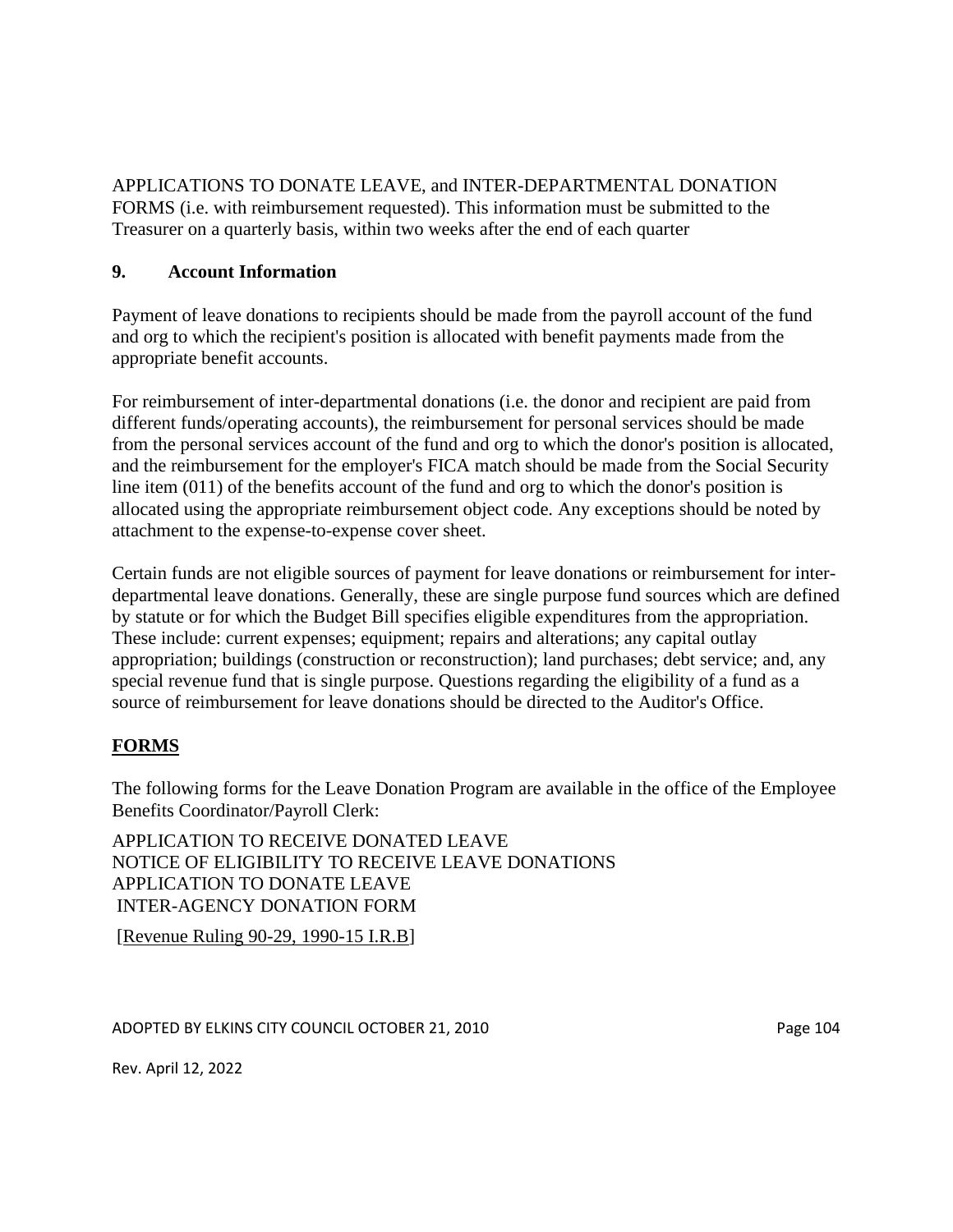ADOPTED BY ELKINS CITY COUNCIL OCTOBER 21, 2010 **Page 105** Page 105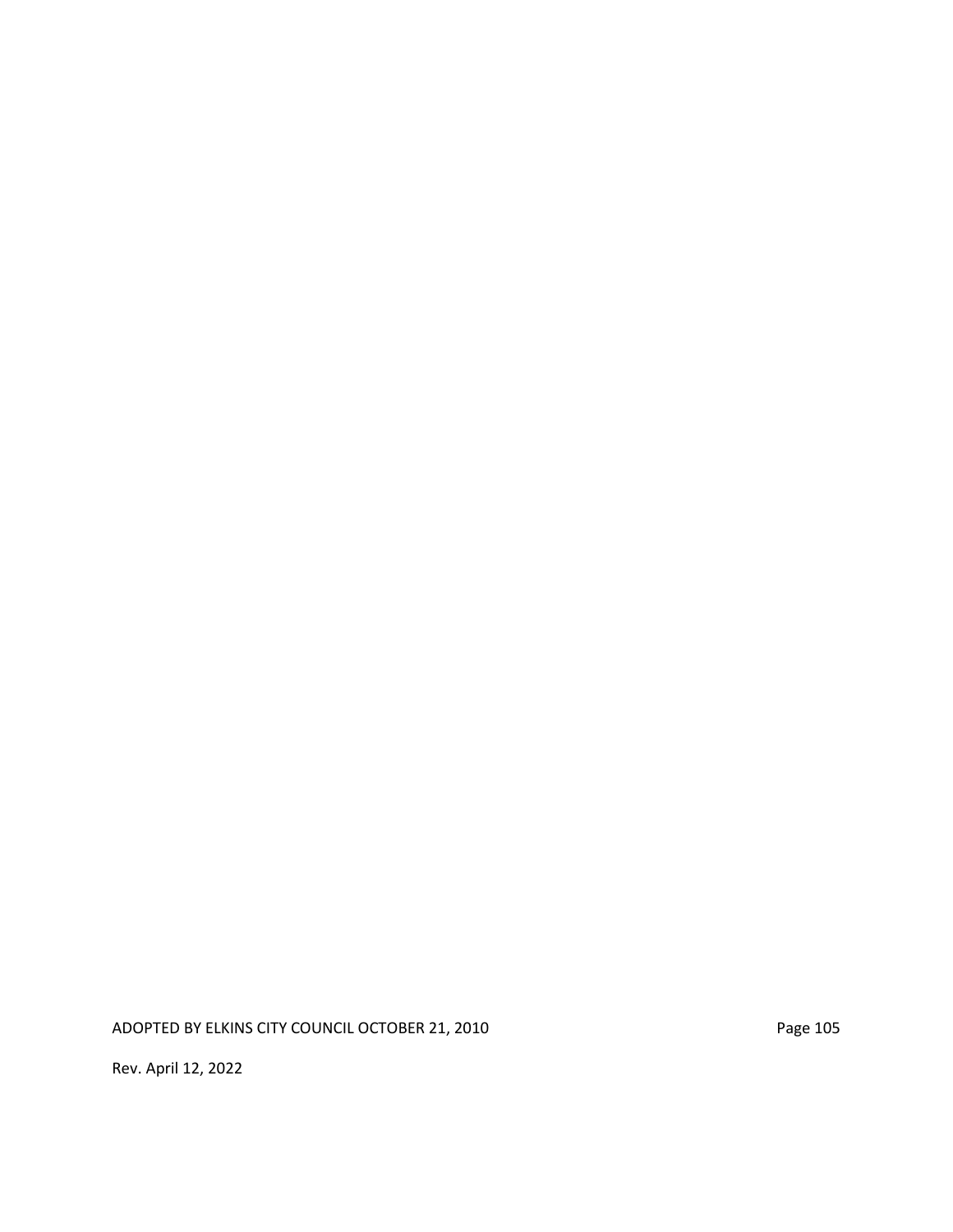## *ADDENDUM A: Observable Behavior Checklist*

#### **Reasonable Suspicion of Drug/Inhalant/Alcohol Use**

NOTE: This information is highly sensitive and strictly confidential. This form's use is limited to administration of the City's drug/inhalant/alcohol testing program, and will only be otherwise maintained in the employee's confidential medical file.

| Employee's name: | Jate |
|------------------|------|
|------------------|------|

I, \_\_\_\_\_\_\_\_\_\_\_\_\_\_\_\_\_\_\_\_\_\_\_\_\_\_\_\_\_\_\_\_\_\_, the above-named employee's supervisor or manager, have examined the employee's appearance and behavior, and recorded the following observations: YES NO

|     |                                                             | دن 1 | <b>IVU</b> |
|-----|-------------------------------------------------------------|------|------------|
| 1.  | Smell of alcohol on breath or clothing                      |      |            |
| 2.  | Speech pattern(s):                                          |      |            |
|     | Slurred                                                     |      |            |
|     | Fragmented                                                  |      |            |
|     | Confused                                                    |      |            |
|     | Unusually quiet                                             |      |            |
|     | Unusually talkative                                         |      |            |
|     | Louder or more soft-spoken than usual                       |      |            |
| 3.  | Disoriented as to time and/or place                         |      |            |
| 4.  | Unable to focus on work                                     |      |            |
| 5.  | Sleepy, excessive yawning, etc.                             |      |            |
| 6.  | Decreased coordination and/or agility                       |      |            |
| 7.  | Attitude:                                                   |      |            |
|     | Refuses to follow reasonable directions                     |      |            |
|     | <b>Belligerent Agitated or nervous</b>                      |      |            |
|     | Giddy                                                       |      |            |
|     | Weepy                                                       |      |            |
| 8.  | Unusually pale or flushed                                   |      |            |
| 9.  | <b>Excessive perspiration</b>                               |      |            |
| 10. | Excessive visits to restroom(s)                             |      |            |
| 11. | Eyes bloodshot, pinpoint or dilated                         |      |            |
| 12. | Traces of alcohol and/or drugs in containers or on clothing |      |            |
| 13. | Admission of drug and/or alcohol use by employee            |      |            |
| 14. | Observation of drug and/or alcohol use by other employees   |      |            |
| 15. | Possession of drug paraphernalia                            |      |            |
|     | ADOPTED BY ELKINS CITY COUNCIL OCTOBER 21, 2010             |      | Page 106   |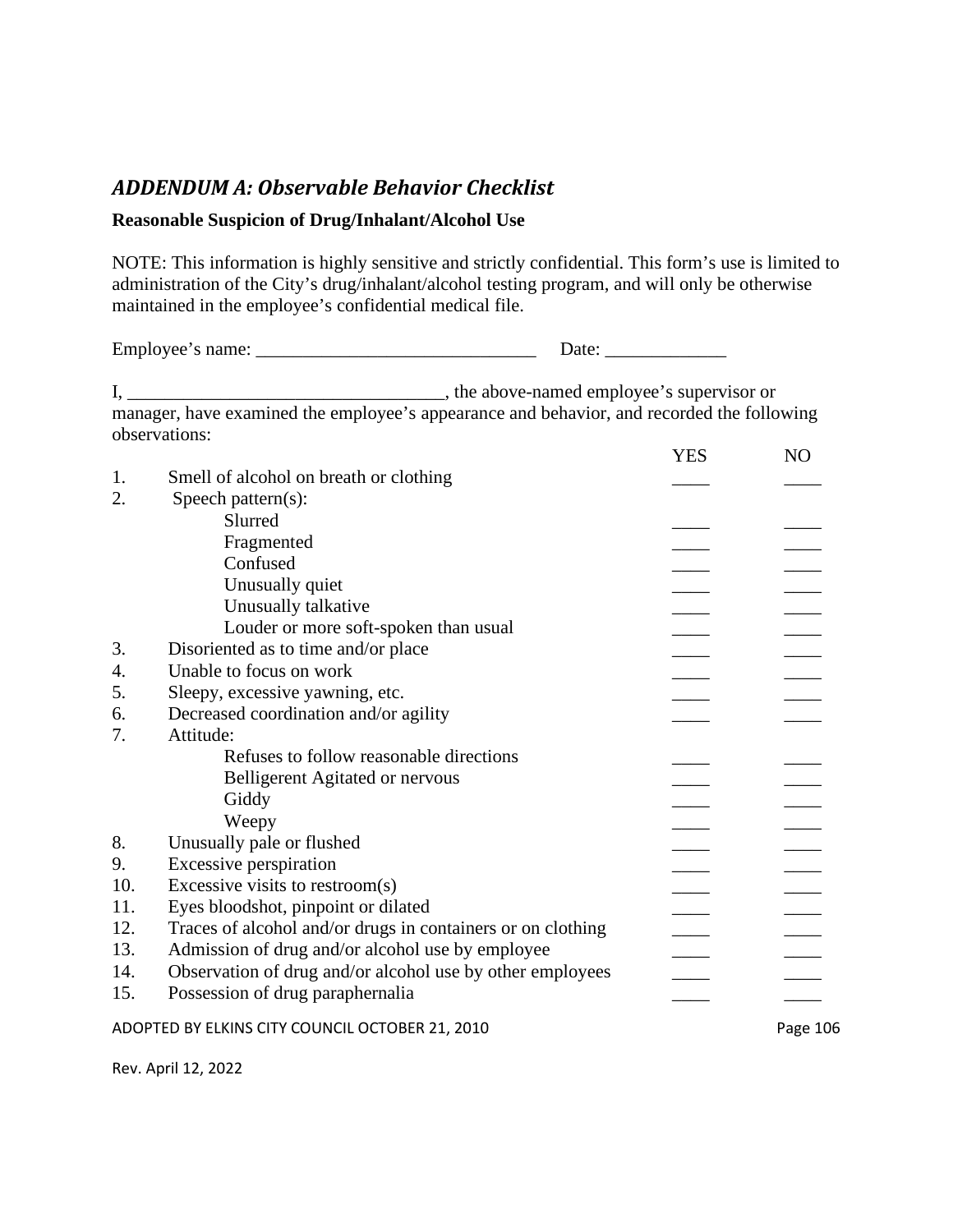| 16. | Smell of marijuana                                                 |        |
|-----|--------------------------------------------------------------------|--------|
| 17. | Visits to areas in facility the employee does not usually go       |        |
| 18. | Unexplained fatigue or exhaustion                                  |        |
| 19. | Unusually disheveled or unkempt appearance                         |        |
| 20. | Sudden and/or unpredictable change in energy level                 |        |
| 21. | Shakes or trembling                                                |        |
| 22. | Sunglasses worn inappropriately                                    |        |
| 23. | Peer avoidance or withdrawal                                       |        |
| 24. | Co-worker reports and/or complaints                                |        |
| 25. | Unauthorized or unscheduled absences, especially on                |        |
|     | Mondays, Fridays, and before or after holidays and paydays         |        |
| 26. | Changed appearance after lunch or other breaks                     |        |
| 27. | Unexplained breathing or swallowing difficulties                   |        |
| 28. | Unusual sneezing, bloody nose or nasal congestion not attributable |        |
|     | to colds or allergies                                              |        |
| 29. | Needle marks                                                       |        |
| 30. | Tardiness, especially returning from lunch or other breaks         |        |
| 31. | Unexplained disappearances from the job or work area               |        |
| 32. | Decreased efficiency or productivity                               |        |
| 33. | Unusual carelessness with equipment and/or supplies                |        |
| 34. | Unexplained or abnormally high number of job-related mistakes,     |        |
|     | injuries or accidents.                                             |        |
| 35. | Unexplained deterioration in general health condition              |        |
|     | <b>Additional comments:</b>                                        |        |
|     |                                                                    |        |
|     |                                                                    |        |
|     |                                                                    |        |
|     |                                                                    |        |
|     |                                                                    |        |
|     |                                                                    | (other |
|     | supervisor or manager, Program Administrator, DER).                |        |

I was unable to review my observations with another supervisor or manager in a timely manner.

ADOPTED BY ELKINS CITY COUNCIL OCTOBER 21, 2010 **Page 107** Page 107

 $\blacksquare$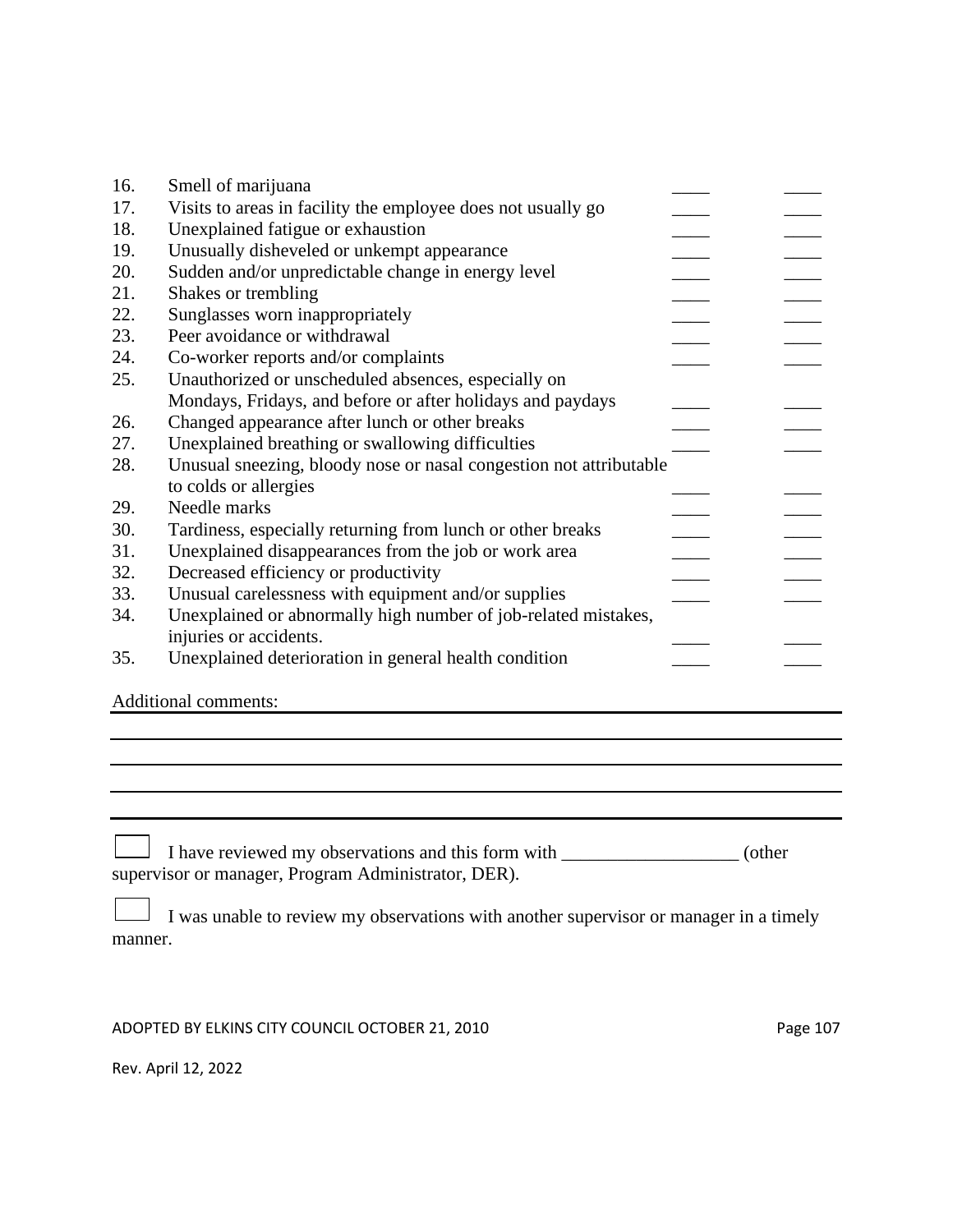Supervisor/Manager's Signature

\_\_\_\_\_\_\_\_\_\_\_\_\_\_\_\_\_\_\_\_\_\_\_\_\_\_\_\_\_\_\_\_\_\_\_\_\_\_\_

### *ADDENDUM B: Safety Sensitive Job Classification Checklist*

Job positions within the City of Elkins, whether full-time or temporary positions, requiring any of the following are considered to be safety-sensitive. Classification as safety-sensitive means that employees in these positions are subject to random drug testing.

- Working with or around industrial equipment such as pumps, motors, hoists, presses, blowers or compressors.
- \_\_\_ Working at heights, including on ladders or lifts
- \_\_\_ Operating a motor vehicle owned by the City of Elkins
- Repair of a motor vehicle
- Working in or around motor vehicle traffic areas
- Construction work or working in or around construction sites
- \_\_\_ Operating any type of heavy equipment
- \_\_\_ Operating any type of machinery, including (but not limited to) lawn mowers, leaf and snow blowers, weed eaters, or generators
- \_\_\_ Operating any type of power tools and/or equipment including (but not limited to) welders, saws, jackhammers, drills, or other handheld power tools

ADOPTED BY ELKINS CITY COUNCIL OCTOBER 21, 2010 Page 108